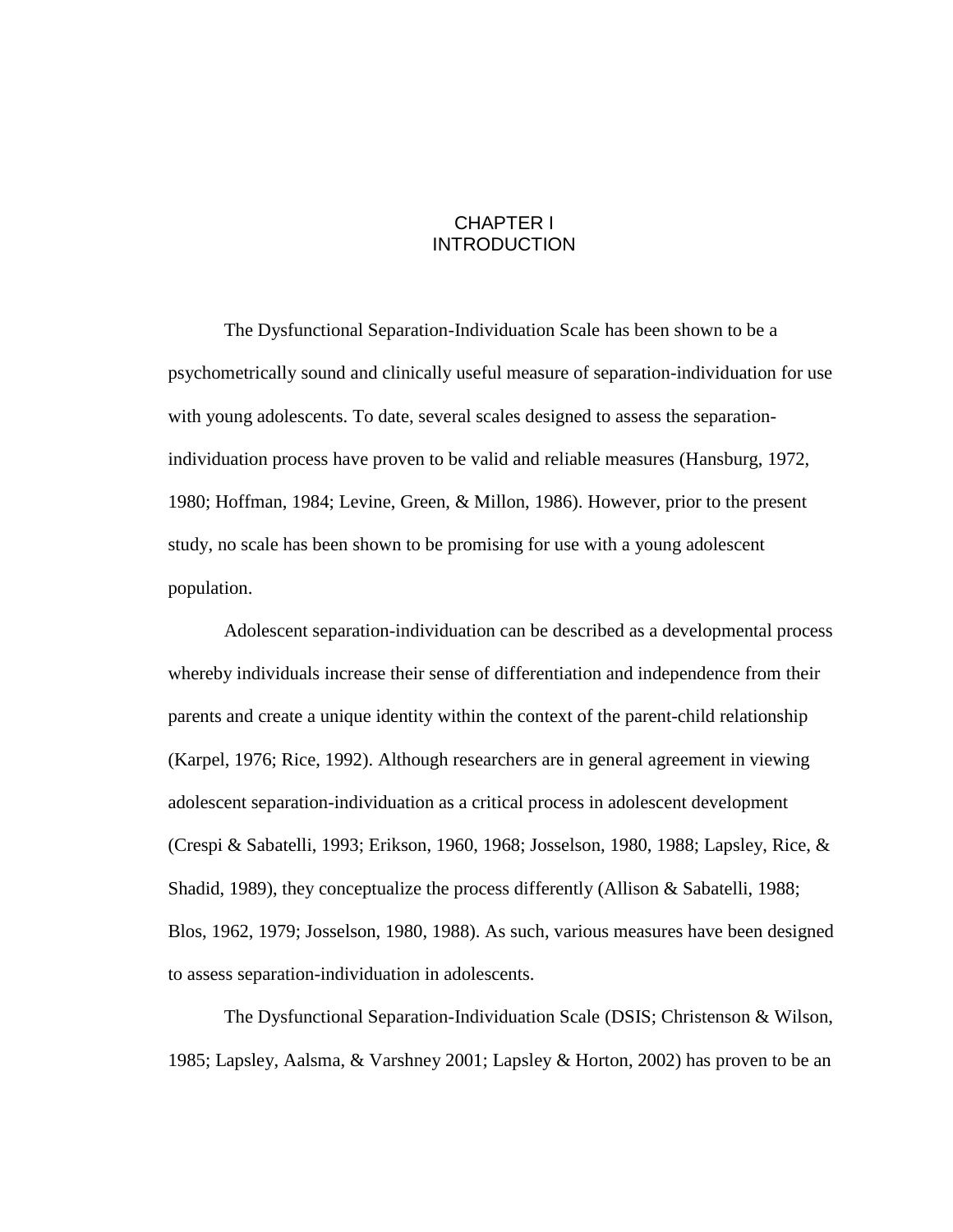effective screening measure for difficulties in the separation-individuation process when used with populations of older adolescents (Blazina & Watkins, 2000; Lapsley, Aalsma & Varshney, 2001; Lapsley & Edgerton, 2002; Levitz-Jones & Orlofsky, 1985). The purpose of the present research was to investigate the psychometric integrity and clinical utility of the DSIS when applied to a new population of young adolescents.

# *Background*

Adolescent separation-individuation has long been of interest to researchers, and has been conceptualized in a number of ways. Blos (1962, 1979) viewed the process from a psychodynamic perspective and described separation-individuation in terms of ego development, in which the adolescent attempted to transcend infantile object representations and reorganize the ego structure in order to develop a unique sense of self. He described the process as "the shedding of family dependencies, the loosening of infantile object ties in order to become a member of society at large or, simply, of the adult world" (Blos, 1979, p. 142).

Whereas to Blos, separation-individuation entailed the de-idealization of the parents as necessary for identity development, other theorists have described the separation-individuation processes as occurring within the framework of the adolescentparent relationship. One such researcher was Josselson (1980, 1988) whose conceptualization diverged from that of Blos (1962, 1979) in the importance placed on the idea that individuation took place in the context of relationships. Similarly, others (e.g., Allison & Sabatelli, 1988) have viewed the process as a reciprocal renegotiation of family relationships. Despite these differences in emphasis various researchers have placed upon aspects of separation-individuation, the separation-individuation process has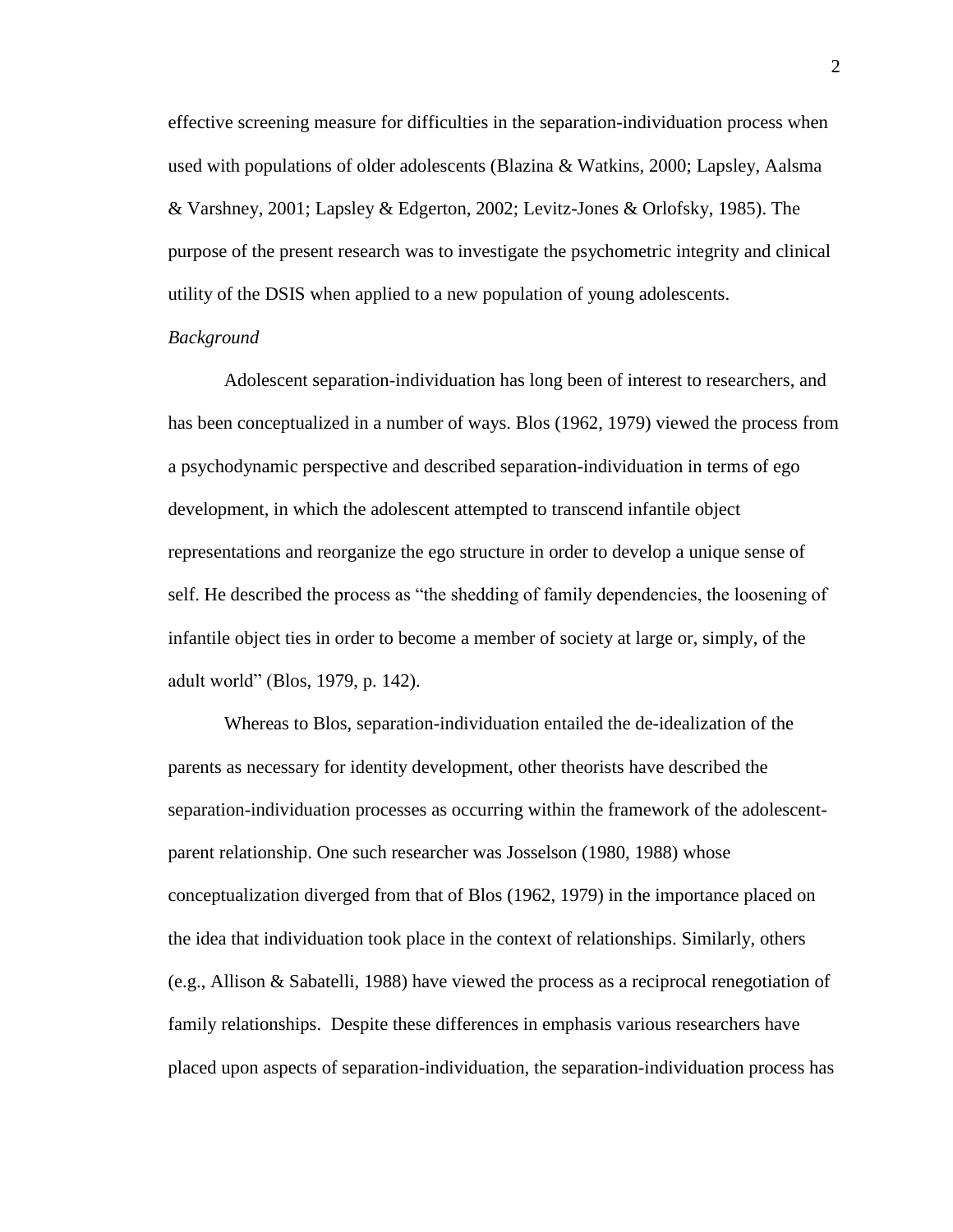proven significant in our understanding of adolescent development, and has been identified as a critical developmental process for adolescents (Erikson, 1960, 1968; Josselson, 1980, 1988; Lapsley, Rice, & Shadid, 1989).

Researchers have suggested that the separation-individuation process affects many aspects of functioning. McClanahan and Holmbeck (1992) specifically cited an individual"s self-esteem, quality of family relationships, success in peer relationships, and levels of depression and anxiety as being affected by the course of the separationindividuation process in adolescents. Other research has linked difficulties separating from parents to personality disorders (Noam, 1988), eating disorders (Bruch, 1985; Friedlander & Siegel, 1990; Kenny & Hart, 1992), and suicidal ideation (Wade, 1987).

Several factors have been identified by researchers as having an impact on successful navigation through the separation-individuation process. Family dynamics (Teyber, 1983a; Teyber, 1983b), family structure (Jones, Kramer, Armitage, & Williams, 2003; Kenny & Donaldson, 1991; Lopez, Campbell, & Watkins, 1988) and parental marital status (Sessa & Steinberg, 1991) are factors that have been shown to have an effect on separation-individuation in adolescents.

Successful resolution of the separation-individuation process occurs when the adolescent is able to "strike a balance between enmeshment with parental identifications and complete disengagement and isolation" (Lapsley, Rice, & Shadid, 1989, p. 286). That is, the adolescent must establish a sense of self which is at once independent of the parent but also in relation to the parent (Josselson, 1980, 1988; Lapsley & Edgerton, 2002; Mazor & Enright, 1988). This balance exists between extremes of enmeshment characterized by an internalization of others" opinions and expectations and detachment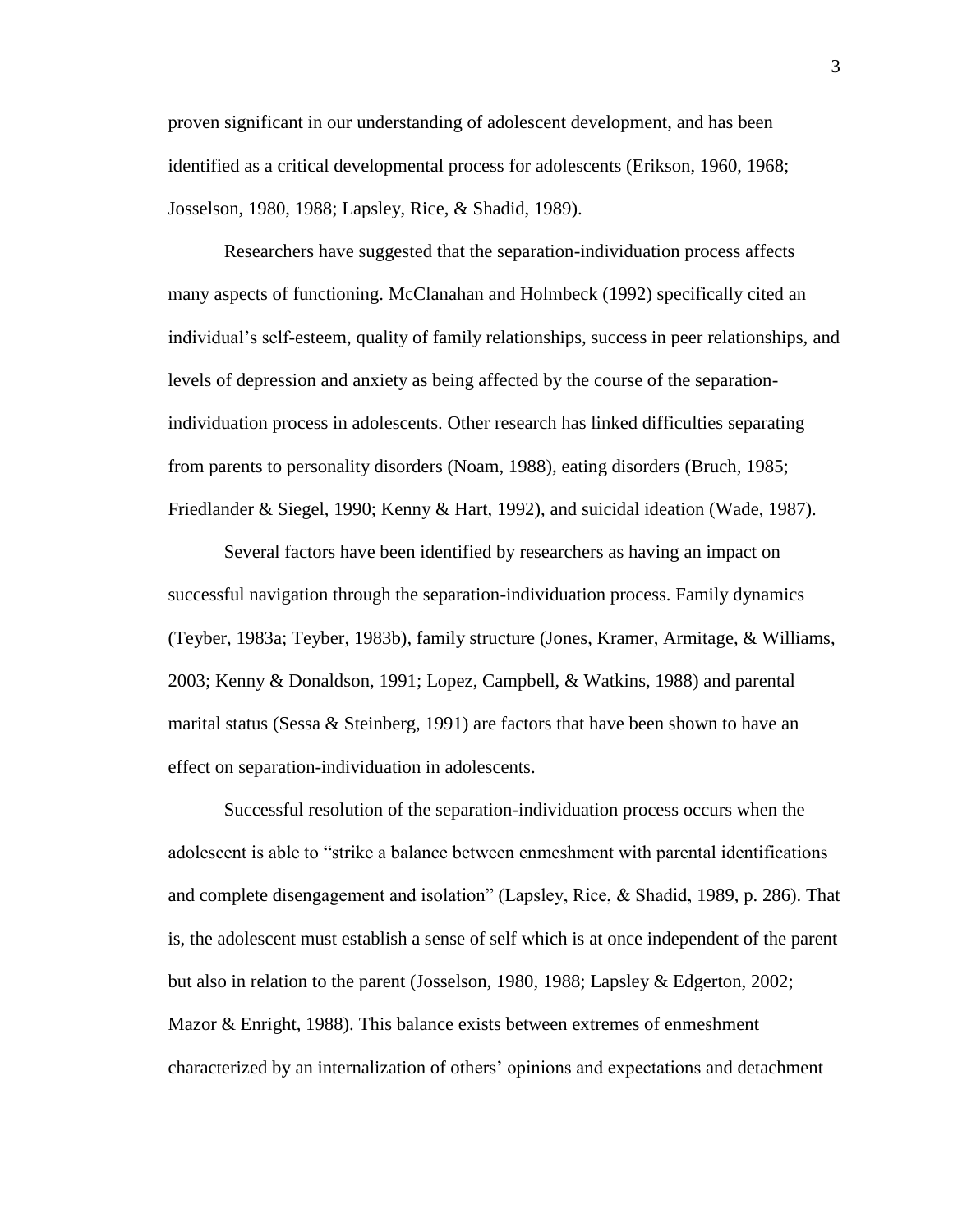from the parent and peers characterized by a lack of meaningful interaction. The ideal outcome of the separation-individuation process in adolescence is the formation of a unique identity, while simultaneously maintaining the capacity for attachment to others, (Allison & Sabatelli, 1988; Josselson, 1988).

Three measures which have been prominent in the literature were developed from distinct theories, and took dissimilar approaches to measurement of the separationindividuation process. For example, Hansburg"s Separation Anxiety Test (SAT: 1972, 1980) was a semi-projective measure, and was developed from the psychodynamic theory of attachment. The SAT assesses reactions to stimuli which reflect situations of grief and loss.

A second measure was the Psychological Separation Inventory (PSI: Hoffman, 1984), a self-report inventory which assessed four aspects of adolescent separationindividuation identified by Hoffman. These aspects were: functional independence, attitudinal independence, emotional independence, and conflictual independence from parents.

Finally, the Separation-Individuation Test of Adolescence (SITA), was developed by Levine, Green, and Millon (1986), and was oriented to Mahler"s theory of separationindividuation in infancy. The SITA was designed to identify indicators of psychopathology and manifestations of healthy separation-individuation progress in adolescents.

Various criticisms have been raised regarding these measures following their subsequent use in later research. For example, the length of the SAT and its inadequateness for use as a clinical screener have been cited as disadvantages (Lapsley,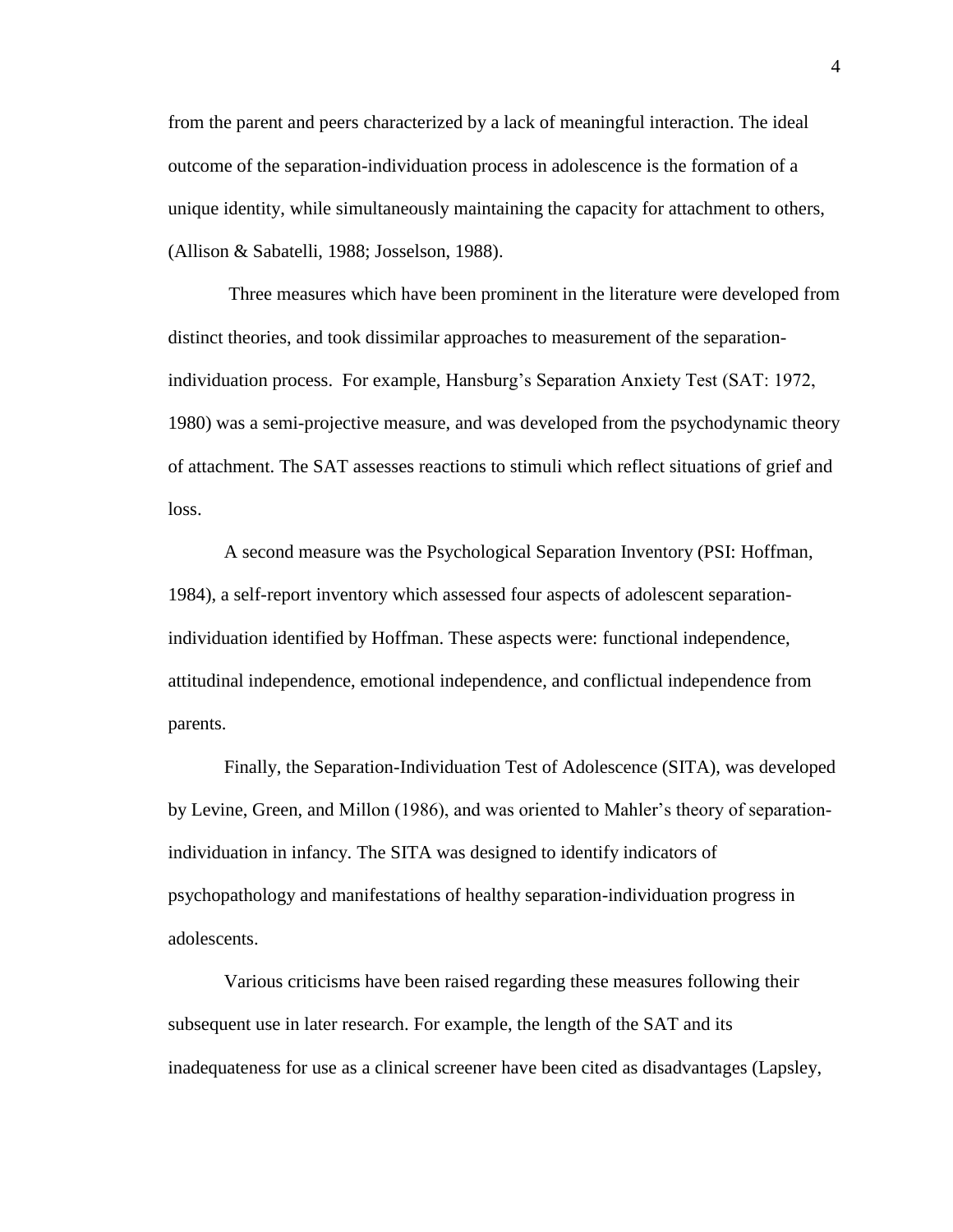Aalsma, & Varshney, 2001). Rice, Cole, and Lapsley (1990) suggested that the PSI may not be sensitive enough to detect more serious patterns of difficulties accompanying dysfunctional separation-individuation. Furthermore, Rice, Cole, and Lapsley (1990) reported a lack of consistency in the correlations between the PSI and various measures of adjustment. Inconsistent findings were also evident in terms of gender differences in the separation-individuation process in studies using the PSI (Rice, 1992), and the need for separate mother and father scales has been questioned. Holmbeck and McClanahan (1994) expressed concerns with the construct validity of the SITA in terms of how well it measured the theoretical constructs it was designed to assess.

Another measure, which has recently shown promise, is an instrument here referred to as the DSIS scale. Originally developed as the Separation-Individuation Inventory (SII; Christenson & Wilson, 1985) the 39-item inventory was designed to assess manifestations of disturbances in the separation-individuation process among adults. Christenson and Wilson (1985) cited the work of Mahler (1971), Kernberg (1975), Pine (1979), and others as suggestive of a relationship between separation-individuation disturbances and pathology, stating "disturbances in separation-individuation are manifest in difficulty in differentiation of self from others, in splitting of the self and other internal representations into "good" and "bad", and in relationship disturbances in aloneness tolerance, coercion, and object constancy." (Christenson & Wilson, 1985, p. 562). Specifically, Christenson and Wilson (1985) noted the similarities of these disturbances to the diagnostic features of Borderline Personality Disorder, and designed their inventory in order to assess these disturbances.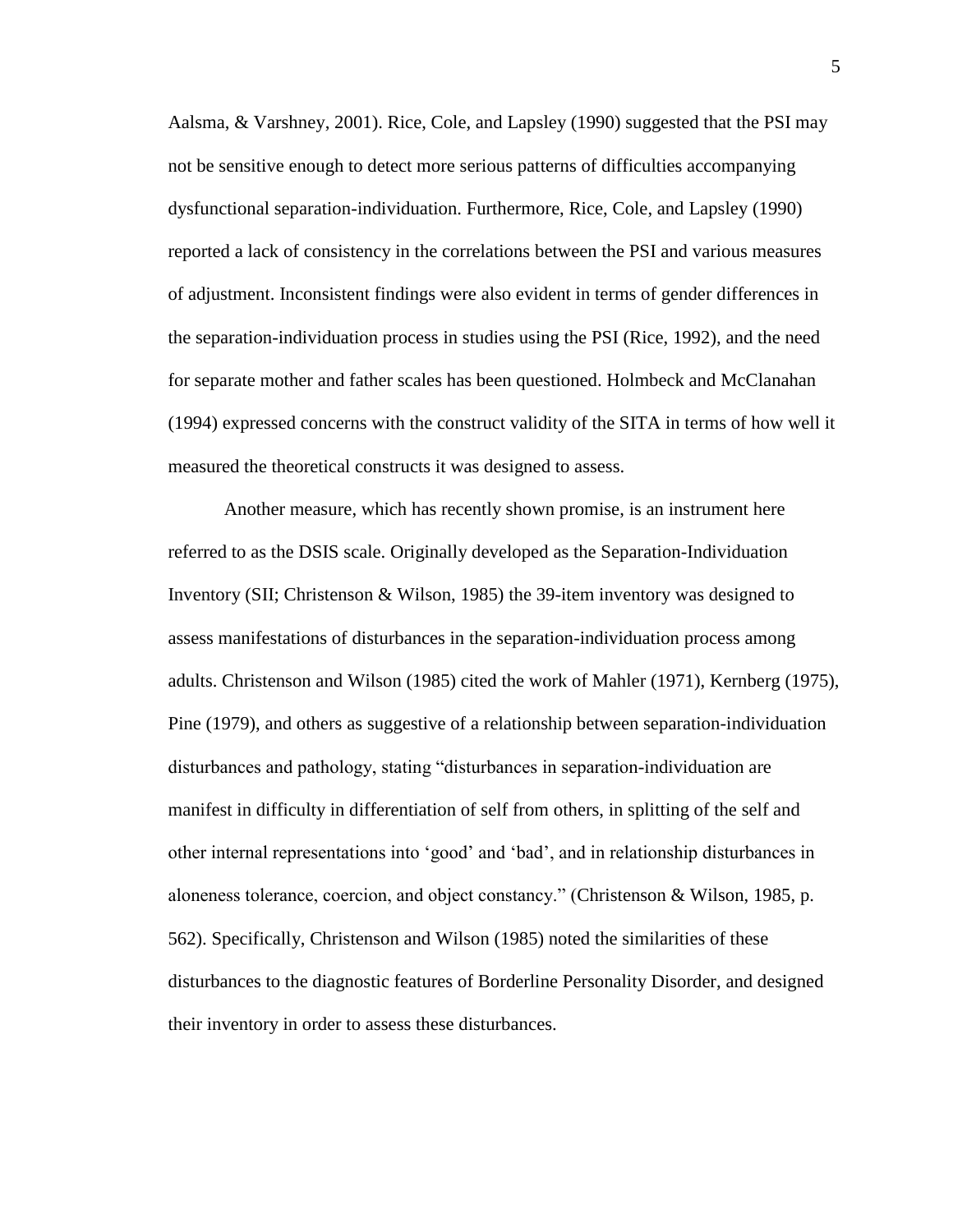In the original study (Christenson & Wilson, 1985), the DSIS proved effective in differentiating a group of adult patients with Borderline Personality Disorder from a sample of nonclinical university employees. Subsequent studies by other researchers found that the DSIS was significantly correlated with measures of emotional autonomy and self-esteem, as well as with parental communication of acceptance and independence (Ryan & Lynch, 1989) and with measures of borderline personality symptomology (Dolan, Evans, & Norton, 1992). Furthermore, Lapsley and Edgerton (2002) found the DSIS to be a "robust predictor of adult attachment styles" (p. 490).

Lapsley, Aalsma, and Varshney (2001) conducted two studies to assess the psychometric properties and factor structure of Christenson and Wilson"s (1985) original 39-item inventory. The goal of these studies was to derive a measure that was shorter in length, yet retained construct validity. The study resulted in a reduced 19-item DSIS scale which would prove to be useful as a diagnostic screening measure of pathology of separation-individuation.

Lapsley, Aalsma, and Varshney (2001) reported that the DSIS scale "was associated strongly with various indicators of psychopathological symptomatology" (p. 926). In regard to adult attachment styles, the DSIS scale was found to correlate negatively with the secure attachment style, positively with both the fearful and preoccupied attachment styles, and was unrelated to the dismissing attachment style. Lapsley, Aalsma, and Varshney (2001) concluded that the shortened scale was "a reliable and construct valid measure" (p. 930).

Despite the advances made concerning the factor structure, construct validity, and reliability of the DSIS scale as a measure of separation individuation, to date, studies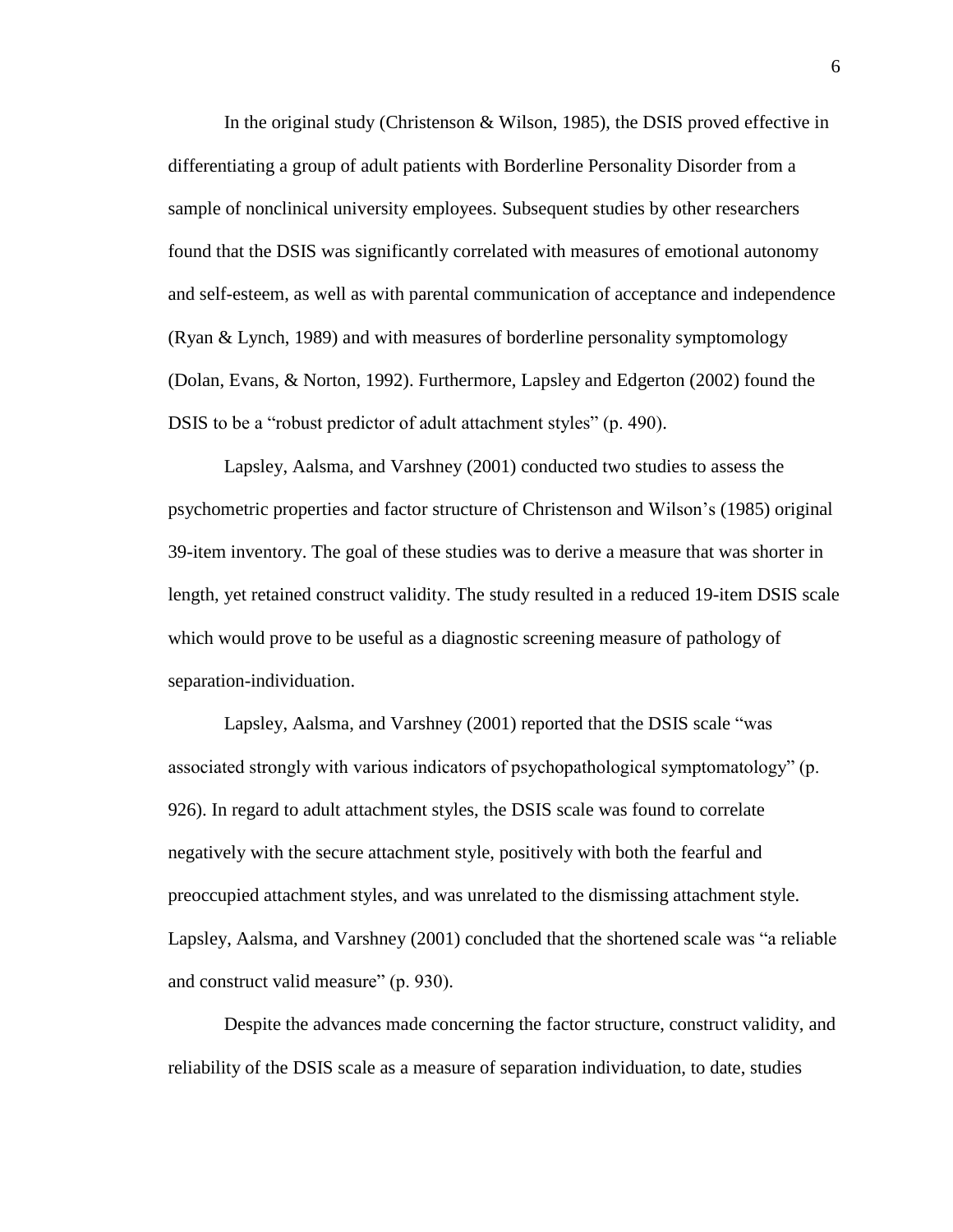have been limited to either adults (Allen & Stoltenberg, 1995; Christenson & Wilson, 1985; Dolan, Evans, & Norton, 1992; McChrystal & Dolan, 1994) or college students (Blazina & Watkins, 2000; Lapsley, Aalsma, & Varshney, 2001; Lapsley & Edgerton, 2002; Levitz-Jones & Orlofsky, 1985). To date, the DSIS scale has not been used to investigate the separation-individuation process in young adolescents (i.e., middle and high school age students), despite theoretical postulations that the separationindividuation process begins at a young age (Blos, 1962; Josselson, 1980).

#### *Purpose of proposed research project*

Separation-individuation has been consistently identified as a critical process in adolescent development, with dysfunction being linked to difficulties with self-esteem, quality of family relationships, success in peer relationships, levels of depression and anxiety (McClanahan & Holmbeck, 1992), personality disorders (Noam, 1988), eating disorders (Bruch, 1985; Friedlander & Siegel, 1990; Kenny & Hart, 1992), and suicidal ideation (Wade, 1987). As such, early identification and treatment of dysfunction in the separation-individuation process is important. Therefore, the purpose of this research was to examine the psychometric integrity and clinical utility of the DSIS scale as a measure of dysfunctional separation-individuation in young adolescents, a group not yet studied using the measure.

This research analyzed the underlying factor structure of the DSIS scale (Christenson & Wilson, 1985; Lapsley, Aalsma, & Varshney, 2001; Lapsley & Horton, 2002) in a sample of young adolescents. Specifically, the following research questions were asked: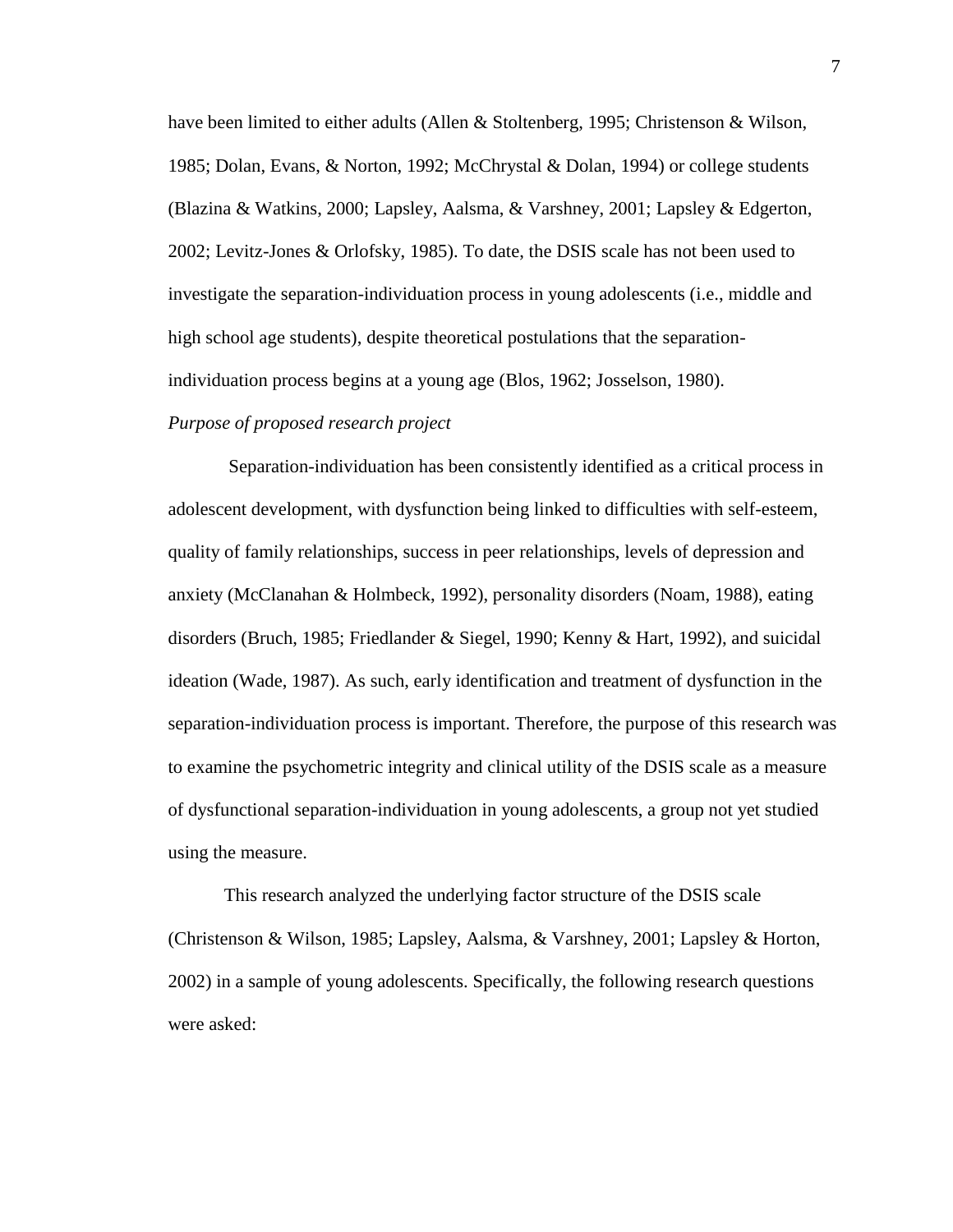Question 1: What is the factor structure of the 19-item DSIS scale when used with a population of young adolescents? Moreover, is the factor structure consistent with that found in populations of older adolescents and young adults (Christenson & Wilson, 1985; Lapsley, Aalsma, & Varshney, 2001; Lapsley & Horton, 2002)?

Question 2: What is the relation between the DSIS factors and measures of related constructs?

Question 3: Is the DSIS predictive of depression and positive adjustment in young adolescents?

# *Significance of the problem*

The current research was designed to investigate the psychometric integrity and clinical utility of the DSIS scale when used with young adolescent populations. Disturbances in the separation-individuation process have been linked to disorders in various areas of functioning such as self-esteem, quality of family relationships, success in peer relationships, levels of depression and anxiety (McClanahan & Holmbeck, 1992), personality disorders (Noam, 1988), eating disorders (Bruch, 1985; Friedlander & Siegel, 1990; Kenny & Hart, 1992), and suicidal ideation (Wade, 1987).

Evidence of the measure"s psychometric integrity and clinical utility with a population of young adolescents will provide mental health professionals who work with young adolescents an effective tool to screen for dysfunction in the separationindividuation process early in its course, and allow for earlier treatment. The current research was designed to further develop our understanding of the adolescent separationindividuation process in general and of the psychometric properties of the DSIS scale in particular.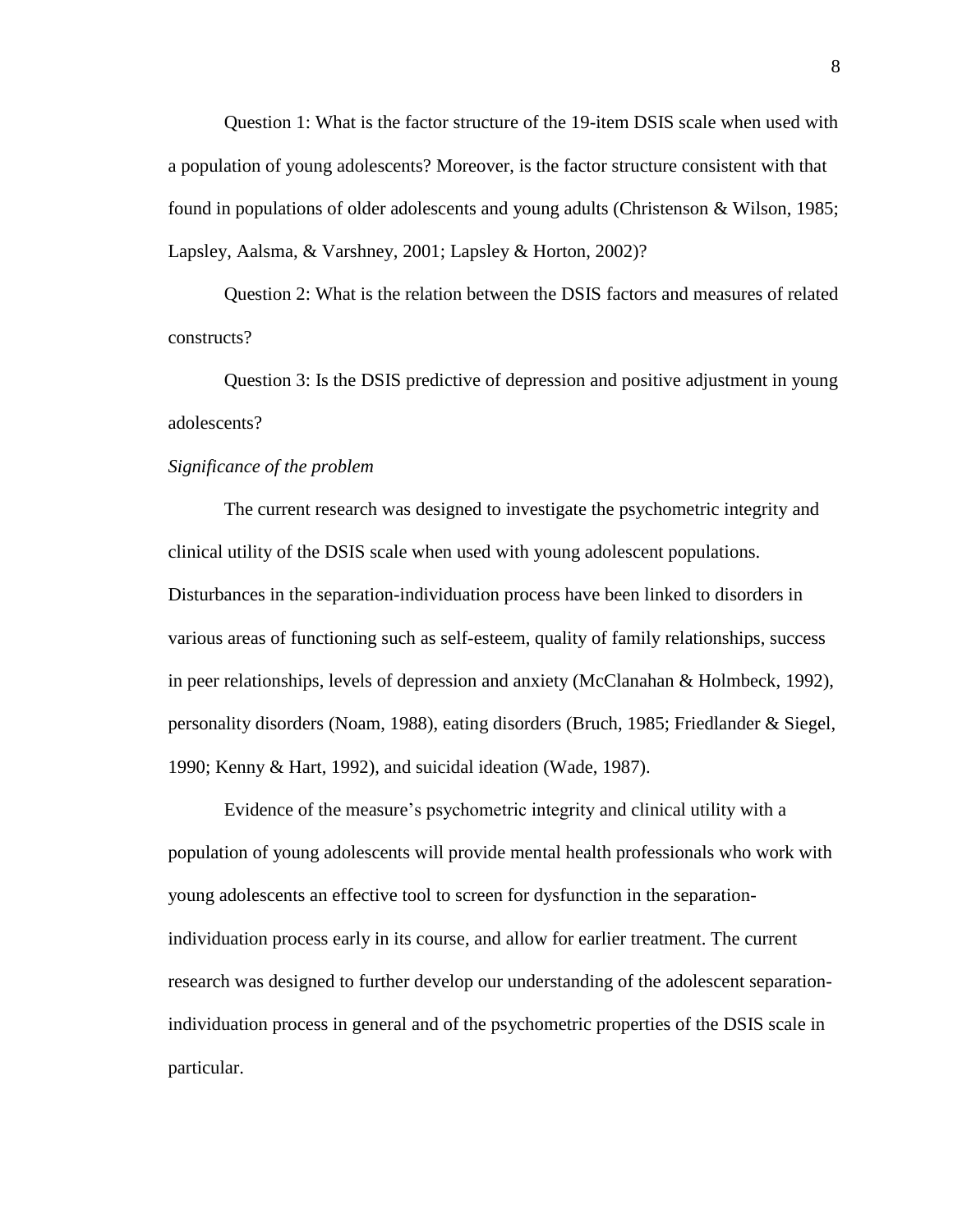#### *Assumptions*

It is assumed that during the course of this research, all measures were administered according to standardization procedures. Furthermore, it is assumed that subjects completed the measures in a manner which validly reflects the true state of those constructs purported to be assessed.

#### *Limitations*

The design of the current research necessitates that the following potential limitation be considered. Primarily, generalizability of results can only be made to similar populations.

#### *Summary*

The intent of the present research was to investigate the psychometric integrity and clinical utility of the DSIS scale. This will be accomplished by examining the factor structure of the measure when applied to a population of young adolescents and investigating the scales relationship to measures of similar constructs as well as measures of depression and positive adjustment.

As we have seen, measures of separation-individuation have progressed in relation to continued theoretical advances regarding the adolescent separationindividuation process. By examining the psychometric properties of the DSIS scale in populations of younger adolescents, it may be revealed that it is a valid measure of earlier phases of adolescent separation-individuation. This would allow researchers to more easily design longitudinal studies of the separation-individuation process, an area of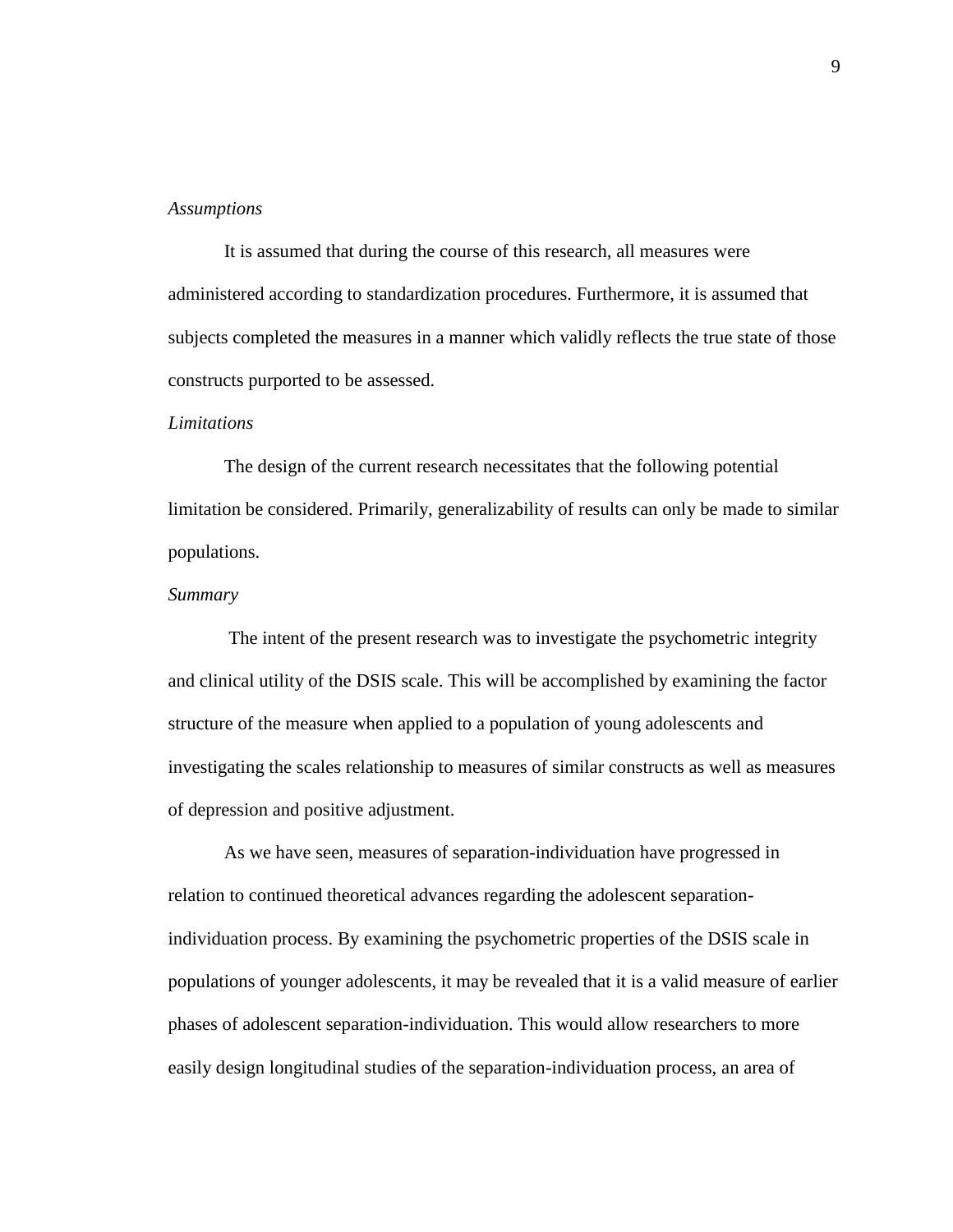investigation which is lacking in the literature to date (Lapsley, Aalsma, & Varshney, 2001).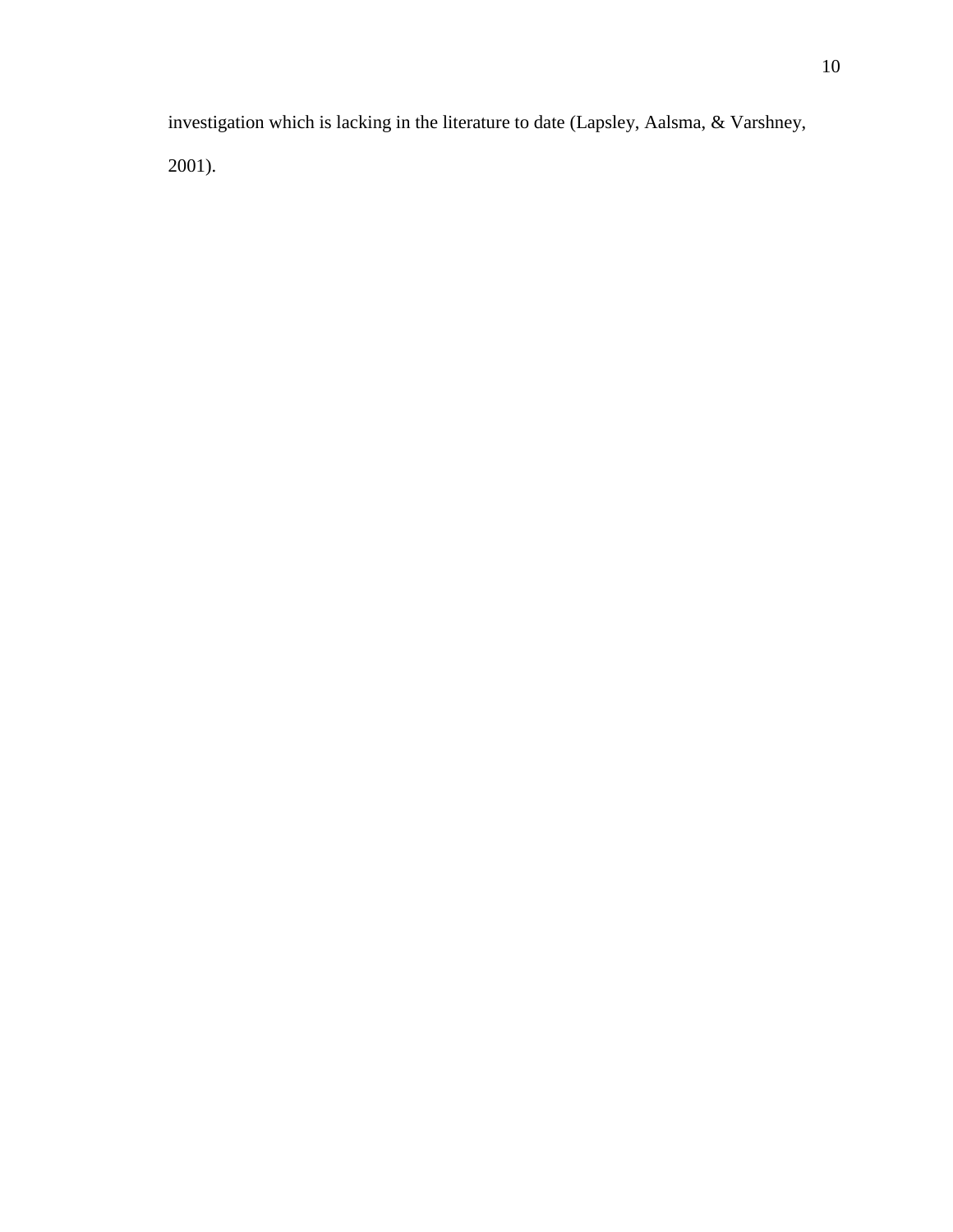# CHAPTER II REVIEW OF LITERATURE

# *Introduction*

Whether viewed as a period of "storm and stress" (Hall, 1904) or a period of more modest "transformations" (Baumrind, 1991), adolescence is conceived of as a period of change and growth. Adolescent separation-individuation is one important process during this period which requires a redefinition of the adolescent-parent relationship and results in the development of autonomous functioning and the creation of a unique sense of self. As such, the development of psychometrically sound and clinically useful measures of the process is important. In this chapter the major theories of adolescent separationindividuation and related constructs important to our understanding of the process will be discussed. Furthermore, measures designed to assess various aspects of the separationindividuation process in adolescents will be reviewed.

### *Theoretical Approaches to Separation-Individuation*

Adolescence is a period of transition from childhood to adulthood during which changes in many aspects of human life occur, including development of the physical body, social relationships, and psychological processes (Steinberg, 1999). One developmental process occurring during adolescence is that of psychological separationindividuation. The adolescent separation-individuation process has been defined as "the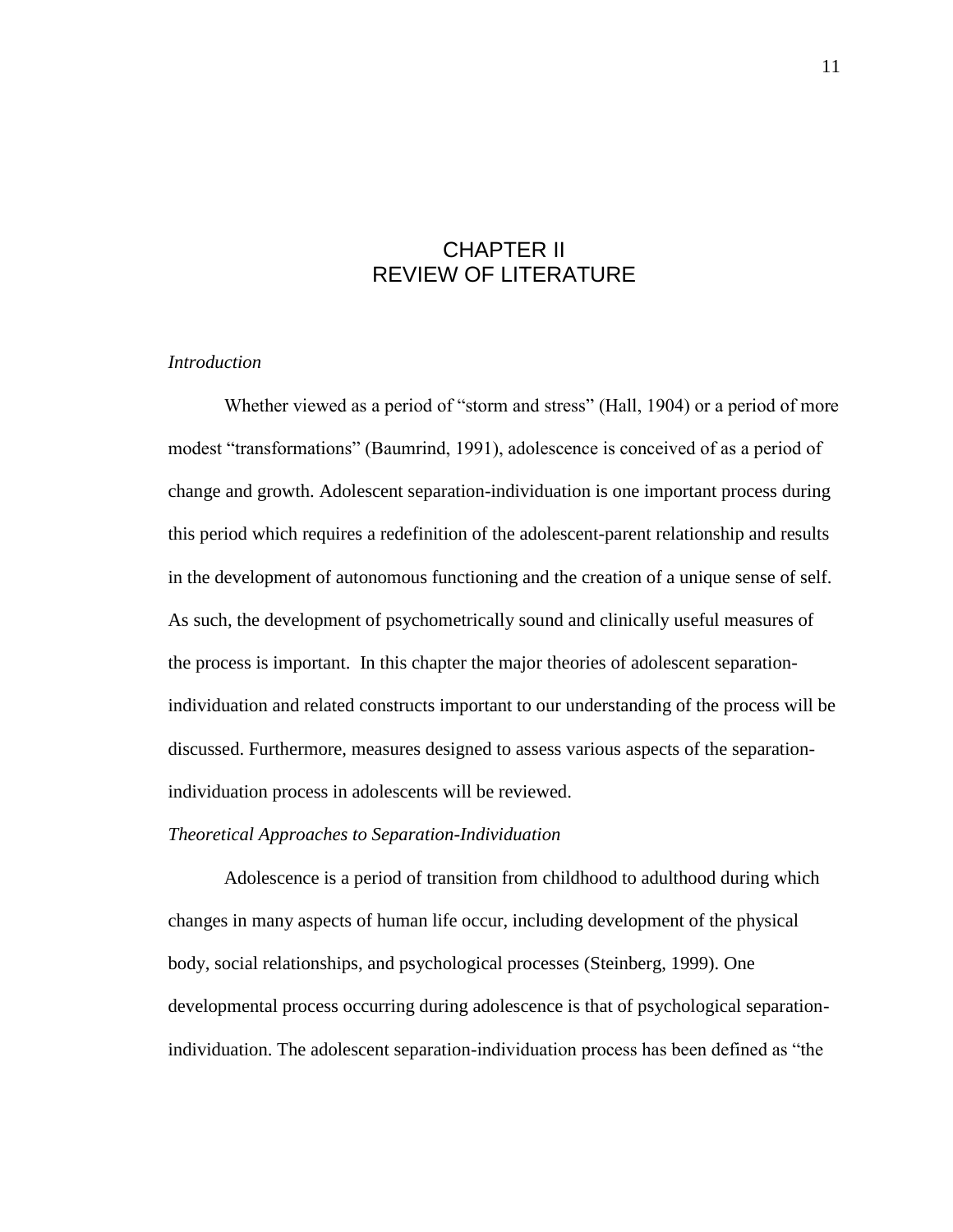process of increasing one"s sense of differentiation from parents and achieving some degree of self-definition. The process involves moving from dependence on parents to increasing independence from parents." (Rice, 1992, p. 203). Separation-individuation is considered a critical process for adolescent development (Erikson, 1960, 1968; Josselson, 1980, 1988; Lapsley, Rice, & Shadid, 1989), and successful navigation through this period will result in the acquisition of an identity of self and autonomous functioning through a gradual redefinition of parent-child relations and social relations external to the family structure (Allison & Sabatelli, 1988; Josselson, 1988).

*Separation-individuation in infancy.* The first to describe a process of separationindividuation was Margaret Mahler (Mahler 1963, 1968; Mahler, Pine, & Bergman, 1975) who observed the development of self in infant children, as well as the development of relationships between infants and their care-givers. Mahler"s observations led her to postulate a developmental theory including distinct phases through which the infant must pass.

Mahler (1963, 1968) termed the first phase the *autistic* phase. This phase, occurring during the first month of life, is marked by an almost exclusively inward focus, that is, the infant"s primary concern is with bodily needs and functions. Interaction with or action upon the external environment is limited in scope and complexity. This changes, however, as the infant enters the second, or *symbiotic* phase which lasts from approximately two to six months. The defining characteristic of the symbiotic phase is a reciprocal interpersonal exchange between infant and caregiver. From the perspective of the infant, the care-giver is not an entity of the external environment, but is incorporated into a sense of self as a fused part of the expanded self. The care-giver becomes a focus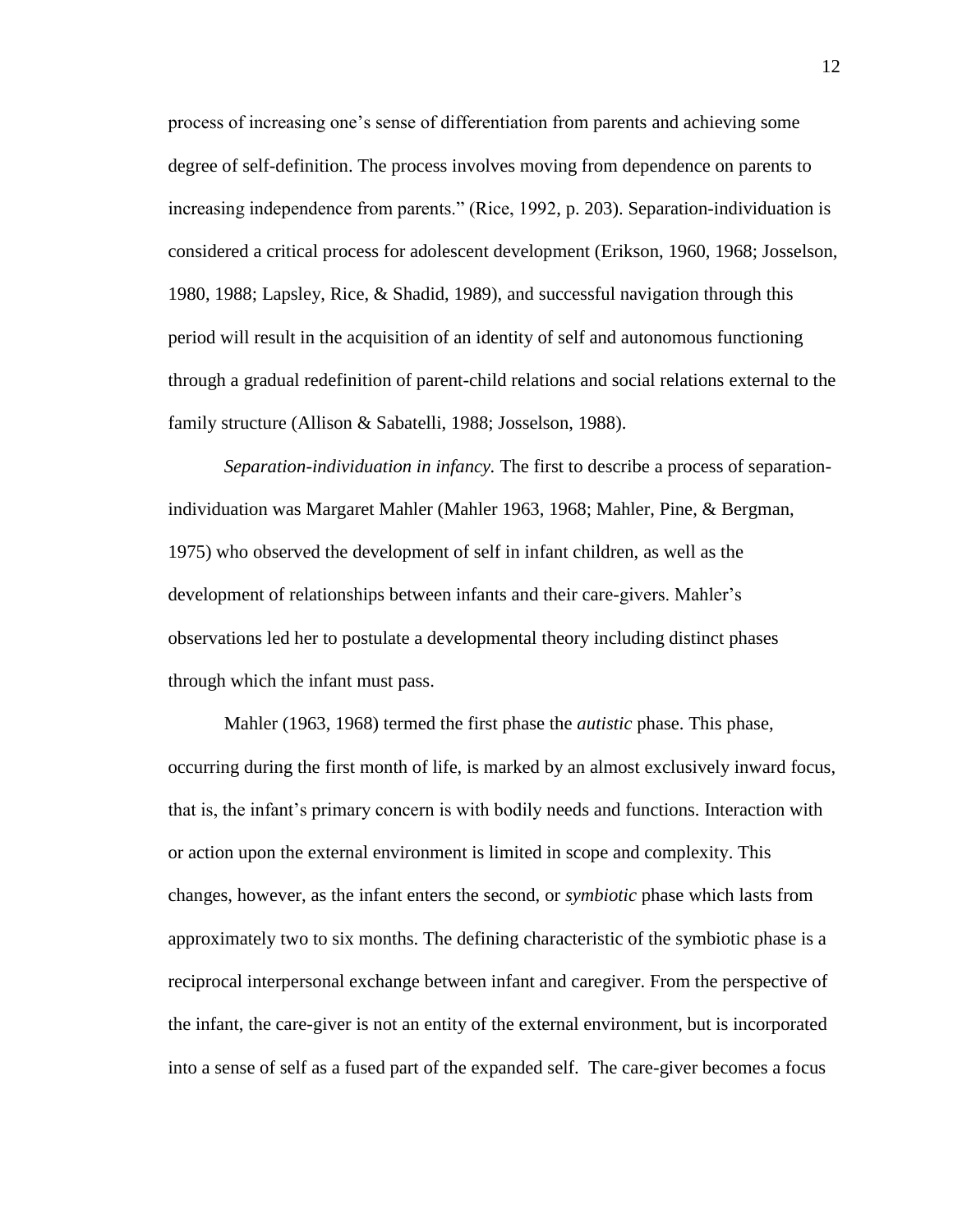of the infant as an implement of relief from the tensions of hunger, toileting, etc. The quality of the care given during this phase is related to the self-esteem of the infant child.

Continued motoric, sensory, and cognitive developments occurring after approximately 6-months of age allow the infant to begin to navigate, perceive, and understand the environment in a new and more complex manner than was previously possible. This marks the beginning of a gradual process, the phase of *separationindividuation* from the care-giver, which means that the child has begun to differentiate between itself and its care-giver. Initial efforts toward rejection of the symbiotic fusion characteristic of the previous stage are subtle, for example, games of peek-a-boo. This rejection is an indicator of the subphase Mahler termed *differentiation*. Later behaviors such as crawling allow the infant to begin to attempt extended separation, a subphase Mahler termed *practicing*. Care-givers who succeed in allowing this separation, in balance with the reliable provision of adequate comfort and consolation, pave the way for future efforts on the part of the infant to separate. Moreover, the infant's experiences exploring the environment stimulate continued development in a reciprocal process. "Predictable emotional involvement on the part of the mother seems to facilitate the rich unfolding of the toddler"s thought processes, reality testing and coping behavior." (Mahler, Pine, & Bergman, 1975, p. 79).

The next subphase, *rapprochement*, involves an awareness of the separateness of the parents along with an increased need for their emotional availability. It is marked by ambivalent behavior on the part of the child who on the one hand, celebrates and protects newfound independence, rejecting the mother with temper tantrums or darting away from her. On the other hand, the child is conflictually experiencing anxiety about separation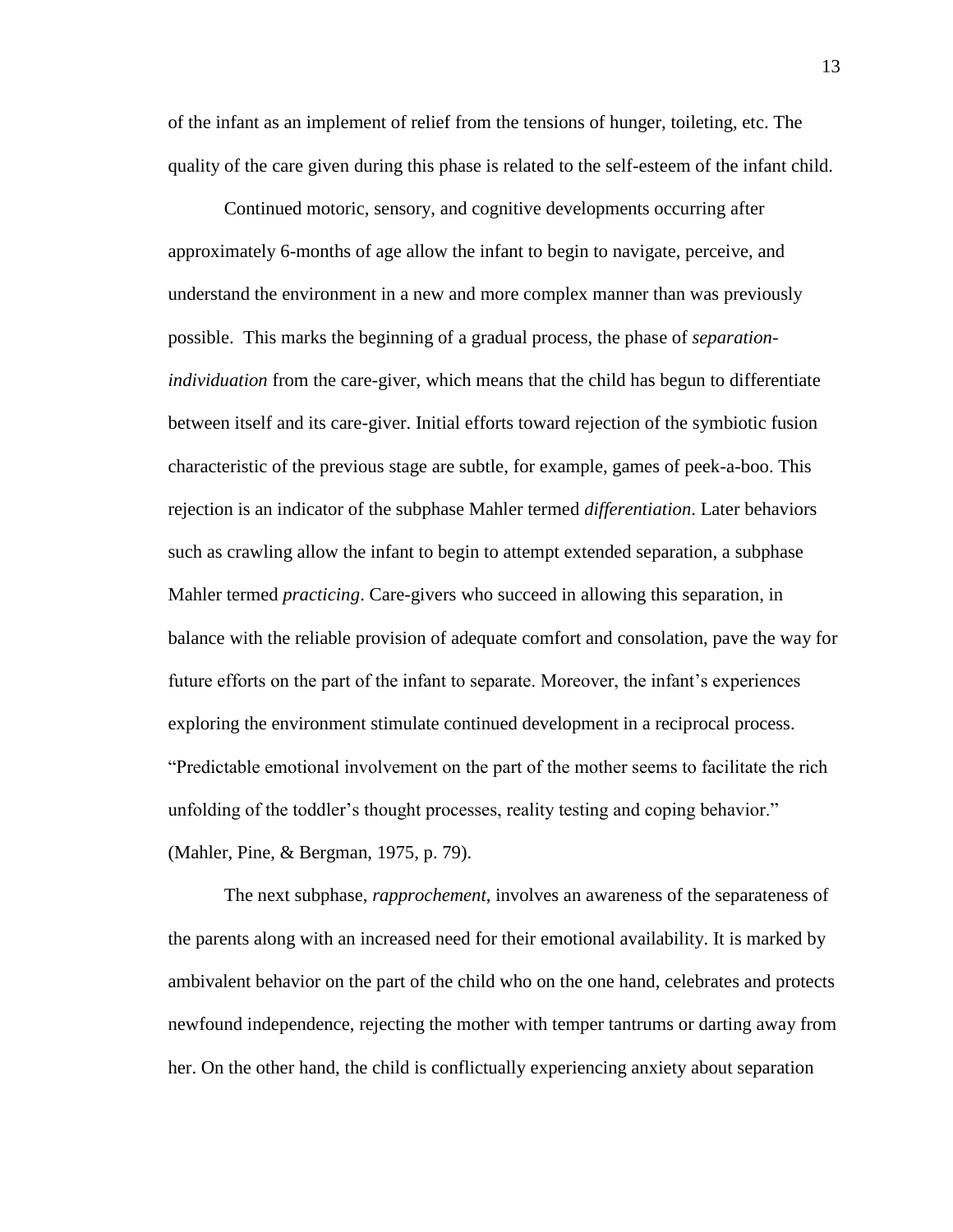from the mother, and has a strong need for the mother"s emotional availability. The child can be seen to shadow the mother and cling to her, actively engaging the mother by sharing every experience with her. The child reacts to separation from the mother by mourning her absence. Another defense mechanism, splitting, described as the "failure to integrate good and bad images of self and others" (Kernberg, 1975), may also be revealed.

Finally, the subphase of *consolidation* marks the end of the separationindividuation process in infancy. The ideal result of the separation-individuation process in infancy as described by Mahler is a well differentiated sense of self, promoted by the new ability of the child to hold a mental representation of the caregiver in the mind, an ability labeled *Object Constancy*, which provides the child a sense of well being in the physical absence of the caregiver. Failure to achieve this may be caused by the caregiver"s anxiety regarding the infant"s attempts at separation, or rejection of the infant on the part of the caregiver. In situations such as these in which the separationindividuation process is subverted, the results may often be an overly intense emotional attachment to the family lasting well past infancy.

*Separation-individuation in adolescence.* Although the original formulation of separation-individuation dealt with the formation of self in infancy (Mahler, 1963, 1968), ensuing theorists would apply the framework to the unique tasks of psychological development in adolescence. In particular, the work of Blos (1962) and Josselson (1988) will be highlighted due to the importance their approaches have had upon our understanding of adolescent separation-individuation.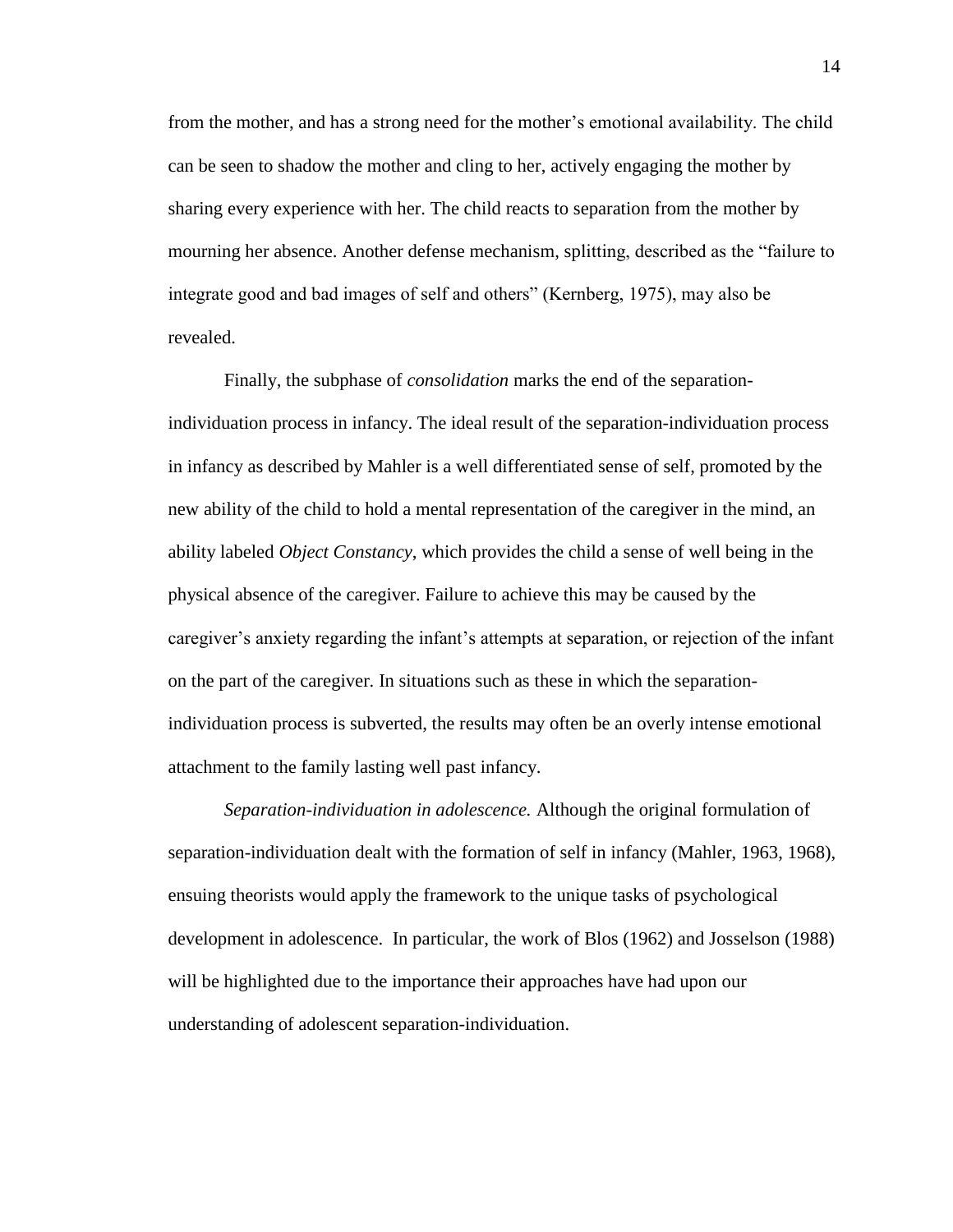*Blos.* The first researcher to describe a process of separation-individuation occurring beyond infancy was Blos (1962, 1967, 1979). In investigating the development of self and changes in family structure during adolescence, Blos postulated that a second separation-individuation process occurs during this later stage of life. The process occurring during adolescence, Blos believed, was not a novel process, but rather it was a recapitualtion of the infant"s Oedipal complex, and he termed the adolescent experience a "second phase" of separation-individuation to denote this (Blos, 1967). Blos (1979) described the second, adolescent phase as "the shedding of family dependencies, the loosening of infantile object ties in order to become a member of society at large or, simply, of the adult world" (Blos, 1979, p. 142). It is similar to the process in infants in that both adolescence and infancy are viewed as periods of heightened vulnerability due to a reorganization of personality, urgency for changes in psychic structure propelled by maturation, and by the threat of pathological consequences if deviant or unhealthy development occurs.

Five distinct stages of adolescent separation-individuation were identified by Blos (1962). These stages were the *Preadolescent*, *Early Adolescent*, *Adolescent*, *Late Adolescent*, and *Post Adolescent* stages. During these stages, individuals were faced with Oedipal conflicts and detachment from their parental objects as they restructured their ego organization.

The adolescent's restructuring of ego organization is accomplished through a disconnection from the infantile as well as contemporary parental objects. The term *objects* here, refers to the people (specifically parents), aspects of these people, and psychological representations of them to which the sexual and aggressive drives of the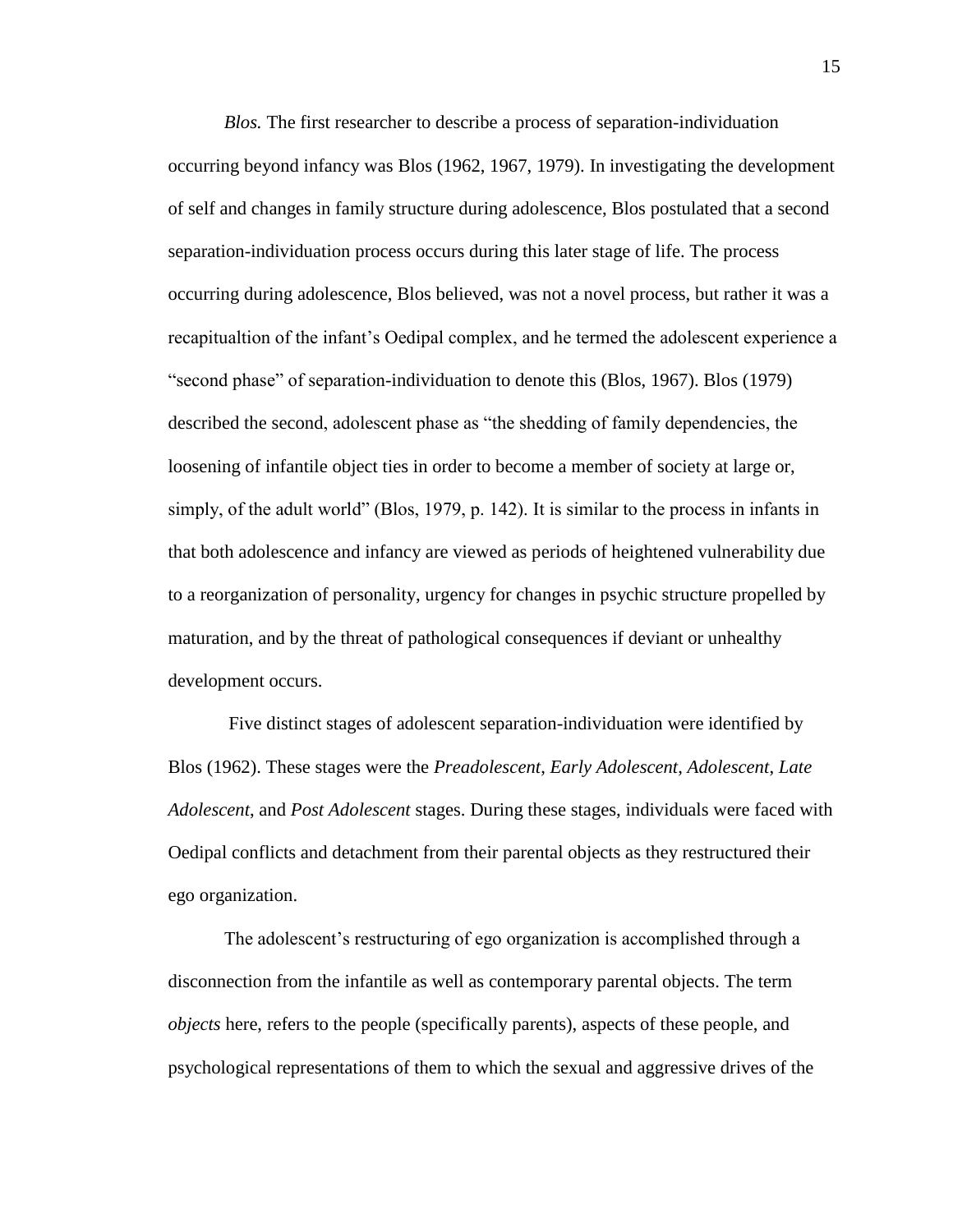adolescent are linked. The reorganization process Blos described required the adolescent to both mourn the loss of the idealized parent figure formed during infancy and childhood, and to readjust to the reality parent. The process is fraught with psychological pitfalls. For example, a cessation of development during this period of heightened narcissism may result in the development of a personality disorder. Blos (1979) summarized the process as a dialectic process between regression and progression which places great strain upon the ego, drive organization, and interaction between the two, and where "this strain is responsible for many varied distortions and failures in individuation" (Blos, 1979, p.169).

The *Preadolescent* phase marked the end of the latency period, and was characterized by a "qualitative increase in drive" as well as a reintroduction or reinforcement of ego defenses such as repression, reaction formation, and displacement (Blos, 1962, p. 58). Males and females are faced with dissimilar experiences during the preadolescent phase.

As Blos (1962) states:

The preadolescent boy struggles with castration anxiety (fear and wish) in relation to the archaic mother and accordingly turns away form the opposite sex; the girl, on the other hand, defends herself against the regressive pull to the preoedipal mother by a forceful and decisive turn toward heterosexuality. (p. 67)

These unique struggles lead to changes in how the preadolescent interacts with their peers. Boys, due to their castration anxiety and the socialization of guilt as a solution to instinct gratification, display an increase in group (exclusively male)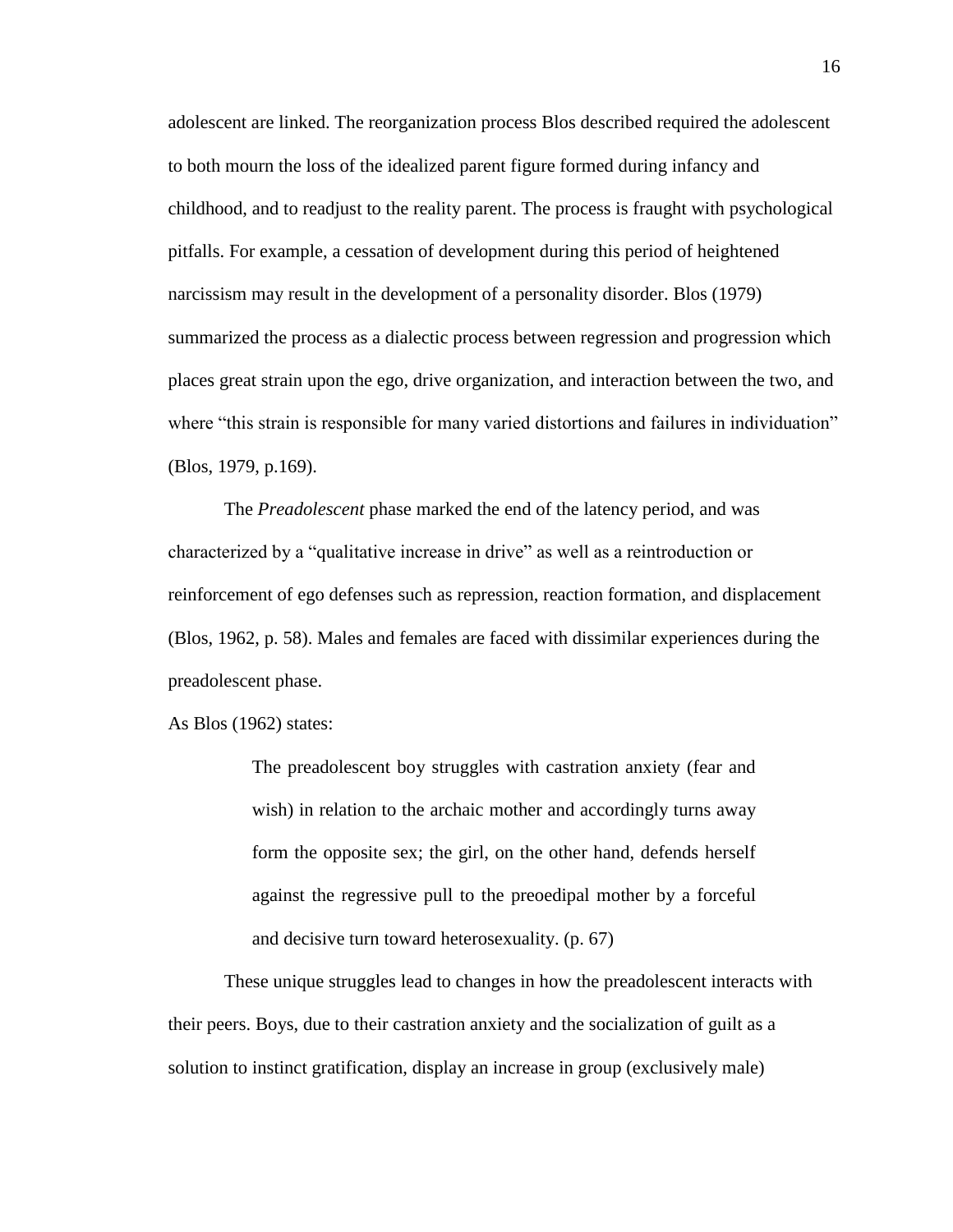affiliation. In fact, "The castration anxiety which brought the oedipal phase into its decline reappears and forces the boy into the exclusive company of his own sex." (Blos, 1962, p. 60). In girls, the central conflict of preadolescence was penis envy (Blos, 1962), demonstrated through a "denial of femininity" as the preadolescent phase for girls "is characterized by a thrust of activity during which playacting and tomboyishness reach their height." (Blos, 1962, p. 60).

The *Early Adolescent* phase was prompted by pubertal maturation, and was the stage at which a "genuine process of separation from early object ties was begun" (Blos, 1962, p. 75), eventually culminating in the establishment of mature object relations. The early adolescent withdraws from the parent and object representations of the parents (the infantile love objects) in a process termed *decathexis*, and replaces them with new objects and corresponding values and identities. The early adolescent phase is as Blos (1962) states:

> A period of repeated attempts at separation from primary love objects… At early adolescence an upsurge of close idealizing friendships with members of the same sex commonly occurs… and a clumsy groping for new – not merely oppositional – values emerges. (p. 72)

Friendships for the early adolescent take on a new and important significance. The chosen peer is idealized, that is, "some characteristic in the other is admired and loved because it constitutes a quality which the subject himself would like to possess" (Blos, 1962, p. 77). Through friendship with this admired individual, the early adolescent is able to possess the desired trait vicariously. According to Blos, fixation at the early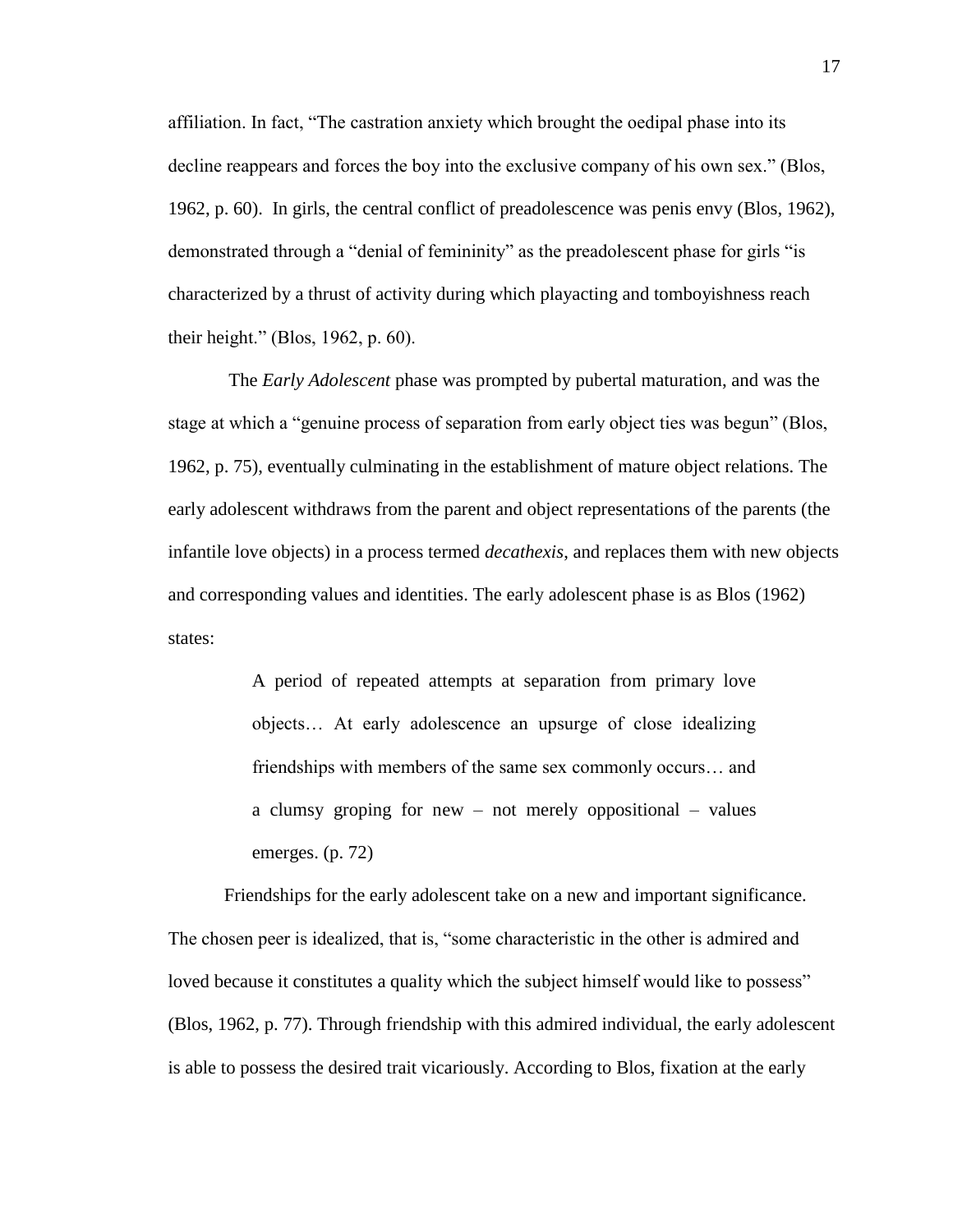adolescent phase, with its emphasis on same sex friendship, could result in latent or manifest homosexuality.

Continued pubertal maturation spurs the adolescent into the phase Blos termed *Adolescence Proper* (1962). Psychological development during this phase was characterized by a search for heterosexual objects, as opposed to the idealized friendships of the early adolescent phase. As Blos (1962) describes:

> Adolescence proper marks an advance to the heterosexual position; or rather, this organization, while still incomplete, gains in clarity and irreversibility. Toward this end, object libido becomes turned outward again, this time towards nonincestuous objects of the opposite sex; concomitantly, narcissism declines. (p. 127)

A mature sexual identity is formed, as the body has reached sexual maturity, indeed "sexual identity formation becomes the ultimate achievement of adolescent drive differentiation during this phase." (Blos, 1962, p. 89). And the adolescent, having now abandoned the early objects (parents) for first idealized friends, and in this phase for heterosexual love, comes to undervalue the parents, allowing the adolescent to continue the process of separation from them.

The culmination of these developmental processes occurred in the phase Blos termed *Late Adolescence* (1962)*.* To Blos, this stage was one of consolidation, elaborating five aspects of psychological functioning, specifically:

> 1) a highly idiosyncratic and stable arrangement of ego functions and interests; 2) an extension of the conflict-free sphere of the ego; 3) an irreversible sexual position, summarized as genital primacy;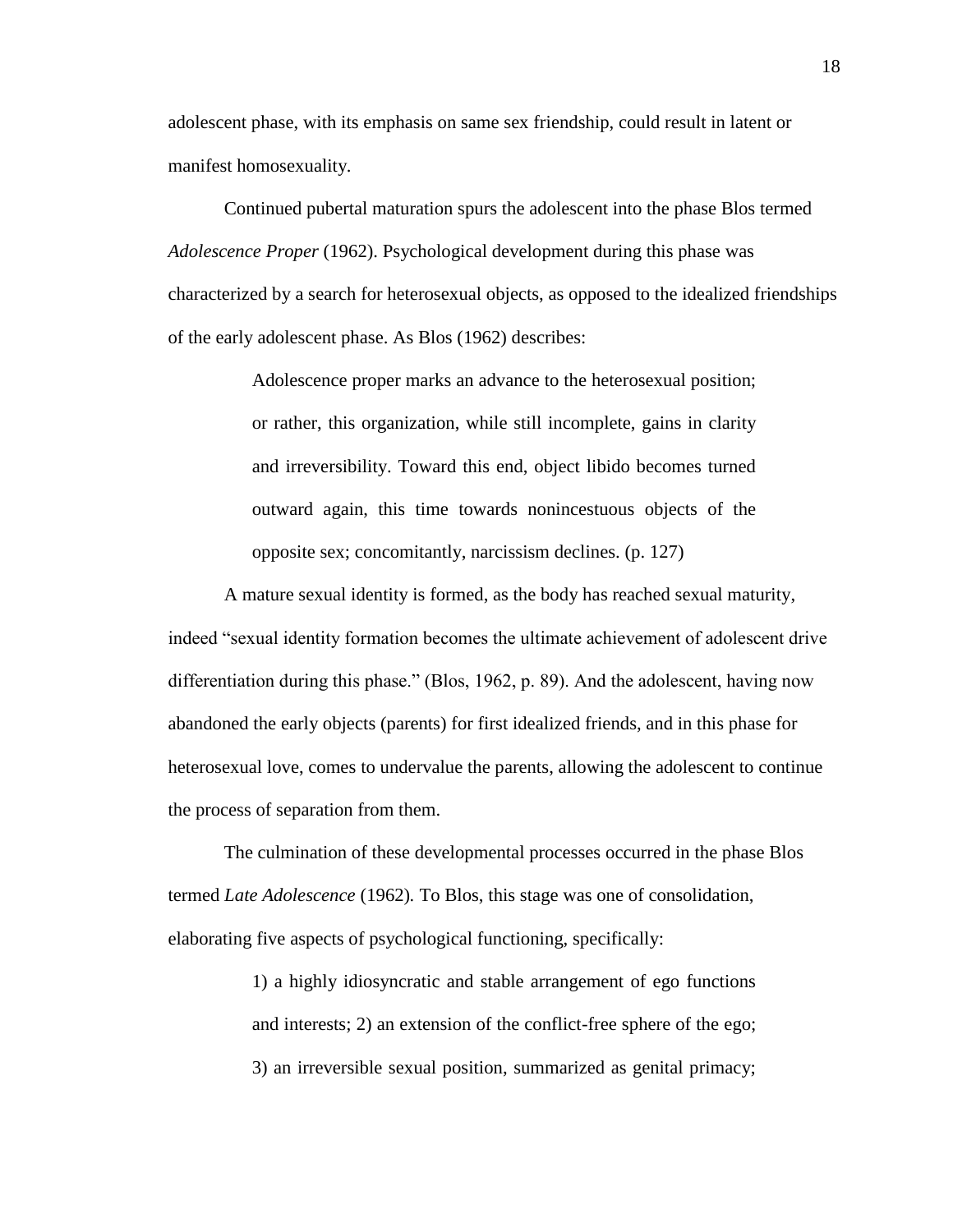4) a relatively constant cathexis of object- and self-representations; and 5) the stabilization of mental apparatuses which automatically safeguard the integrity of the psychic organism. (Blos, 1962, p. 129)

A crisis can occur during late adolescence if there is a reluctance on the part of the adolescent to bring childhood to its final close. However, successful completion of the late adolescent phase will cause an individual "to arrive at a final settlement which the young person subjectively feels to be "my way of life."" (Blos, 1962, p. 127).

Blos also identified a stage occurring between adolescence and adulthood, which he labeled *Postadolescence.* This was a stage in which the individual began to live out the identity they had formed in adolescence. As Blos (1962) stated "at postadolescence, the implementation of these goals (life tasks chosen during adolescence) in terms of permanent relationships, roles and milieu choices becomes the foremost concern." (p. 151).

*Josselson*. The subphases of the separation-individuation phase which Mahler, Pine, and Bergman (1975) identified in infancy (i.e., differentiation, practicing, rapprochement, and consolidation) were, according to Josselson (1980, 1988), also structurally present during the adolescent separation-individuation phase. As in infancy, the process begins with the individual in a state of *symbiosis*. During this period, prior to adolescence, the prepubescent child is dependent upon the parents both physically and emotionally. Similarly to the symbiotic phase occurring during infancy, in which the infant and parent are largely separated from external influences, the preadolescent's selfesteem and sense of self-concept are derived primarily from interactions with the parents.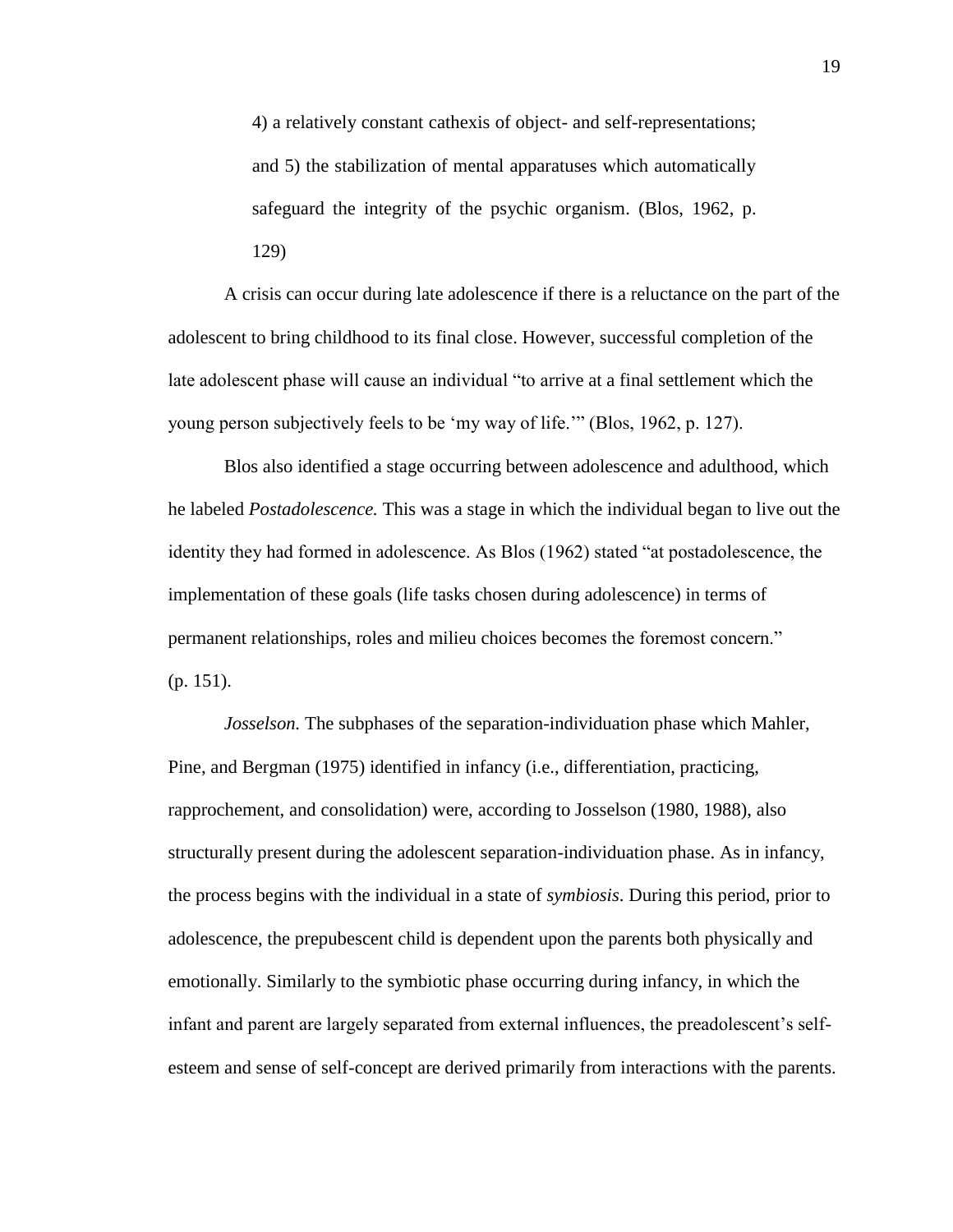It is out of this symbiotic relationship that, as with the infant, *differentiation* (Josselson, 1980) begins the adolescent's separation-individuation process. Differentiation in the adolescent process may take the form of the adolescent gaining a sense of distinction between the parents" preferences and beliefs and the preferences and beliefs of the adolescent themselves (e.g., favorite radio stations or television shows). This distinction is gained through the adolescent"s widening experiences, often due to increased interactions with peers.

With the onset of puberty, the adolescent enters into the subphase of *practicing*, (Josselson, 1980) in which the adolescent begins to act more and more autonomously, often in conflict to the demands of the parents, from whom an adjustment is also required. Josselson (1980) described the transition thusly:

> The adolescent, generally from ages 11 to 13, delights in his feelings of separateness and autonomy, often wants to act as though he has no parents at all, and defines himself primarily through saying "NO" to the parents or anyone else who tries to infringe on his freedom. (p. 194)

During *rapprochement,* (Josselson, 1980) the subphase which follows practicing, the adolescent"s behavior can be thought of as being analogous to that of the young child using newly developed motor skills to explore the environment, but still relying upon the parent as a secure base in times of stress. The adolescent is similarly faced with a crisis between remaining emotionally close to the parent and becoming more independent.

Josselson (1988) described rapprochement as a period of increased autonomy for the adolescent, during which the adolescent is increasingly responsible for themselves,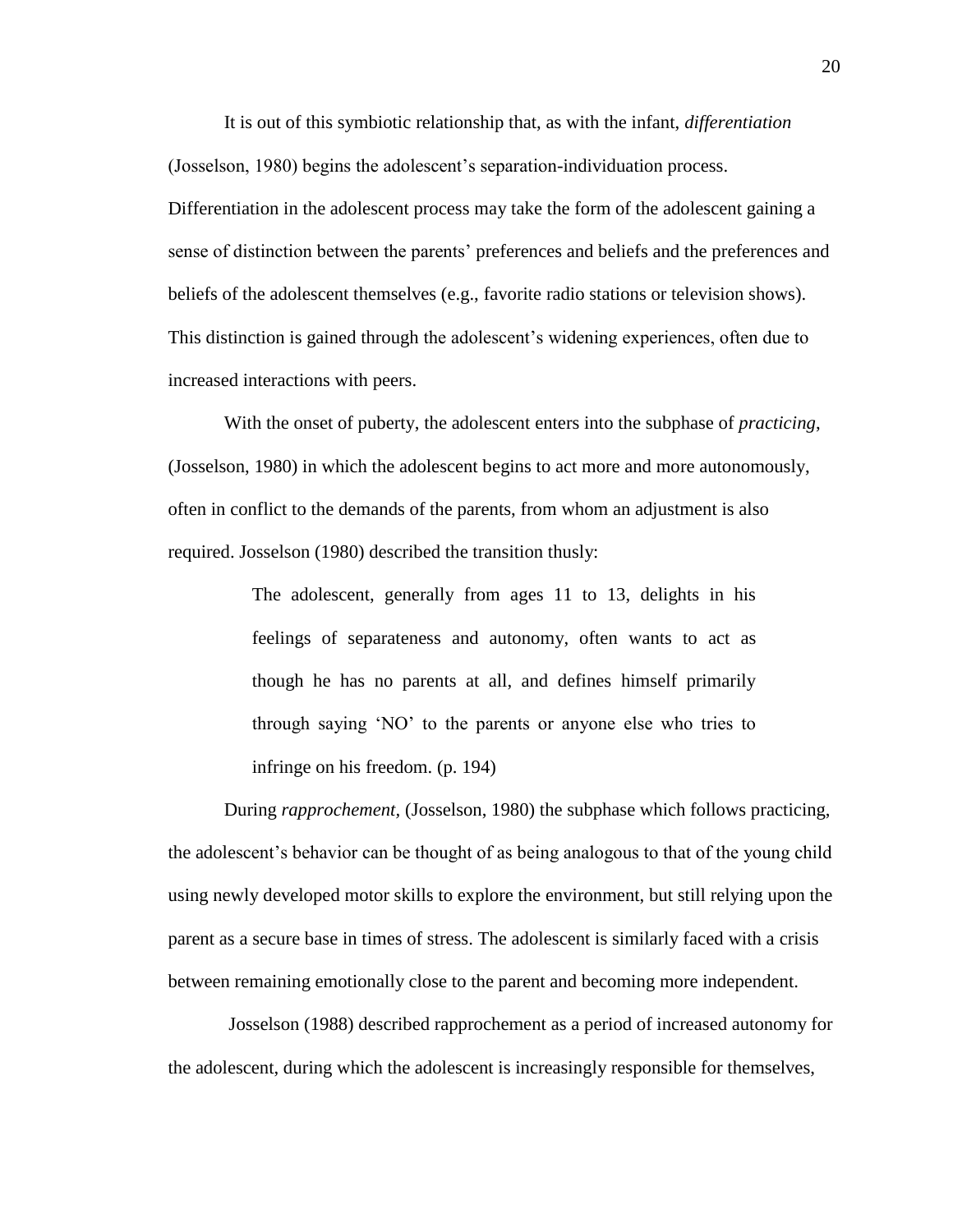but still maintains a connection to the parents. It is through the successful navigation of both distancing and reconnecting with parents that the adolescent is able to maintain the connection with them, a connection which is being continuously reformed. Ideally, the adolescent affirms the relational connectedness with the parents and the feelings of individuality and autonomy occur within the context of a positive on-going relationship with parents (Josselson, 1980), just as the infant's explorations of the environment occurred under the watchful eye of the care-giver.

However, this is often a period of emotional conflict between the adolescent and parents, during which the adolescent relies more and more heavily on relations with peers to meet the interpersonal needs for which the adolescent previously relied upon the parent. As Josselson (1980) wrote:

> In a large part, the early adolescent attempts to feel separate and distinct from his parents by finding ways of irritating them. This is a way of flexing the will, of proving to oneself that one is taken seriously as a separate person. Physical separation and involvement with peers buttress this embryonic independent set of self-representations. (p. 94)

Following the subphase of rapprochement, the adolescent enters the final subphase of separation-individuation, termed *consolidation* (Josselson, 1980). Consolidation occurs typically during late adolescence and consists of a solidification of identity and autonomy. During consolidation, reliance on peers may decrease while closeness to parents likely re-intensifies. However, due to the reformation of the parent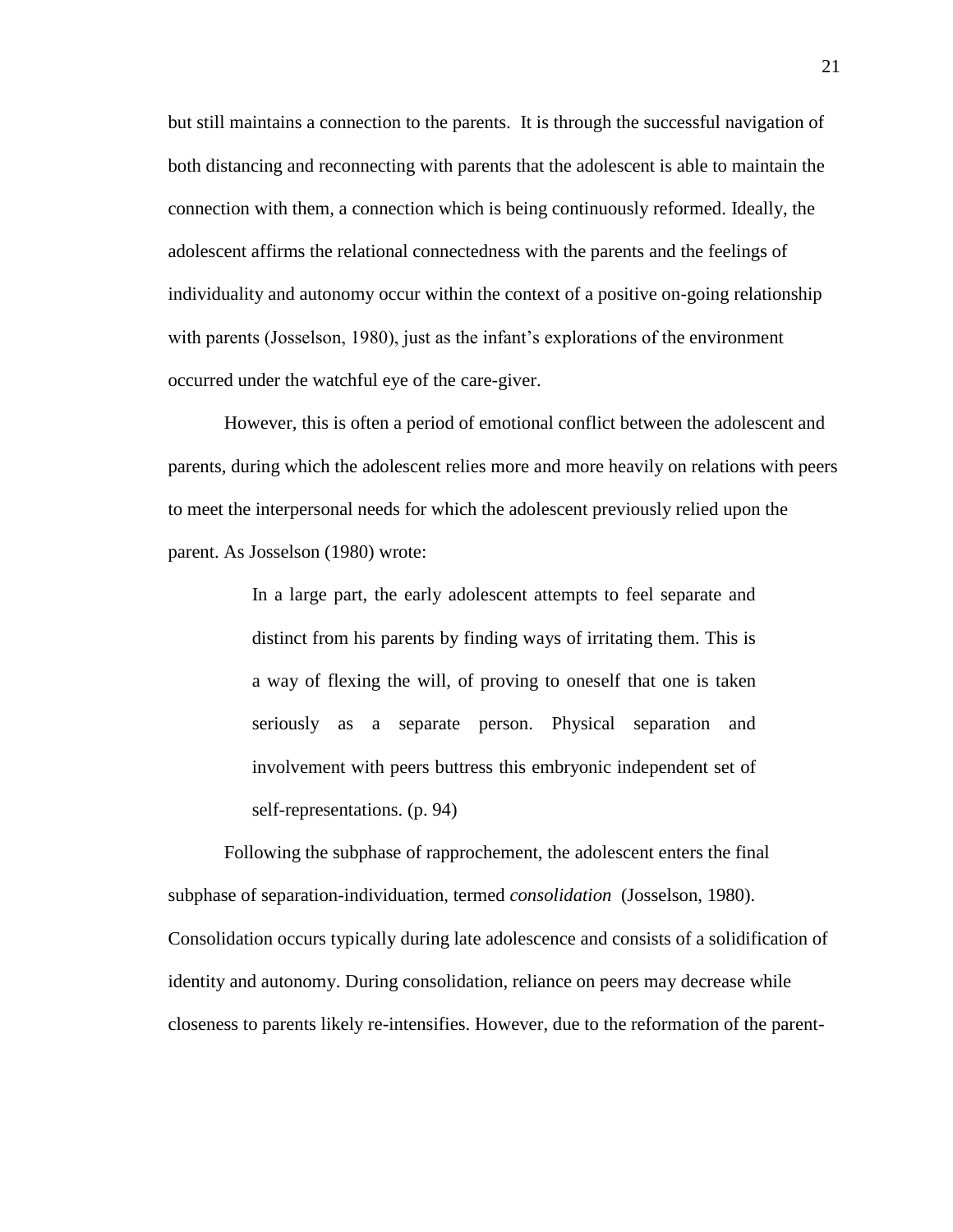child relationship which has occurred at previous phases, this closeness is not a return to previous patterns of attachment. In describing Josselson"s work, Bartle (1989) states:

> The renegotiation of the level of connectedness with the family and the progressive changes in the adolescent"s evolving identity that accompanies individuation during adolescence, requires the relationship with the parents to be reconstituted gradually on a more mutual and adult level. Hence, individuation during adolescence must involve changes in the degree to which the adolescent is functionally, financially, and psychologically dependent on significant others, as well as gradual renegotiations of the parent/child relationship from asymmetrical authority during early and middle childhood toward potentially adult-to-adult mutuality and symmetry during adulthood. (p. 284)

The relationship has transformed to become more egalitarian, with the adolescent now able to form and hold values and make decisions independently from the parents, "as the adolescent comes to experience more freedom about choices for the self, she [he] consolidates her [his] individuality with increasing independence from parents" (Josselson, 1988, p. 95). With the conclusion of the consolidation phase, the individuation process has become less central, and adolescence ends.

The development of autonomy is an important outcome of the separationindividuation process. Ryan and Lynch (1989) described the term autonomy as referring "to self governance and self-regulation." (p. 340). Steinberg (1999) defined autonomy as "the psychosocial domain concerning the development and expression of independence"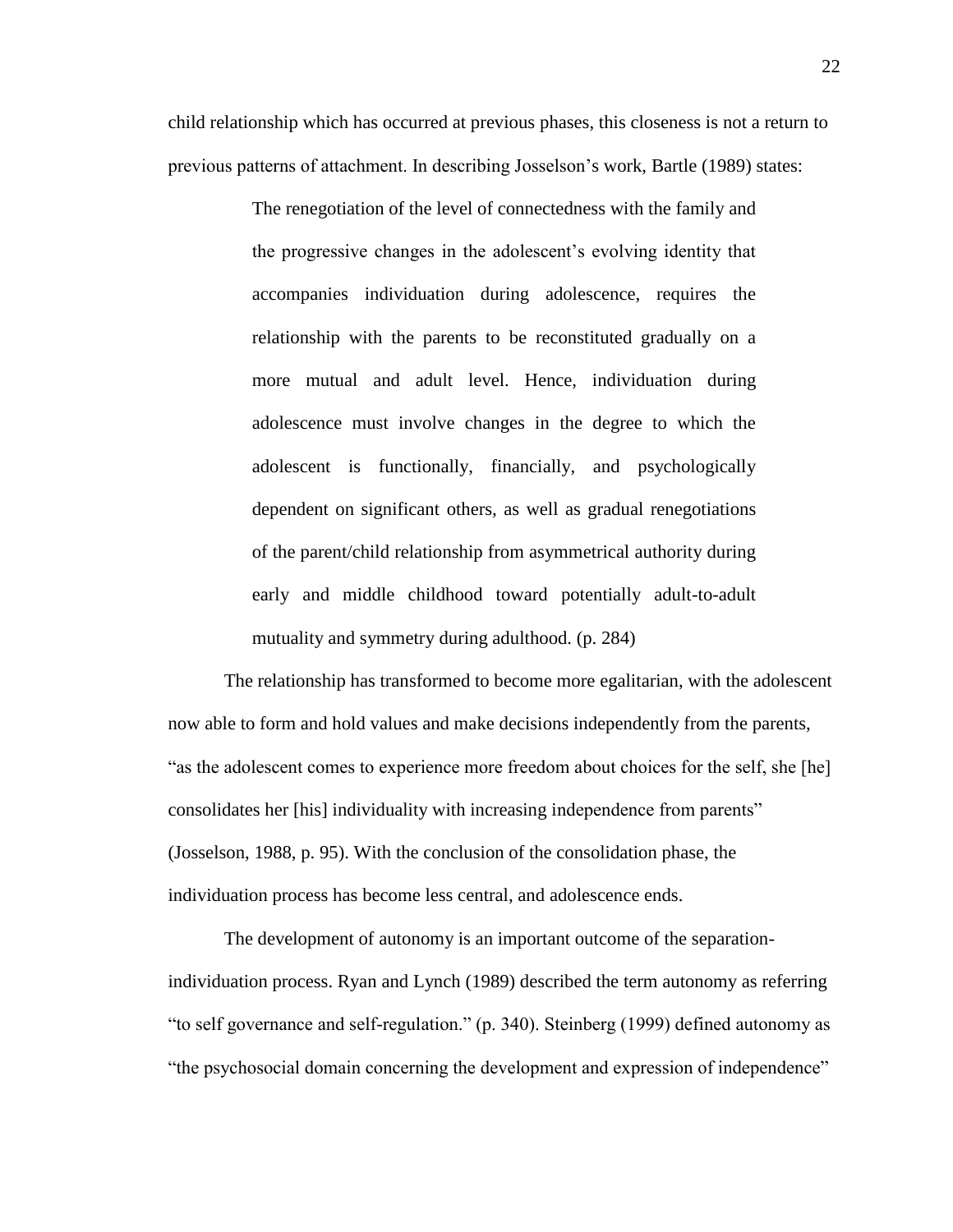(p. 428). The development of autonomy can be observed to occur at many stages throughout an individual"s lifespan and as with separation-individuation, the physical, cognitive, and interpersonal changes of adolescence make this period of life important for the development of autonomy. Steinberg (1999) differentiated among three types of autonomy in adolescence:

> Emotional autonomy-that aspect of independence which is related to changes in an individual"s close relationships, especially with parents; behavioral autonomy-the capacity to make independent decisions and follow through with them; and value autonomyhaving a set of principles about what is right and wrong, about what is important and what is not. (Steinberg, 1999, p. 278)

Autonomy is also closely related to attachment, and they have been described as being interconnected constructs. The relational connection between autonomy and attachment in Bowlby"s ethological theory is described by Josselson (1988) as that of autonomy as an aspect of attachment, "autonomy is not the antithesis of relatedness. Rather, autonomy is a property of it" (Josselson, 1988, p. 101).

Although autonomy can be thought of as an aspect of attachment, research does not suggest that autonomy strongly coincides with the construct of detachment. In their discussion of autonomy, Hill and Holmbeck (1986) concluded that "autonomy seems to be related to a transformation in parent-child interaction but not to detachment or to freedom from social influence" (p. 158).

According to Josselson (1980) systematic shifts in autonomy and connectedness, particularly with regard to the parent-adolescent relationship, drive the continuing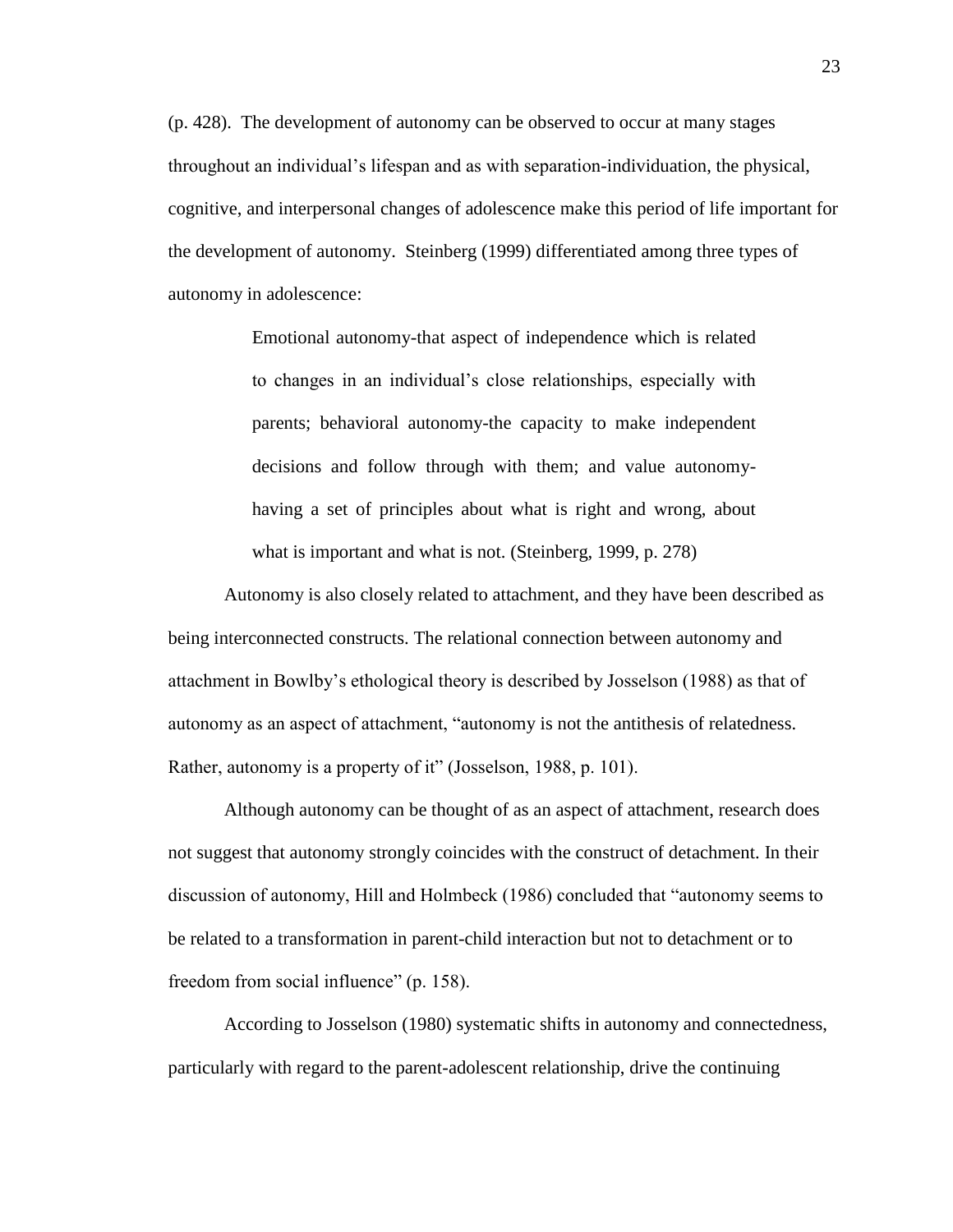separation-individuation process. The adolescent"s ability to successfully negotiate the separation-individuation process is greatly influenced by interactions with parents (Allison & Sabatelli, 1988; Ryan & Lynch, 1989). Conflict may arise as adolescent autonomy increases, especially if parents are unwilling or unable to adjust their expectations of behavior and their interactions with their child in a way which is supportive of further development (Sabatelli & Mazor, 1985). This does not mean, however, that autonomy necessitates a disengagement of the adolescent from the parentchild relationship. Rather, it is a transformation of the family dynamic (Larson, Richards, Moneta, Holmbeck, & Duckett, 1996). As opposed to freedom from parental attachments, Hill and Holmbeck (1986) suggest that autonomy is related positively with closeness to parents.

The adolescent"s development of autonomy, according to Josselson (1988), is not merely a transition from dependence towards independence from parents, but rather is a change in the nature of the relationship, where the parent-child connection is maintained; "Bonds change from dependence to interdependence, from submission and rebellion to interrelatedness. As selfhood becomes more defined, relationships deepen and differentiate. Connection grows in the context of autonomy" (Josselson, 1988, p. 97). The relation between autonomy and individuation is complementary. Sabatelli and Mazor (1985) described the processes thusly: individuation leading to greater autonomy, which reciprocally impacts identity formation and finally encourages further individuation. Josselson (1980) used the analogy of a coin to describe the relationship; individuation and autonomy are opposite sides of a coin and "as individuation proceeds, autonomy grows" (p. 191). The process has effects beyond the family dynamic as well, as the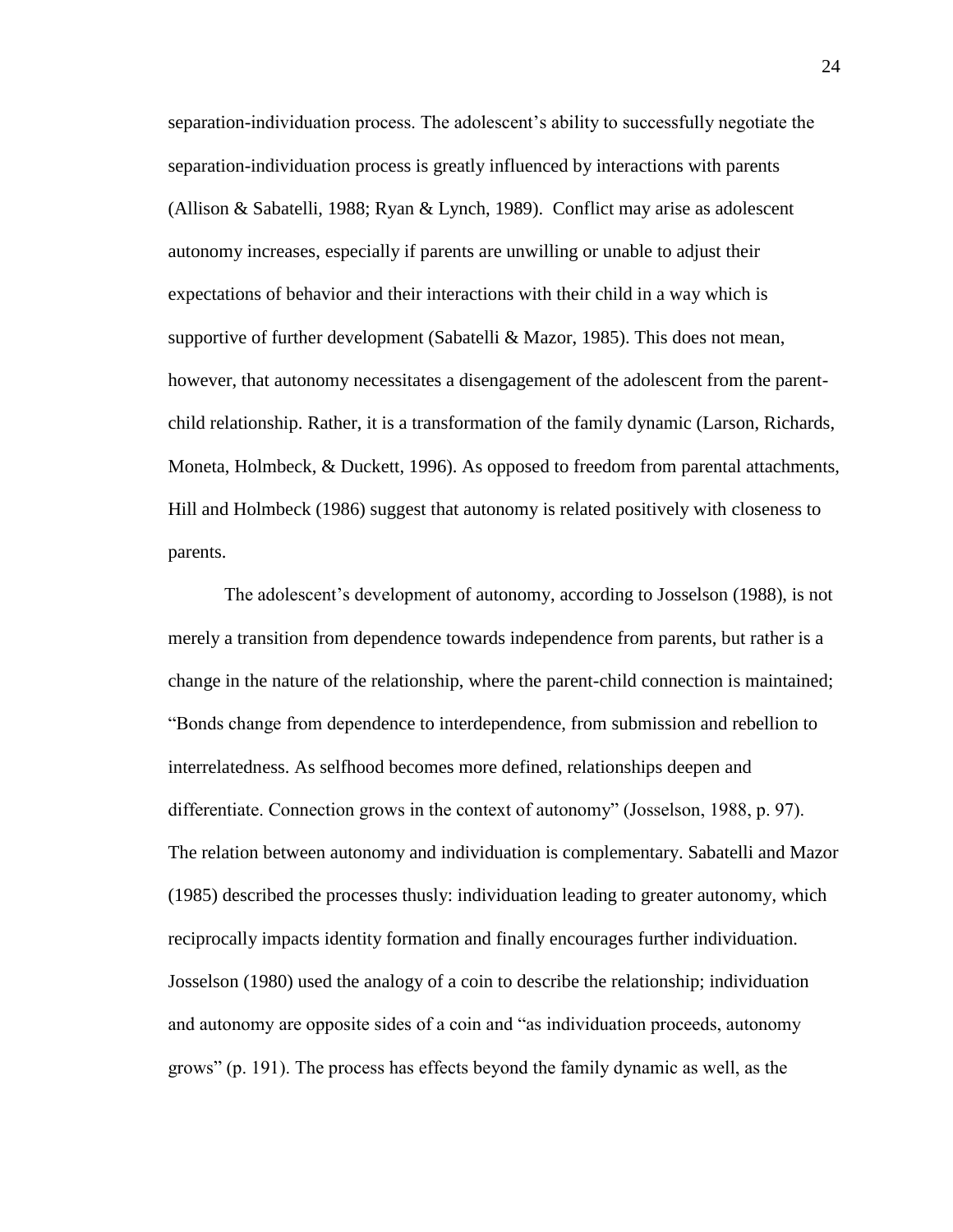adolescent"s culture begins to place expectations on the adolescent to increase selfreliance and autonomy, rather than hold on to internalized parental value systems. (Hock, Eberly, Bartle-Haring, Ellwanger, & Widaman, 2001).

*Family systems.* Other theorists have described the adolescent separationindividuation process through the lens of family systems theory (Bowen, 1976; Minuchin, 1974). In this framework, the process of adolescent separation-individuation involves the adolescent's reworking of family ties. The adolescent's establishment of an independent identity occurs while simultaneously maintaining connectedness with the family, resulting in a "separate yet connected self". As Allison and Sabatelli (1988) state:

> The renegotiation of the level of connectedness with the family and the progressive changes in the adolescent's evolving identity that accompanies individuation during adolescence, requires the relationship with the parents to be reconstituted gradually on a more mutual and adult level. Hence, individuation during adolescence must involve changes in the degree to which the adolescent is functionally, financially, and psychologically dependent on significant others, as well as gradual renegotiations of the parent/child relationship from asymmetrical authority during early and middle childhood toward potentially adultto-adult mutuality and symmetry during adulthood. (p. 284)

Separation-individuation, when viewed from the family systems perspective, is similar to the concept of differentiation (Bowen, 1978). Differentiation refers to the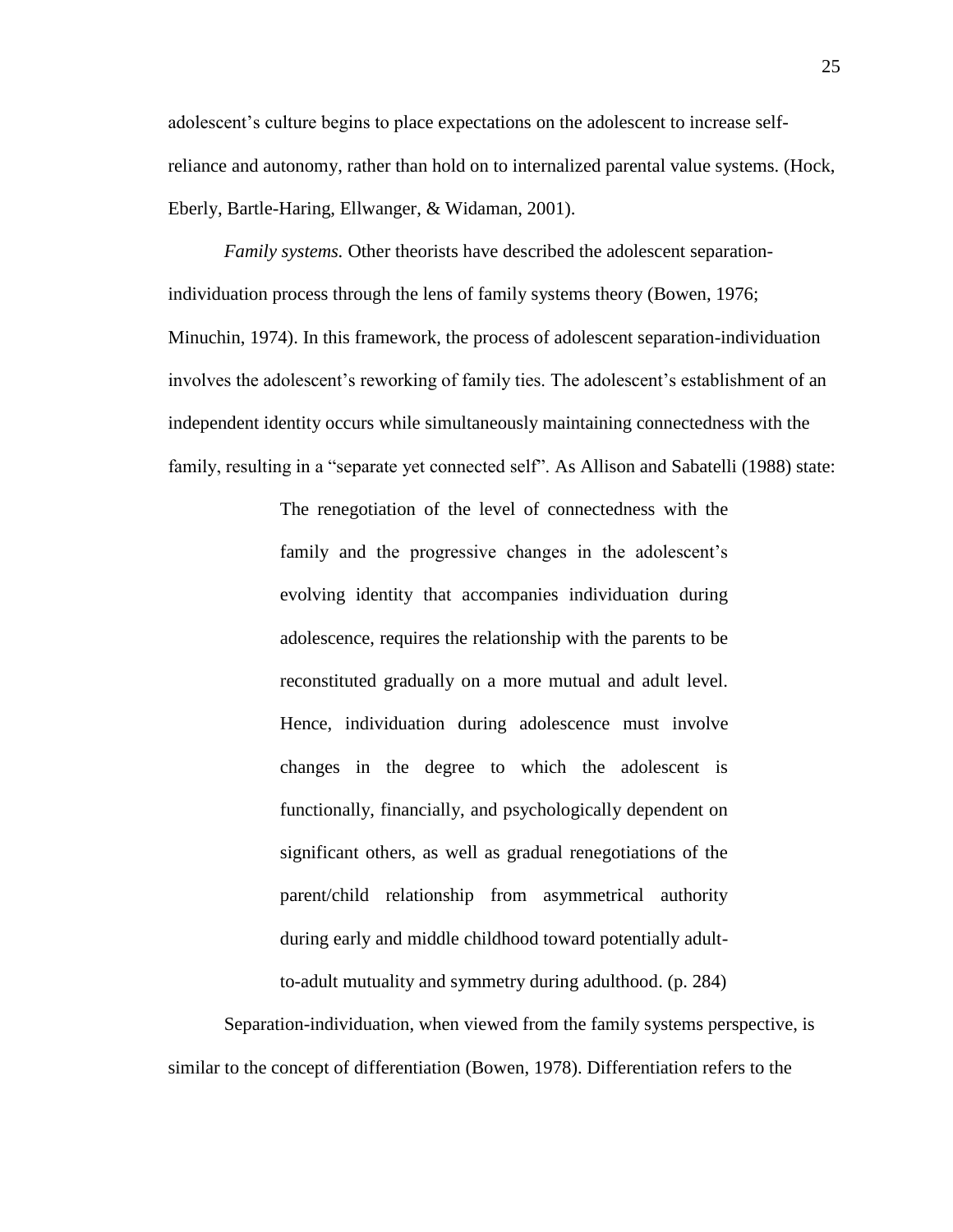ability to distinguish between thought and emotion, as well as the ability to remain connected to others while maintaining an autonomous individuality (Bowen, 1978; Kerr & Bowen, 1988). According to Bowen (1976) differentiation is necessary for healthy functioning of both individuals and families, and well differentiated family relationships foster the process of individuation in adolescents (Crespi & Sabatelli, 1993).

All families are characterized by a level of differentiation, reflected in the methods by which they regulate the emotional climate of the family, as well as the family's "boundary processes", or the levels of separateness and togetherness allowed to occur (Crespi & Sabatelli, 1997). A family"s level of differentiation has been defined as its "tolerance for autonomy and intimacy" (Sabatelli & Anderson, 1991).

According to Bowen (1978) the level of differentiation within the family creates an environment that impacts on how the individuation process proceeds. In well differentiated families, individuals experience both an ongoing sense of emotional connectedness, and a sense of autonomy, which facilitate individuation. In poorly differentiated families however, emotional climate and boundary processes discourage individuality and autonomy (Crespi & Sabatelli, 1993), and the adolescent experiences fusion in interpersonal relations. Defining characteristics of fusion include "the dissolving of ego boundaries between self and others, the inability to establish an "I" within a 'we', a high degree of identification with others, and dependence on others." (Crespi & Sabatelli, 1997).

# *Related Constructs*

In order to understand the concept of separation-individuation more fully, it will be useful to discuss those related components which have proven important to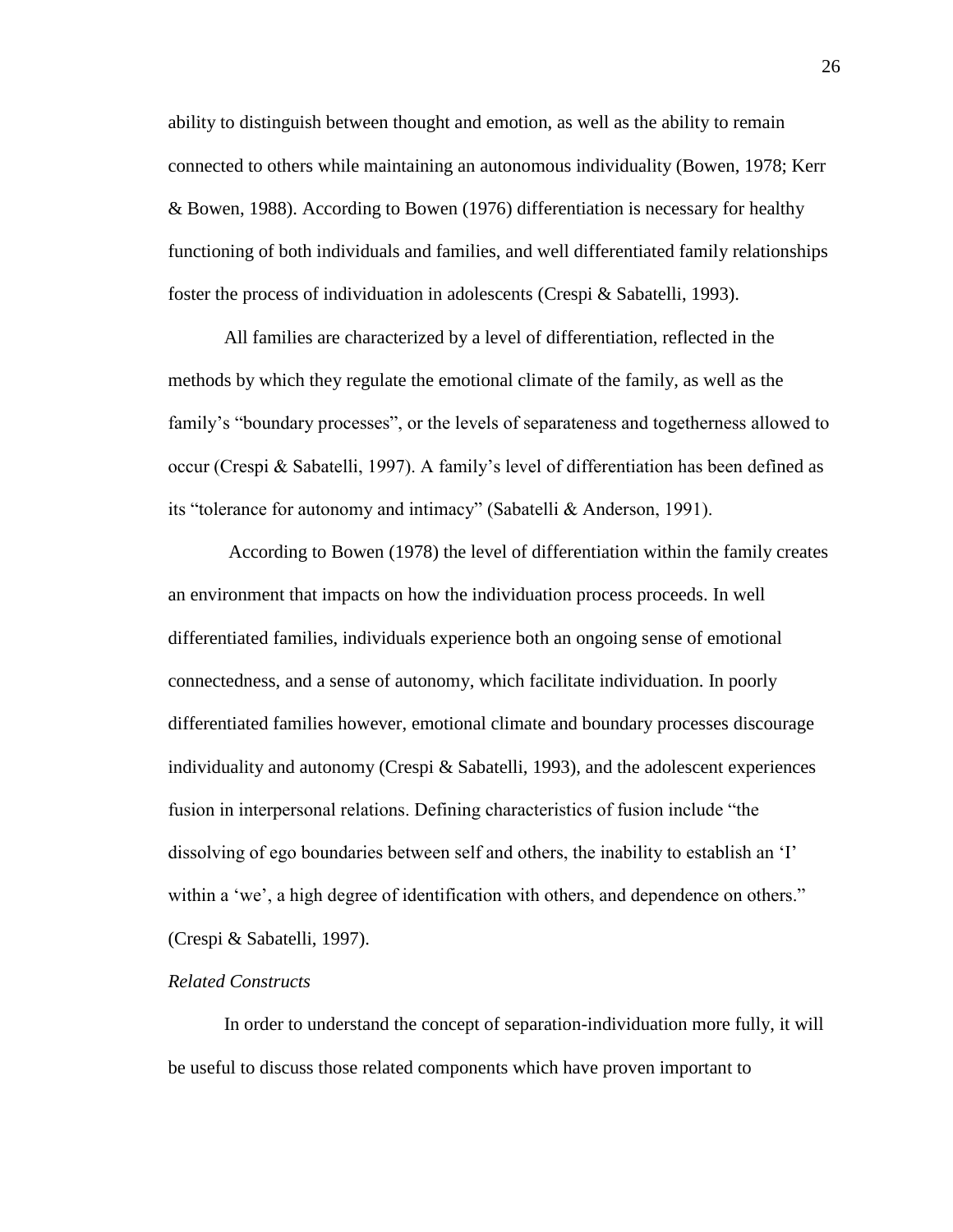development of the research and theories of separation-individuation; specifically, the constructs of attachment and detachment.

*Attachment*. An important framework for understanding the child-parent relationship is the theory of attachment (Bowlby, 1988; Ainsworth & Bowlby, 1991). In developing attachment theory, Bowlby (1969) employed concepts from such diverse schools of thought as the theories of evolution, ethology, information processing, developmental psychology, and psychoanalysis. Attachment theory posits that the sensitivity and reliability of care provided to the infant child by the parental figures results in the development of an attachment orientation toward that parent, which the child comes to internalize as a *working model* of self and others. The individual"s internal working model serves as a framework for predicting aspects of the environment as well as consequences of actions within the environment, and serves to guide the individual"s behavior in a way which, ideally, promotes well-being (Bowlby, 1969).

Development of internal working models begins at birth, with the infant"s instinctual and reflexive behaviors, such as crying and eye contact, promoting contact with and nurturance from the parental care-giver (Bowlby, 1969). Later, the infant's cognitive development allows the infant to be aware of physical sensations (i.e., hunger) and to direct behavior to gain attention and resources from the care-giver. Developments in the infant"s cognitive abilities also allow the infant to differentiate between the parental care-giver and strangers, which with experience evolves into a preference for, or attachment to, the primary care-giver. How this care-giver responds to the infant"s needs influences the attachment orientation and thus the nature of the internal working model of the infant. Reliable and sensitive response to the infant"s needs on the part of the care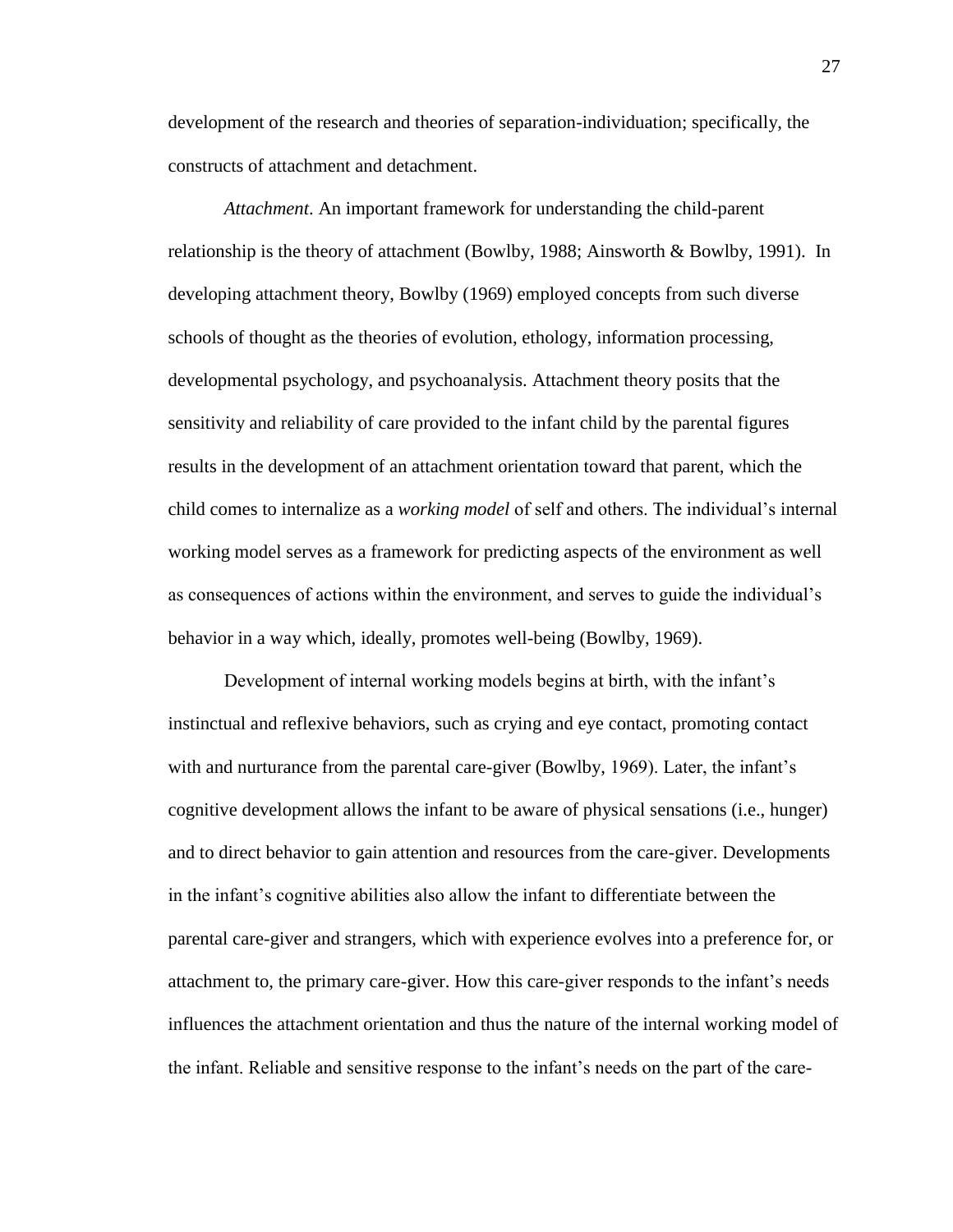giver promotes the development of an internal working model of self and others that is positive. The child forms a cognitive framework of themselves as valued, and of others as available and dependable to meet his/her physical and emotional needs (Bowlby, 1988). However, in instances in which parental care is either rejecting, intrusive, or unreliable, such as prolonged parent-child separations, the internal working model developed by the infant reflects a construct of self and others that is negative.

As children develop mobility, they begin to use their care-giver as a 'secure base' from which to explore the environment, returning to the care-giver for support in times of stress. Again, the care-giver"s sensitivity to the child"s needs, as well as the care-giver"s ability to both nurture exploration and maintain firm boundaries, provides further information about the self and others which is then incorporated into the internal working model (Bowlby, 1969).

Ainsworth (1985), a member of Bowlby"s research team in London, sought to empirically validate Bowlby"s theory and developed a classification scheme for the categorization of infant attachments. The categories were based upon the security of the infant"s attachment to the mother, and included *avoidant*, *ambivalent*, and *secure attachment* styles (Ainsworth, 1989). Securely attached infants tended to have more sensitive mothers; moreover, they explored their environments in the presence of their mothers, protested separation from them, and greeted them positively upon reunion (Stayton & Ainsworth, 1973). Infants who displayed avoidant attachment orientations tended to have less sensitive mothers, appeared uninterested in exploration, appeared unconcerned during separation from their mothers and indifferent to their mothers regardless of the mothers presence (Ainsworth & Bell, 1970). Ambivalently attached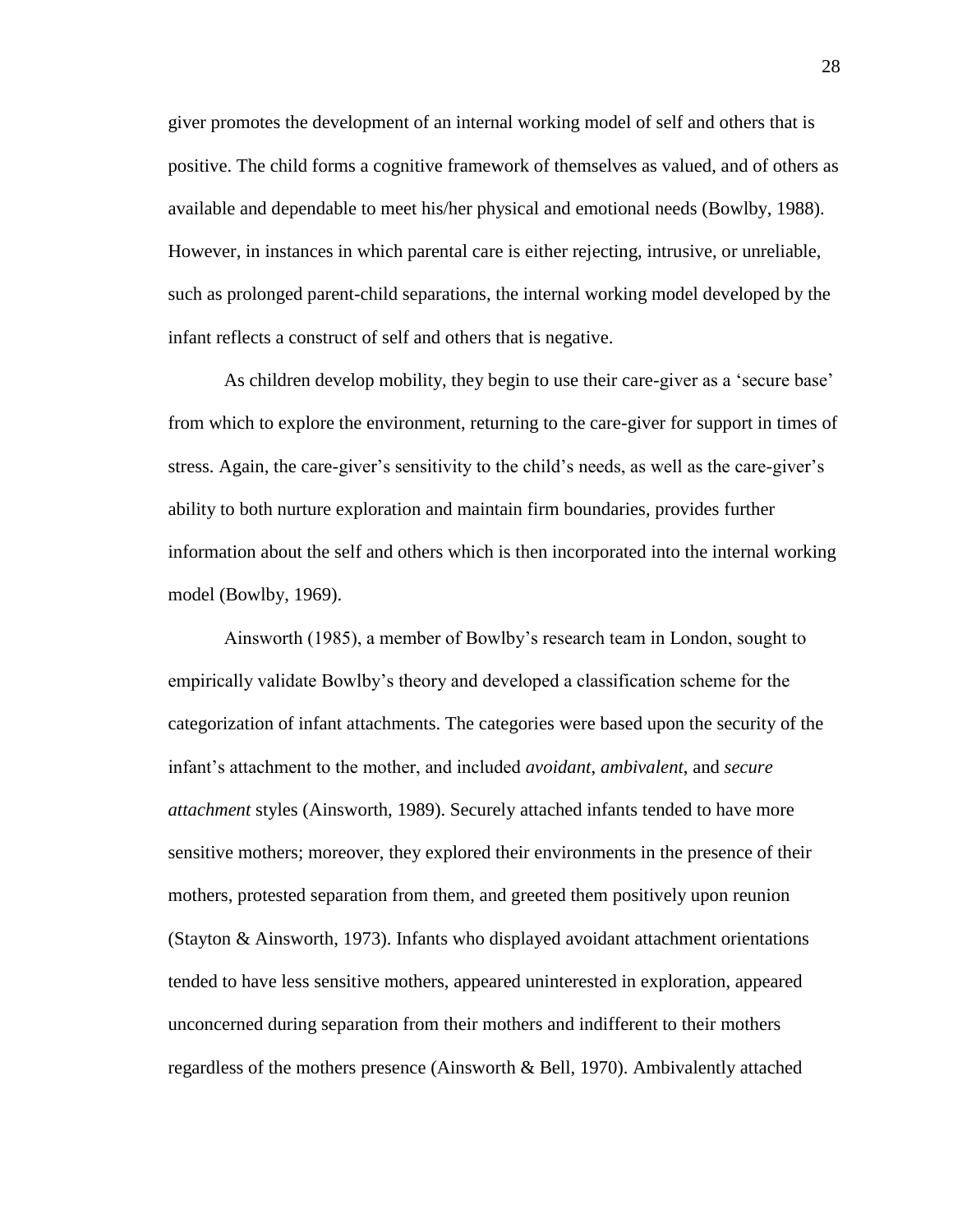infants appeared anxious about exploring the environment, were extremely distressed when separated from their mothers, and appeared ambivalent to the mothers return (Ainsworth & Bell, 1970).

Sroufe and colleagues (Sroufe, 1979; Sroufe & Waters, 1977; Waters & Sroufe, 1983) studied the behavior and attachment of infants, and expanded the traditional view of attachment to state that the goal of attachment behavior, rather than contact with the care-giver, is a sense of safety, or "felt security"; and the function of the attachment, rather than survival, is to obtain support for exploratory behaviors. Their view of attachment also differed in that they emphasized the meaning of attachment behavior over the frequency with which it was observed to occur. They termed this the "organizational perspective" (Sroufe & Waters, 1977). Furthermore, they hypothesized that attachment relations in infancy become the basis for subsequent adaptive behavior, or what is known as the "continuity of adaptation" hypothesis. As they wrote, "an adaptive, secure relationship at time 1 will be the basis for a similar quality relationship at time 2." (Sroufe & Waters, 1977, p. 1188).

Although individuals assimilate experiences into their internal working models, they are largely seen as being stable over the course of development. In fact, "internal working models contain safeguarding mechanisms that provide stability by selectively attending to data that validate and confirm existing beliefs, thus maintaining simplistic generalizations." (Griffith, 2004, p. 169). Thus, the internal working models of self and others formed during childhood are carried forward and guide attachment in subsequent relationships in childhood and adulthood (Bowlby, 1988). This is particularly relevant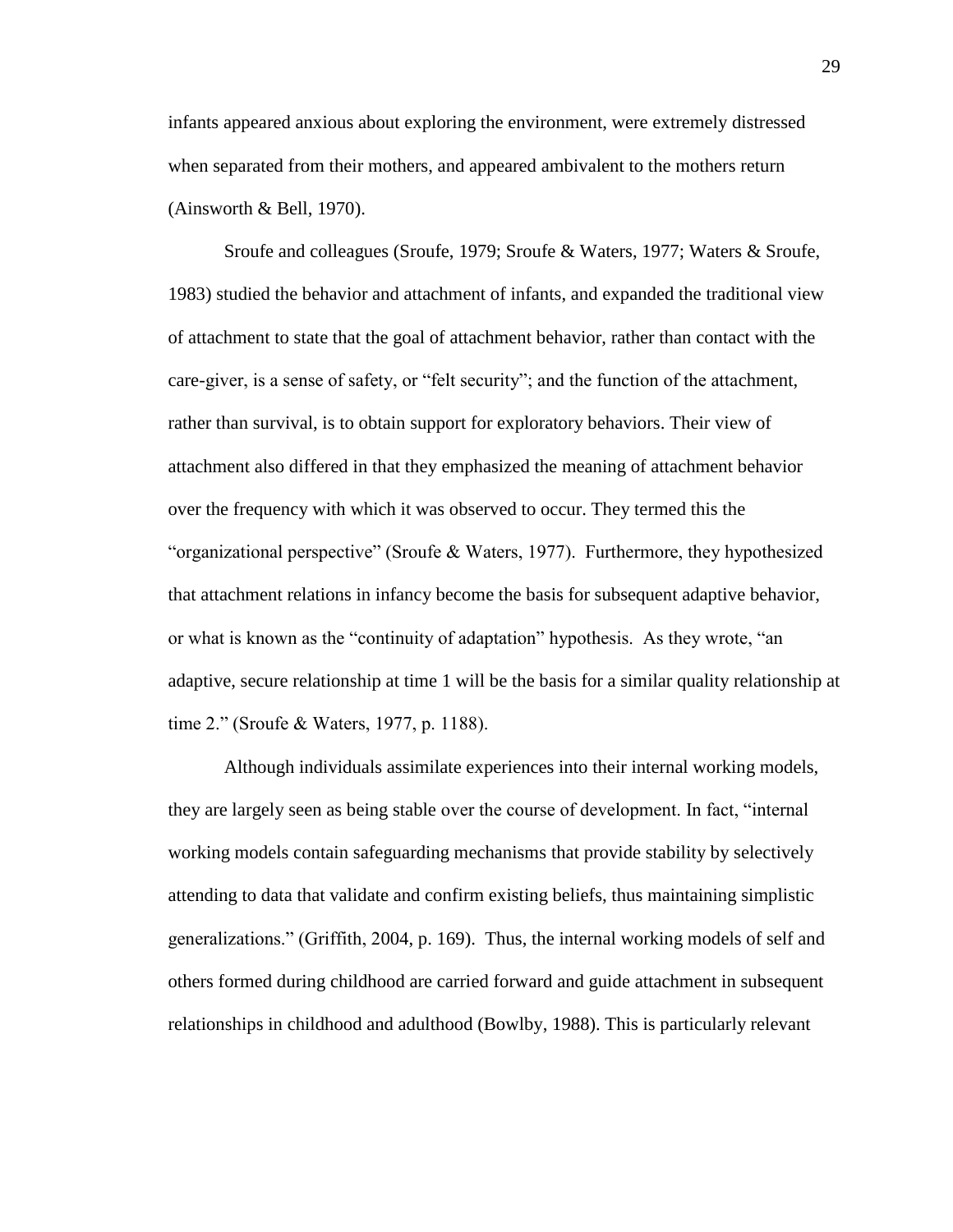during adolescence, when the importance of peers takes on special importance to the child.

Many studies have validated this hypothesis. For example, Downey and Feldman (2004) suggested that individuals who emerge from infancy with an insecure attachment relationship are more sensitive to being rejected by others in later romantic encounters. Similarly, Parker, and Herrera (1996) found that children who have been physically abused by their parents behave less intimately with their friends than do nonabused children.

A number of studies have tracked individuals from infancy into childhood (e.g., Erickson, Sroufe, & Egeland, 1985; Lewis, Feiring, McGuffog, & Jaskir, 1984; Renken, Egeland, Marvinney, Mangelsdorf, & Sroufe, 1989). The overall finding of these studies is that difficulties with early attachment can lead to later interpersonal problems. For example, anxiously attached infants have been found to be more likely to develop psychological and social problems during childhood, including poor peer relationships. Problems in peer relations during childhood limit the child"s ability to practice and develop his/her interpersonal skills, which compounds the child"s difficulties and can affect the development of social competence during adolescence. The quality of peer relations in adolescence has also been found to be related to interpersonal relationships later in life.

Patterns of attachment have been found to influence the separation-individuation process in different ways. As Mayseless (1996) stated, "young adults with different attachment patterns will deal differently with the developmental task of separating from their parents" (p. 670), with securely attached individuals progressing through the

30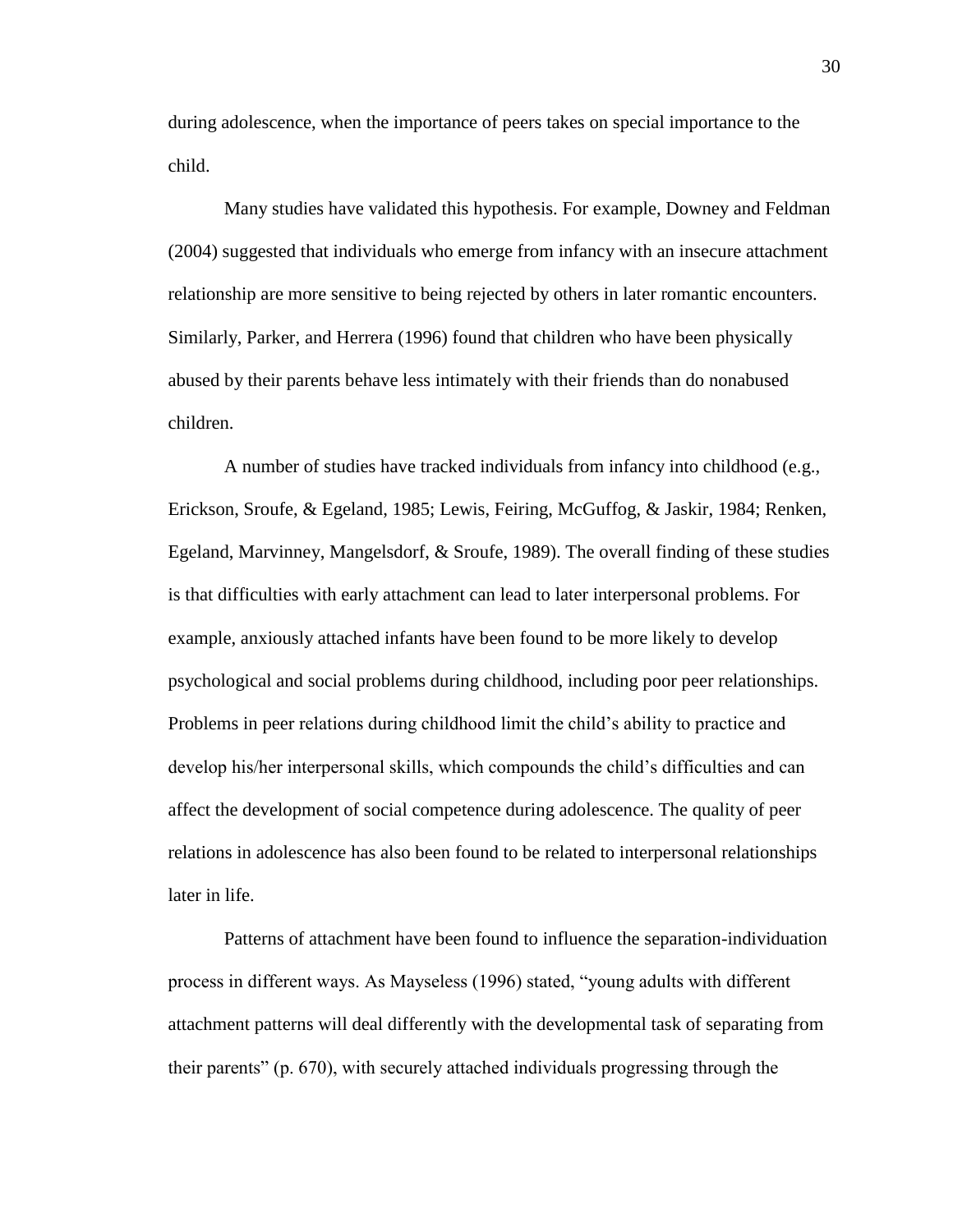separation-individuation in a smoother, possibly healthier manner, "secure young adults seem to have undergone the traditional and "normal" gradual process of separation and individuation from their parents" (Mayseless, 1996, p. 684).

In summary, attachment during adolescence is best examined in relation to the individual"s infantile attachments (Armsden & Greenberg, 1987; Greenberg, Siegel, & Leitch, 1983). Infants who enjoyed a more secure attachment to their caregiver will develop a healthier or more secure internal working model of self and others (Kobak, Cole, Ferenz-Gillies, Fleming, & Gamble, 1993; Kobak & Sceery, 1988; Sroufe & Waters, 1977;).

*Detachment.* Detachment is a construct inversely related to the aforementioned attachment, and has been described by several researchers in the literature. Anna Freud (1958) described detachment as the adolescent"s withdrawal and movement away from the family; similarly, Bowlby (1969) described detachment as a disconnection from others, with attachment then, as connection to another. Ryan and Lynch (1989) described detachment as representing loss and separation, where some forms of detachment are associated with the lack of parental support and acceptance which can interfere or prohibit the consolidation of identity and the formation of positive self-concept (p.340). Finally, Hill and Holmbeck (1986) stated that the general use of the term "detached" to describe parent and adolescent relationships ignores the closeness that often exists in the parent-child bond during adolescence.

*Summary of theoretical approaches*. Separation-individuation has long been theorized as being a critical process in adolescent development (Blos, 1967; Josselson, 1988). However, despite the advances made in theory, the amount of research into the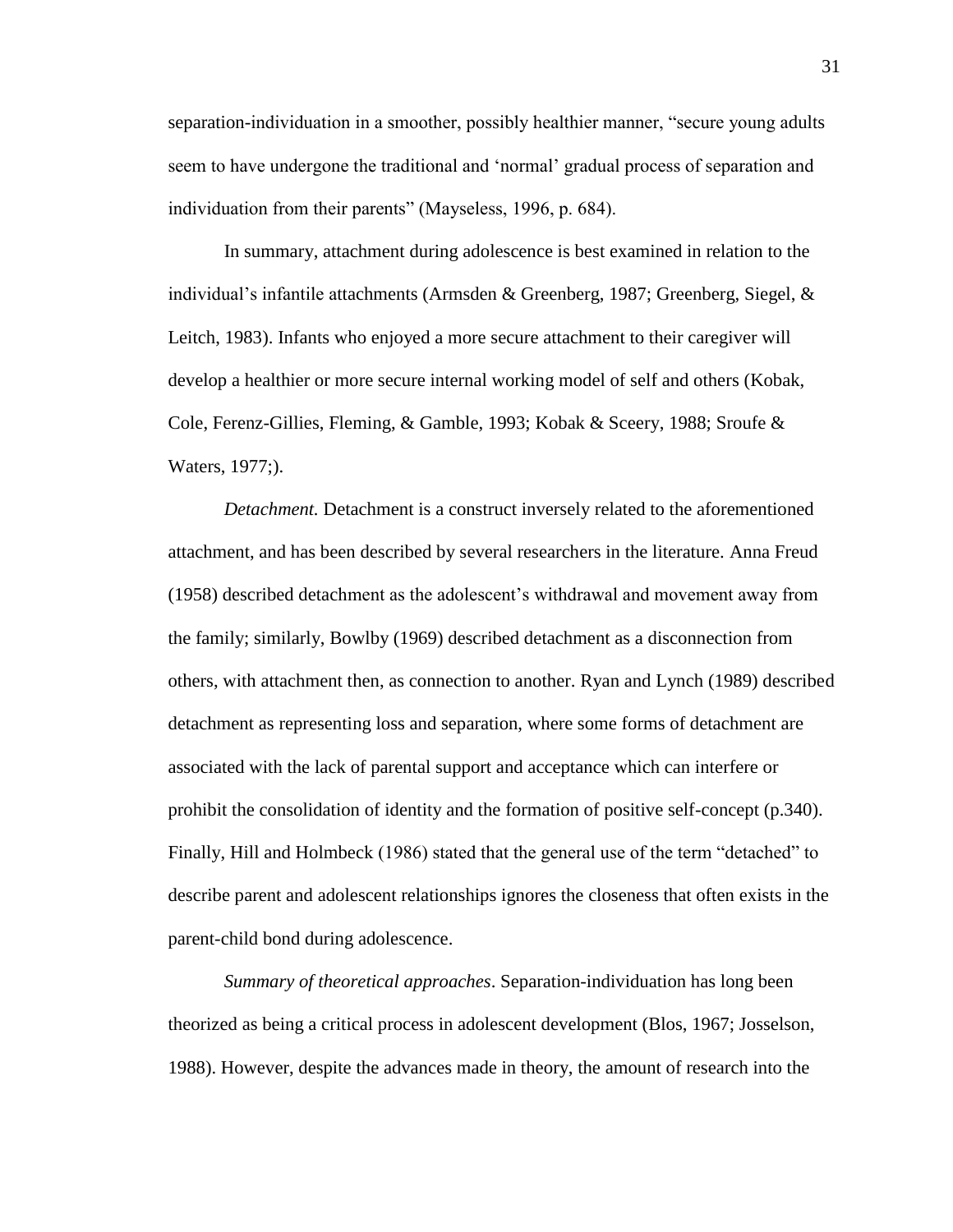process has been somewhat limited. For example, studies have been limited to either adult populations (Allen & Stoltenberg, 1995; Christenson & Wilson, 1985; Dolan, Evans & Norton, 1992; McChrystal & Dolan, 1994) or populations of college students (Blazina & Watkins, 2000; Lapsley, Aalsma & Varshney, 2001; Lapsley & Edgerton, 2002; Levitz-Jones & Orlofsky, 1985). Furthermore, to date, no longitudinal study of adolescent separation-individuation has been undertaken (Lapsley, Aalsma & Varshney 2001).

One reason for the dearth of research is the lack of suitable assessment tools (Holmbeck & McClanahan, 1994; Lapsley, Aalsma & Varshney, 2001; Rice, 1992; Rice, Cole & Lapsley, 1990). In the remainder of this chapter, those measures which have been designed to assess the adolescent separation-individuation process will be discussed. *Measures of Separation-Individuation*

Now that we have reviewed the major theoretical approaches to understanding adolescent separation-individuation, we will turn our attention to the empirical literature. Several measures of adolescent separation-individuation have been developed. These include the Separation Anxiety Test (SAT; Hansburg, 1972, 1980), the Psychological Separation Inventory (PSI; Hoffman, 1984), the Separation-Individuation Test of Adolescence (SITA; Levine, Green & Millon, 1986), and a scale here referred to as the Dysfunctional Separation-Individuation Scale (DSIS; Christenson & Wilson, 1985; Lapsley, Aalsma, & Varshney, 2001). Thusly, the following review is arranged by measure.

*The Separation Anxiety Test.* One of the first attempts at assessment of the adolescent separation-individuation process was Hansburg"s (1972, 1980) Separation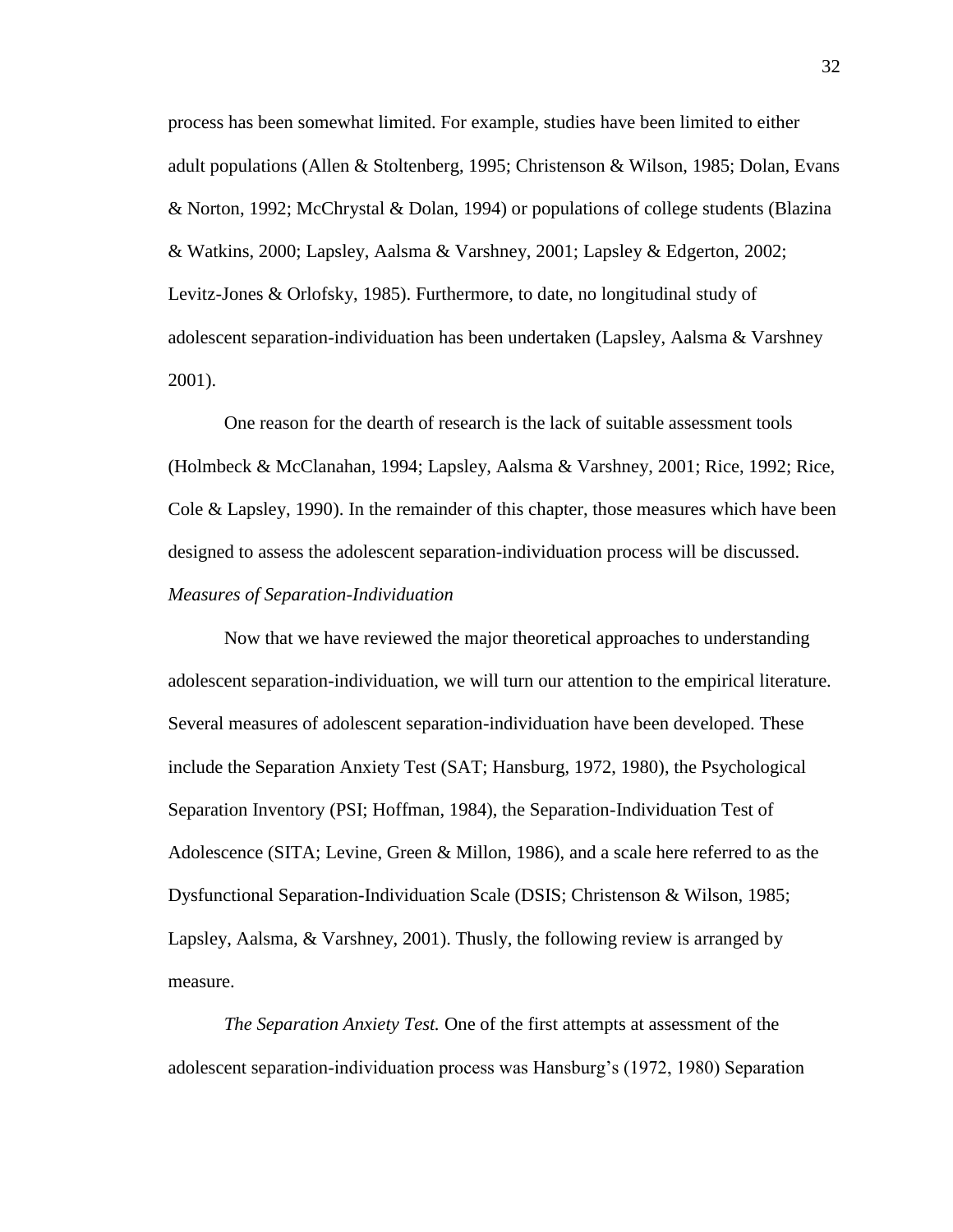Anxiety Test (SAT). The SAT was a semi-projective measure, grounded in the psychodynamic theory of attachment. The adolescent responded to 12 black and white drawings depicting either mild or potentially traumatic degrees of separation. The adolescent"s responses were fixed to one of 17 listed statements, each describing or provoking a different defense mechanism commonly utilized in situations similar to those depicted in the drawings. Based upon the pattern of responses, each subject was scored on six psychological systems: *attachment need*, *individuation capacity*, *painful tension*, *hostility*, *reality avoidance*, and *self-evaluation*. Furthermore, responses were classed into one of three general attachment profiles described by Hansburg (1980), and were based upon interrelationships among the six systems. These profiles included *secure*, *anxious*, and *detached*. Hansburg (1972) validated the SAT by comparing interpretations of subjects responses to existing psychiatric and psychological reports. In a separate investigation, Black (1981) found internal consistency coefficients for SAT response systems ranging from .67 to .77, with overall test consistency found to be .86. Moreover, Black (1981) found test-retest reliability ranging from .61 to .82 over a 6-month period.

Research using the SAT has varied in its focus, and has not been limited to adolescent populations. Hansburg (1978) found that elderly subjects who resided in their own home obtained higher ratings of individuation and lower attachment needs on the SAT than elderly subjects who resided in nursing homes. DeLozier (1979) used the measure with adult females, comparing child-abusing with non child-abusing mothers. DeLozier's results showed that the SAT was able to differentiate between the two groups, with the abusive mothers demonstrating significantly higher levels of anxiety, hostility,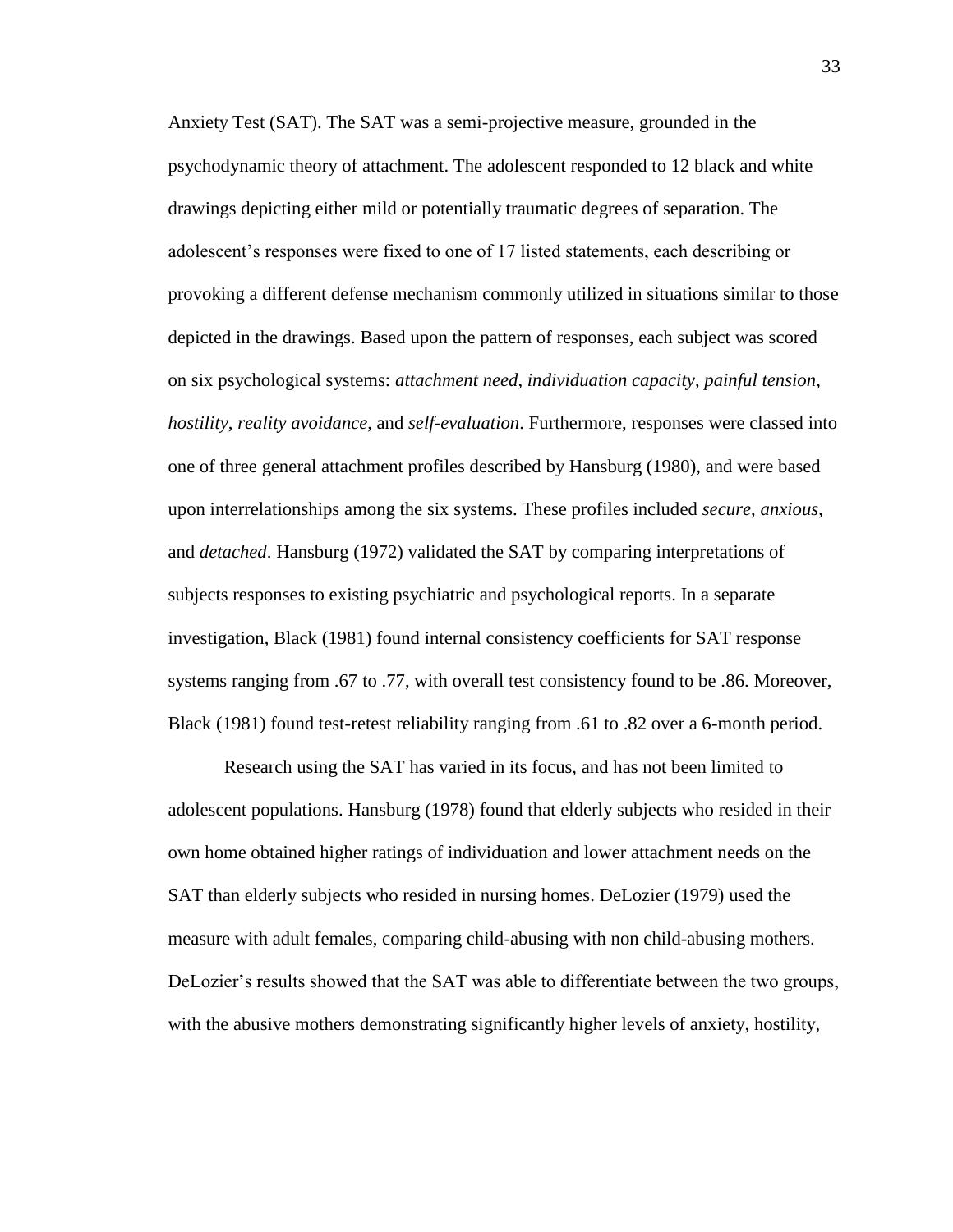attachment need, and feelings of rejection and self-blame, in addition to a lowered capacity for individuation.

Levitz-Jones and Orlofsky (1985) found that the SAT was able to discriminate between college age female participants with separation-individuation difficulties and ones without, and that women who possessed a higher need for intimacy displayed "healthier patterns of reaction to separation from and loss of attachment figures" (Levitz-Jones & Orlofsky, 1985, p. 167) as measured by the SAT, than women with lower intimacy capacities. Furthermore, they found a significant negative relation between psychological individuation and separation-defensiveness and depression. Other research using the SAT with college populations (Kroger, 1985; Kroger & Haslett, 1988) found psychological individuation to be positively related to identity exploration.

In critiquing measures of separation-individuation, Lapsley, Aalsma, and Varshney (2001) decried the length of the SAT and its inadequateness for use as a clinical screener as disadvantages, in addition to it being "handicapped by the psychometric constraints that attend all projective procedures." (p. 916).

*Psychological Separation Inventory.* A second instrument developed to measure aspects of adolescent psychological separation-individuation was Hoffman"s (1984) selfreport inventory, the Psychological Separation Inventory (PSI). Hoffman viewed separation-individuation as a primary issue in late adolescent personal adjustment. He stated "the individual"s drive toward healthy personal adjustment is critically dependent on his or her ability to psychologically separate from the parents and gain a sense of identity as a separate individual" (Hoffman, 1984, p. 170).

34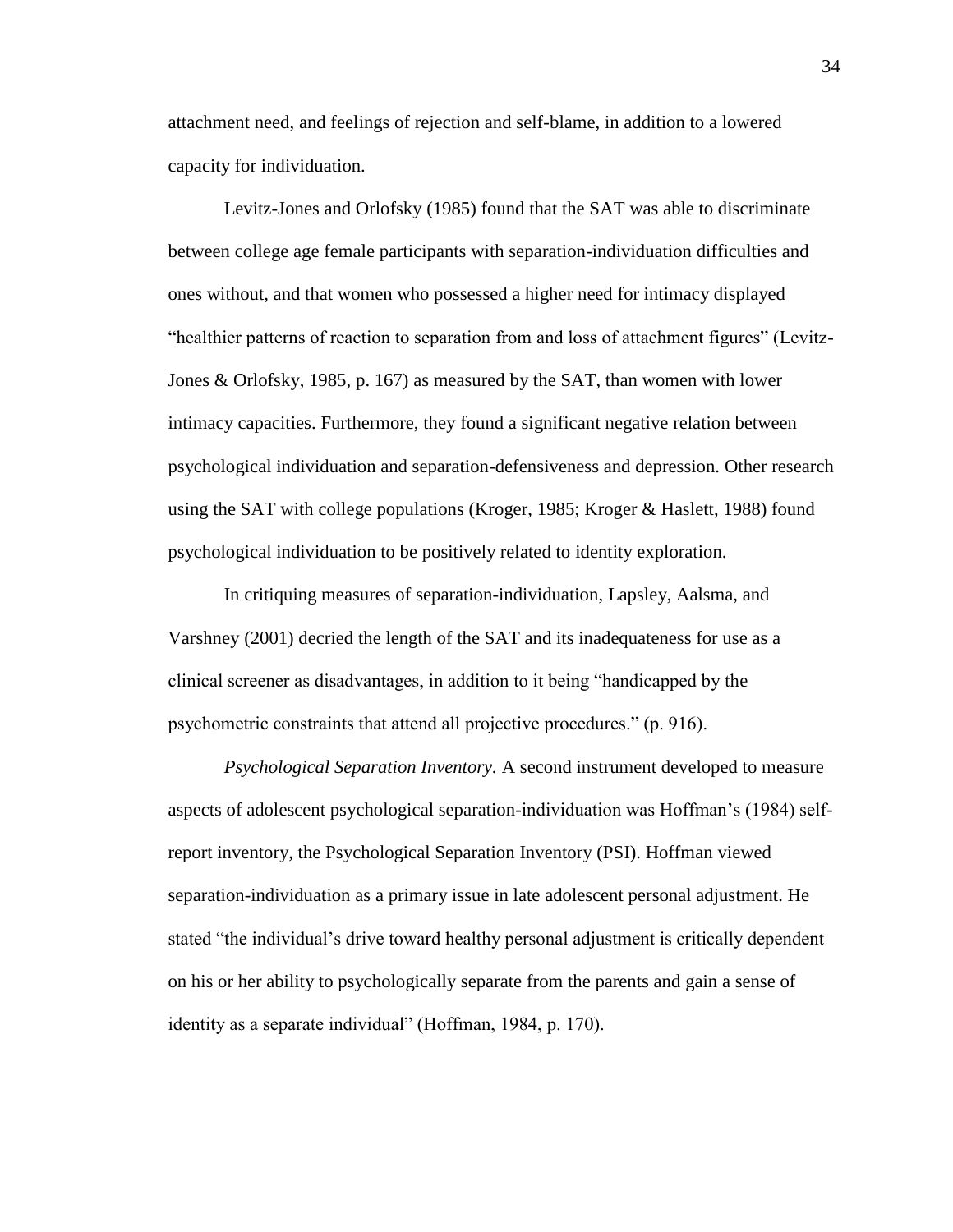Drawing on Mahler"s (1968) and Boszormenyi-Nagy and Spark"s (1973) work on the separation-individuation process in infancy, as well as Blos" (1979) theory of a second separation-individuation phase occurring in adolescence, Hoffman defined four aspects of adolescent separation-individuation around which he constructed his measure. The first aspect was *functional independence*, which was described as the adolescent"s efforts to "manage and direct one"s practical and personal affairs without the help of his or her mother and father" (Hoffman, 1984, p. 171). The second aspect Hoffman identified dealt with the adolescent"s unique self-image, the degree to which the adolescent had developed his/her "own set of beliefs, values, and attitudes" (Hoffman, 1984, p. 171), distinct from those of the adolescent"s father or mother, and was termed *attitudinal independence.* The third aspect of adolescent separation-individuation according to Hoffman was *emotional independence.* Emotional independence was defined by Hoffman as "freedom from an excessive need for approval, closeness, togetherness, and emotional support in relation to mother and father" (Hoffman, 1984, p. 171). Finally, the fourth aspect was defined by Hoffman as "freedom from excessive guilt, anxiety, mistrust, responsibility, inhibition, resentment and anger in relation to mother and father" (Hoffman, 1984, p. 171), and was labeled *conflictual independence.*

It is important to note that in Hoffman"s conceptualization of adolescent separation-individuation, the process of separation from the mother was distinguished from the process of separation from the father. Hoffman explained, "This distinction is important because differential separation from one parent as opposed to the other may have critical implications for personal adjustment" (Hoffman, 1984, p. 172).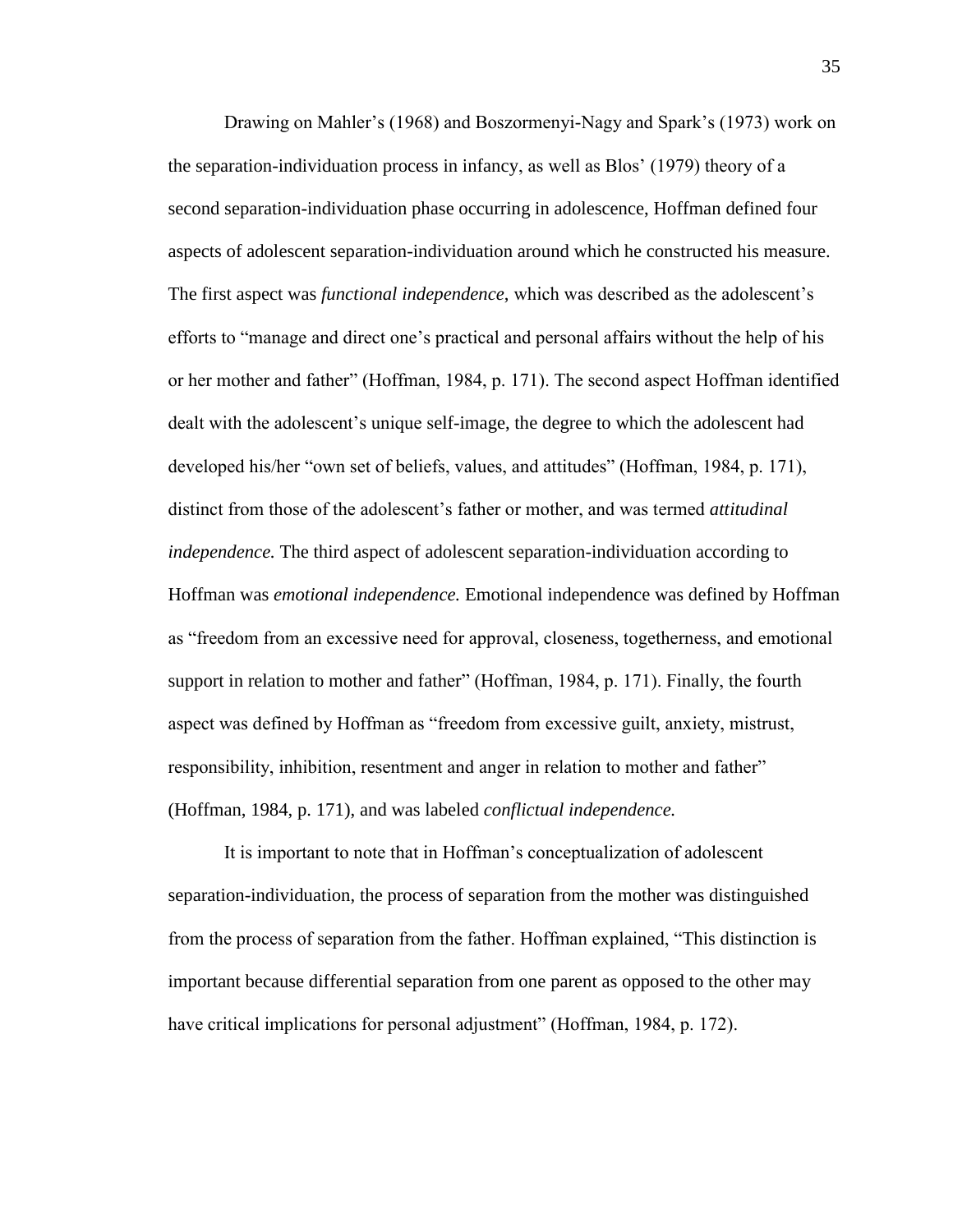In development of the PSI, Hoffman (1984) rewrote several items from the preexisting Emancipation Questionnaire (Sherman, 1946), and generated new items related to the identified aspects of adolescent separation-individuation "by thinking of examples from personal and professional experience working with college students" (Hoffman, 1984, 173).

The final version of the PSI (1984) is a 138 item inventory, which subjects respond to on a 5-point Likert scale. The functional independence subscale consists of 13 items, the emotional independence subscale 17 items, the conflictual independence subscale 25 items, and the attitudinal independence subscale 14 items, with separate scales completed by the subject for mother and father. The complete measure takes approximately 12 minutes to administer.

Hoffman (1984) reported internal consistency for the scales, utilizing Cronbach"s coefficient alpha, ranging from .84 to .92. Correlations between the mother and father scales across the four subscales ranged from .71 to .91. The Pearson product moment test-retest reliability coefficient resulted in a median of .83 for both males and females. Evidence of construct validity was shown through correlations with measures of personal adjustment.

Subsequent psychometric studies of the PSI suggested a two factor model (Rice, Cole, & Lapsley, 1990). The first factor combined the functional independence, emotional independence, and attitudinal independence subscales, and was termed *general independence from parents* (Rice, Cole, & Lapsley, p. 200). It was reported to assess the "adolescents" ability to manage their own daily responsibilities, freedom from needing parents" approval and emotional support, and beliefs or values that are distinct from those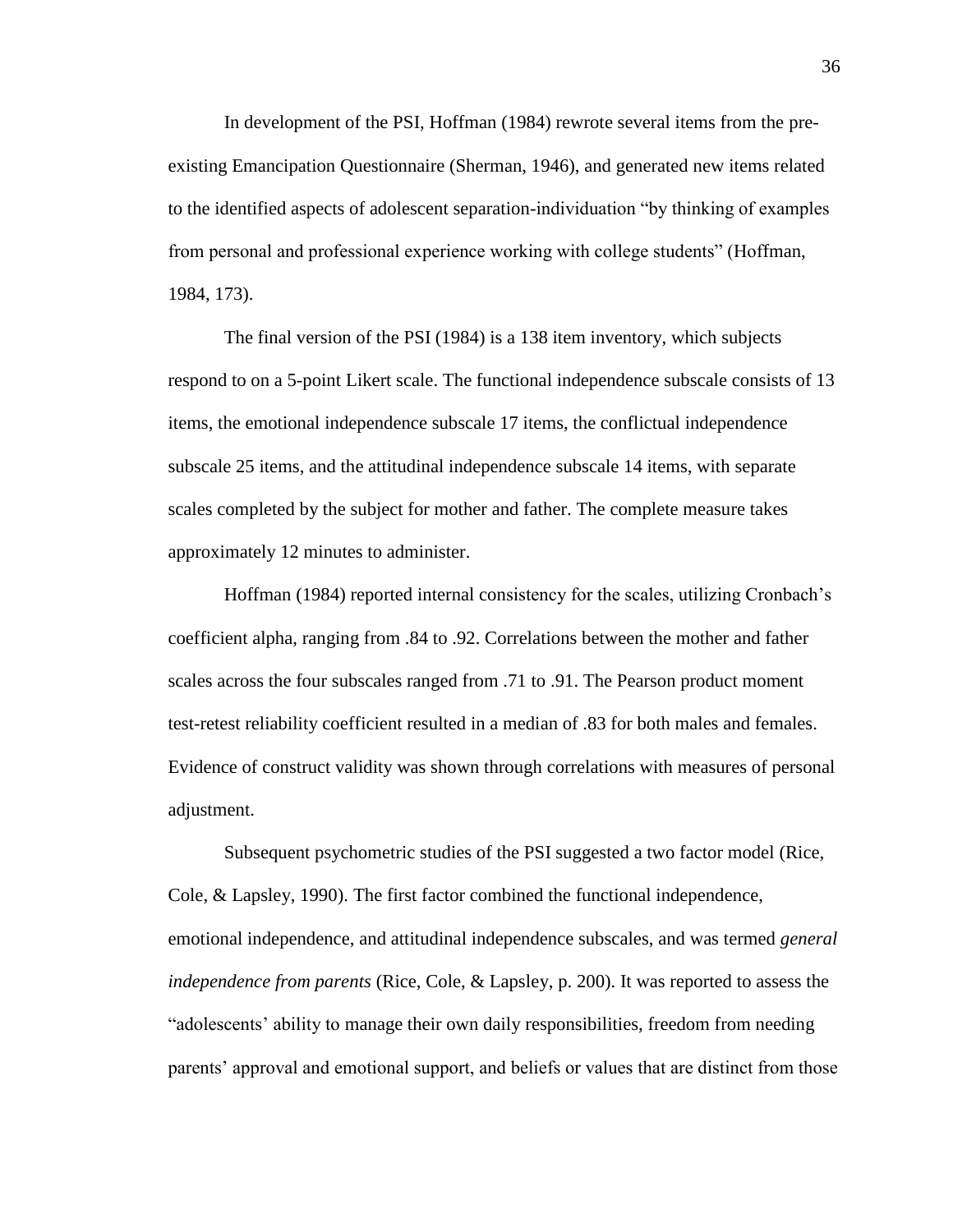of their parents" (Rice, Cole, & Lapsley, p. 200). The second factor was labeled *positive separation feelings* and reflected affective dimensions of separation-individuation, such as "hopeful, nonanxious, and unresentful reactions to a variety of separation experiences" (Rice, Cole, & Lapsley, p. 200).

Since its development, researchers have utilized the PSI to investigate various aspects of separation-individuation; for example, research investigating the correlation between separation-individuation and college adjustment (Hoffman & Weiss, 1987; Lapsley, Rice, & Shadid, 1989; Lopez, Campbell, & Watkins, 1986; Rice, 1992; Rice, Cole, & Lapsley, 1990; Rice, FitzGerald, Whaley, & Gibbs, 1995). Other studies using the PSI have researched relations between separation-individuation and family structure (Lopez, Campbell, & Watkins, 1988; McCurdy & Scherman, 1996), separationindividuation and career development (Blustein, Walbridge, Friedlander & Palladino, 1991; Lucas, 1997), and also depression (Lopez, Campbell, & Watkins, 1986).

Some criticisms of the PSI have been raised. Rice, Cole, and Lapsley (1990) suggested that the PSI may not be sensitive enough to detect more serious patterns of difficulties accompanying dysfunctional separation-individuation. Furthermore, Rice et al. (1990) reported a lack of consistency in the correlations between the PSI and various measures of adjustment. Inconsistent findings were also evident in terms of gender differences in the separation-individuation process in studies using the PSI (see Rice, 1992).

*Separation-Individuation Test of Adolescence.* Oriented to Mahler"s theory of separation-individuation, the Separation-Individuation Test of Adolescence (SITA), was developed by Levine, Green, and Millon (1986), who attempted to design an instrument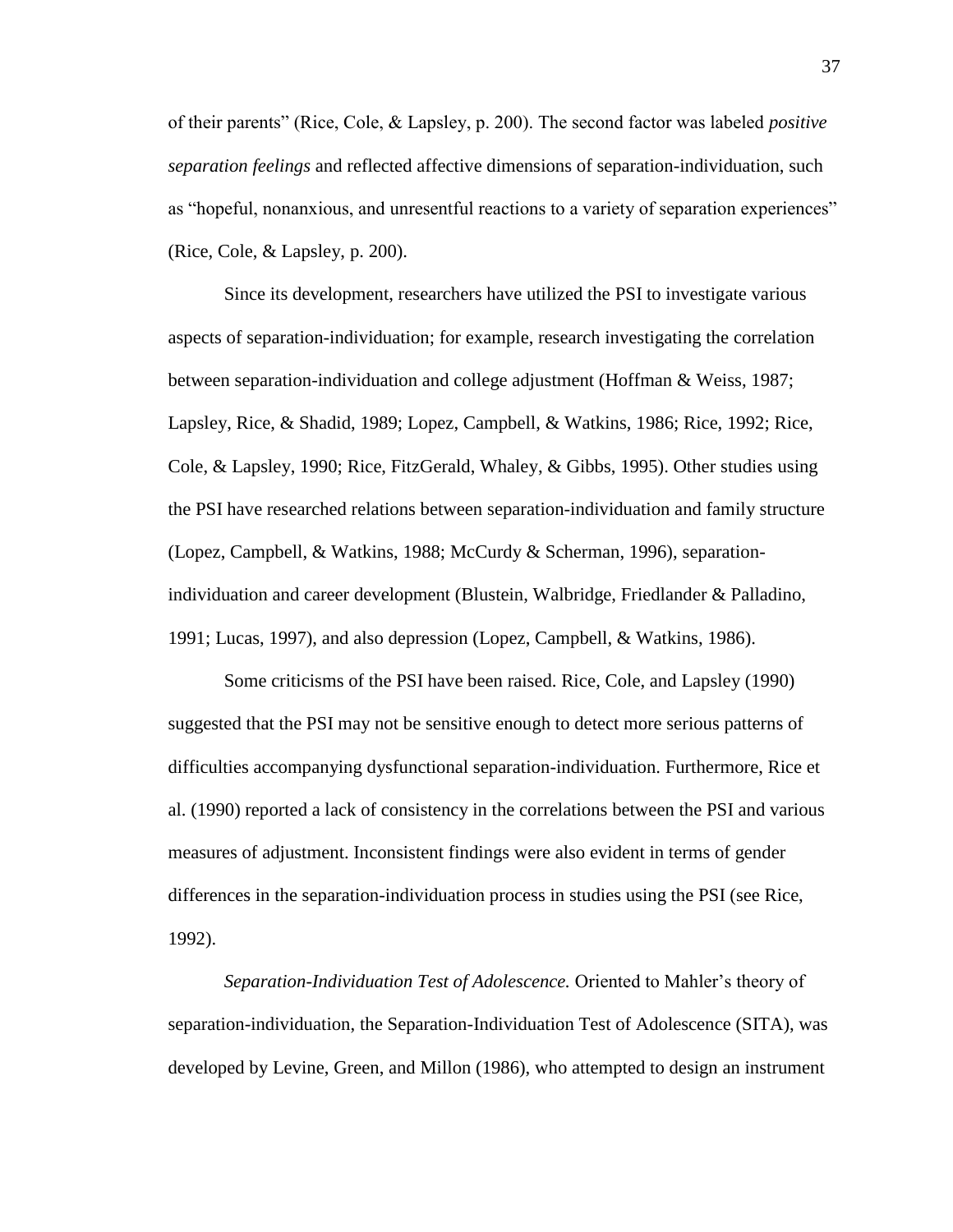"that would measure specific resolutions of Mahler"s separation-individuation phases as they might express themselves during later developmental periods" (Levine, Green, & Millon, 1986, p. 124). The authors attempted to create a measure in line with Mahler"s model that would identify indicators of psychopathology and manifestations of healthy separation-individuation progress in adolescence.

In reviewing the work of Mahler (Mahler, 1968; Mahler, Pine, & Bergman, 1975), and others (Blos, 1967; Erickson, 1963; Esman, 1980; Weiner, 1970), Levine, Green, and Millon (1986) identified six basic dimensions of adolescent separationindividuation, described here using the original titles. The *Nurturance –Symbiosis* dimension represented residual effects of the symbiotic phase and described individuals striving for intense attachment. *Engulfment Anxiety* measured residual effects of reengulfment fear experienced during rapprochement and described feelings of being engulfed by intimate relationships. The *Separation Anxiety* dimension represented residual affects of anxiety felt during rapprochement and described fear of abandonment from significant others. The *Need Denial* dimension detected individuals who deny or avoid interpersonal needs and described feelings of attachment needs denial. The *Self-Centeredness* dimension assessed the residual effects of the practicing phase, specifically narcissistic tendencies, and described feelings of self-absorption. Finally, the *Healthy Separation* dimension represented individuals who had successfully progressed through the consolidation phase of separation-individuation in childhood and described the healthy balance between independence and dependence in relationships.

The SITA originally consisted of 103 items to which subjects respond on a 5 point Likert scale. Through subsequent research (Levine & Saintonge, 1993) this original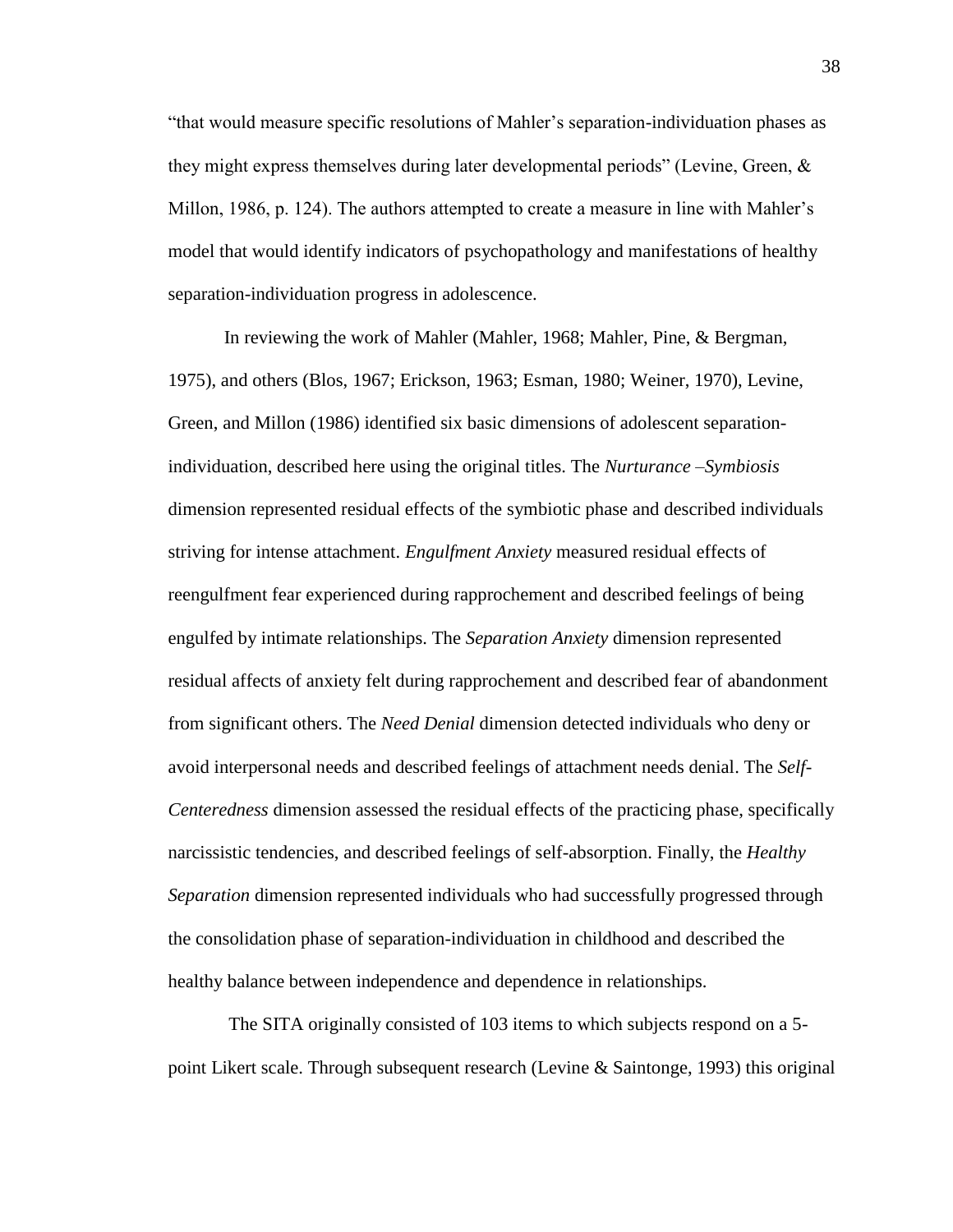scale was refined to an 86 item scale with additional subscales. For example, a factor analysis of the original measure (Levine, Green, & Millon, 1986) suggested dividing the Nuturance-Symbiosis scale into two separate subscales, *Interpersonal Enmeshment* and *Nuturance-Succorance*. Furthermore, *Self-Involvement* was judged to have been a more appropriate title for the dimension previously labeled Self-Centeredness. In later research other scales were also renamed to better reflect the underlying constructs; for example, Interpersonal Enmeshment was renamed *Enmeshment-Seeking*, Nurturance –Succorance became *Nurturance-Seeking*, and Need Denial was renamed *Dependency-Denial*.

External criterion validity of the SITA was established through correlating the measure with personality profile groupings of the Millon Adolescent Personality Inventory (MAPI; Millon, Green, & Meagher, 1982). Later research with the SITA has confirmed the relationships identified. For example, high correlations between MAPI personality types and SITA subscales in predicted directions has been interpreted as supporting discriminant, construct, and external validity of the SITA (Levine  $\&$ Saintonge, 1993).

McClanahan and Holmbeck (1992) investigated the construct validity of the SITA by examining relations among SITA subscales, and the relations between SITA subscales and measures of adjustment and family relations. They found the Enmeshment Seeking, Nuturance-Seeking, and Separation-Anxiety scales to be significantly related with each other. Furthermore, the Separation-Anxiety and Engulfment-Anxiety scales were found to be positively intercorrelated. Dependency-Denial was negatively correlated with both the Enmeshment-Seeking and the Healthy-Separation scales; Self-Involvement was correlated with the Nurturance-Seeking and Enmeshment-Seeking scales, as well as with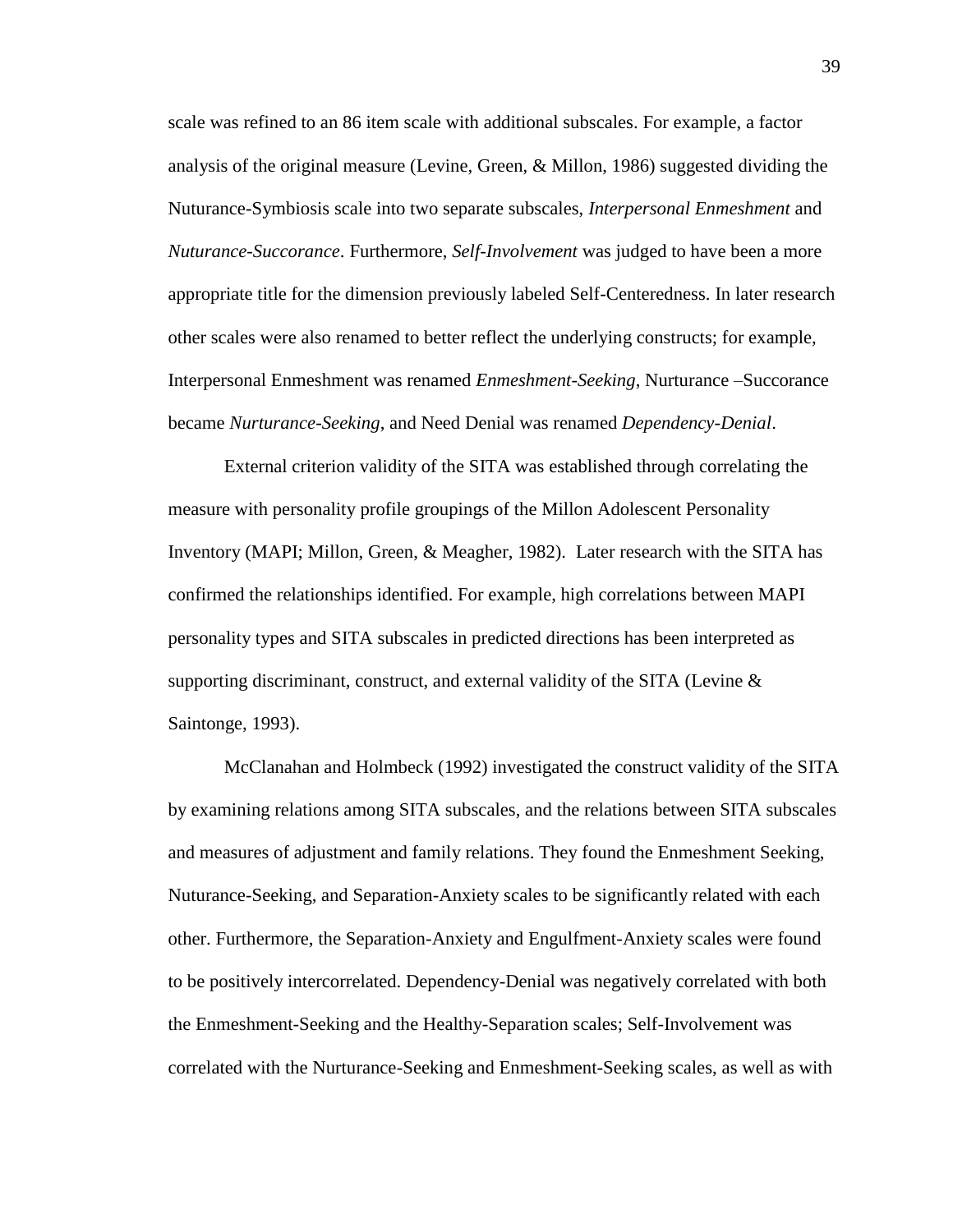the Healthy-Separation scale; and finally, the Healthy-Separation scale was positively correlated with the Enmeshment-Seeking scale. Thus, scales representing overdependence upon parents were intercorrelated, as were scales representing healthy resolutions of separation-individuation issues.

Results of cluster analyses conducted by McClanahan and Holmbeck (1992) suggested that SITA scales related "in a coherent and sensible fashion" (p. 482) to measures of adjustment and family relations, and overall, their results supported the use of the SITA as a valid measure of separation-individuation. In further support of the SITA, high internal consistency for the Self-Involvement, Engulfment-Anxiety, Dependency-Denial, and Nurturance-Seeking scales was identified by Kroger and Green (1994).

Subsequent research has identified relations between SITA subscales and college adjustment. Rice, Cole, and Lapsley (1990) suggested that college adjustment was best predicted by the "affective experiences associated with separation-individuation" (p. 201) in a study utilizing the SITA Separation-Anxiety subscale along with other measures of adolescent separation-individuation. Quintana and Kerr (1993) found that college student adjustment was related to the degree to which their relationships gratified their needs for separateness, nurturance, and connectedness. Furthermore, they identified gender differences, with gratification of dependency and nurturance needs holding more importance for adjustment in females than in males.

Holmbeck and Wandrei (1993) found that separation-individuation was a predictor of college adjustment; and as in other research, this relation varied as a function of gender. Other research using the SITA has tied adolescent separation-individuation to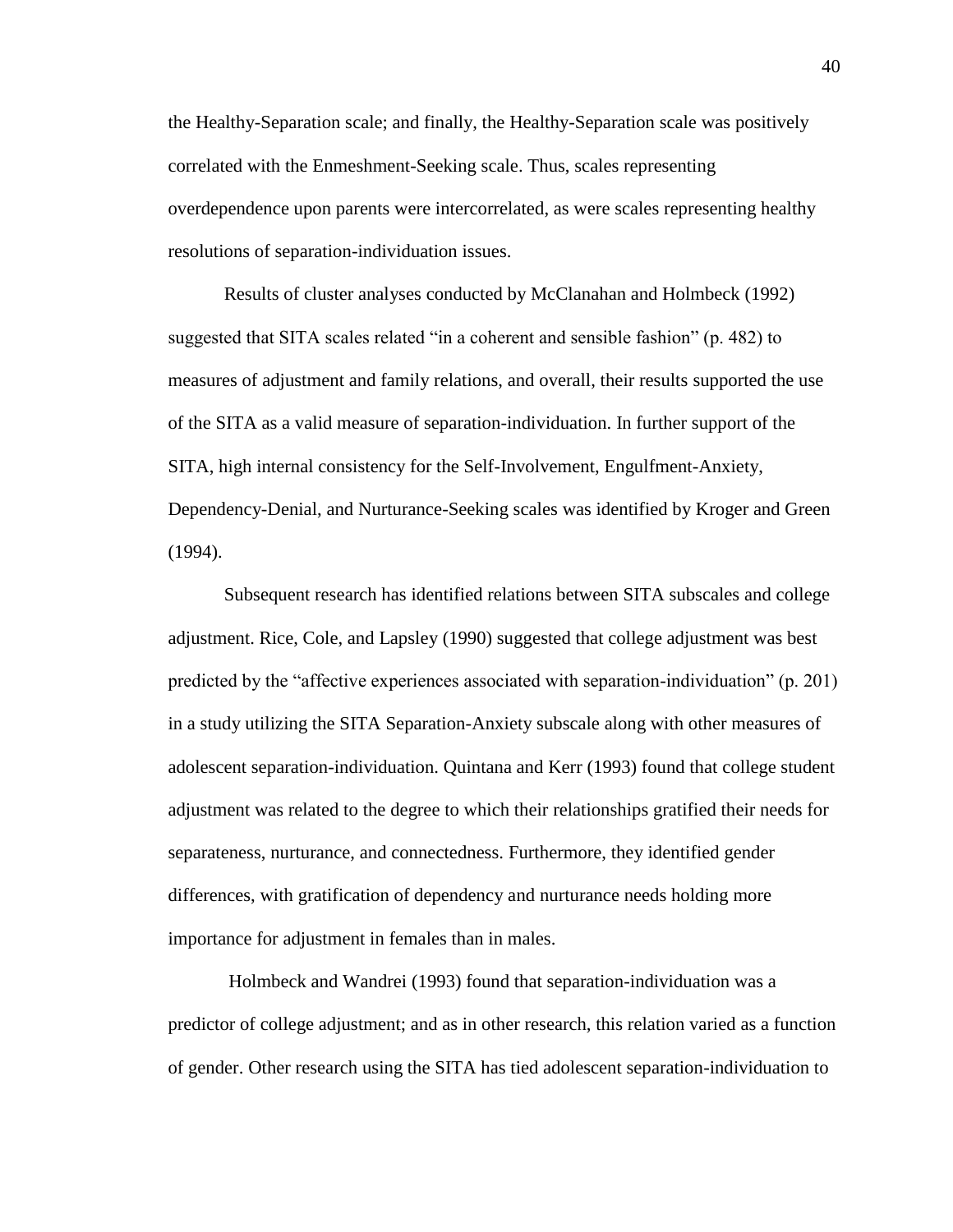ego identity status (Kroger, 1995; Papini, Micka, & Barnett, 1989), and eating disorders (Rhodes & Kroger, 1992).

Holmbeck and Leake (1999) investigated the relationship of the SITA to a measure of personality, the Minnesota Multiphasic Personality Inventory-Second Edition (MMPI-2: Hathaway & McKinley, 1989). Their results showed that the Separation-Anxiety, Engulfment Anxiety, Dependency Denial, Need Denial, and Self-Centeredness subscales of the SITA were more highly associated with clinical pathology than were the Nurturance Seeking, Enmeshment Seeking, and Healthy Separation scales.

Some criticisms of the SITA include McClanahan and Holmbeck"s (1992) findings from a cluster analysis of four distinct groups of subjects, suggesting the possibility of fewer than seven subscales. Holmbeck and McClanahan"s (1994) work also raised concerns with the construct validity of the SITA, specifically "the SITA may be tapping fewer constructs than was once thought, which would suggest that it may not adequately capture all of the constructs of Mahlerian theory." (Holmbeck & McClanahan, 1994, p.170). Furthermore, they expressed concern regarding the nature of SITA subscale"s relation to measures of family functioning, as well as the appropriateness of subscale labels.

*Dysfunctional Separation-Individuation Scale.* The scale described in the following section was originally labeled the Separation-Individuation Inventory, and in subsequent studies has been labeled both the PATHSEP and the DSIS. In discussing the development of the scale, the title by which the respective researchers referred to the scale will be used, thereafter, the scale will be referred to as the Dysfunctional Separation-Individuation Scale (DSIS).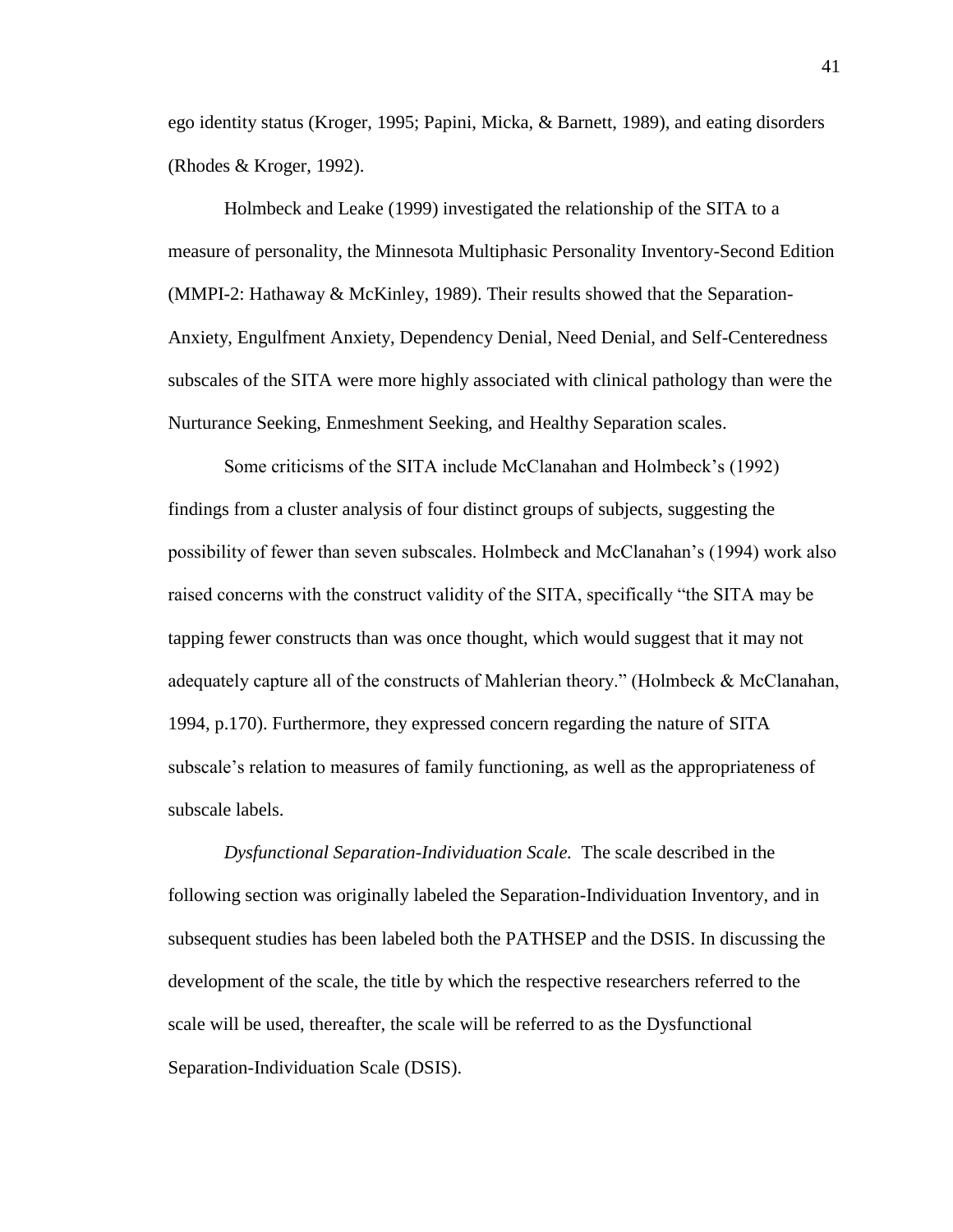The Separation-Individuation Inventory (SII; Christenson & Wilson, 1985) was designed to assess manifestations of disturbances in the separation-individuation process among adults. Christenson and Wilson (1985) cited the work of Mahler (1971), Kernberg (1975), Pine (1979), and others as suggestive of a relationship between separationindividuation disturbances and pathology, stating "disturbances in separationindividuation are manifest in difficulty in differentiation of self from others, in splitting of the self and other internal representations into "good" and "bad", and in relationship disturbances in aloneness tolerance, coercion, and object constancy." (Christenson  $\&$ Wilson, 1985, p. 562). Specifically, Christenson and Wilson (1985) noted the similarities of these disturbances to the particular manifestation of borderline personality disorder, and designed their inventory in order to assess these disturbances.

In the development of the SII, Christenson and Wilson, (1985) wrote 65 items, based on clinical manifestations described in the literature, and their own clinical observations of borderline patients. The questions dealt with various aspects of differentiation of self, the defense mechanism of splitting, and relationship issues identified as being associated with separation-individuation disturbances. Subjects indicated how characteristic they felt each statement to be of themselves by responding on a 10-point Likert scale, which ranged from 1 (not characteristic) to 10 (very characteristic).

In the original study (Christenson and Wilson, 1985), the authors compared a group of patients identified by *Diagnostic and Statistical Manual of Mental Disorders – Third Edition* (American Psychiatric Association, 1987) criteria as exhibiting symptomology and dysfunction consistent with Borderline Personality Disorder with a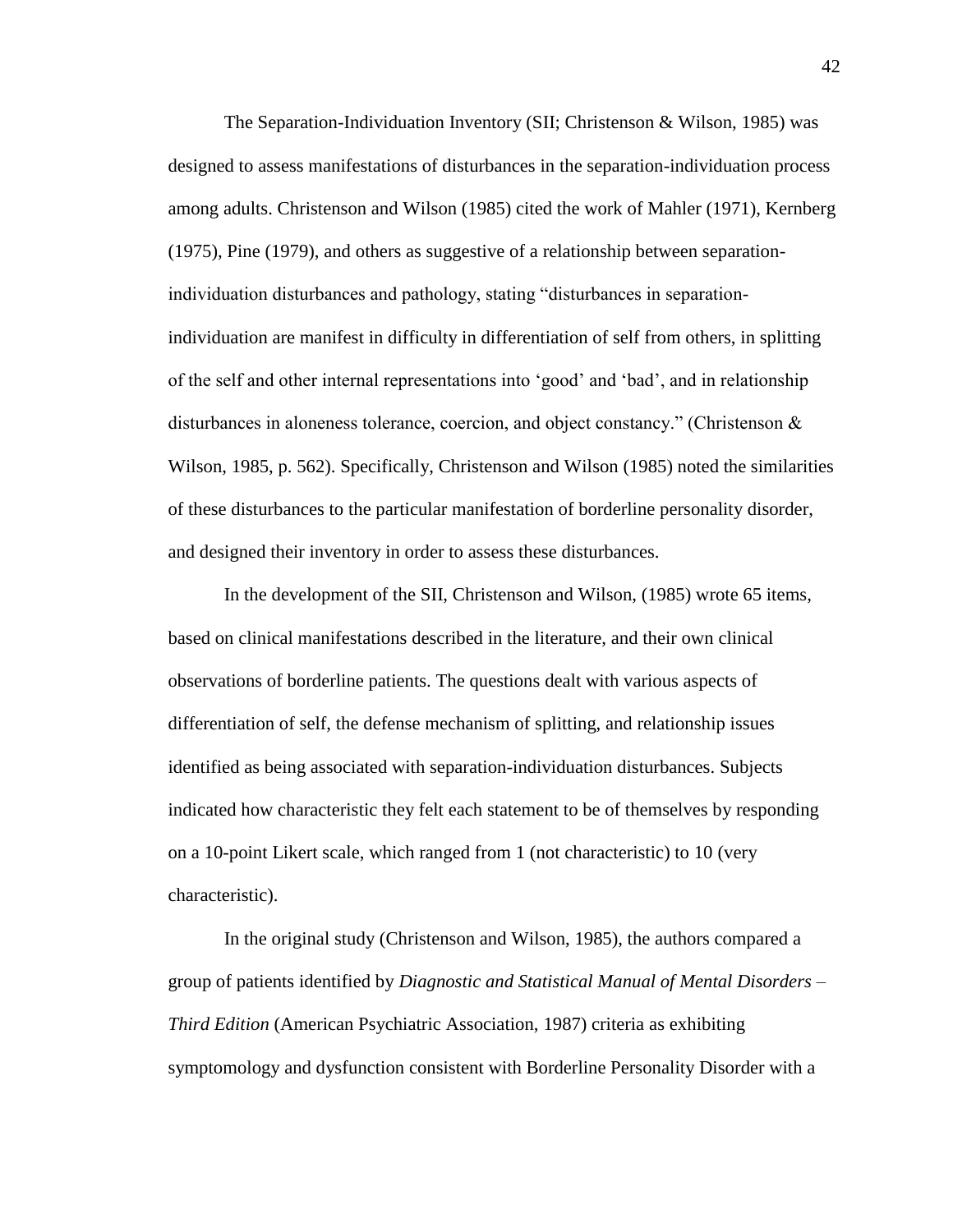sample of university employees. The borderline group consisted of 20 individuals (i.e., 13 females and 7 males), while the nonclinical group consisted of 176 individuals (i.e., 114 females and 62 males).

Results of the study indicated that 39 of the original 65 items effectively discriminated between the two groups; 14 items were related to differentiation, 12 to splitting, and 13 to relationship issues. Overall, 70% of the participants with borderline personality disorder had a composite score over 190, and 190 was suggested by the authors as the cutoff score to differentiate between clinical and non-clinical groups. Factor analysis of the 39-item scale revealed one main factor which accounted for 49% of the common variance. Internal consistency of the 39-item scale was high ( $\alpha$  = .92).

Using the 39-item scale, Ryan and Lynch (1989) found that the SII was significantly correlated in the predicted directions with measures of emotional autonomy and self-esteem, as well as with parental communication of acceptance and independence. Dolan, Evans, and Norton (1992) found a strong correlation between the SII and two measures of borderline personality symptomology; furthermore, they reported "very high internal consistency" (Dolan, Evans, & Norton, 1992, p. 532) for the inventory. McChrystal and Dolan (1994) reported gender differences; specifically, males displayed increased pathology with regards to separation-individuation as measured by the SII. Allen and Stoltenberg (1995), reported dissimilar results, with no significant gender differences revealed. Blazina and Watkins (2000) found that separationindividuation was related to attitudes regarding gender; specifically, men who held less stereotypical views of women experienced fewer difficulties with differentiation and relationships, as measured by the SII.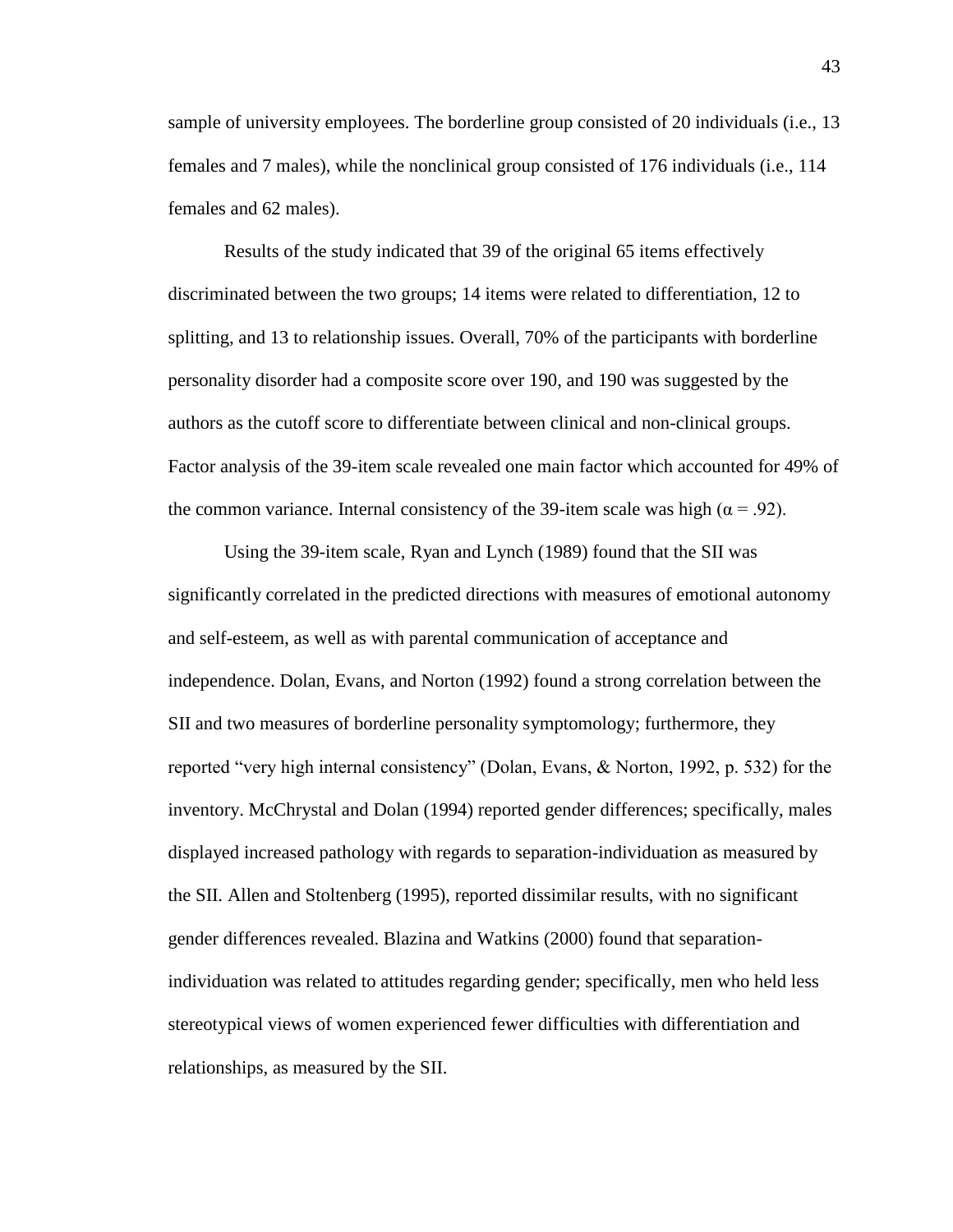Some criticisms of the SII, or recommendations for improvement of the inventory, included those cited by Dolan, Evans, and Norton (1992) who reported a "strong dislike for the Likert scoring method" on the part of subjects. Allen and Stoltenberg (1995) stated that more evidence of construct validity for the scale was necessary, particularly in regards to its use with nonclinical samples. Furthermore, Lapsley, Aalsma, and Varshney (2001) stated that the length of the inventory limited its clinical utility.

Lapsley, Aalsma, and Varshney (2001) conducted two studies to assess the psychometric properties and factor structure of Christenson and Wilson"s inventory, which they termed *PATHSEP*. Their goal was to derive from the 39-item scale a measure which was shorter in length, yet retained construct validity. They felt that this scale could prove to be more useful as a diagnostic screen of pathology of separation-individuation.

An exploratory factor analysis of the 39-item SII scale was conducted, resulting in four potentially viable factors. Using a varimax rotation procedure Lapsley, Aalsma, and Varshney (2001) demonstrated that the four factors accounted for 43.25% of the variance. The first factor consisted of 19 items with factor loadings of at least .40, the second factor consisted of 9 items with factor loadings of at least .40, and the third and fourth factors consisted of three or four items. Lapsley, Aalsma, and Varshney (2001) determined the first factor to be a representative index of pathology of separation-individuation, as the second factor was made up of items similar to those in the first factor, and there were so few items making up the third and fourth factors. Further analysis of this new 19-item scale revealed a single factor which accounted for 36.17% of the variance, item-to-total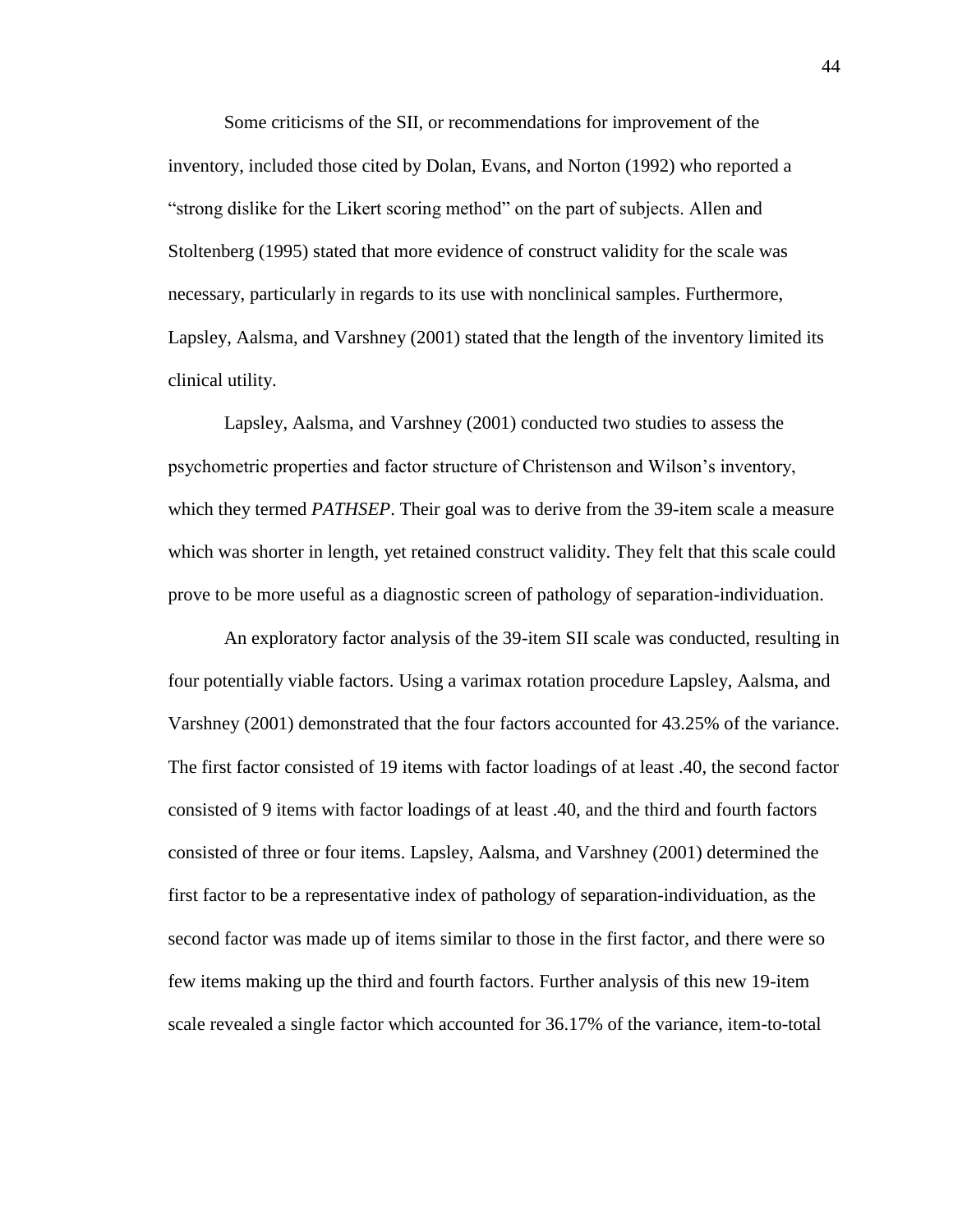correlations ranging from .36 to .65, and internal consistency which was comparable to full SII scale ( $\alpha$  = .89).

Lapsley, Aalsma, and Varshney (2001) then explored the factor structure of the reduced 19-item PATHSEP scale with an independent sample, as well as the relationship of the scale with indices of college adjustment, psychological symptomology, and adult attachment styles. Results suggested the deleting of one item due to poor correlation with the total PATHSEP score, resulting in an 18-item scale, which results of principalcomponents factor analysis indicated as demonstrating a single factor accounting for 35% of the variance. Furthermore, Lapsley, Aalsma, and Varshney (2001) reported that "PATHSEP was associated strongly with various indicators of psychopathological symptomatology" (p. 926). In regard to adult attachment styles, PATHSEP was found to correlate negatively with secure attachment, positively with both fearful and preoccupied attachment, and was unrelated to dismissing attachment. Males were found to report significantly higher PATHSEP scores than females, similar to results of studies using the 39-item SII (McChrystal & Dolan, 1994).

Further research has substantiated the construct validity of the shortened measure in populations of late adolescents and young adults. Lapsley and Horton (2001) reported a one factor, 19-item scale accounting for 36% of the variance ( $\alpha$ =.90), derived using principal components analysis. Furthermore Lapsley and Horton (2001) reported that the PATHSEP correlated positively with indicators of symptomatology as well as fearful and preoccupied attachment styles.

Horton (2003) investigated the factor structure of the 19-item scale, which he termed the *Dysfunctional Separation-Individuation Scale* (DSIS), exploring the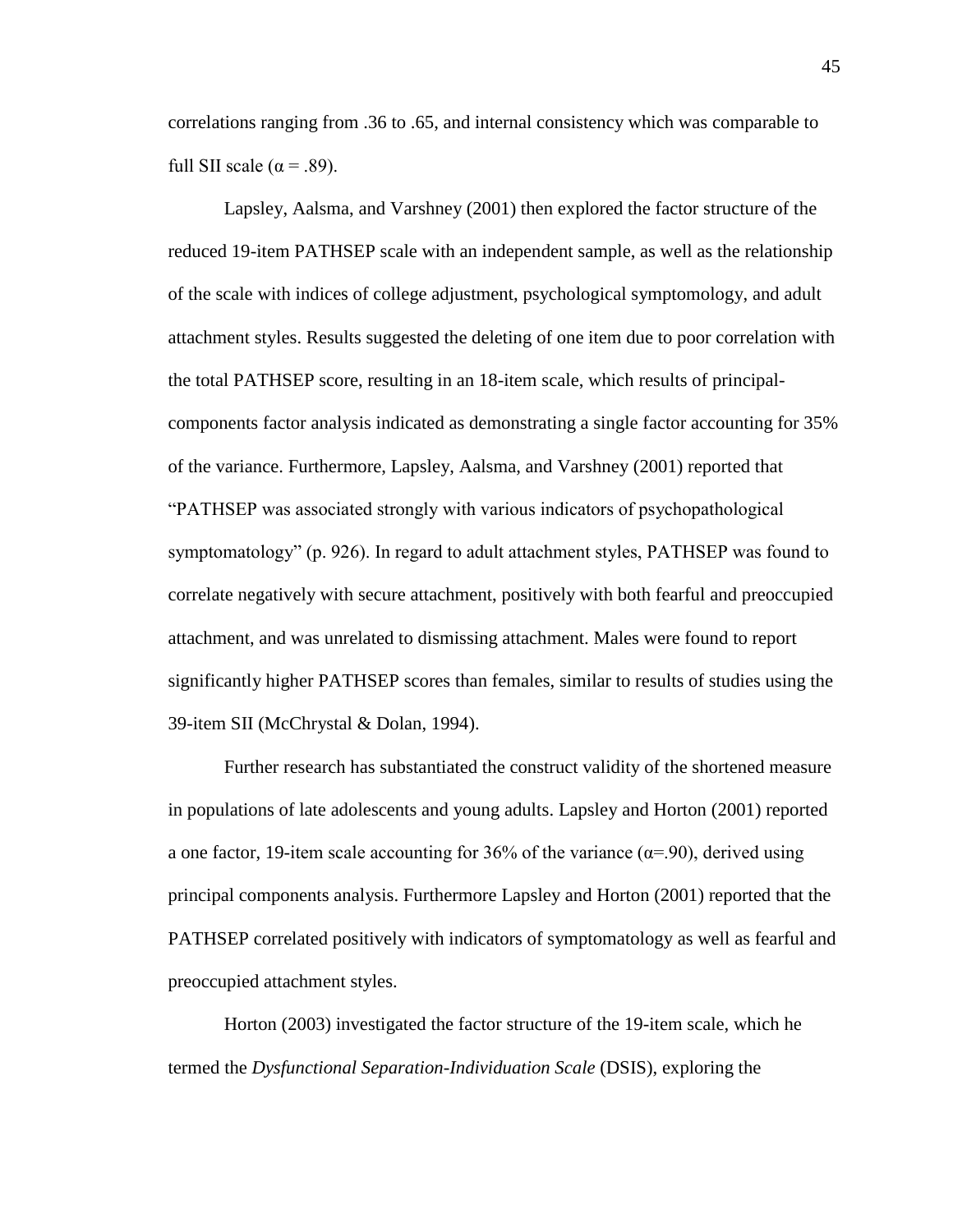possibility of one and two factor models in a population of late adolescents. Horton"s (2003) findings suggested that a two factor model with covariance between the factors was a comparatively better fit then either a single factor model or a two factor model without covariance between the factors. The two factors were interpreted as pertaining to relational dysfunction ( $\alpha$ =.81), and dysfunction within the self ( $\alpha$ =.79).

## *Summary*

As we have seen, the process of separation-individuation has been shown to be critical to the adolescent"s development of identity and interpersonal relations (Karpel, 1976; Rice, 1992). Furthermore, resolution of the process has been identified as affecting many aspects of functioning (Bruch, 1985; Friedlander & Siegel, 1990; Kenny & Hart, 1992; McClanahan & Holmbeck, 1992; Noam, 1988; Wade, 1987).

Despite the importance the separation-individuation process has been given in theory, suitable measures of the process have been lacking (Holmbeck & McClanahan, 1994; Lapsley, Aalsma, & Varshney, 2001; Rice, 1992; Rice, Cole, & Lapsley, 1990). However, the recently developed DSIS scale (Lapsley, Aalsma, & Varshney 2001; Lapsley & Horton, 2002) has shown to be a psychometrically sound and potentially clinically useful measure of dysfunction in the separation-individuation process. The purpose of the present research is to investigate the psychometric integrity of the DSIS when applied to a new population of young adolescents.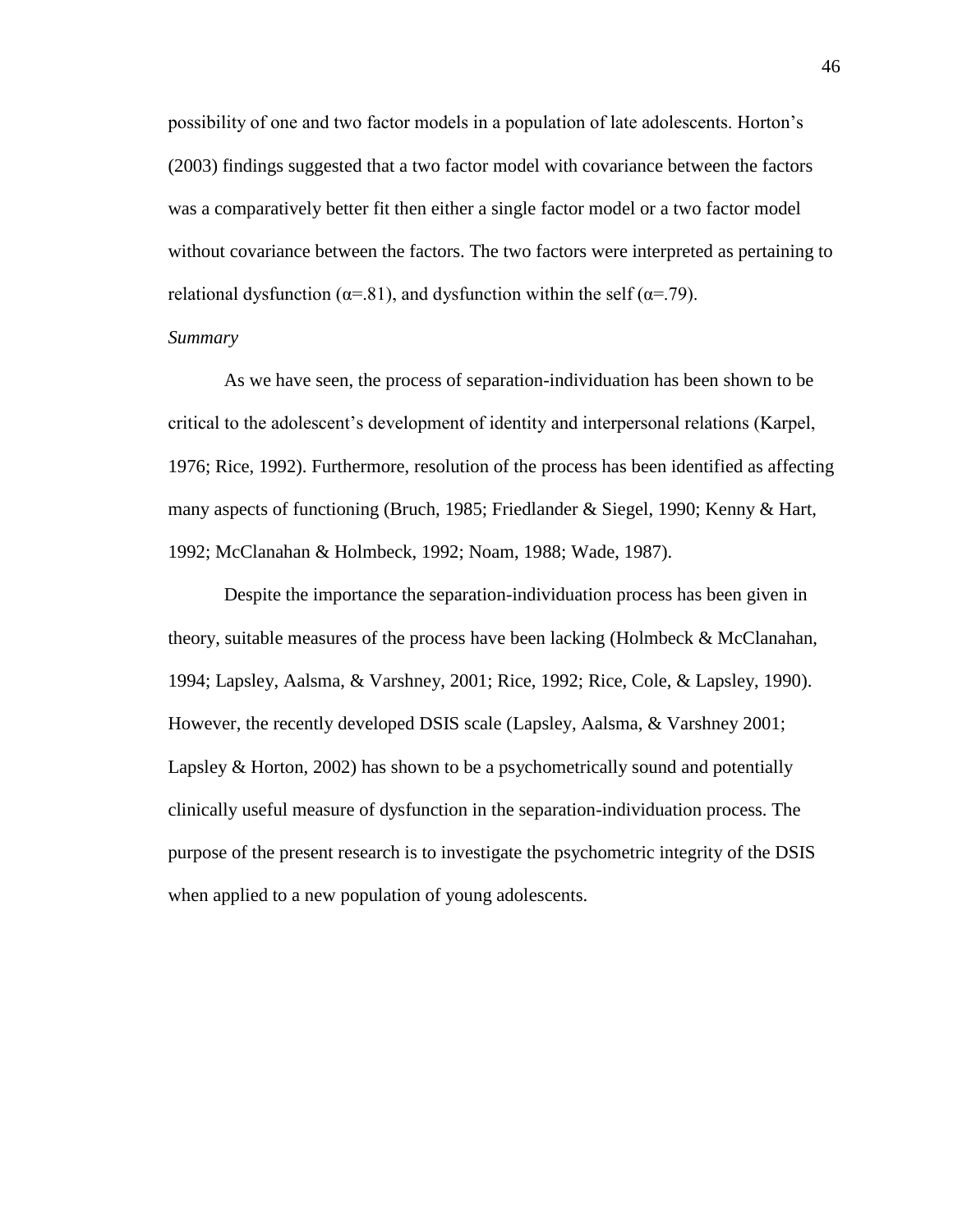# CHAPTER III **METHODOLOGY**

#### *Purpose*

The purpose of this research was to examine the psychometric integrity and clinical utility of the DSIS (Christenson & Wilson, 1985; Lapsley, Aalsma, & Varshney 2001; Lapsley & Horton, 2002) as a measure of dysfunctional separation-individuation in young adolescents, a group not yet studied using the measure.

The DSIS was designed to assess dysfunctions in the adolescent separationindividuation process, a critical process in psychological development (Erikson, 1960, 1968; Josselson, 1980, 1988; Lapsley, Rice, & Shadid, 1989). Separation-individuation has been shown to result in the acquisition of an identity of self and autonomous functioning (Allison & Sabatelli, 1988; Josselson, 1988). Disturbances in the separationindividuation process have been linked to problems with self-concept, poor quality of family relationships, difficulties in peer relationships, as well as levels of depression and anxiety (McClanahan & Holmbeck, 1992), personality disorders (Noam, 1988), eating disorders (Bruch, 1985; Friedlander & Siegel, 1990; Kenny & Hart, 1992), and suicidal ideation (Wade, 1987). As such, a measure shown to accurately screen pathology in the separation-individuation process early in its course would be beneficial to clinicians and therapists.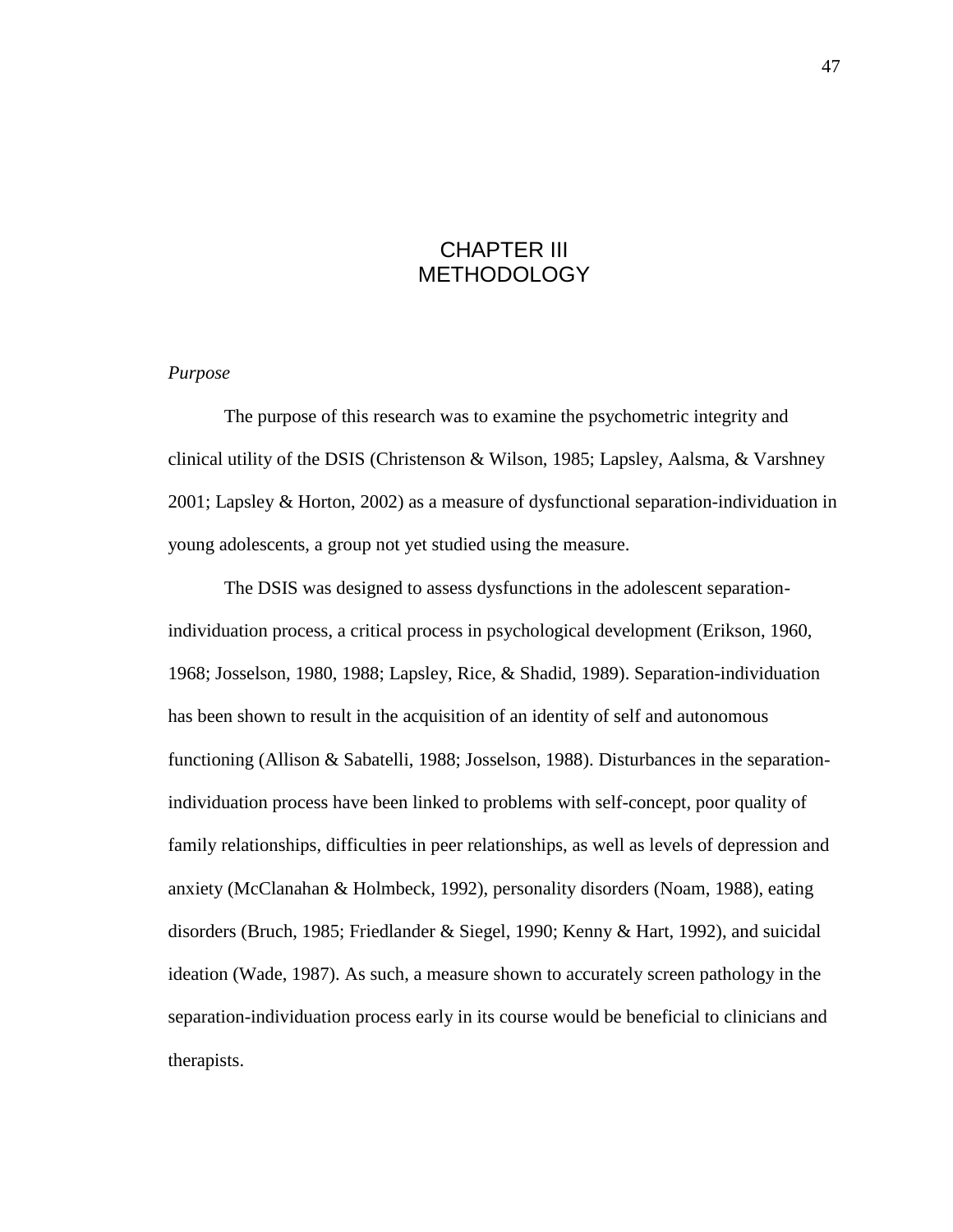#### *Participants*

Subjects for the present study were recruited from students enrolled in a suburban school district outside of a large metropolitan area in the southeastern United States in 2009. Based upon data provided by the Department of Education in the state in which the study was conducted, the school district served a total of 27,890 students from Pre-Kindergarten through Twelfth grade. 48% of the school district population identified as female, and 52% identified as male. The school district identified its students" racial/ethnic background demographics using the following descriptors: 25 American Indian/Alaskan Native (0.1%), 251 Asian, Pacific Islander (1%), 5,857 Black, not of Hispanic origin (21%), 1,395 Hispanic (5%), 561 Multi-racial (2%), and 19,801 White, not of Hispanic origin (71%). Furthermore, 9,204 (33%) students were identified as being Economically Disadvantaged and qualified to receive free or reduced lunch.

Recruitment for the study was conducted thusly. Following a review of the study by a panel of district level administrators, principals at four of the district's five high schools, and five of the district's six middle schools were approached by the investigator to gain permission to contact students in their respective schools regarding study participation. Of the nine principals contacted, five granted permission: two at high schools and three at middle schools. Data bases of student addresses provided by the district indicated a total population of 4,994 students in attendance at the five schools. A letter introducing the survey, a parent permission form, and a pre-addressed return envelope with postage were mailed to each address. Simultaneously, recruitment letters describing the survey were distributed directly to students at their schools. Of the letters mailed to students" home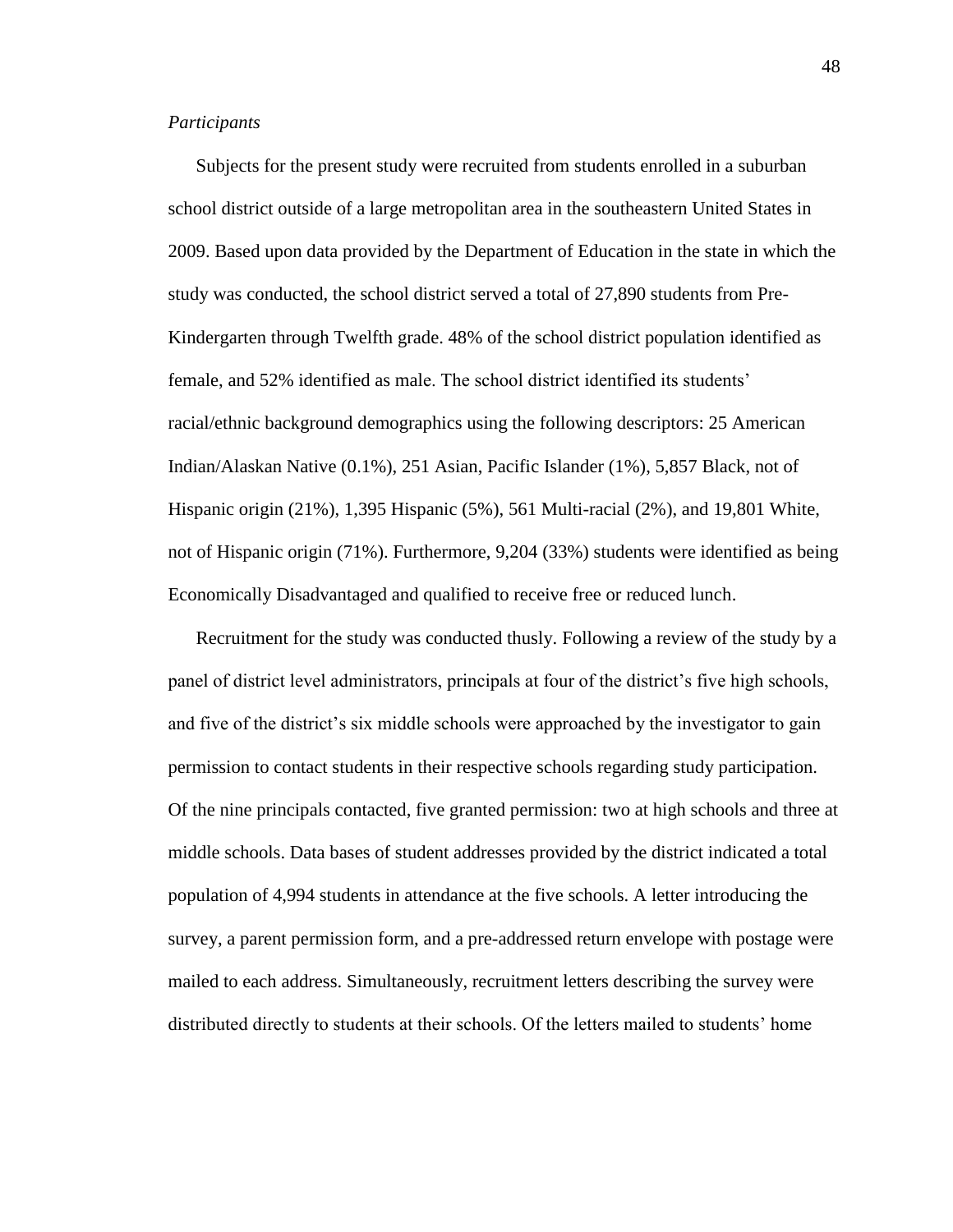addresses, 96 were returned unopened by the Post Office for various reasons (e.g., address did not exist; refused by occupant).

A total of 328 signed parent permission forms were returned to the examiner (6.7% of letters delivered). 304 subjects logged onto the survey website and began the survey, with 296 subjects completing the entire battery (6.0% of delivered letters). Of the 296 subjects, 151 were males and 145 were females. There were 24 subjects in grade six, 29 in grade seven, 40 in grade eight, 33 in grade nine, 25 in grade ten, 31 in grade eleven, and 114 in grade twelve. The average age of subjects was  $15.53$  (SD = 2.13). Due to a coding error subjects racial/ethnic identity was not analyzable.

### *Measures*

Data for this study were obtained using the following measures: a demographic questionnaire, the DSIS (Christenson & Wilson, 1985; Lapsley, Aalsma, & Varshney 2001; Lapsley & Horton, 2002), the Separation-Individuation Test of Adolescence (SITA; Levine, Green, & Millon, 1986), the Self-Image Questionnaire for Young Adolescents (SIQYA; Petersen, Schulenberg, Abramowitz, Offer, & Jarcho, 1984), and the Reynolds Adolescent Depression Scale (RADS; Reynolds, 1987). In order to ensure that measures were appropriate for young adolescent subjects, Flesch-Kincaid Grade Level indices were calculated for each measure and are reported separately for each measure below.

The demographic questionnaire was used to describe the group of participants. Participants were asked to identify their race, gender, grade level, age, typical grades earned in school, family structure (i.e., Who do you live with?), whether the student had a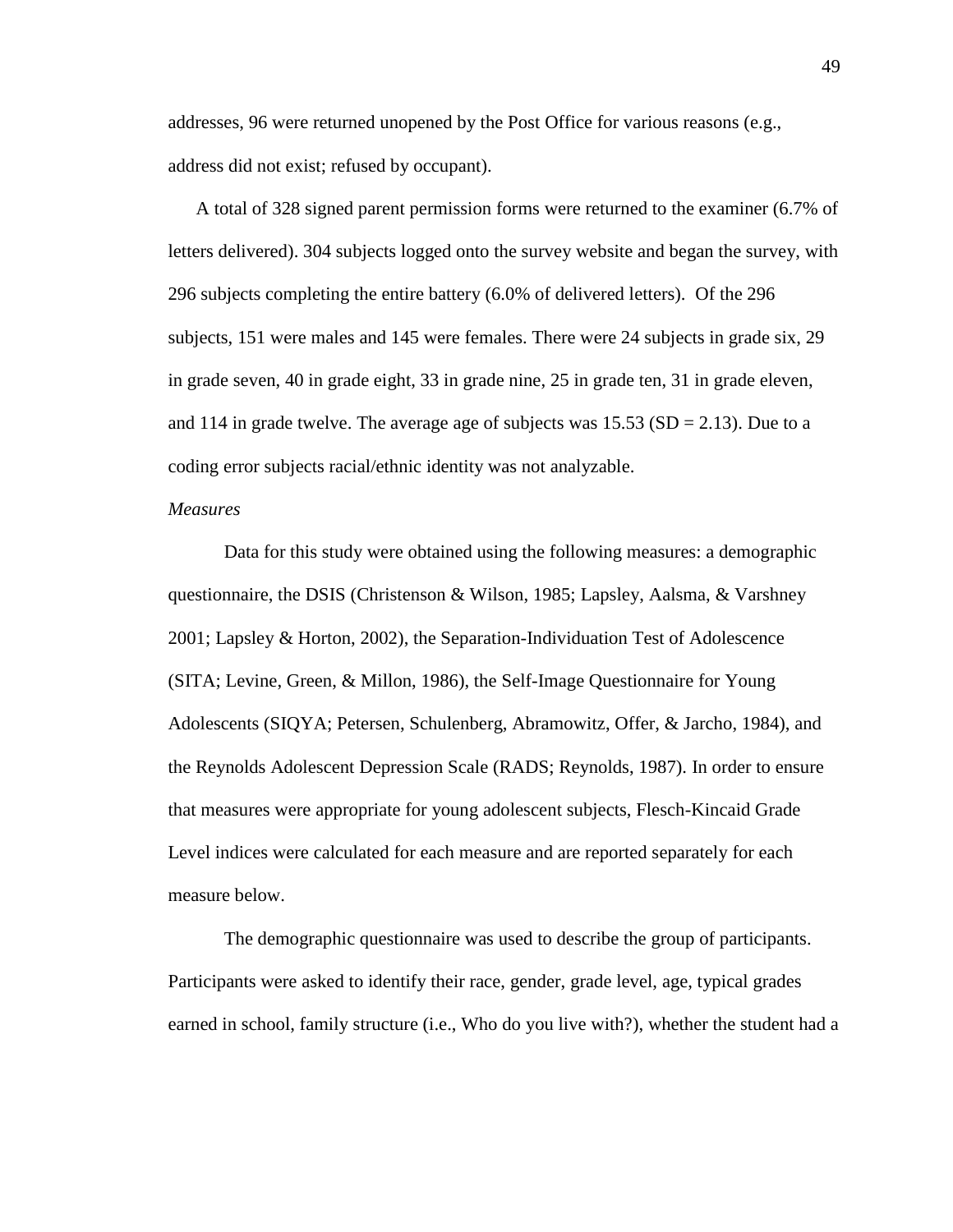boyfriend/girlfriend, and if so, for how long had they been dating. No other personal or identifiable information was gathered.

*DSIS.* Originally titled the Separation-Individuation Inventory (SII; Christenson & Wilson, 1985), the DSIS was designed to assess manifestations of disturbances in the separation-individuation process.

Christenson and Wilson"s (1985) original study resulted in a 39-item measure which effectively discriminated between adults diagnosed with Borderline Personality Disorder and a non-clinical sample. 14 of the items were related to differentiation, 12 to splitting, and 13 to relationship issues. Subjects indicated how characteristic they felt each statement to be of themselves by responding on a 10-point Likert scale, which ranged from 1 (*Not Characteristic*) to 10 (*Very Characteristic*).

Factor analysis of the 39-item scale (Christenson & Wilson, 1985) revealed one main factor which accounted for 49% of the common variance. Moreover, internal consistency of the 39-item scale was high ( $\alpha$  = .92). Dolan, Evans, and Norton (1992) found a strong correlation between the DSIS and two measures of borderline personality symptomology. Dolan et al. (1992) reported "very high internal consistency" (p. 532) for the inventory, with an alpha coefficient of internal reliability of .94 for the measure.

Lapsley, Aalsma, and Varshney (2001) conducted two studies to assess the psychometric properties and factor structure of the DSIS, with the goal of deriving a scale which was shorter in length, yet retained construct validity. An exploratory factor analysis resulted in four potentially viable factors. Results revealed four factors accounting for 43.25% of the variance. The first factor consisted of 19 items with factor loadings of at least .40, the second factor consisted of 9 items with factor loadings of at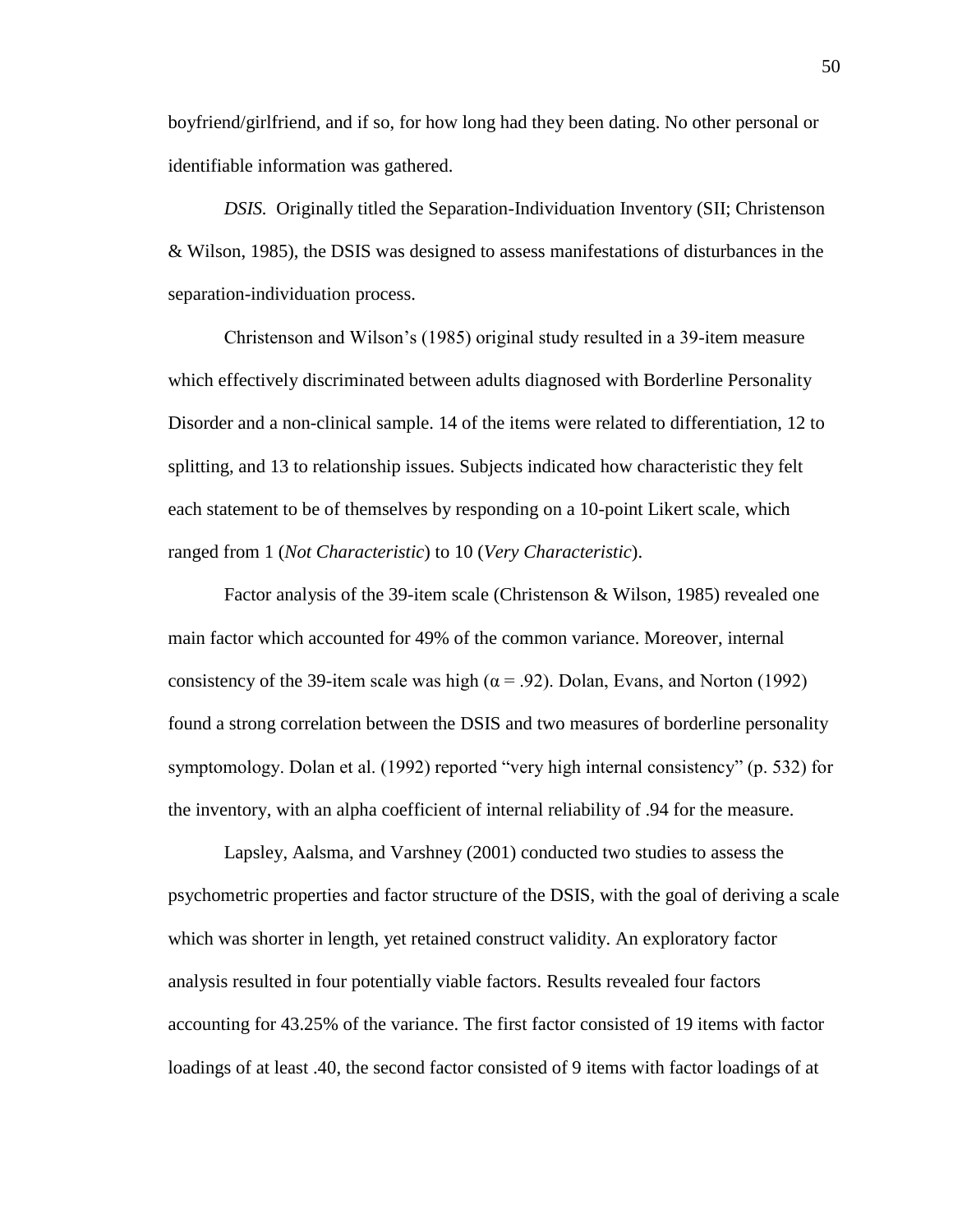least .40, and the third and fourth factors consisted of three or four items. Lapsley, Aalsma, and Varshney (2001) determined the first factor to be a representative index of pathology of separation-individuation, as the second factor was made up of items similar to those in the first factor, and the third and fourth factors consisted of few items. Further analysis of this new 19-item scale revealed a single factor which accounted for 36.17% of the variance, item-to-total correlations ranging from .36 to .65, and internal consistency which was comparable to full SII scale ( $\alpha$  = .89).

Lapsley, Aalsma, and Varshney (2001) then explored the factor structure of the reduced 19-item DSIS scale with an independent sample, as well as the relationship of the scale with indices of college adjustment, psychological symptomology, and adult attachment styles. Results indicated a single factor accounting for 35% of the variance. Furthermore, the DSIS "was associated strongly with various indicators of psychopathological symptomatology" (Lapsley, Aalsma, & Varshney, 2001, p. 926). In regard to adult attachment styles, the DSIS was found to correlate negatively with secure attachment, positively with both fearful and preoccupied attachment, and was unrelated to dismissing attachment.

Further research has substantiated the construct validity of the shortened measure in populations of late adolescents and young adults. Lapsley and Horton (2001) reported a one factor, 19-item scale accounting for 36% of the variance ( $\alpha$ =.90), derived using principal components analysis. Furthermore Lapsley and Horton (2001) reported that the DSIS correlated positively with indicators of symptomatology as well as fearful and preoccupied attachment styles.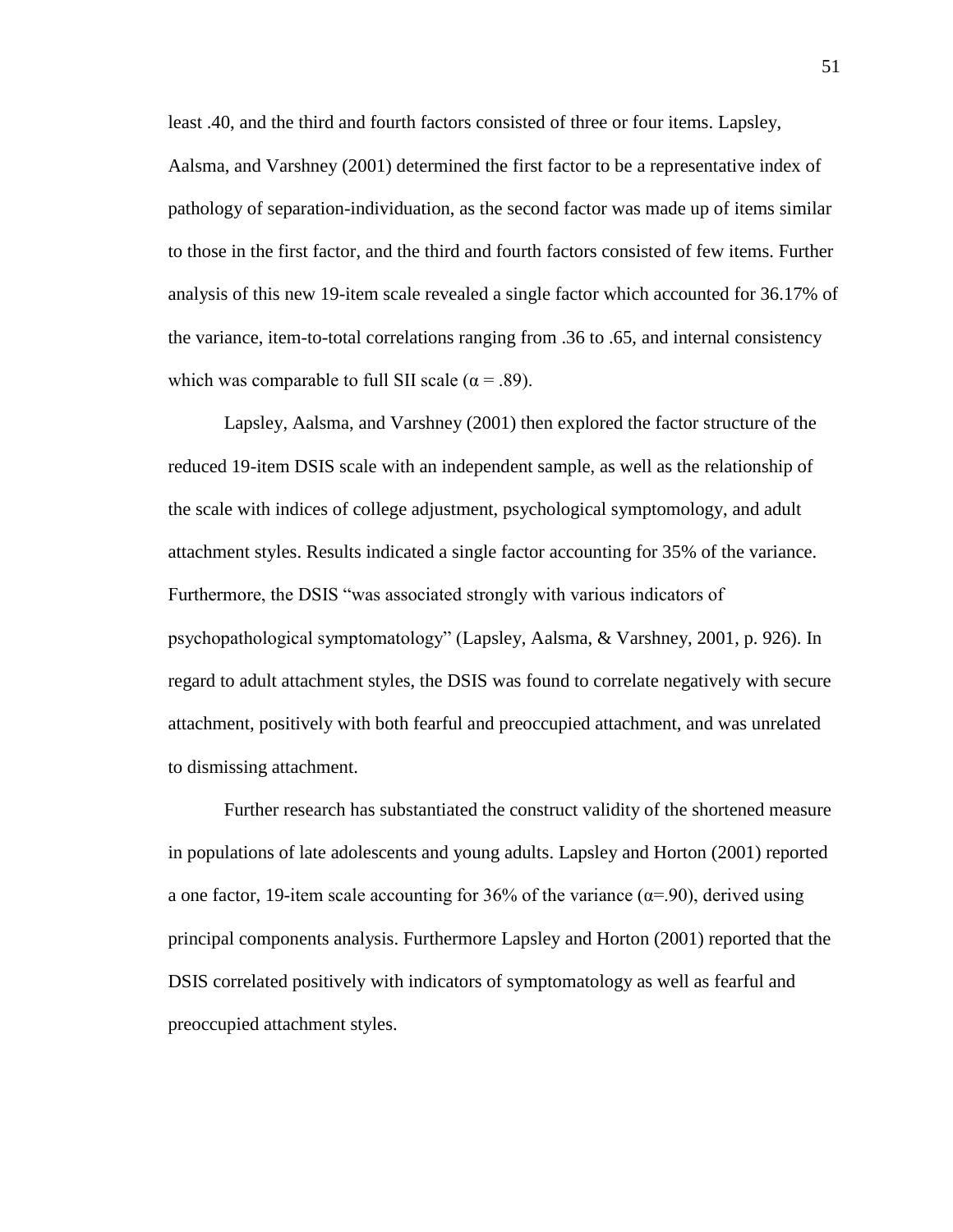Horton (2003) investigated the factor structure of the 19-item DSIS, exploring the possibility of one and two factor models in a population of late adolescents. Horton"s (2003) findings suggested that a two factor model with covariance between the factors was a comparatively better fit than either a single factor model or a two factor model without covariance between the factors. The two factors were interpreted as pertaining to relational dysfunction ( $\alpha$ =.81), and dysfunction within the self ( $\alpha$ =.79).

In the present study, a Flesch-Kincaid Grade Level readability index for the DSIS of 6.6 was obtained. The scale mean of the Dysfunctional Separation-Individuation Scale (DSIS) was 72.38. The DSIS had high internal consistency ( $\alpha$  = .97) and item to total correlations which ranged from .62 to .87.

*Separation-Individuation Test of Adolescence.* The Separation-Individuation Test of Adolescence (SITA; Levine, Green, & Millon, 1986) was designed to measure dimensions of adolescent separation-individuation reflective of Mahler"s (1968) theory. Levine, Green, and Millon (1986) identified six basic dimensions of adolescent separation-individuation and designed the SITA to assess these dimensions. Though the SITA originally consisted of 103 items, subsequent research (Levine & Saintonge, 1993) refined the instrument to 86 items. Participants respond on a five point Likert-type scale with responses ranging from one (*Strongly Agree or Always True*) to five (*Strongly Disagree or Never True*).

External criterion validity of the SITA was established through correlating the measure with personality profile groupings of the Millon Adolescent Personality Inventory (MAPI; Millon, Green, & Meagher, 1982). Later research with the SITA has confirmed the relationships identified, for example, high correlations between MAPI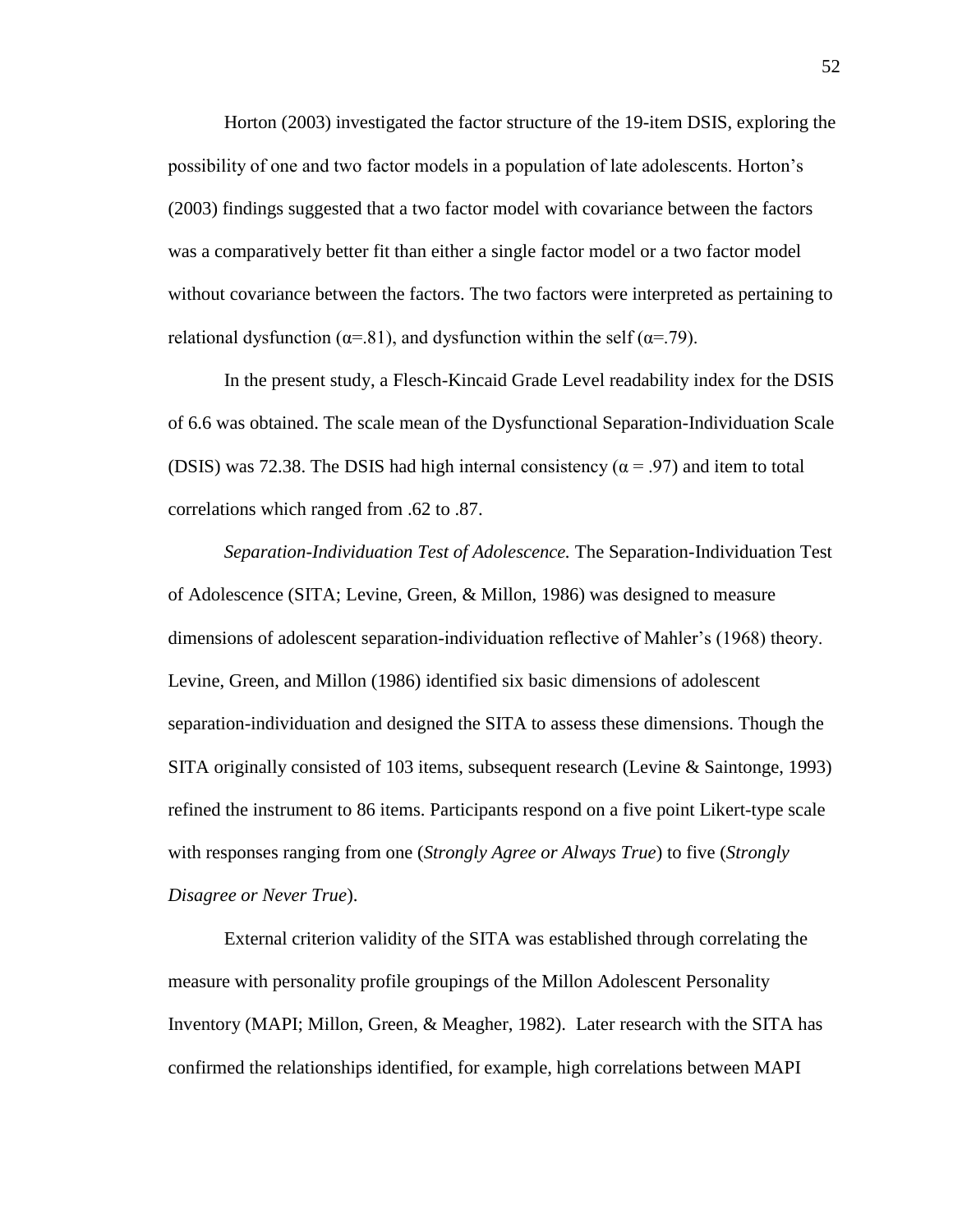personality types and SITA subscales in predicted directions have been interpreted as supporting discriminant, construct, and external validity of the SITA (Levine  $\&$ Saintonge, 1993).

The following subscales identified by Holmbeck and Leake (1986) as being most strongly predictive of pathology were used in the present research. *Engulfment Anxiety* measures residual effects of re-engulfment fear experienced during rapprochement and describes feelings of being engulfed by intimate relationships. The subscale consists of seven items (e.g., I feel my parents" roles restrict my freedom too much; Sometimes my parents are so overprotective I feel smothered). Holmbeck and Leake (1986) found the Engulfment Anxiety subscale to have high internal consistency  $(a=81)$ . The *Separation Anxiety* dimension represents residual affects of anxiety felt during rapprochement and describes fear of abandonment from significant others. The subscale consists of thirteen items (e.g., I often worry about being rejected by my friends; Being alone is a very scary idea for me). Holmbeck and Leake (1986) found the Separation Anxiety subscale to have high internal consistency ( $\alpha$ =.78). The *Dependency-Denial* dimension detects individuals who deny or avoid interpersonal needs and describes feelings of attachment needs denial. The subscale consists of twelve items (e.g., I don"t really need anyone; Friendship isn"t worth the effort it takes). Holmbeck and Leake (1986) found the Dependency-Denial subscale to have high internal consistency  $(\alpha = 87)$ . Finally, the *Healthy Separation*  $(\alpha = 73)$  dimension represents individuals who had successfully progressed through the consolidation phase of separation-individuation in childhood and describes the healthy balance between independence and dependence in relationships. The subscale consisted of seven items (e.g., I am friends with several different types of people; Even when I"m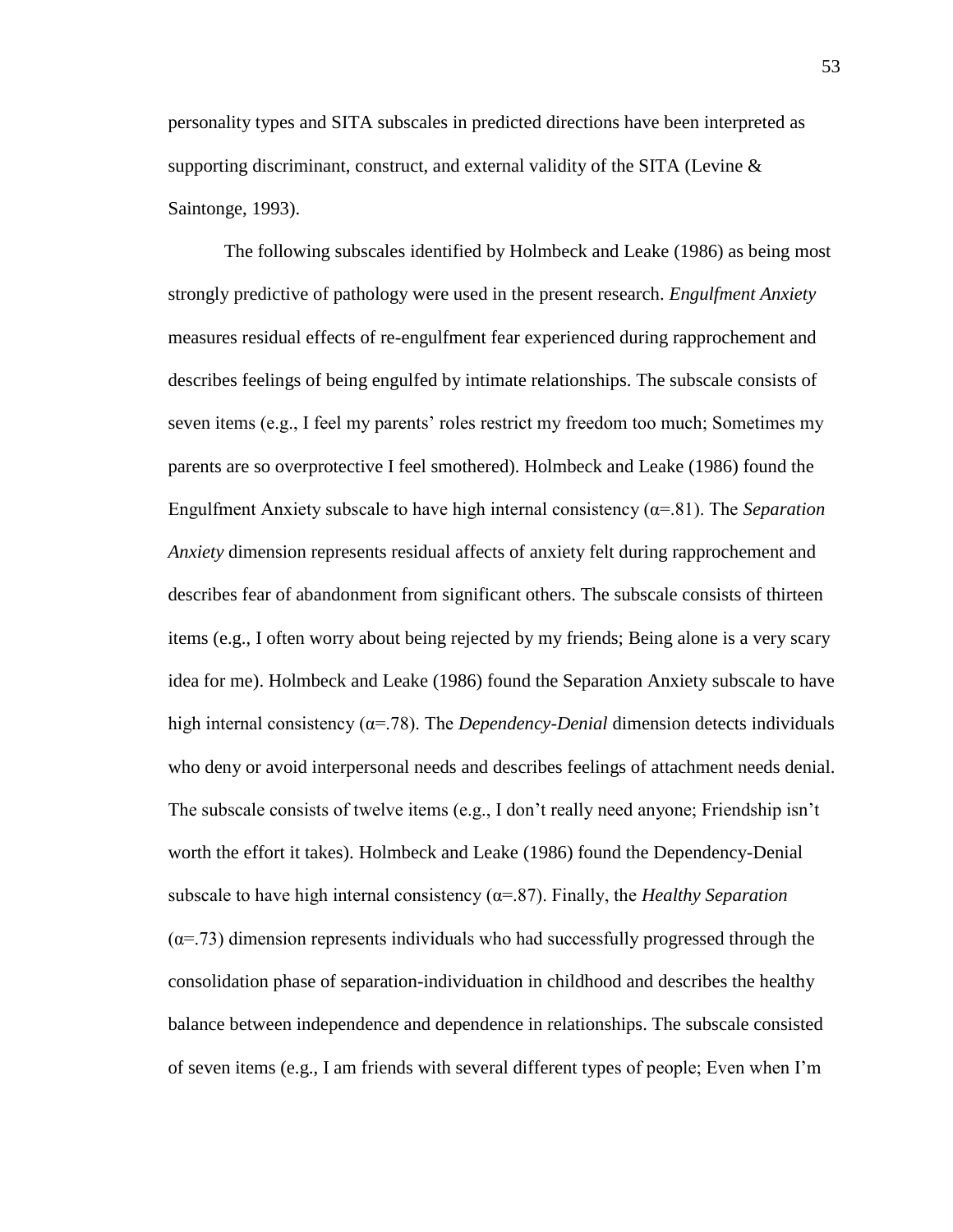close to another person I feel I can be myself). This subscale was also identified by Holmbeck and Leake (1986) as having high internal consistency ( $\alpha$ =.73).

In the present study, a Flesch-Kincaid Grade Level readability index for the SITA subscales of 7.7 was obtained. The internal consistency of the Engulfment Anxiety ( $\alpha$ =.94), Separation Anxiety ( $\alpha$ =.92), Dependency Denial ( $\alpha$ =.97), and Healthy Separation ( $\alpha$ =.96) subscales obtained in the present study were uniformly judged to be indicative of high internal consistency.

*Self-Image Questionnaire for Young Adolescents.* The Self-Image Questionnaire for Young Adolescents (SIQYA; Petersen, Schulenberg, Abramowitz, Offer, & Jarcho, 1984) is an adaptation of the Offer Self-Image Questionnaire for Adolescents (Offer, Ostrov & Howard, 1977). The SIQYA was designed to measure the self-image or selfconcept of adolescent populations younger than the original Offer scale. For the purposes of the SIQYA, self-image was operationalized as "the sum of experiences and selfappraisals regarding oneself" (Stemmler & Petersen, 2005, p. 175).

The total SIQYA consists of 98 items and 9 subscales. Each item is answered on a 6-point Likert type scale ranging from 1 (*describes me very well*) to 6 (*does not describe me at all*).

Two subscales assessing positive self concept were selected for the present study. Descriptions of subscales by Petersen, et al. (1984) are as follows. *Mastery and Coping* was described as a measure of an adolescent's ability to set and achieve goals. This subscale consists of ten items (e.g., If I put my mind to it, I can learn almost anything; I am fearful of growing up). *Superior Adjustment* was described as addressing positive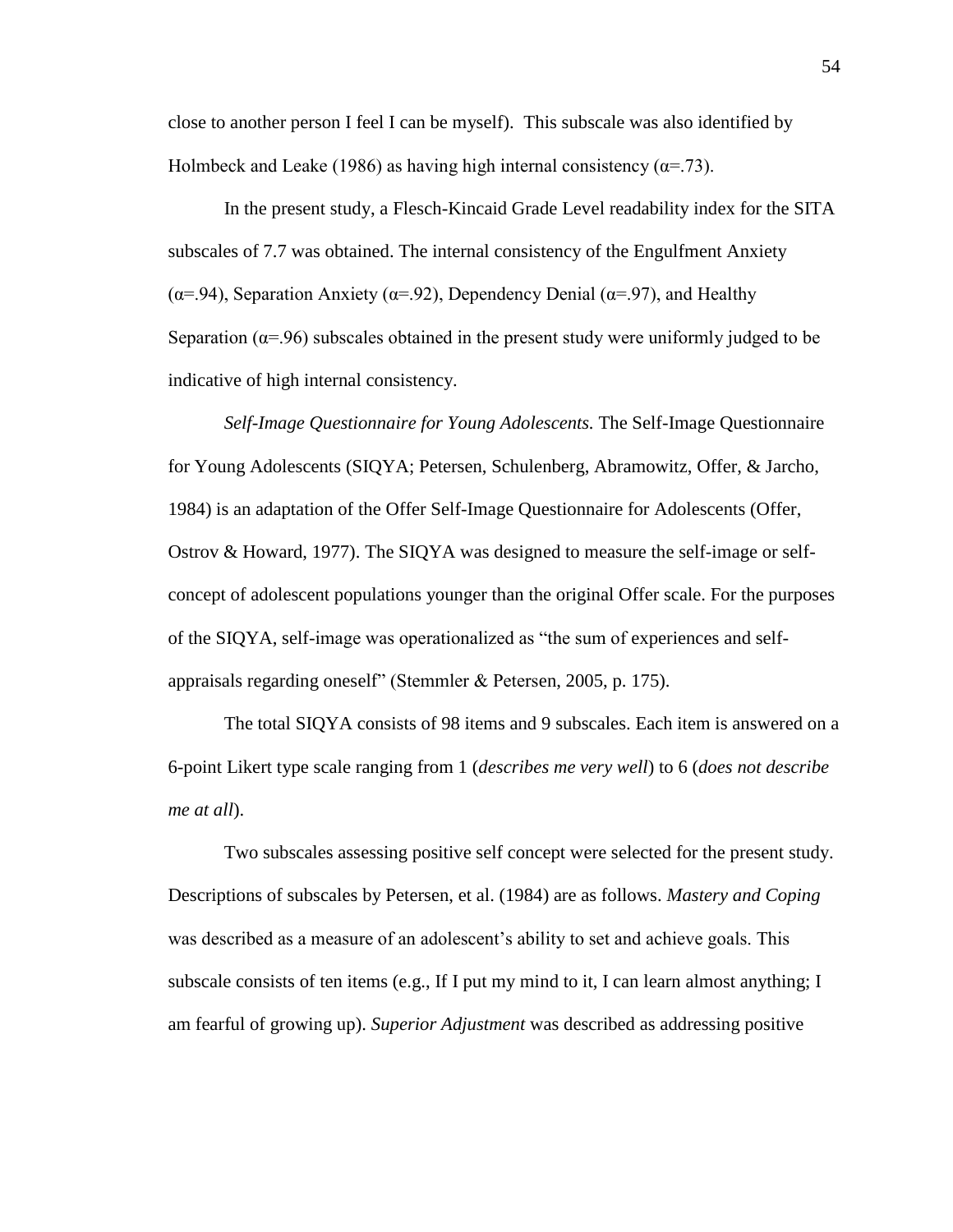psychological and interpersonal functioning. This subscale consists of ten items (e.g., How I see myself I the future satisfies me; I am popular at school).

In the original study (Petersen, et al., 1984) internal consistency of .80 was reported for the full SIQYA scale. Subsequent studies have found similar results; for example, Bingham and Crockett (1996) reported internal consistency ranging from .82 to .86, and Graber, Brooks-Gunn & Paikoff (1994) reported internal consistency of .74 to .71. Finally, Galambos and Maggs (1991) reported internal consistency of .66 to .74.

In the present study, a Flesch-Kincaid Grade Level readability index for the SIQYA of 5.2 was obtained. Internal consistency of the Mastery and Coping ( $\alpha$ =.94) and the Superior Adjustment subscales ( $\alpha$ =.93) were judged to be high.

*Reynolds Adolescent Depression Scale.* The RADS (Reynolds, 1987) was designed to be a general measure of clinically relevant levels of depressive symptomatology in individual adolescents, and specifically for use as a screening measure for the identification of depression in school-based and clinical populations. Item selection was based on symptomatology delineated by DSM-III for major depression and dysthymic disorder, as well as additional symptoms specified by the Research Diagnostic Criteria (Spitzer, Endicott, & Robins, 1978) as assessed by the Schedule for Affective Disorders and Schizophrenia (SADS; Endicott & Spitzer, 1978) adult and child scales. Examples of items include, "I feel happy." and "No one cares about me.".

The RADS consists of 30 items and utilizes a four point Likert-type response format (*Almost Never* to *Most of the Time*). Reynolds (1987) reported high internal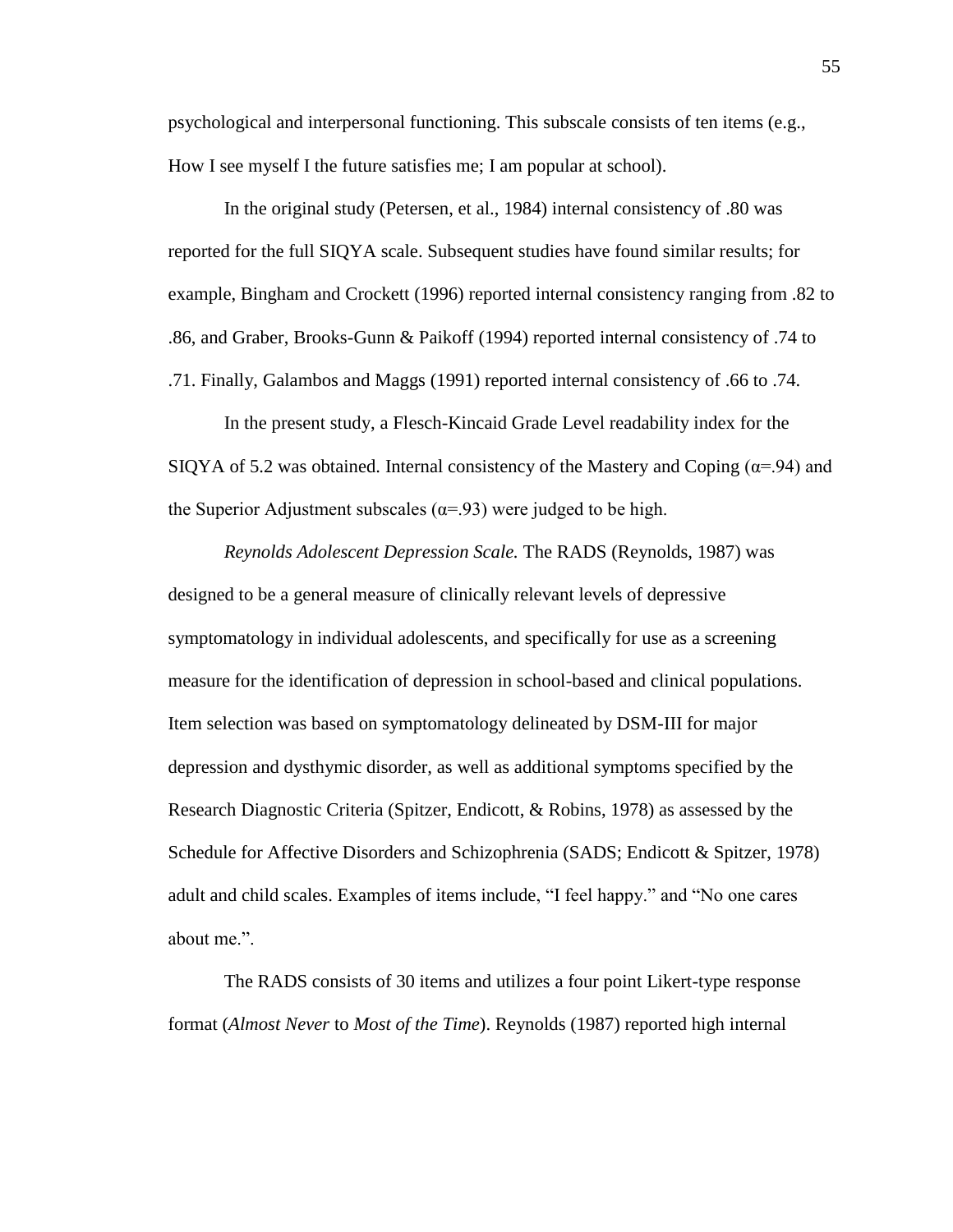consistency reliability coefficients, with a total sample alpha of .92. Test-retest reliability ranged from .93 to .96.

In the present study a Flesch-Kincaid Grade Level readability index for the RADS of 1.0 was obtained. Internal consistency of the RADS was judged to be high ( $\alpha$ =.96). *Research Design*

In order to examine the psychometric integrity of the DSIS, an exploratory factor analysis of the scale in a sample of young adolescents using principal components analysis was conducted. Previous research has consistently established a one factor solution (Christenson & Wilson, 1985; Lapsley, Aalsma, & Varshney, 2001; Lapsley & Horton, 2002); however, the results of these and other studies (Horton, 2003; Lapsley, Aalsma, & Varshney, 2001; Lapsley & Horton, 2001) have suggested the potential of other factor structures for the DSIS. In fact, there is some theoretical support for a two factor solution. For example, Blos (1962) described two aspects of the adolescent separation-individuation process, which he viewed as entailing both a change in the individual"s representation of their parents and peers and the formation of a unique identity. Josselson (1988) also described separation-individuation as a twofold process consisting of the renegotiation of relationships, along with the consolidation of individuality. Based on these theories, dysfunction could be thought to occur either in one"s relations with others or in one"s perceptions of self, or in both. Therefore, while a one factor solution similar to that found in previous studies was expected, an exploratory analysis was conducted to address the potential for other factor structures, specifically a factor structure in which the factors may reflect relational dysfunction and dysfunction within the self respectively.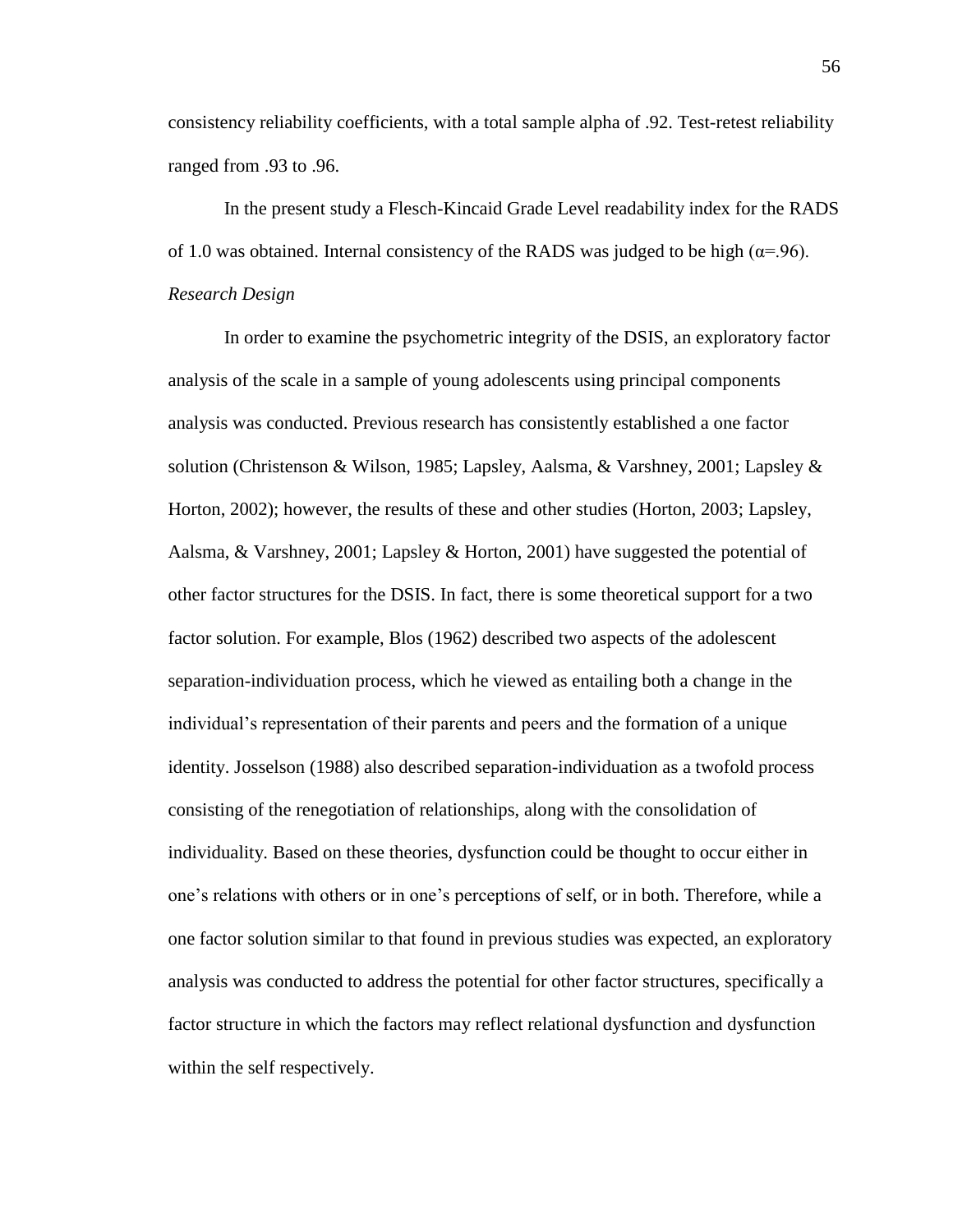As a second step in investigating the psychometric integrity of the DSIS, the convergent and discriminant validity of the scale in relation to measures of related constructs was investigated. The measure of interest was an established measure of adolescent separation-individuation, the SITA (Levine, Green, & Millon, 1986). In order to verify convergent and discriminant validity between the respective measures of separation-individuation, correlational analyses of the DSIS and SITA subscales were performed.

Finally, the clinical utility of the DSIS was examined by investigating its predictive validity. This was done by exploring the relation of the DSIS to measures of both negative and positive adjustment. To this end, correlational analyses of the DSIS and the RADS and SIQYA subscales were performed.

Specifically, the following research questions were asked:

Question 1: What is the factor structure of the DSIS scale when used with a population of young adolescents? Moreover, is the factor structure consistent with that found in populations of older adolescents and young adults (Christenson & Wilson, 1985; Lapsley, Aalsma, & Varshney, 2001; Lapsley & Horton, 2002)?

Question 2: What is the relation between the DSIS and measures of related constructs (i.e., an additional measure of adolescent separation-individuation)?

Question 3: Is the DSIS predictive of depression and positive adjustment in young adolescents?

### *Description of Procedures*

The study was reviewed and approved by the Institutional Review Board (IRB) at Ball State University. All measures were posted onto the internet survey website,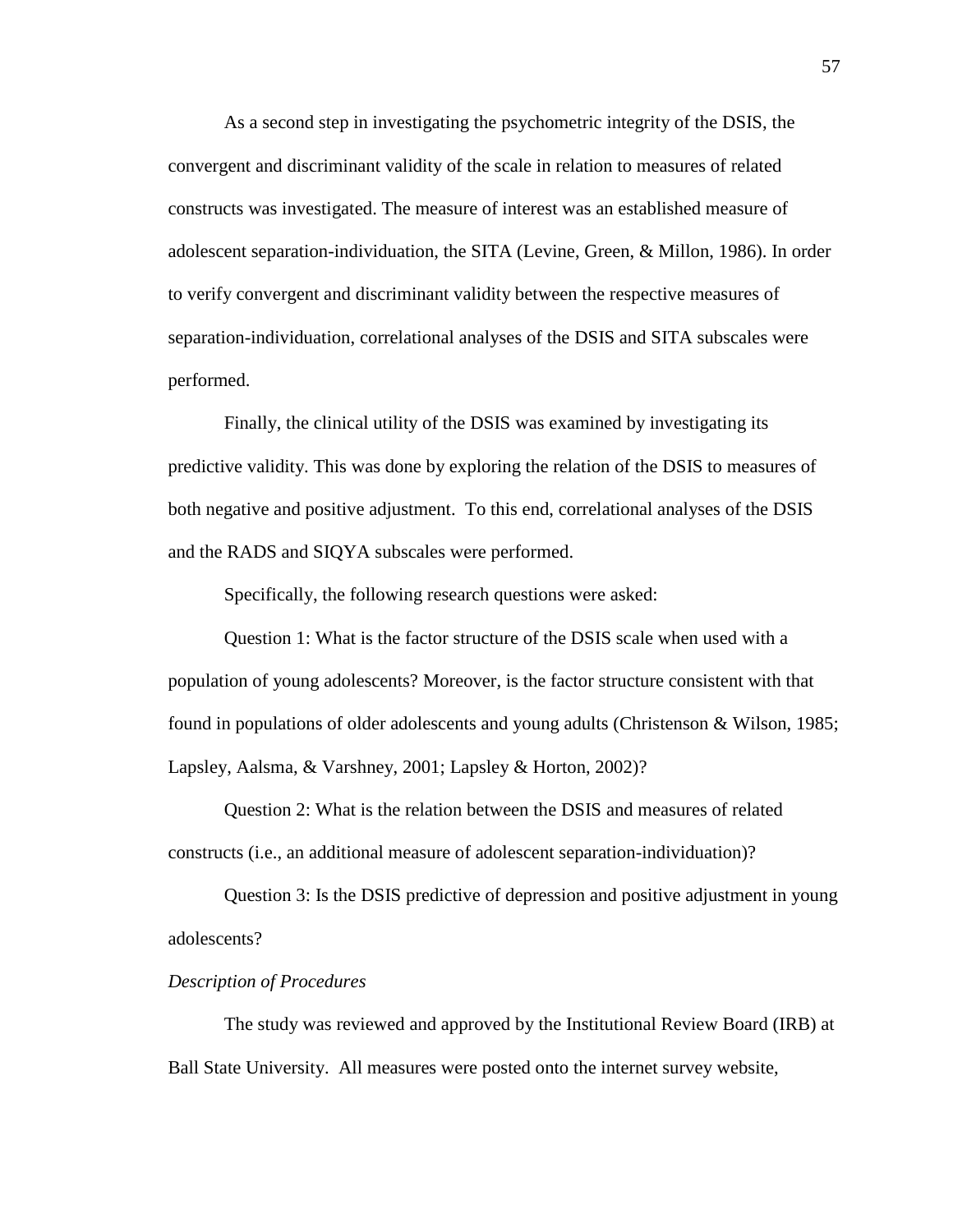*Surveymonkey*. Instructions on accessing the site and completing the surveys was provided to parents in the survey introduction letter mailed to students" parents. Furthermore, instructions to the subjects were posted at the beginning of the survey battery on the website. As required by the IRB, subjects can not be directly or indirectly identified.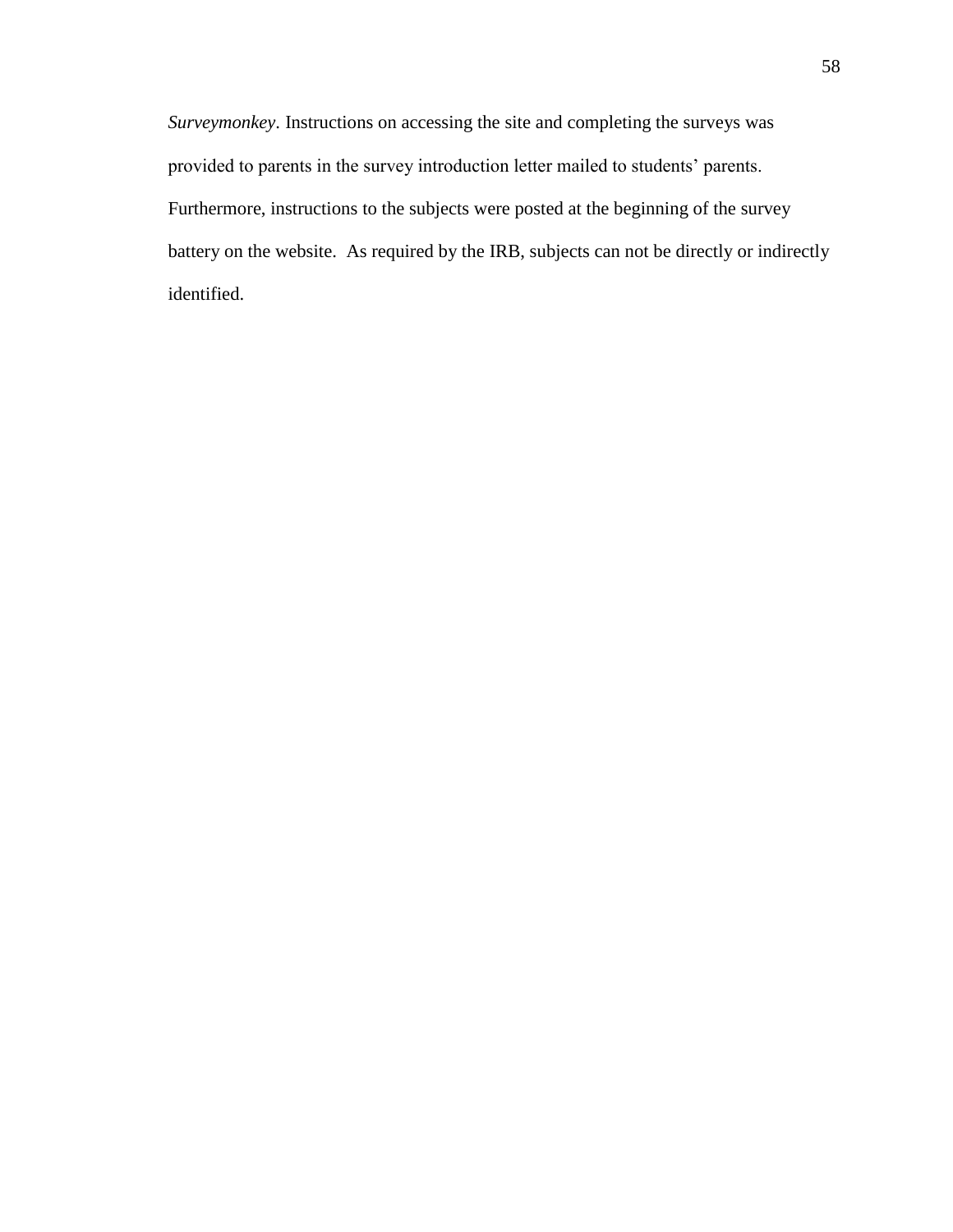# CHAPTER IV RESULTS

*Plan of Analysis.* The DSIS has not previously been used with a sample of young adolescents; therefore, the initial analyses focused on examining the internal consistency and factor structure of the scale. The convergent and discriminant validity of the scale was then examined by conducting correlational analyses of the DSIS in relation to an established measure of adolescent separation-individuation, the SITA (Levine, Green, & Millon, 1986).

Finally, the clinical utility of the DSIS was investigated by examining its predictive validity. This was done by exploring the relation of the DSIS to measures of both negative and positive adjustment. To this end, correlational analyses of the DSIS and the RADS and SIQYA subscales were performed.

*Internal Consistency and Factor Structure.* The DSIS had high internal consistency ( $\alpha$  = .97) and item to total correlations which ranged from .62 to .89 (see Table 1).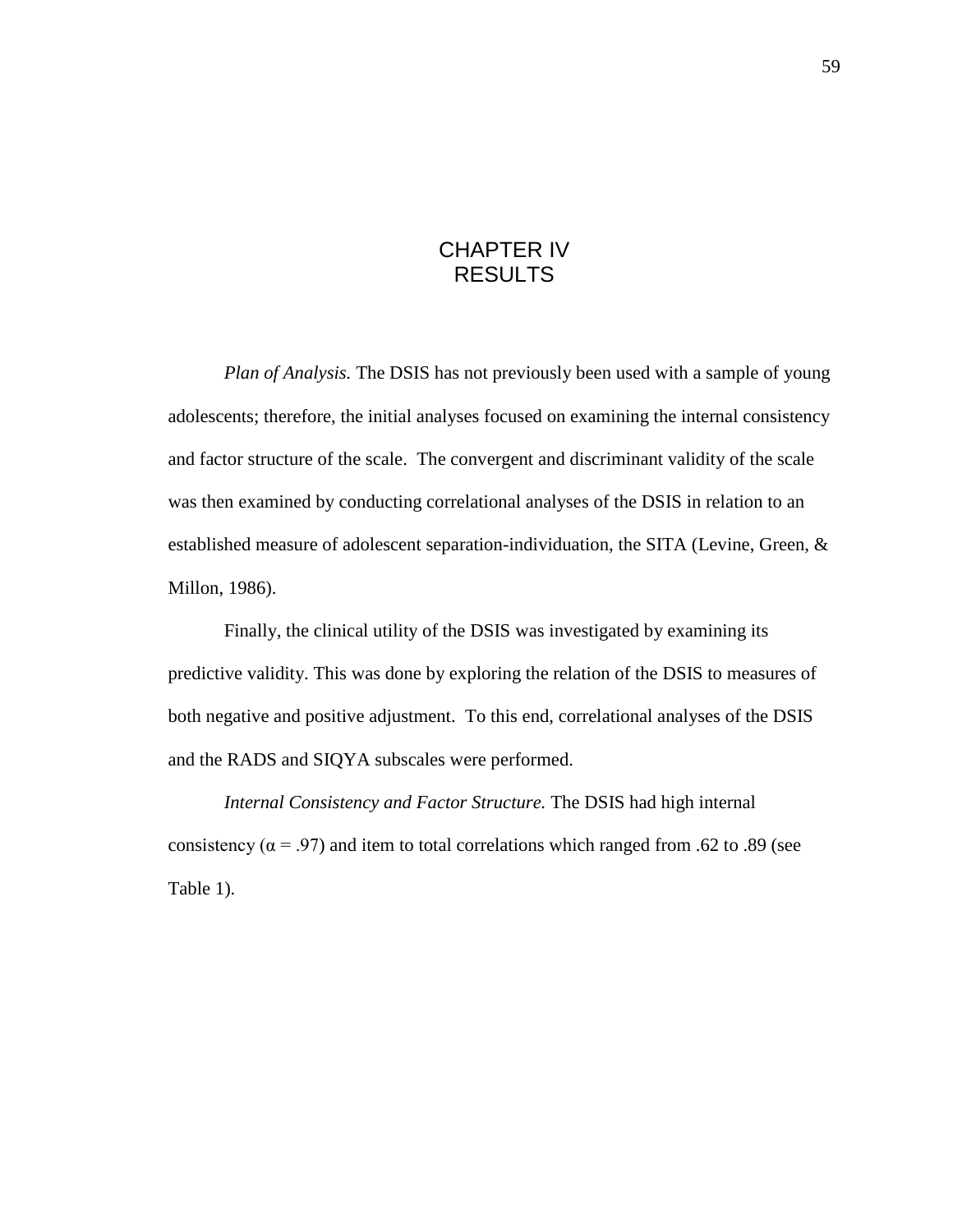|                | D Spanchonal Separation matriamulon Seate (DSIS) Hem Toldi Shahshes |               |      |             |               |  |
|----------------|---------------------------------------------------------------------|---------------|------|-------------|---------------|--|
| Item           | Item-Total                                                          | Scale Mean if | Item | Item-Total  | Scale Mean if |  |
| #              | Correlation                                                         | Item Deleted  | #    | Correlation | Item Deleted  |  |
|                | .84                                                                 | 69.15         | 11   | .84         | 68.79         |  |
| $\overline{2}$ | .79                                                                 | 68.93         | 12   | .84         | 69.26         |  |
| 3              | .62                                                                 | 67.39         | 13   | .80         | 69.11         |  |
| 4              | .73                                                                 | 68.16         | 14   | .87         | 69.00         |  |
| 5              | .67                                                                 | 67.68         | 15   | .89         | 69.06         |  |
| 6              | .79                                                                 | 68.44         | 16   | .85         | 69.39         |  |
| 7              | .70                                                                 | 68.27         | 17   | .86         | 68.99         |  |
| 8              | .87                                                                 | 69.16         | 18   | .76         | 68.69         |  |
| 9              | .86                                                                 | 69.34         | 19   | .85         | 69.17         |  |
| 10             | .73                                                                 | 69.15         |      |             |               |  |

*Dysfunctional Separation-Individuation Scale (DSIS) Item-Total Statistics*

Table 1

An exploratory factor analysis, extracting principal components, was conducted to examine the factor structure of the DSIS. Costello and Osborne (2005) reported that a ratio of 10 subjects to each instrument item is the most prevalent *a priori* rule for determining adequate sample size for factor analysis. The ratio of subjects  $(N = 296)$  to items (19) in this study was 15.58 which exceeds the ratios of more than 63% of studies utilizing factor analytic procedures in a survey conducted by Costello and Osborne (2005). In addition to subject – item ratios, other researchers (e.g., Fabrigar et al., 1999; MacCallum, Widaman, Zhang, & Hong, 1999) have cited uniformly high communalities as a measure of adequate sample size. The communalities obtained in this principal components analysis ranged from .42 to .81, all well above the minimum communality value of .32 suggested by Tabachnick and Fidell (2001) for use in determining the adequateness of sample size in factor analytic studies.

Results of the principal component analysis showed one eigenvalue greater than 1 (Eigenvalue = 12.916), and the scree plot also indicated that the DSIS consists of a single factor, accounting for 67.8% of the variance.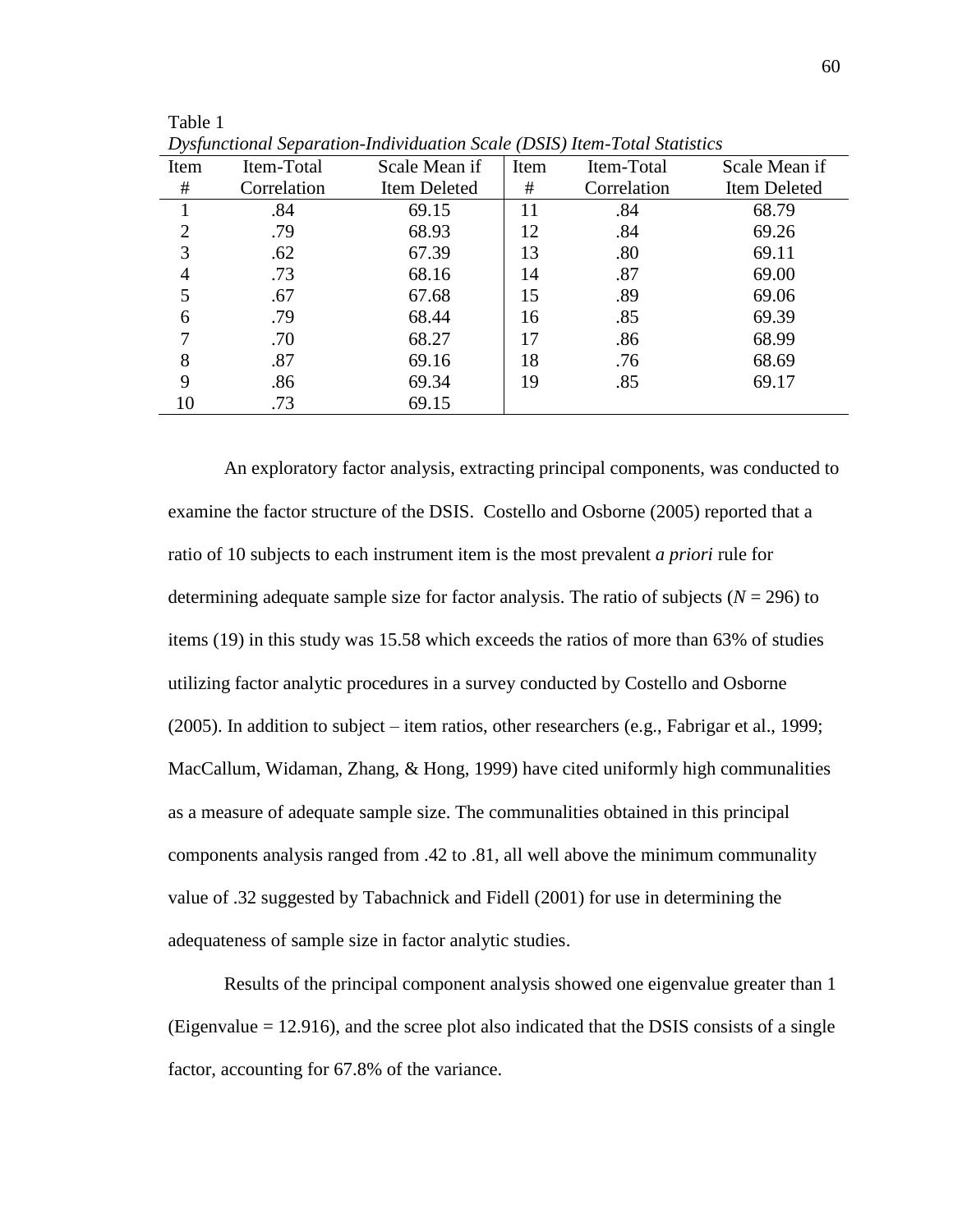

*Convergent and Discriminant Validity.* In order to establish the convergent and discriminant validity of the DSIS, correlations between the scale and the other instruments included in the study were calculated (see Table 2 below). With respect to convergent validity, dysfunctional separation-individuation, as measured by the DSIS, was strongly and positively correlated with Dependency Denial ( $r = .79$ ), Separation Anxiety ( $r = .62$ ) and with Engulfment Anxiety ( $r = .53$ ). With respect to discriminant validity, DSIS was strongly but negatively correlated with Healthy Separation ( $r = -62$ ). To put the magnitude of these correlations into perspective, Cohen"s (1988) well-known convention considers correlations above .50 as "high". Similarly, Kaplan and Saccuzzo

### **Scree Plot**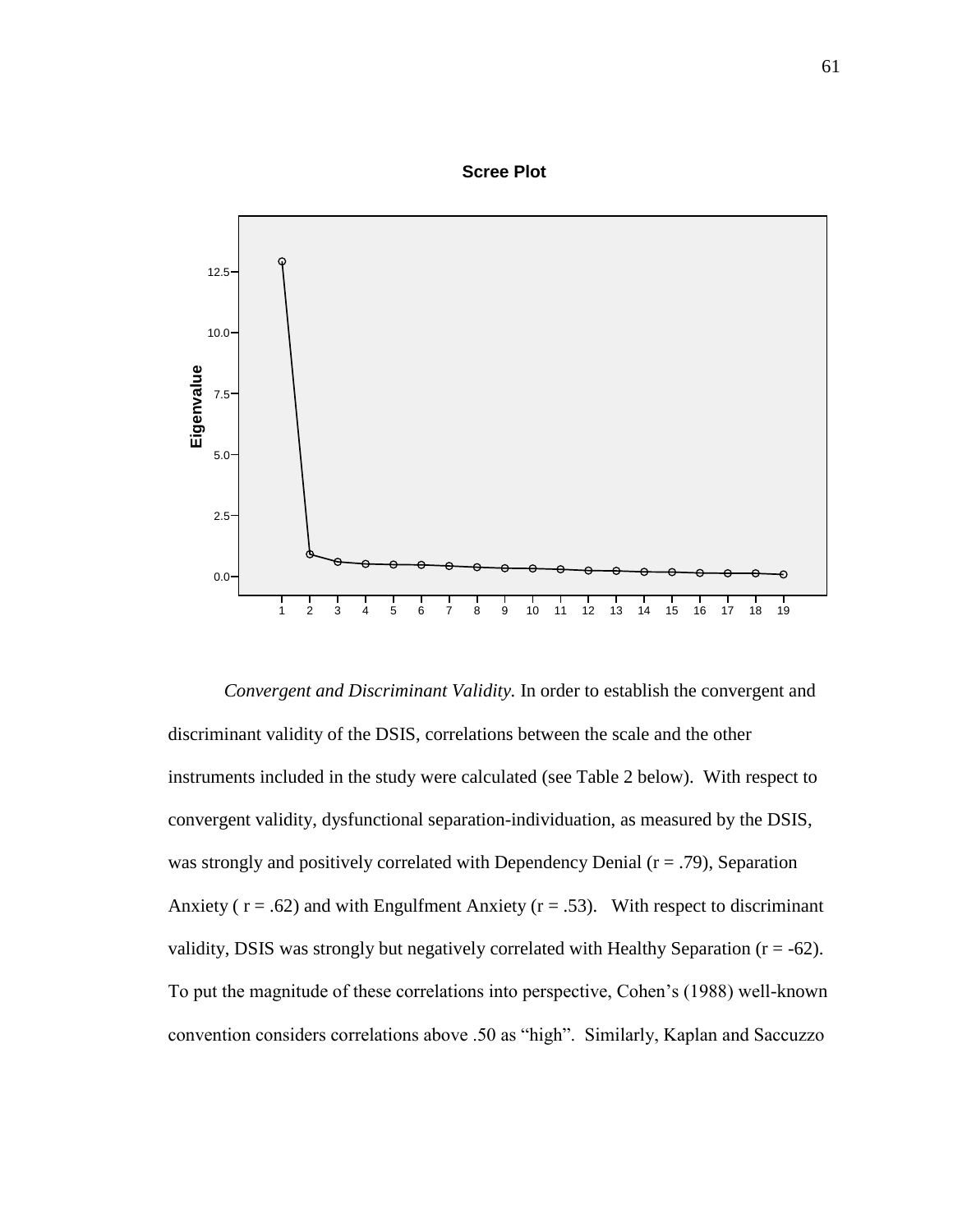(2001) consider correlations above .60 as "high." By these conventions, the present correlations are uniformly high.

More recently, however, Hemphill (2003) derived empirical guidelines for interpreting the magnitude of correlations. In an analysis of 380 meta-analytic studies of the assessment and treatment literature, he showed that two-thirds of all correlations in this literature are not much higher than .30, suggesting a new benchmark for what is considered a "high" correlation. By this standard, the correlations observed here are unusually strong.

Table 2

*Correlations of Dysfunctional Separation-Individuation Scale (DSIS) and Separation-Individuation Test of Adolescence Subscales (SITA)*

|                       | <b>DSIS</b> | Dep. Denial | Sep. Anxiety | Engulfment | Healthy Sep. |
|-----------------------|-------------|-------------|--------------|------------|--------------|
| <b>DSIS</b>           |             | .79         | .62          | .53        | $-.62$       |
| Dependency<br>Denial  |             |             | .66          | .67        | $-.68$       |
| Separation<br>Anxiety |             |             |              | .63        | $-.39$       |
| Engulfment<br>Anxiety |             |             |              |            | $-.30$       |
| Healthy<br>Separation |             |             |              |            |              |

*Concurrent Validity.* In order to establish concurrent validity of the DSIS, correlations between the scale and measures of depression and positive adjustment were examined. Correlations between the DSIS and the Reynolds Adolescent Depression Scale (RADS) (r = .74), and Self-Image Questionnaire for Young Adolescents (SIQYA)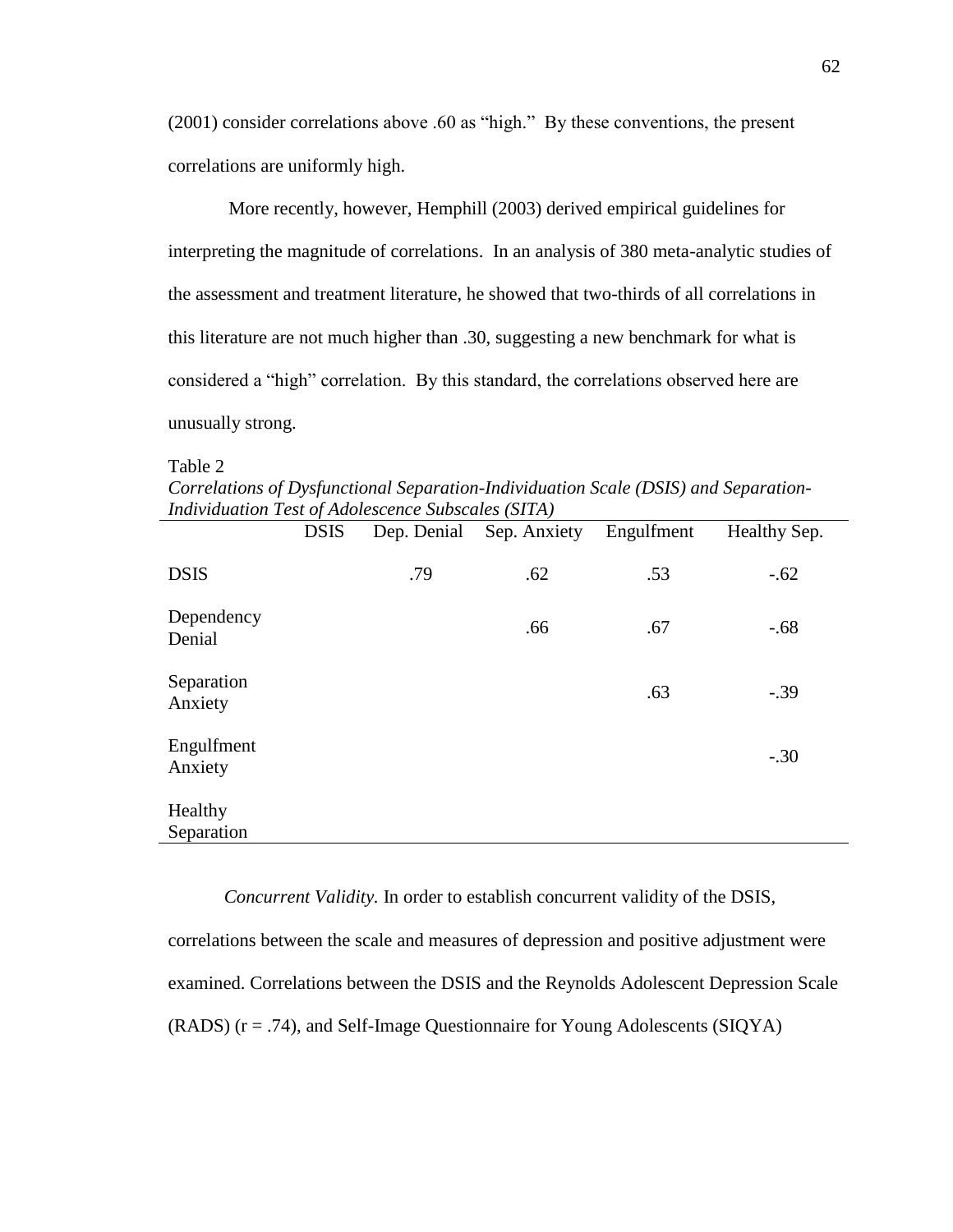subscales of Mastery and Coping  $(r = -.73)$  and Superior Adjustment  $(r = -.70)$ , provided evidence of predictive validity (see Table 3).

#### Table 3

*Correlations of Dysfunctional Separation-Individuation Scale (DSIS), Reynolds Adolescent Depression Scale (RADS), and Self-Image Questionnaire for Young Adolescents (SIQYA) Subscales*

|                     | <b>DSIS</b> | <b>RADS</b> | Mastery and Coping | Superior Adjustment |
|---------------------|-------------|-------------|--------------------|---------------------|
| <b>DSIS</b>         |             | .74         | $-.73$             | $-.70$              |
| <b>RADS</b>         |             |             | $-.77$             | $-.75$              |
| Mastery and Coping  |             |             |                    | .88                 |
| Superior Adjustment |             |             |                    |                     |

*Tests-of-Means.* Mean differences were assessed using analyses of variance. For this purpose, the various grades were aggregated into two levels, with one level composed of middle school students (grades 6, 7, & 8; *N* = 92) and the second level composed of high school students (grades 9, 10, 11,  $\&$  12;  $N = 198$ ).

The first analysis of variance examined Grade (2) by Gender (2) differences on the DSIS. No significant main effect was found for gender ( $F_{1, 296}$ =.056,  $p = .813$ ,  $\eta^2$ ) =.000), indicating that the mean for males was not significantly different from the mean for females. No significant effect for grade was found  $(F_{1, 296} = 2.401, p=122, \eta^2 = .000)$ , indicating that the mean for middle school students was not significantly different from the mean for high school students. Finally, the gender by grade interaction was found to be non-significant  $(F_1, 296=2.808, p = .095, \eta^2 = .010)$ . Table 4 below reports the means and standard deviations for the DSIS by gender and grade.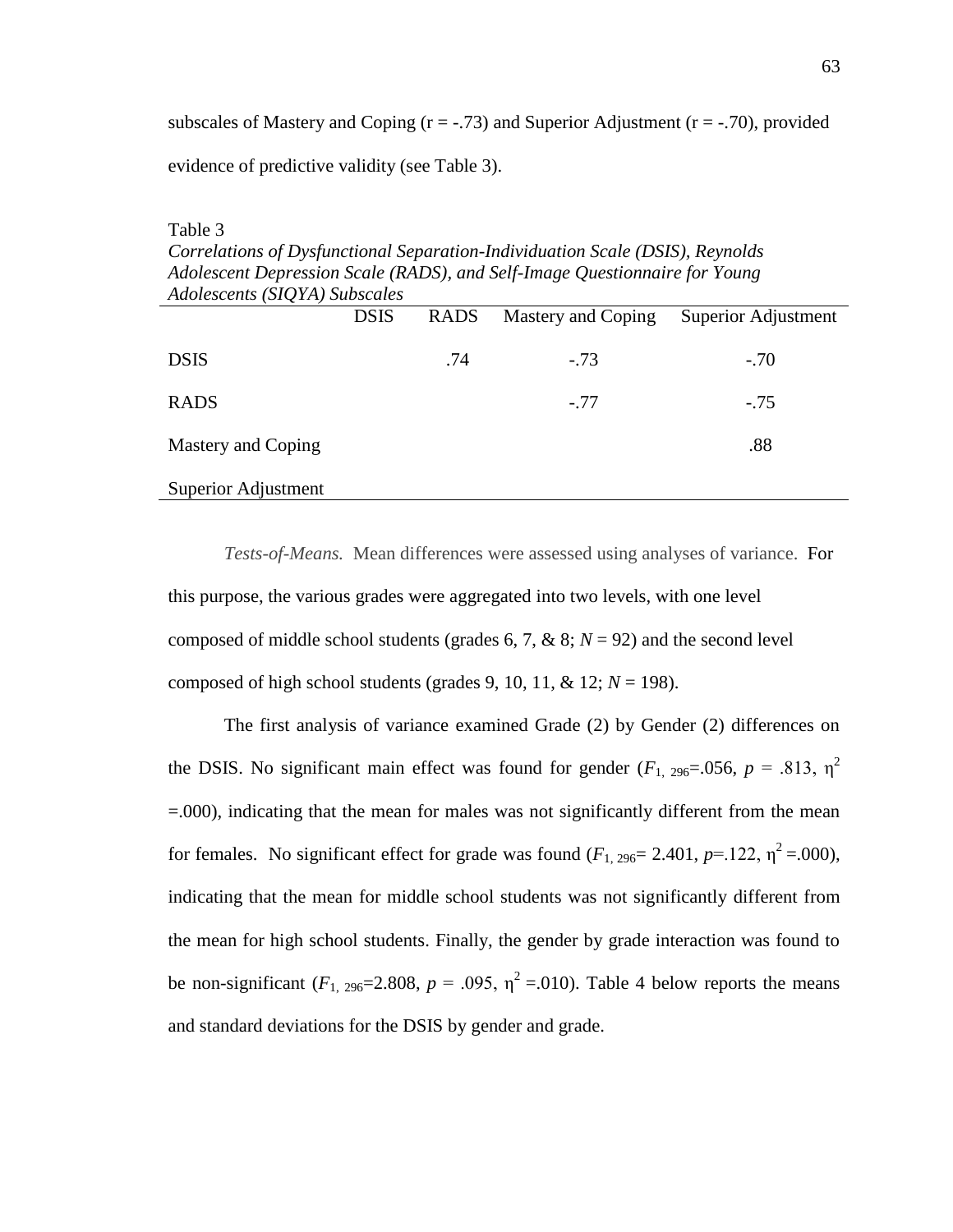Table 4

Table 5

| school Level and Genaer means for Dysfunctional separation-matrianum scale (DSD) |       |                           |
|----------------------------------------------------------------------------------|-------|---------------------------|
| Dependent Variable                                                               | Mean  | <b>Standard Deviation</b> |
| Middle School                                                                    | 76.48 | 5.20                      |
| High School                                                                      | 76.20 | 3.50                      |
|                                                                                  |       |                           |
| Male                                                                             | 72.08 | 4.58                      |
| Female                                                                           | 70.60 | 4.28                      |

*School Level and Gender means for Dysfunctional Separation-Individuation Scale (DSIS)*

A Grade (2) by Gender (2) MANOVA was calculated on a linear combination of

SITA scales. Significant multivariate effect (Pillai Trace statistic was used in all multivariate analyses) for Grade ( $F_{4, 283}$  = 2.775,  $p$  = .027,  $\eta^2$  = .038), and gender ( $F_{4, 283}$ )  $=4.654$ ,  $p=0.01$ ,  $\eta^2 = 0.062$ ) were found. However, the multivariate Grade by Gender interaction was not statistically significant ( $F_{4, 283}$ =1.682,  $p$ =.154,  $\eta^2$  = .023). Table 5 reports the results of the SITA multivariate tests.

| Separation-Individuation Test of Adolescence Subscales (SITA)Multivariate Analysis |        |         |               |         |                       |      |
|------------------------------------------------------------------------------------|--------|---------|---------------|---------|-----------------------|------|
| Effect                                                                             | Pillai | F       | Hypothesis df |         | Error df Significance | 'n   |
|                                                                                    | Trace  |         |               |         |                       |      |
| Intercept                                                                          | .970   | 272.675 | 4.000         | 283.000 | .000                  | .970 |
|                                                                                    |        |         |               |         |                       |      |
| Grade                                                                              | .038   | 2.775   | 4.000         | 283.000 | .027                  | .038 |
|                                                                                    |        |         |               |         |                       |      |
| Gender                                                                             | .062   | 4.654   | 4.000         | 283.000 | .001                  | .062 |
|                                                                                    |        |         |               |         |                       |      |
| Grade by Gender                                                                    | .023   | 1.682   | 4.000         | 283.000 | .154                  | .023 |

The significant multivariate effects were further examined through univariate analyses. Significant grade effects were observed for Dependency Denial $(F_{1, 286} = 7.332,$ *p*=.007,  $\eta^2$  = .025) and for Healthy Separation (*F*<sub>1, 286</sub>=5.538, *p*=.019,  $\eta^2$  = .019). Means and standard deviations are reported in Table 6. As can be seen, high school students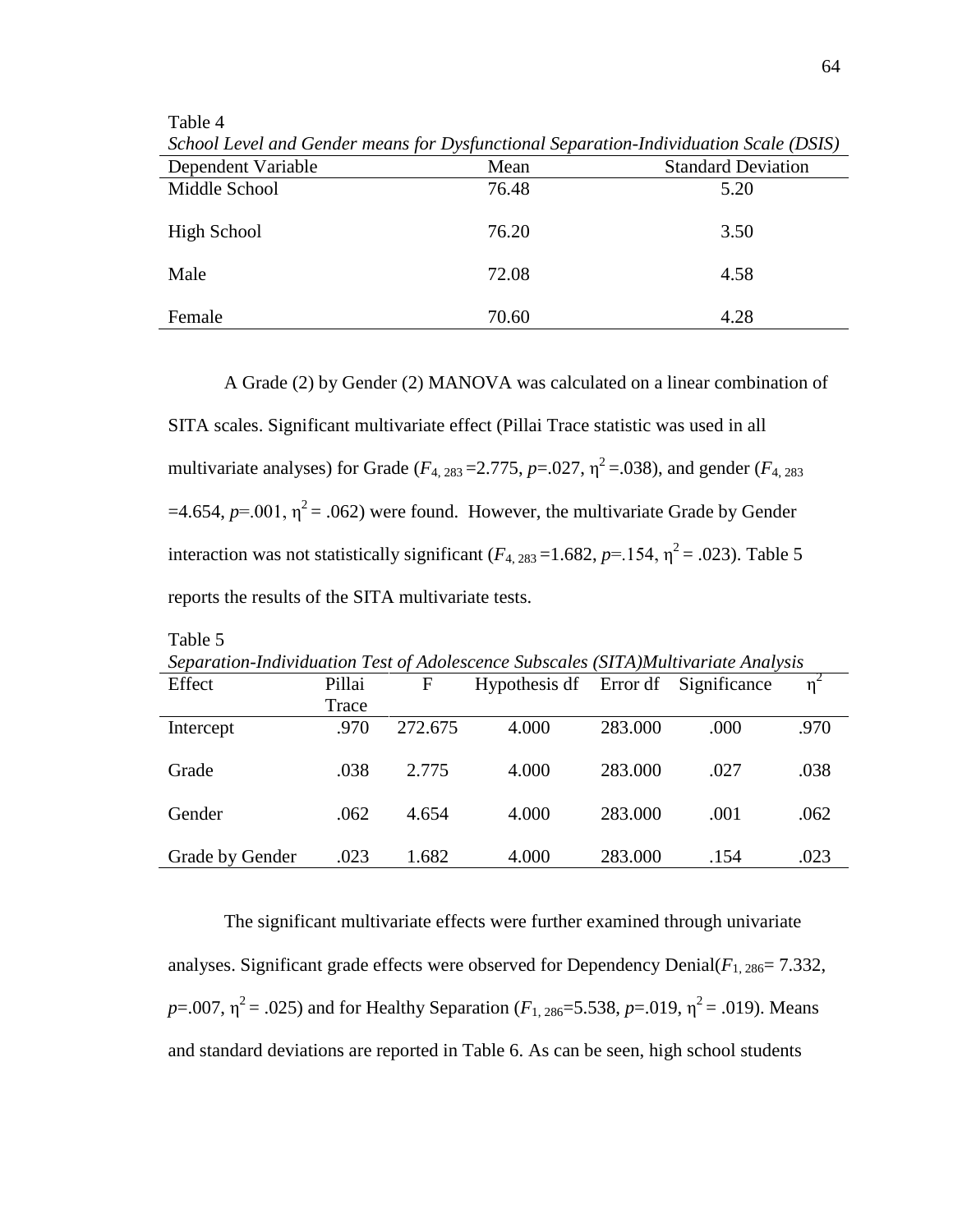reported higher Dependency Denial scores than did middle school students, but middle school students reported higher Healthy Separation scores than did high school students. No significant grade effects were found for Separation-Anxiety ( $F_{1, 286}$  =1.161,  $p$ =.282,  $\eta^2$ )  $= .004$ ) or the Engulfment Anxiety subscales ( $F_{1, 286} = .006$ ,  $p = .939$ ,  $\eta^2 = .000$ ).

Table 6

| <b>SITA Subscale</b>      | Dependent Variable | Mean  | <b>Standard Deviation</b> |
|---------------------------|--------------------|-------|---------------------------|
| Dependency Denial         | Middle School      | 27.83 | 1.74                      |
|                           | High School        | 33.50 | 1.17                      |
|                           | Male               | 32.25 | 1.54                      |
|                           | Female             | 29.09 | 1.42                      |
| <b>Separation Anxiety</b> | Middle School      | 33.67 | 1.34                      |
|                           | High School        | 35.40 | 0.90                      |
|                           | Male               | 32.96 | 1.19                      |
|                           | Female             | 36.11 | 1.09                      |
| <b>Engulfment Anxiety</b> | Middle School      | 22.59 | 0.86                      |
|                           | High School        | 22.91 | 0.58                      |
|                           | Male               | 22.79 | 0.77                      |
|                           | Female             | 22.71 | 0.71                      |
| <b>Healthy Separation</b> | Middle School      | 26.64 | 0.91                      |
|                           | High School        | 24.01 | 0.62                      |
|                           | Male               | 24.91 | 0.81                      |
|                           | Female             | 25.78 | 0.75                      |

*School Level and Gender means and standard deviations for Separation-Individuation Test of Adolescence Subscales (SITA)subscales*

A Grade (2) by Gender (2) MANOVA was calculated on a linear combination of the positive adjustment scales (Mastery Coping and Superior Adjustment). A significant multivariate effect for gender was obtained  $(F_{2, 288} = 7.552, p = .001, \eta^2 = .050)$ . No significant effects for grade ( $F_{2, 288}=1.544$ ,  $p= .215$ ,  $\eta^2 = .011$ ) or the grade by gender interactions  $(F_{2, 288}=2.894, p=.057, \eta^2=.020)$  were obtained; however, the grade by gender interaction approached significance. Table 7 reports the results of the SIQYA multivariate analysis of the SIQYA subscales.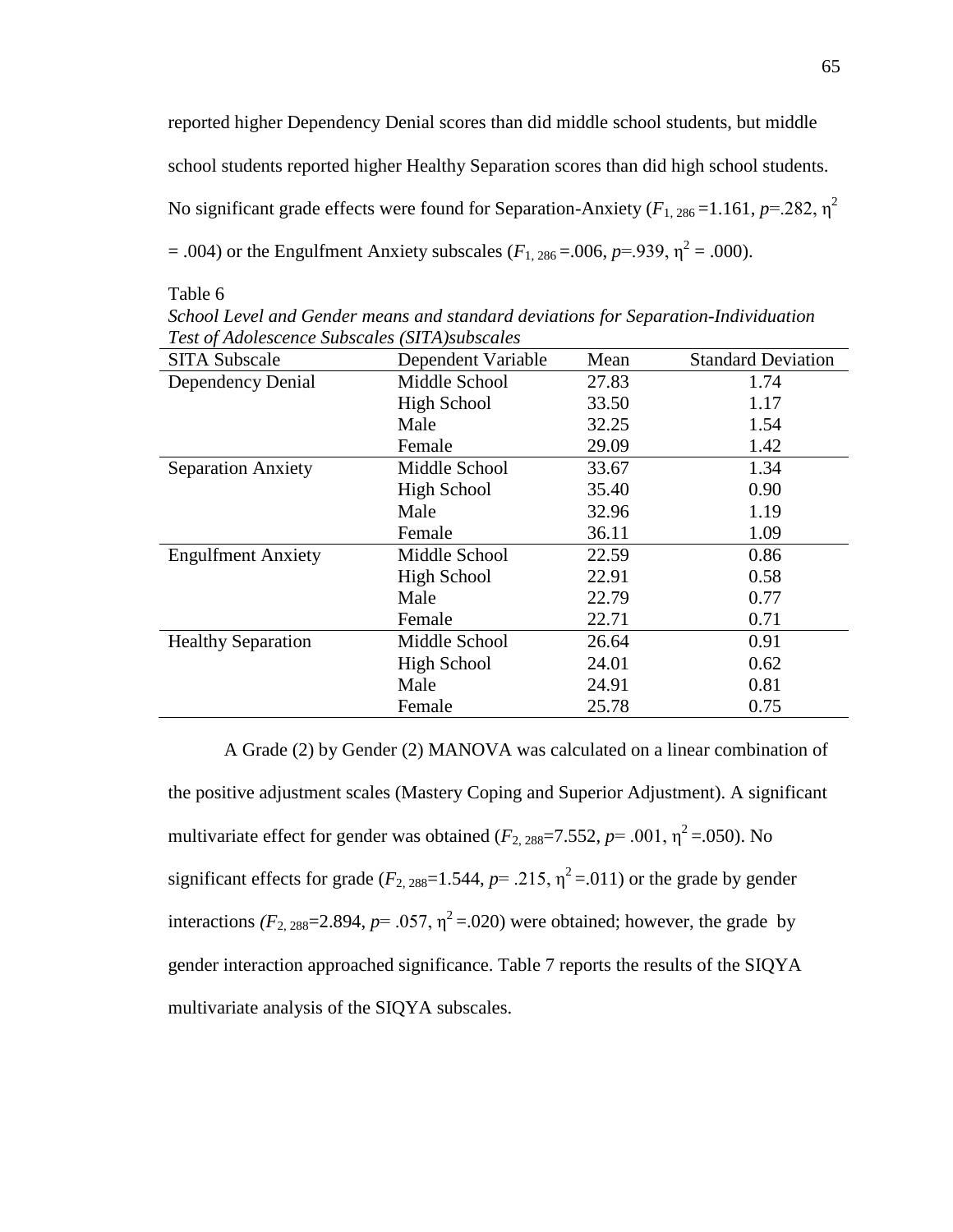| Self-Image Questionnaire for Young Adolescents (SIQYA)Multivariate Analysis |        |          |                                              |         |      |      |  |
|-----------------------------------------------------------------------------|--------|----------|----------------------------------------------|---------|------|------|--|
| Effect                                                                      | Pillai | F        | Hypothesis df Error df Significance $\eta^2$ |         |      |      |  |
|                                                                             | Trace  |          |                                              |         |      |      |  |
| Intercept                                                                   | .942   | 2336.105 | 2.000                                        | 288.000 | .000 | .942 |  |
| Grade                                                                       | .011   | 1.544    | 2.000                                        | 288.000 | .215 | .011 |  |
| Gender                                                                      | .050   | 7.552    | 2.000                                        | 288.000 | .001 | .050 |  |
| Grade by Gender                                                             | .020   | 2.894    | 2.000                                        | 288.000 | .057 | .020 |  |

Table 7 *Self-Image Questionnaire for Young Adolescents (SIQYA)Multivariate Analysis*

Univariate analyses indicated the effect for gender on the Superior Adjustment subscale was significant  $(F_{1, 289} = 7.131, p = .008, \eta^2 = .024)$ , with females scoring higher than males (see Table 8).

#### Table 8

*Grade and Gender mean and Standard Deviationss for Self-Image Questionnaire for Young Adolescents (SIQYA) subscales*

|               | Mastery and Coping  | <b>Standard Deviation</b> |
|---------------|---------------------|---------------------------|
| Middle School | 42.43               | 1.09                      |
| High School   | 40.34               | 0.74                      |
| Male          | 40.67               | 0.97                      |
| Female        | 42.10               | 0.89                      |
|               | Superior Adjustment | <b>Standard Deviation</b> |
| Middle School | 44.02               | 1.05                      |
| High School   | 42.68               | 0.71                      |
| Male          | 41.65               | 0.93                      |
| Female        | 45.04               | 0.86                      |

An additional univariate analysis of variance was conducted on the Reynolds Adolescent Depression Scale. No significant main effect were found for gender  $(F_{1, 294} =$ .132,  $p = 0.717$ ,  $\eta^2 = 0.000$ ) indicating that the mean score for males (*M* = 61.310, *SD* =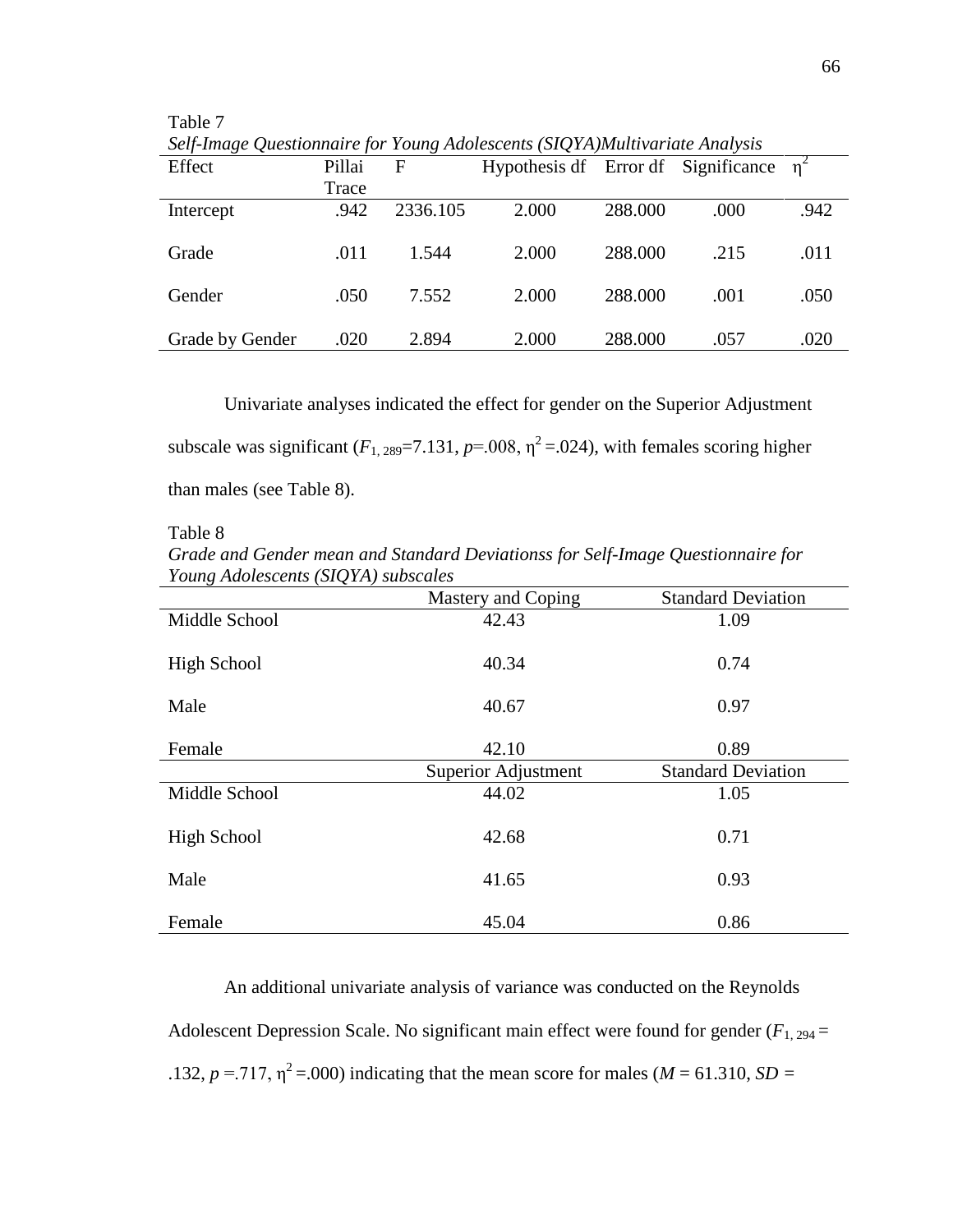1.780) was not significantly different than the mean score for females ( $M = 62.194$ ,  $SD =$ 1.663). No significant effect was found for grade  $(F_{1, 294} = 1.083, p = .299, \eta^2 = .004)$ , indicating that the mean for middle school students ( $M = 60.485$ ,  $SD = 2.019$ ) was not significantly lower than the mean for high school students ( $M = 63.019$ ,  $SD =$ 1.362).Finally no significant interaction effect gender between gender and school level on the RADS ( $F_{1, 294} = 2.263$ ,  $p = 134$ ,  $\eta^2 = .008$ ) was obtained.

Table 9

*Grade and Gender means and standard deviations for Reynolds Adolescent Depression Scale (RADS)*

|               | Mean  | <b>Standard Deviation</b> |
|---------------|-------|---------------------------|
| Middle School | 60.49 | 2.02                      |
| High School   | 63.02 | 1.36                      |
| Male          | 61.31 | 1.78                      |
| Female        | 62.19 | 1.66                      |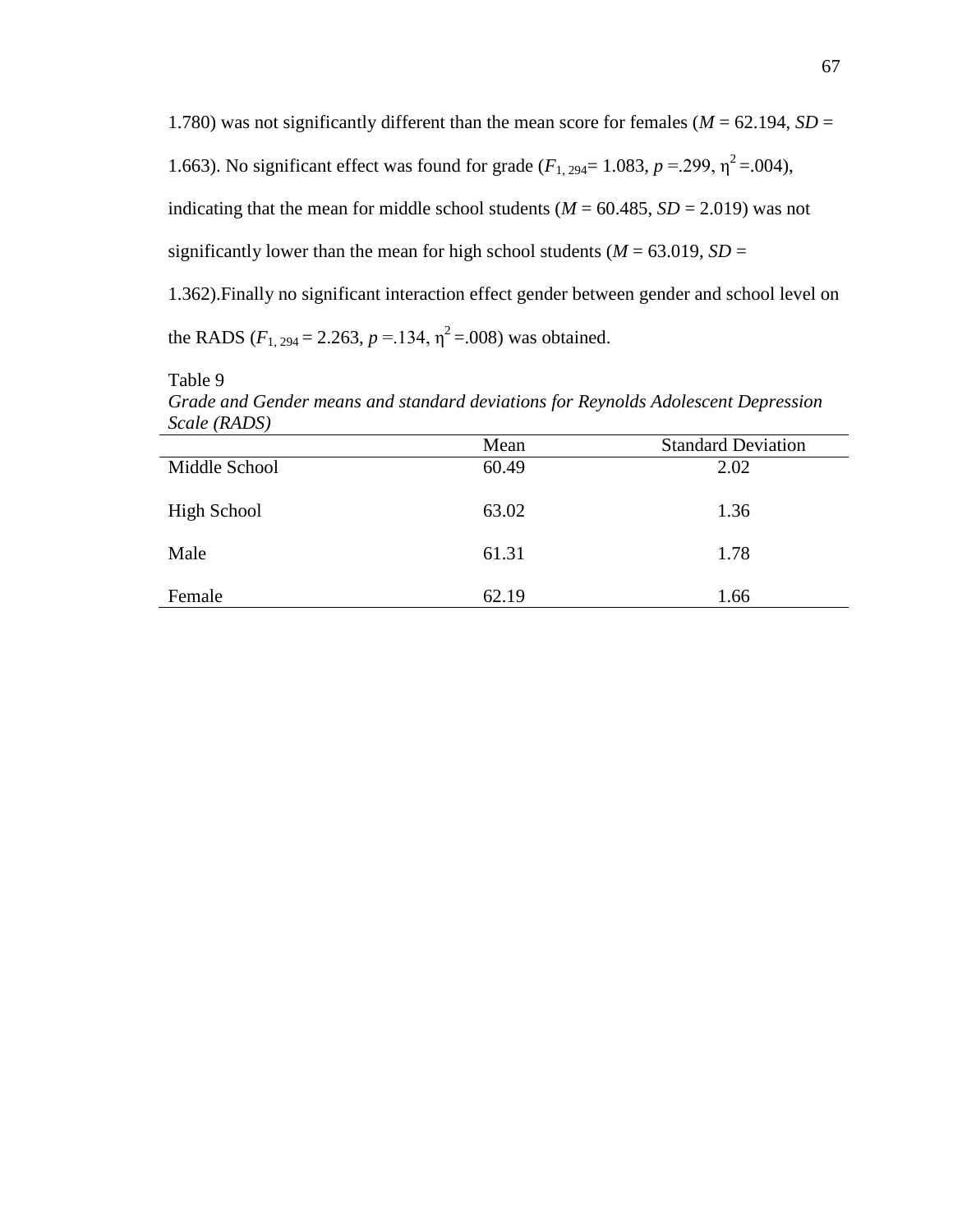# CHAPTER V **DISCUSSION**

Separation-individuation has been consistently identified as a critical process in adolescent development. As Lapsley and Stey (2009) stated, separation-individuation "is a fundamental organizing principle of human growth that has implications for adaptive functioning across the lifespan." Blos (1979) described the process as "the shedding of family dependencies, the loosening of infantile object ties in order to become a member of society at large or, simply, of the adult world". The transformation of these internalized representations of parents allows the adolescent to establish a distinct and independent sense of self. Josselson (1980, 1988) saw the process as a recapitulation of the Mahlerian infantile process and stressed the idea that individuation took place in the context of relationships.

Successful resolution of the separation-individuation process occurs when the adolescent is able to "strike a balance between enmeshment with parental identifications and complete disengagement and isolation" (Lapsley, Rice, & Shadid, 1989, p. 286). That is, the adolescent must establish a sense of self which is at once independent of the parent but also in relation to the parent (Josselson, 1980, 1988; Lapsley & Edgerton, 2002; Mazor & Enright, 1988). A balance is forged between the extremes of enmeshment and detachment from the parent and peers. The ideal outcome of the separation-individuation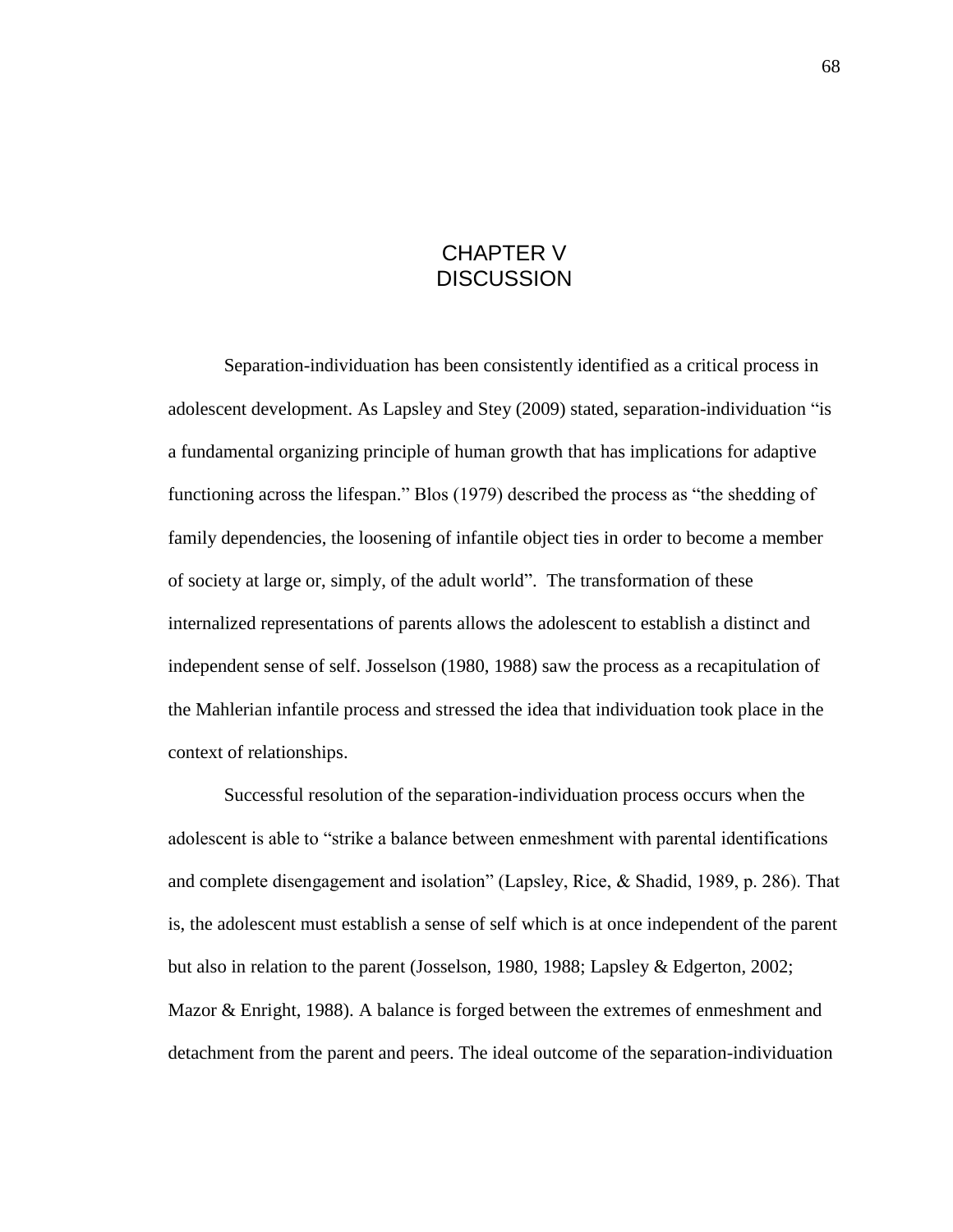process in adolescence is the formation of a unique identity, while simultaneously maintaining the capacity for attachment to others (Allison & Sabatelli, 1988; Josselson, 1988).

Dysfunction in the separation-individuation process has previously been linked to difficulties with self-esteem, quality of family relationships, success in peer relationships, levels of depression and anxiety (McClanahan & Holmbeck, 1992), personality disorders (Noam, 1988), eating disorders (Bruch, 1985; Friedlander & Siegel, 1990; Kenny & Hart, 1992), and suicidal ideation (Wade, 1987).As such, assessment of adolescent separationindividuation, dysfunctional separation-individuation in particular, is a potentially valuable tool for clinicians and researchers.

The majority of the extant measures have faced various criticisms from subsequent researchers. One scale, the DSIS has previously shown promise in use with older adolescent populations (Lapsley, Aalsma, & Varshney, 2001; Ryan & Lynch, 1989). The purpose of this research was to examine the psychometric integrity and clinical utility of the 19-item DSIS scale as a measure of dysfunctional separationindividuation in young adolescents, a group not yet studied using the measure. *Summary of Findings*

The DSIS was shown to be a valid and reliable measure of dysfunction in the separation-individuation process among young adolescents. The scale had high internal consistency. Furthermore, the one component structure of the 19-item measure was consistent with findings of previous factor analytic studies with older adolescent samples. For example, Lapsley and Horton (2001) reported a one factor, 19-item scale accounting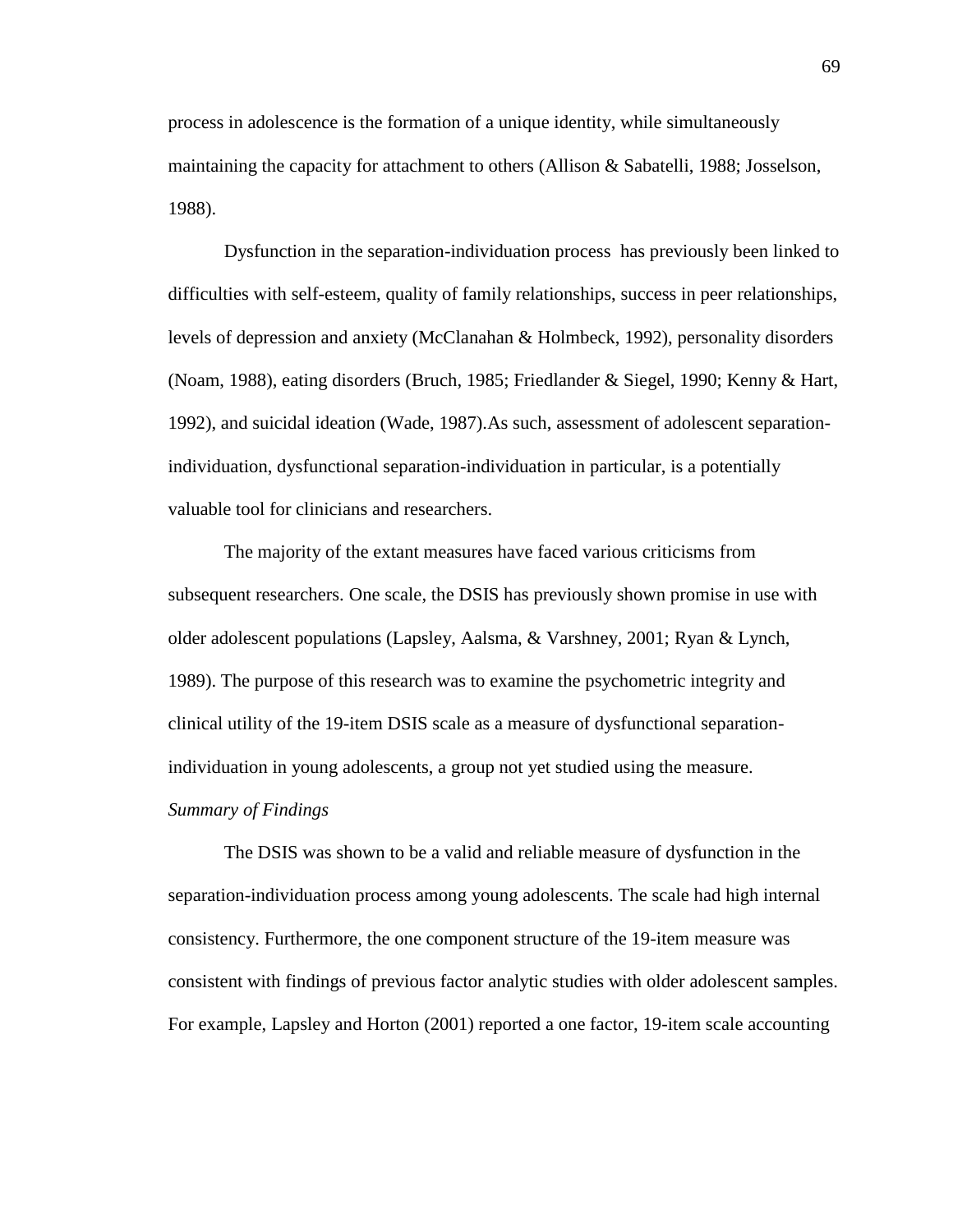for 36% of the variance  $(\alpha = 90)$  with an older adolescent sample. Lapsley, Aalsma, and Varshney (2001) reported similar findings.

*Discussion of Validity Indices.* The DSIS was strongly and positively correlated with Dependency Denial, Separation Anxiety, and Engulfment Anxiety as measured by the Separation Individuation Test of Adolescence. Dependency Denial assesses denial or avoidance of interpersonal needs. Separation Anxiety, assesses residual effects of anxiety felt during rapprochement and describes fear of abandonment from significant others. Engulfment Anxiety, assesses residual effects of re-engulfment fear experienced during rapprochement and describes feelings of being engulfed by intimate relationships. According to Holmbeck and Leake (1986), these three subscales are most strongly related to MMPI indices of dysfunction. Hence, the strong correlation of the DSIS with these measures is compelling evidence of the ability of the DSIS to predict pathology in separation-individuation. Moreover, the negative correlation between the DSIS and the Healthy Separation subscale of the SITA, which assesses successful progression through the consolidation phase of separation-individuation in childhood and describes the healthy balance between independence and dependence in relationships, provides further support for the assertion that the DSIS is an indicator of dysfunctional separationindividuation.

The DSIS was also highly correlated in the expected directions with measures of depression and indices of positive adaptation and adjustment. The strong positive correlation between the DSIS and the RADS, and the strong negative correlations between the DSIS and the Mastery and Coping and Superior Adjustment subscales of the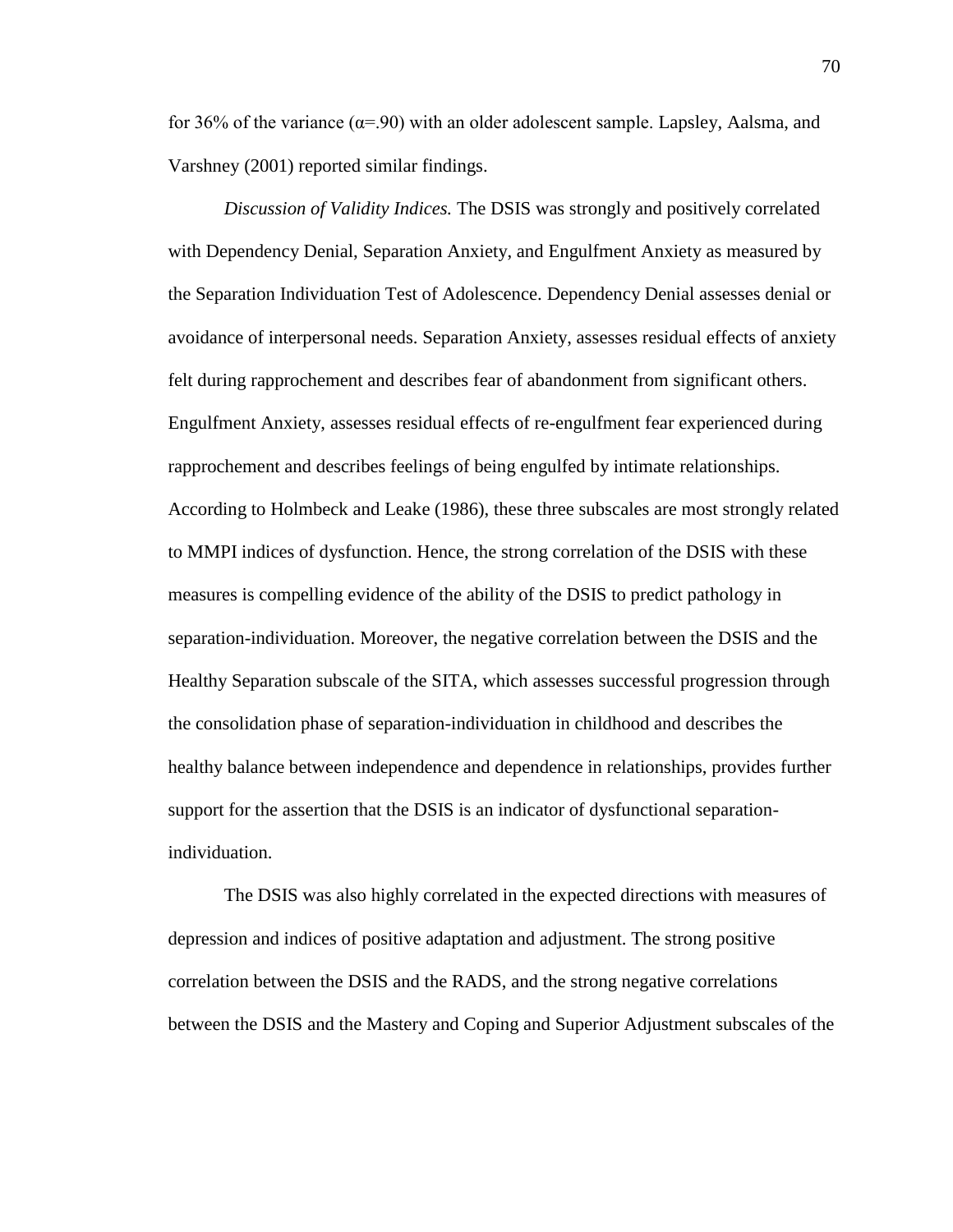SITA provide evidence of the ability of the DSIS to predict outcomes of the separationindividuation process.

*Discussion of Tests of Means.* There were no mean differences between the groups examined on the DSIS. There were no significant differences between males and females, or between middle school students and high school students in terms of level of pathology of separation-individuation as measured by the DSIS.

### *Implications*

The current findings showed the DSIS to be a psychometrically sound measure of dysfunction in the separation-individuation process among young adolescents. This is an important finding, as the DSIS scale previously has not been used to investigate the separation-individuation process in young adolescents (i.e., middle and high school age students), despite theoretical postulations that the separation-individuation process begins at a young age (Blos, 1962; Josselson, 1980).

The one component structure of the 19-item measure was consistent with findings of factor analytic studies with older adolescent samples (Lapsley, Aalsma, & Varshney, 2001; Lapsley & Horton, 2001), and provides evidence of the potential utility of the DSIS as a clinical screener and as a research tool. Furthermore, the correlations between the DSIS and other measures of pathological and healthy separation-individuation provided further evidence that the DSIS is a strong predictor of pathology in separationindividuation and is a potentially useful instrument for clinical application. The DSIS was also shown to be predictive of levels of depression and positive adjustment.

Because a sample of young adolescents was used, valid generalizations of the results of this study can only be made to similar populations. The scales in this study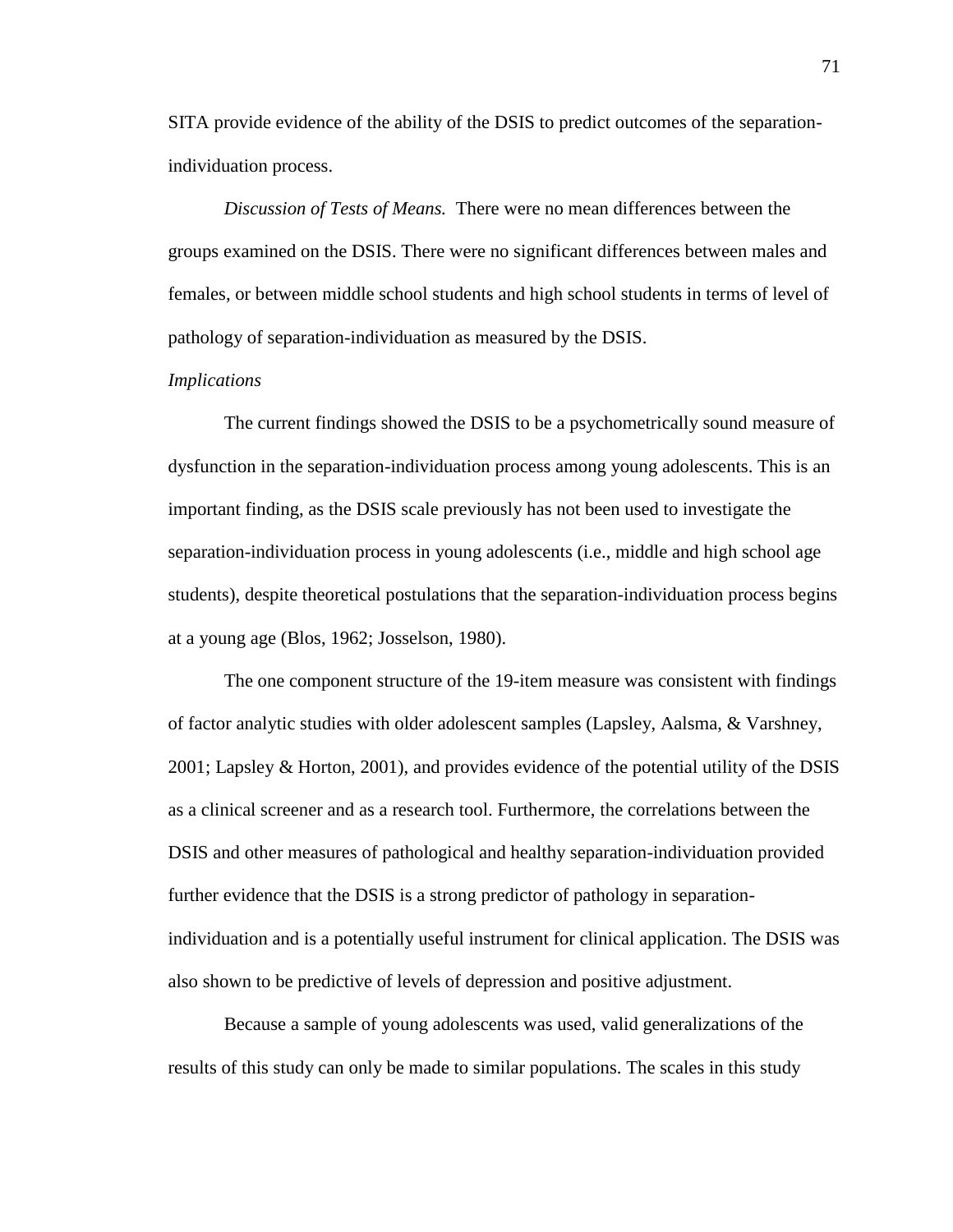were not counterbalanced, therefore, such factors as response set and response bias may have impacted the results. Other limitations of the present study include the lack of racial/ethnic background identifiers for subjects.

## *Recommendations for Future Research*

The results of the current study show the DSIS to be a psychometrically sound measure for assessing the separation-individuation process among young adolescents. As this is the first study to use the DSIS with a sample of young adolescents, it is important that additional research be conducted to provide further evidence of the scales psychometric integrity with this population. Future studies should also be conducted using clinical samples, as was done in Christenson and Wilson"s (1985) initial work with the 39-item scale. Although the present study used depression as a single measure of pathological outcomes, previous research has linked the adolescent separationindividuation process to difficulties with self-esteem, poor quality of family relationships, difficulties in peer relationships, levels of depression and anxiety (McClanahan & Holmbeck, 1992), personality disorders (Noam, 1988), eating disorders (Bruch, 1985; Friedlander & Siegel, 1990; Kenny & Hart, 1992), and suicidal ideation (Wade, 1987). As such, future studies should include a broader set of outcome variables assessing multiple constructs of pathology. In particular, studies incorporating the adolescent version of the MMPI may be of particular interest as studies using the DSIS with older adolescent populations have frequently incorporated the MMPI into the design. Finally, the present findings and previous studies suggest that the DSIS is a psychometrically sound instrument for investigating the separation-individuation process across the course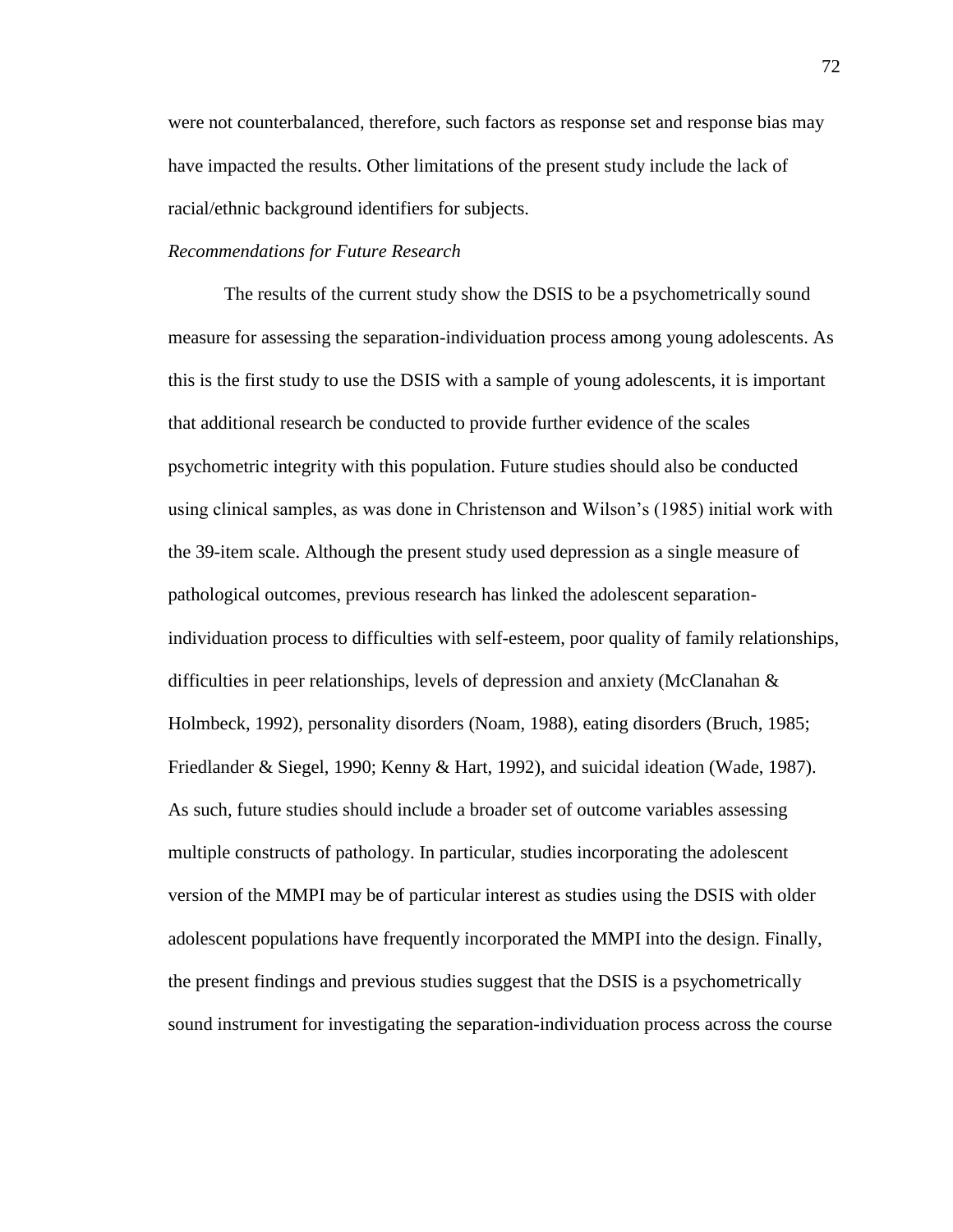of adolescence. As such, longitudinal studies can be designed using consistent measurement tools.

# *Conclusion*

Adolescent separation-individuation is the process by which an individual negotiates the development of a unique identity while maintaining the capacity for interconnectedness with others. The process can be difficult, and dysfunction in its course can lead to pathological outcomes. The DSIS has been shown in the present study to have great potential to be a psychometrically sound and a likely clinically useful measure of dysfunction in separation-individuation among young adolescents.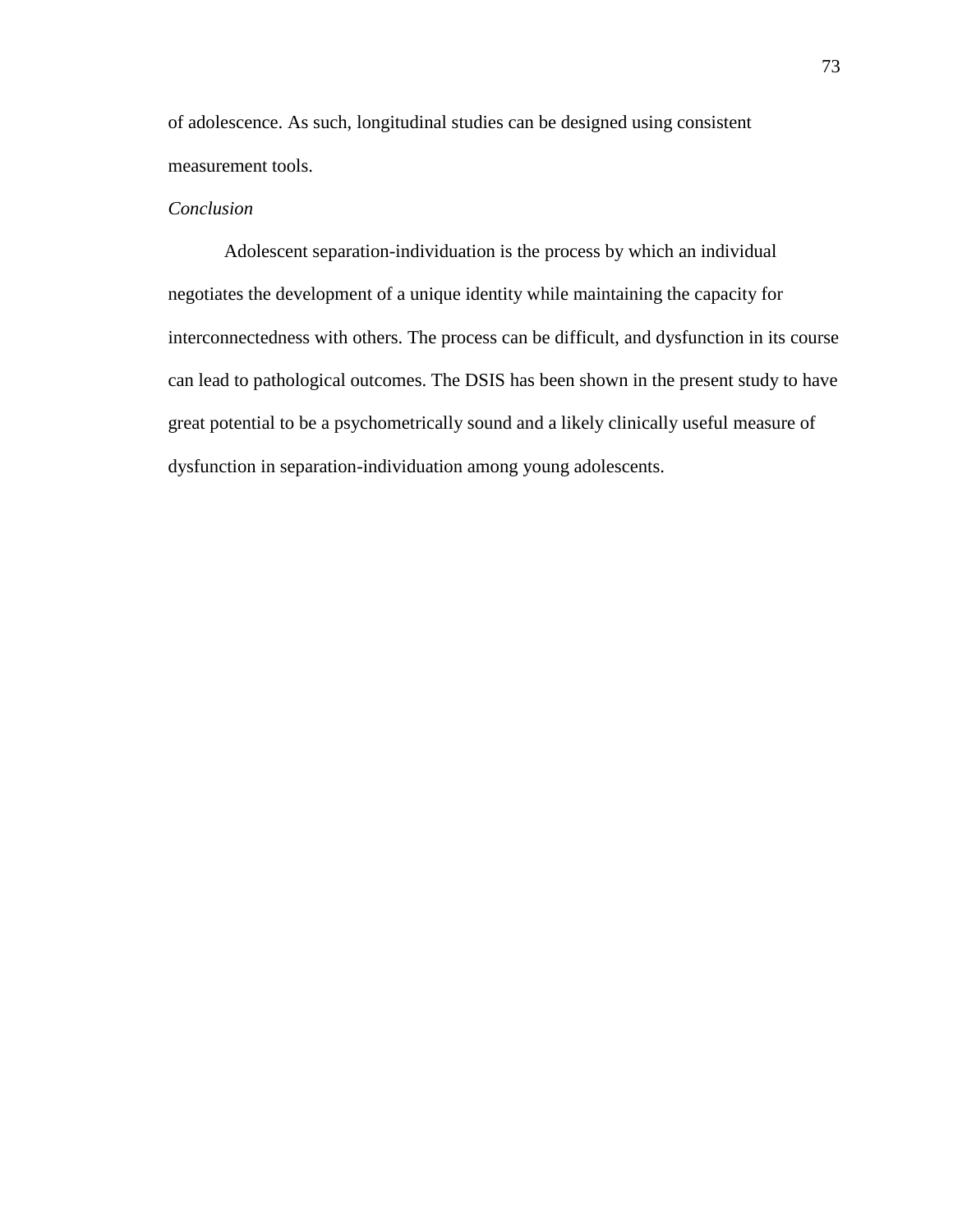## *References*

- Acklin, M. W., Bibb, J.L., Boyer, P. & Jain, V. (1991). Early memories as expressions of relationship paradigms: A preliminary investigation. *Journal of Personality Assessment, 57,* 177-192.
- Adelson, J. & Doehrman, M. J. (1980). The psychodynamic approach to adolescence. In J. Adelson (Ed.), *Handbook of adolescent psychology* (pp. 99-116). New York: Wiley.
- Ainsworth, M. D. S. (1985). Patterns of attachment. *Clinical Psychologist, 38,* 27-92.
- Ainsworth, M. D. S. (1989). Attachments beyond infancy. *American Psychologist, 44,* 709-716.
- Ainsworth, M.D.S., & Bell, S.M. (1970). Attachment, exploration, and separation: Illustrated by the behavior of one-year-olds in a strange situation. *Child Development, 41,* 49-67.
- Ainsworth, M.D.S., & Bowlby, J. (1991). An ethological approach to personality development. *American Psychologist, 46,* 333-341.
- Allen, S.F. & Stoltenberg, C.D. (1995). Psychological separation of older adolescents and young adults from their parents: An investigation of gender differences. *Journal of Counseling and Development, 73,* 542-546.
- Allison, M. D. & Sabatelli, R. M. (1988). Differentiation and individuation as mediators of identity and intimacy in adolescence. *Journal of Adolescent Research, 3,* 1-16.
- Anderson, S. A., & Fleming, W. M. (1986). Late adolescents' identity formation: Individuation from the family of origin. *Adolescence, 21,* 786-796.
- Armsden, G. C. & Greenberg, M. T. (1987). The inventory of parent and peer attachment: Individual differences and their relationship to psychological wellbeing in adolescence. *Journal of Youth and Adolescence, 16,* 427-453.
- Armsden, G. C., McCauley, E., Greenberg, M.T. & Burke, P. M. (1991). Parent and peer attachment in early adolescent depression. *Journal of Abnormal Child Psychology, 18,* 683-697.
- Arnstein, R. L. (1980). The student, the family, the university, and transition to adulthood. *Adolescent Psychiatry, 8,* 160-172.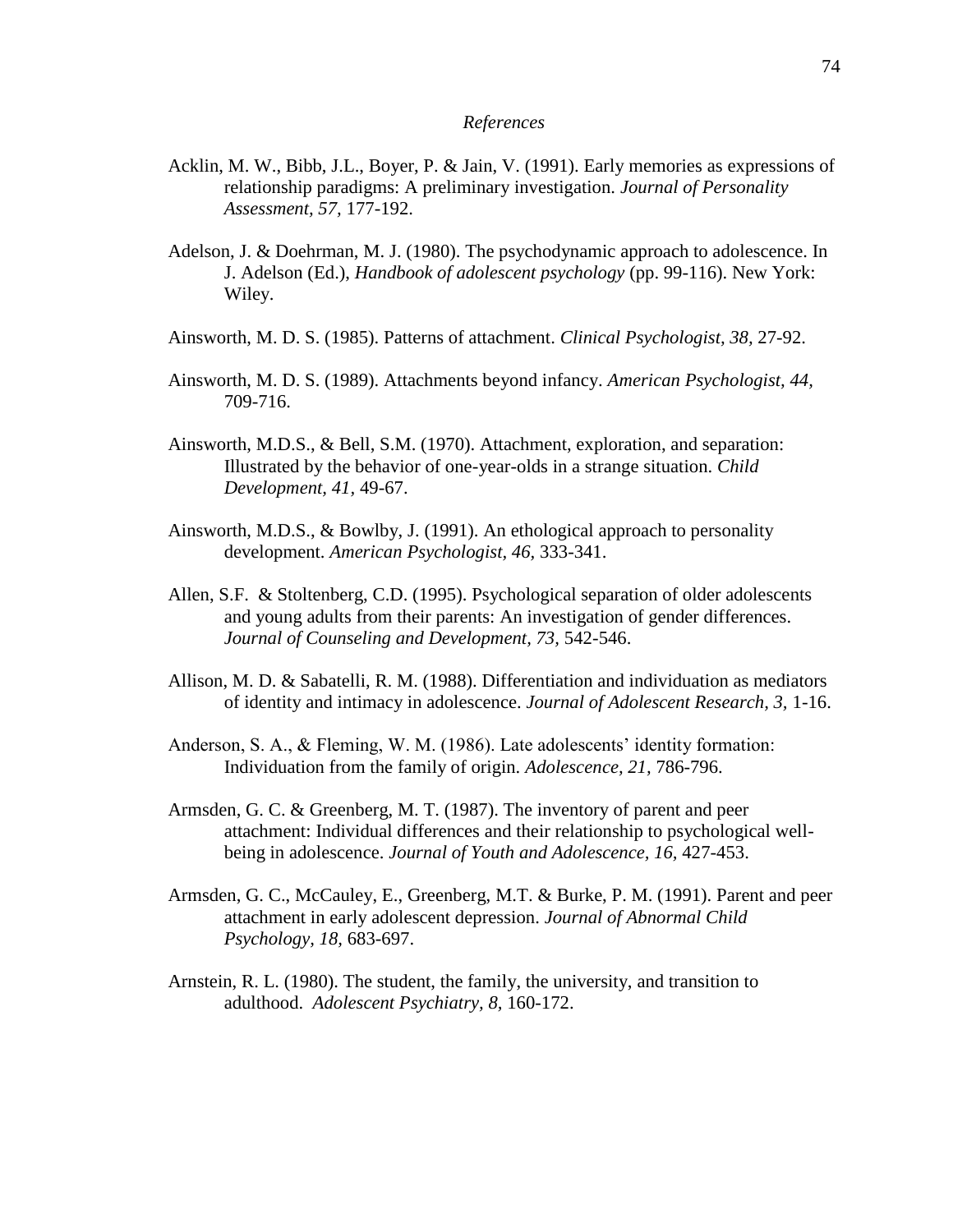- Bartle, S. E., Anderson, S. A., & Sabatelli, R. M. (1989). A model of parenting style, adolescent individuation, and adolescent self esteem: Preliminary findings. *Journal of Adolescent Research, 4,* 283-298.
- Baumrind, D. (1991). Parenting styles and adolescent development. In J. Brooks-Gunn, R. Lerner, & A.C. Peterson (Eds.), *The encyclopedia of adolescence* (pp. 746- 758). New York: Garland.
- Black (1981). Trait anxiety and separation distress: An analysis of two measures in parents and their adolescent children. *Dissertation Abstracts International, 42,* 2042.
- Blazina, C. & Watkins, C.E. (2000). Separation/individuation, parental attachment, and male gender role conflict: Attitudes toward the feminine and the fragile masculine self. *Psychology of Men and Masculinity, 1,* 126-132.
- Blos, P. (1962). *On adolescence.* New York: International Universities Press.
- Blos, P. (1967). The second individuation process of adolescence. In R. S. Eissler et. al. (Eds.), *Psychoanalytic study of the child* (Vol. 15). New York: International Universities Press.
- Blos, P. (1979). *The adolescent passage.* Madison, CT: International Universities Press.
- Blustein, D. L. Walbridge, M. M., Friedlander, M. L., & Palladino, D. E. (1991). Contributions of psychological separation and parental attachment to the career development process. *Journal of Counseling Psychology, 38,* 39-50.
- Boszormenyi-Nagy I. & Spark, G.M. (1973). *Invisible loyalties: Reciprocity in intergenerational family therapy.* Oxford, England: Harper & Row.
- Bowen, M. (1976). Theory in the practice of psychotherapy. In P. J. Guerin (Ed.). *Family therapy: Theory and practice* (pp.42-90).
- Bowen, M. (1978). *Family therapy in clinical practice.* New York: Jason Aaronson.
- Bowlby, J. (1969). *Attachment and loss: Vol. I. Attachment.* London: Hogarth Press.
- Bowlby, J. (1973). *Attachment and loss: Vol. II. Separation.* New York: Basic Books.
- Bowlby, J. (1988). *A secure base: Parent-child attachment and healthy human development.* New York: Basic Books.
- Bragan, K. (1980). Separation conflicts and therapeutic strategies. *Journal of the American Health Association, 28,* 222-224.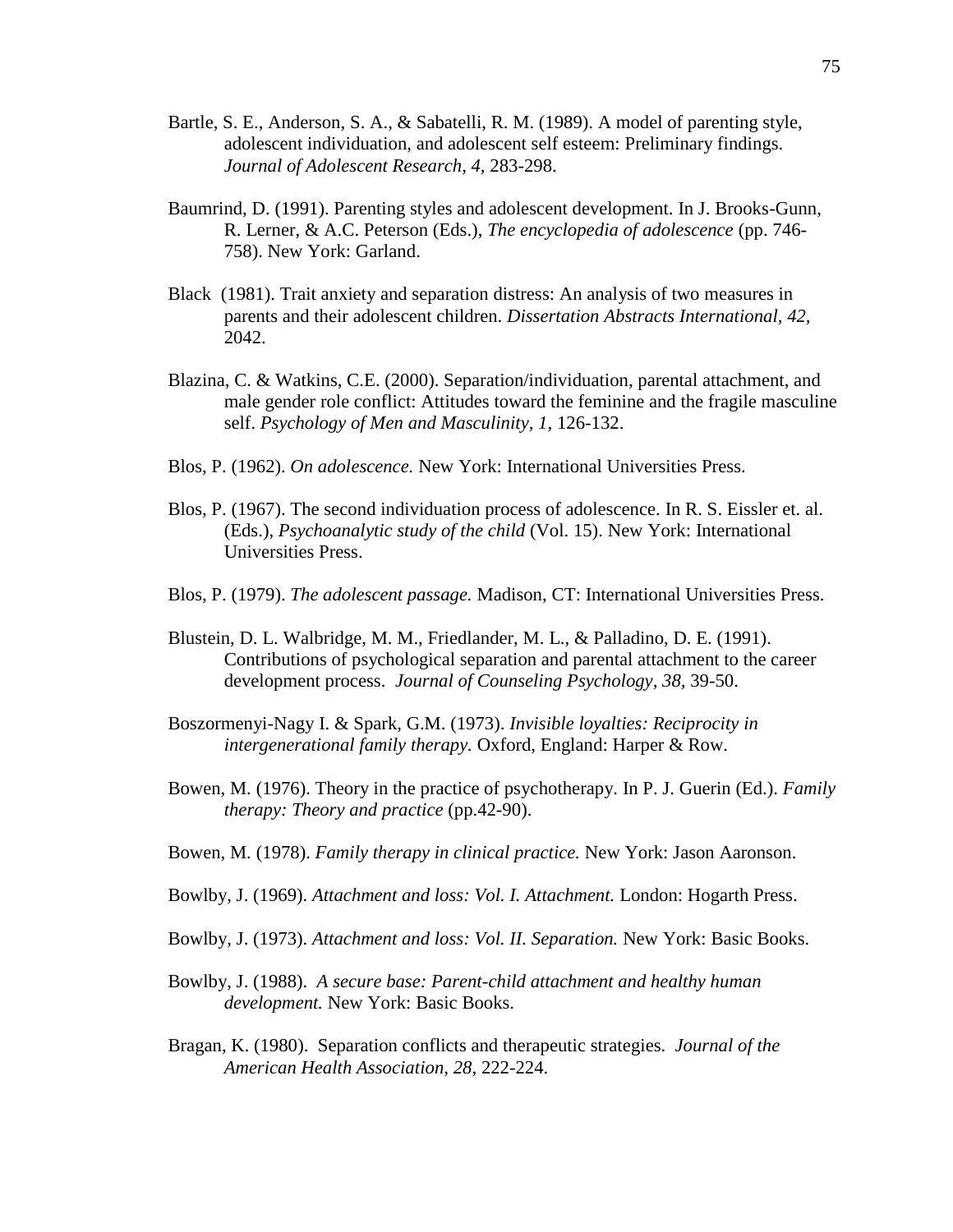- Bray, J. H., Williamson, D.S., & Malone, P.E. (1984). *PAFS: Personal authority in the family system questionnaire manual.* Houston, TX: Houston Family Institute.
- Bruch, M.A. (1985). Conceptual complexity as a mediator of negative thoughts and affect in socially anxious individuals. *British Journal of Cognitive Psychotherapy, 3,* 59- 69.
- Christopoulos, A.L. (2003). Psychological adjustment and separation-individuation: An exploratory study with Greek adolescents. *Psychology: The Journal of the Hellenic Psychological Society, 10,* 248-257.
- Cohen, J. (1988). *Statistical power analysis for the behavioral sciences* (2<sup>nd</sup> ed.). Hillsdale, NJ: Erlbaum.
- Cohler, B.J., & Geyers, S. (1982). Psychological autonomy and interdependence within the family. In F. Walsh (Ed.), *Normal family processes,* (pp. 196-228). New York: Guilford.
- Collins, W.A. & Russell, G. (1991). Mother-child and father-child relationships in middle childhood and adolescence: A developmental analysis. *Developmental Review, 11,* 99-136.
- Cooper, C. R., Grotevant, H.D., & Condon, S.M. (1983). Methodological challenges of selectivity in family interaction: Assessing temporal patterns of individuation. *Journal of Marriage and the Family, 44,* 749-754.
- Crespi, T.D. & Sabatelli, R.M. (1993). Adolescent runaways and family strife: A conflict-induced differentiation framework. *Adolescence, 28,* 867-878.
- Christenson, R.M., & Wilson, W.P. (1985). Assessing pathology in the separationindividuation process by an inventory: A preliminary report. *Journal of Nervous and Mental Disease, 173,* 561-565.
- Costello, A.B. & Osborne, J.W. (2005). Best practices in exploratory factor analysis: Four recommendations for getting the most from your analysis. *Practical Assessment, Research, & Evaluation, 10,* 1-9.
- DeLozier, P. (1979). *An application of attachment theory to the study of child abuse.* Unpublished doctoral dissertation, California School of Professional Psychology, San Diego, CA.
- Dolan, B.M., Evans, C. & Norton, K. (1992). The separation-individuation inventory: Association with borderline phenomena. *Journal of Nervous and Mental Disease, 180,* 529-533.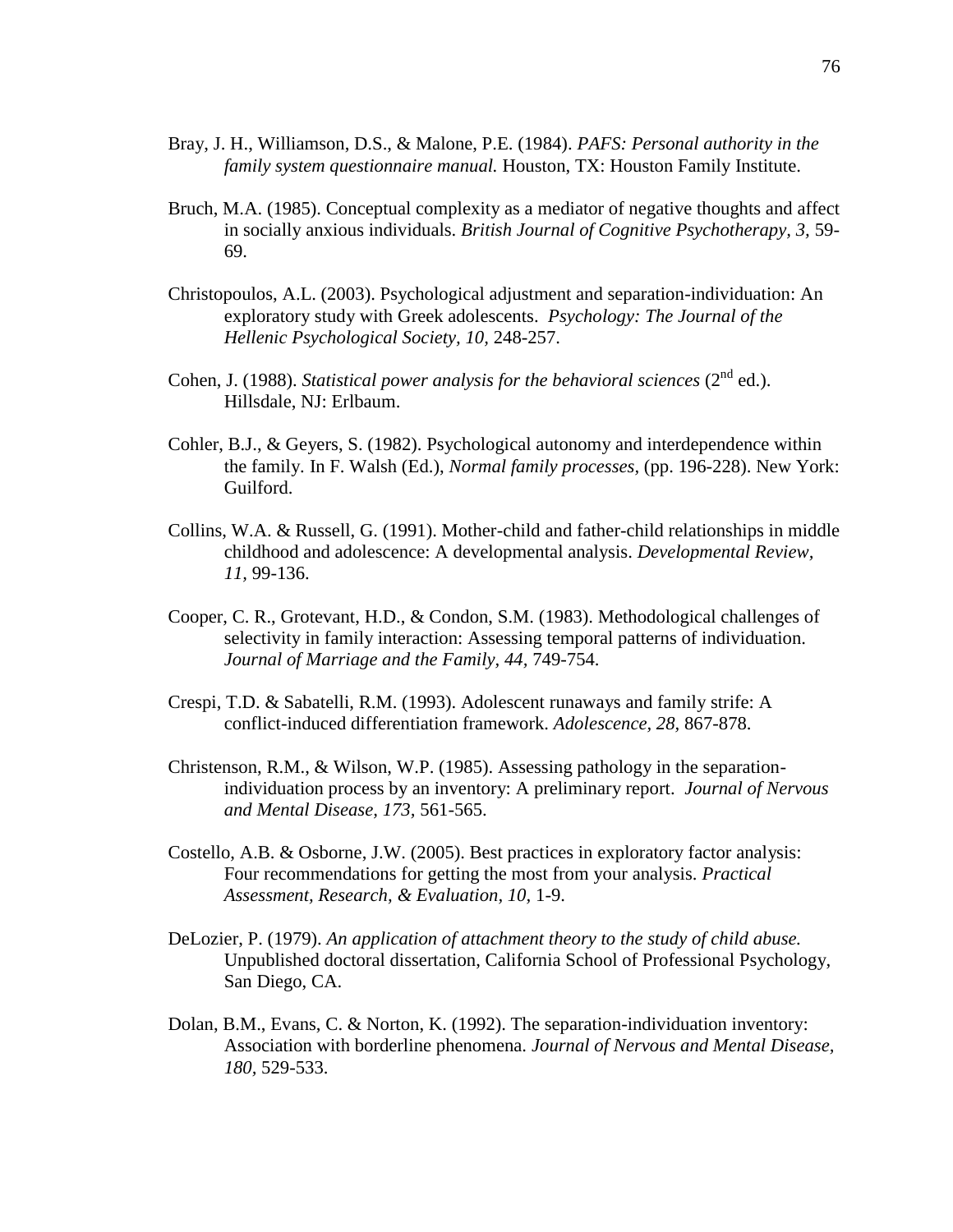- Downey, G., & Feldman S. I. (2004). Implications of rejection sensitivity for intimate relationships. In R. Kowalski, M. Robin, & M. Leary (Eds.), *The interface of social and clinical psychology: Key readings.* New York: Psychology Press.
- Endicott, J. & Spitzer, R.L. (1978). A diagnostic interview: The Schedule for Affective Disorders and Schizophrenia. *Archives of General Psychiatry, 35,* 837-844.
- Erickson, M.F., Sroufe, L.A., & Egeland, B. (1985). The relationship between quality of attachment and behavior problems in preschool in a high-risk sample. *Monographs of the Society for Research in Child Development, 50, 147-166.*
- Erikson, E. (1960). Youth and the life cycle. *Child, 7,* 43-49.
- Erikson, E. (!968). Identity, youth, and crisis. New York: Norton.
- Esman, A.H. (1980). Adolescent psychopathology and the rapprochement phenomenon. *Adolescent Psychiatry, 8,* 320-331.
- Fabrigar, L.R., Wegener, D.T., MacCallum, R.C., & Strahan, E.J. (1999). Evaluating the use of exploratory factor analysis in psychological research. *Psychological Methods, 4,* 272-299.
- Fleming, W.M. & Anderson, S.A. (1986). Differentiation within the family of origin and personal adjustment in late adolescence. *Journal of Marital and Family Therapy, 12,* 311-315.
- Floyd, F.J., Stein, T.S., Harter, K.S.M., Allison, A., & Nye, C.L. (1999). Gay, lesbian, and bisexual youths: Separation-individuation, parental attitudes, identity consolidation, and well-being. *Journal of Youth and Adolescence, 28,* 719-739.
- Freud, A. (1958). Adolescence. In R.S. Eissler et al. (Eds.), *Psychoanalytic Study of the Child, 13,* 255-278. New York: International Universities Press.
- Friedlander, M.L. & Siegel, S.M. (1990). Separation-individuation difficulties and cognitive-behavioral indicators of eating disorders among college women. *Journal of Counseling Psychology, 37,* 74-78.
- Fuhrman, T., & Holmbeck, G.N. (1995). A contextual-moderator analysis of emotional autonomy and adjustment in adolescence. *Child Development, 66,* 793-811.
- Gnaulti, E., & Heine, B.J. (2001). Separation-individuation in late adolescence: An investigation of gender and ethnic differences. *Journal of Psychology, 135,* 59- 70.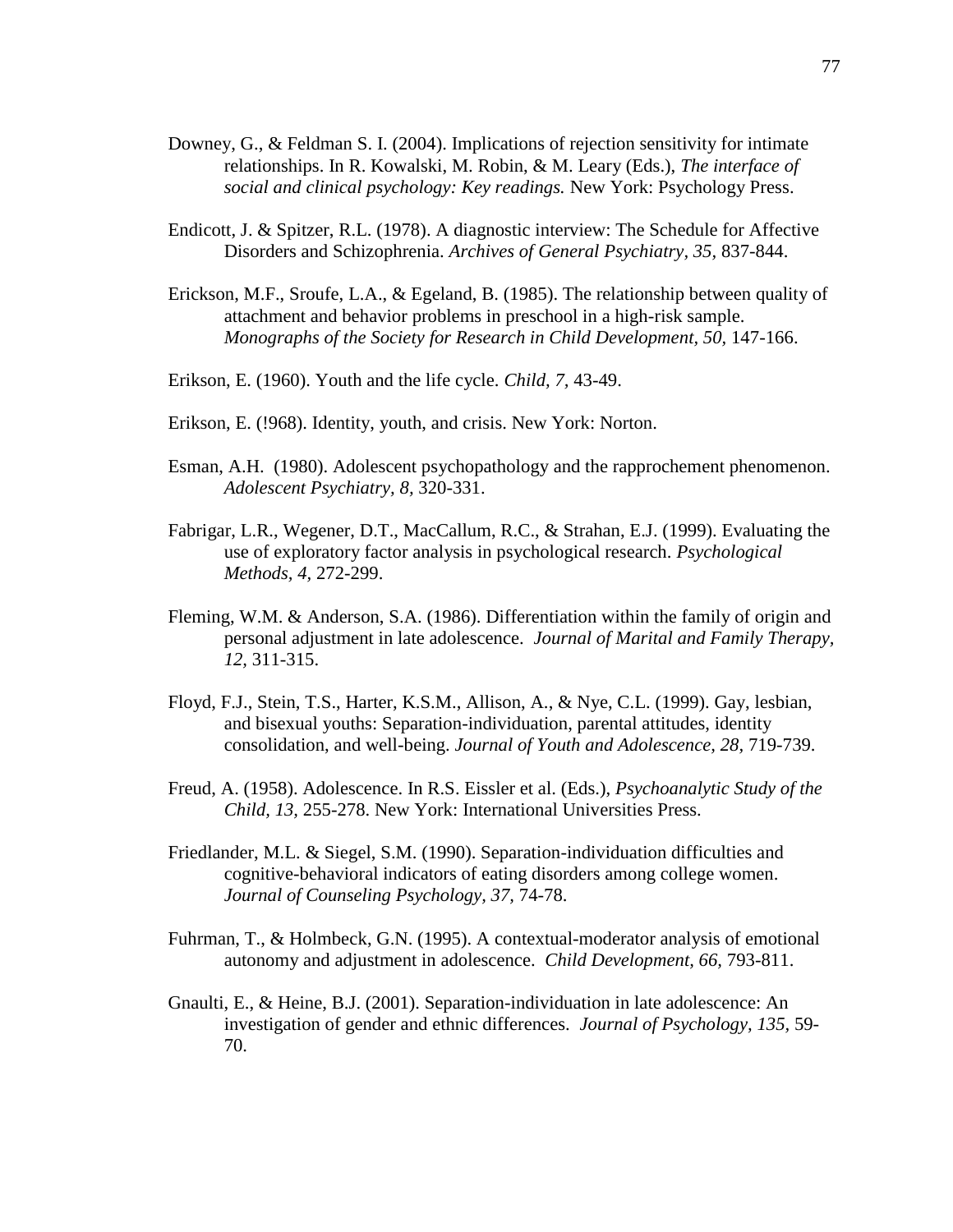- Greenberg, M.T., Siegel, J.M., & Leitch, C.J. (1983). The nature and importance of attachment relationships to parents and peers during adolescence. *Journal of Youth and Adolescence, 12,* 373-386.
- Griffith, B.A. (2004). The structure and development of internal working models: An integrated framework for understanding clients and promoting wellness. *Journal of Humanistic Counseling Education and Development, 43,* 163-177.
- Grotevant, H.D., & Cooper, C.R. (1985). Patterns of interaction in family relationships and the development of identity exploration in adolescence. *Child Development, 56,* 415-428.
- Grotevant, H.D., & Cooper, C.R. (1986). Individuation in family relationships. *Human Development, 29,* 82-100.
- Hall, G.S. (1904). *Adolescence.* New York: Appleton.
- Hathaway, W.R. & McKinley, J.C. (1989). *Manual for the administration of the MMPI-2.* Minneapolis, MN: University of Minnesota Press.
- Hansburg, H.G. (1972). *Adolescent separation anxiety (Vol. 1).* New York: Krieger.
- Hansburg, H.G. (1980). *Adolescent separation anxiety: A method for the study of adolescent separation problems.* Springfield, IL: Charles C. Thomas.
- Hauser, S.T., & Greene, W.M. (1991). Passages from late adolescence to early adulthood. In Greenspan, S.I., & Pollock, G.H. (Eds.). *The Course of Life: Vol. IV. Adolescence.* (pp. 377-405). Madison, CT: International Universities Press.
- Hemphill, J.F. (2003). Interpreting the magnitudes of correlation coefficients. *American Psychologist, 58,* 78-80.
- Hill, J.P., & Holmbeck, G.N. (1986). Attachment and autonomy in adolescence. In G.J. Whitehurst (Ed.), *Annals of child development.* (pp. 145-189). Greenwich, CT: JAI Press.
- Hock, E., Eberly, M., Bartle-Haring, S., Ellwanger, P., & Widaman, K.F. (2001). Separation anxiety in parents of adolescents: Theoretical significance and scale development. *Child Development, 72,* 284-298.
- Hoffman, J.A. (1984). Psychological separation of late adolescents from their parents. *Journal of Counseling Psychology, 31,* 170-178.
- Hoffman, J.A., & Weiss, B. (1987). Family dynamics and presenting problems in college students. *Journal of Counseling Psychology, 34,* 157-163.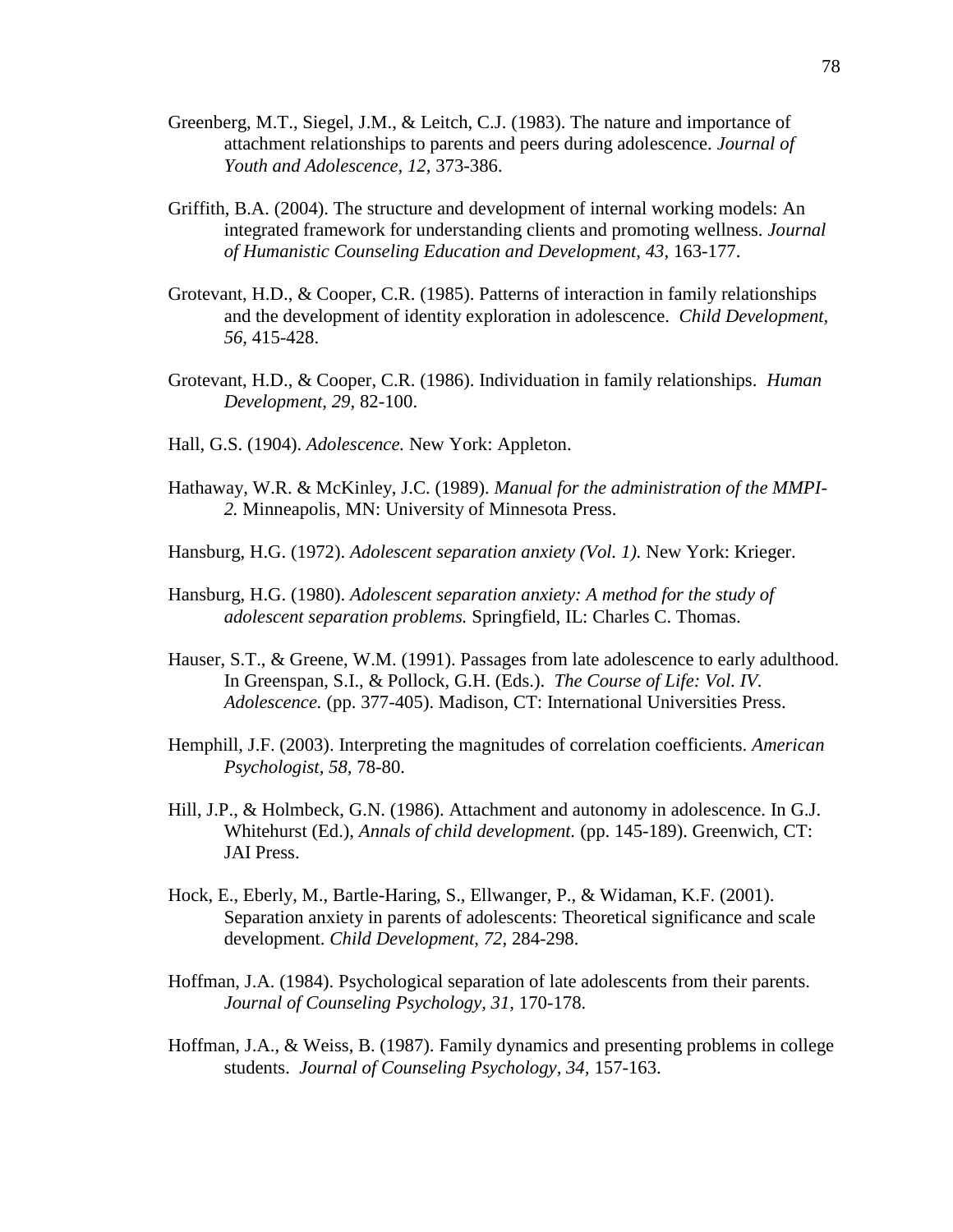- Holmbeck, G.N., & Wandrei, M. L. (1993). Individual and relational predictors of adjustment in first year college students. *Journal of Counseling Psychology, 40,* 73-78.
- Holmbeck, G.N., & McClanahan, G. (1994). Construct and content validity of the Separation-Individuation Test of Adolescence: A reply to Levine. *Journal of Personality Assessment, 62,* 169-172.
- Holmbeck, G.N., & Leake, C. (1999). Separation-individuation and psychological adjustment in late adolescence. *Journal of Youth and Adolescence, 28,* 563-581.
- Holmbeck, G.N. (1993). A model of family relational transformations during the transition to adolescence: Parent-adolescent conflict and adaptation. In J.A. Graber, J. Brooks-Gunn, & A.C. Petersen (Eds.). *Transitions through adolescence: Interpersonal and contextual issues.* Hillsdale, NJ: Erlbaum.
- Horton, M.D. (2003). Construct validity of a new scale to measure dysfunctional separation-individuation in late adolescence. Unpublished doctoral dissertation, Ball State University, Muncie, IN.
- Jones, K.A., Kramer, T.L., Armitage, T. & Williams, K. (2003). The impact of father absence on separation-individuation. *Genetic, Social, and General Psychology Monographs, 129.* 73-95.
- Josselson, R., Greenberger, E., & McConochie, D. (1977). Phenomenological aspects of psychosocial maturity in adolescence. Part I: Boys. *Journal of Youth and Adolescence, 6,* 25-56.
- Josselson, R., Greenberger, E., & McConochie, D. (1977). Phenomenological aspects of psychosocial maturity in adolescence. Part II: Girls. *Journal of Youth and Adolescence, 6,* 145-167.
- Josselson, R. (1980). Ego development in adolescence. In J. Adelson (Ed.), *Handbook of adolescent psychology* (pp. 188-210). New York: Wiley.
- Josselson, R. (1988). The embedded self: I and thou revisited. In D.K. Lapsley  $\&$  F.C. Power (Eds.), *Self, ego, and identity: Integrative approaches* (pp. 91-108). New York: Springer.
- Kaplan, R.M. & Saccuzzo, D.P. (2001). *Psychological testing: Principles, applications, and issues*. Belmont, CA: Wadsworth/Thomas Learning.
- Karpel, M. (1976). Individuation: From fusion to dialogue. *Family Process, 15,* 65-82.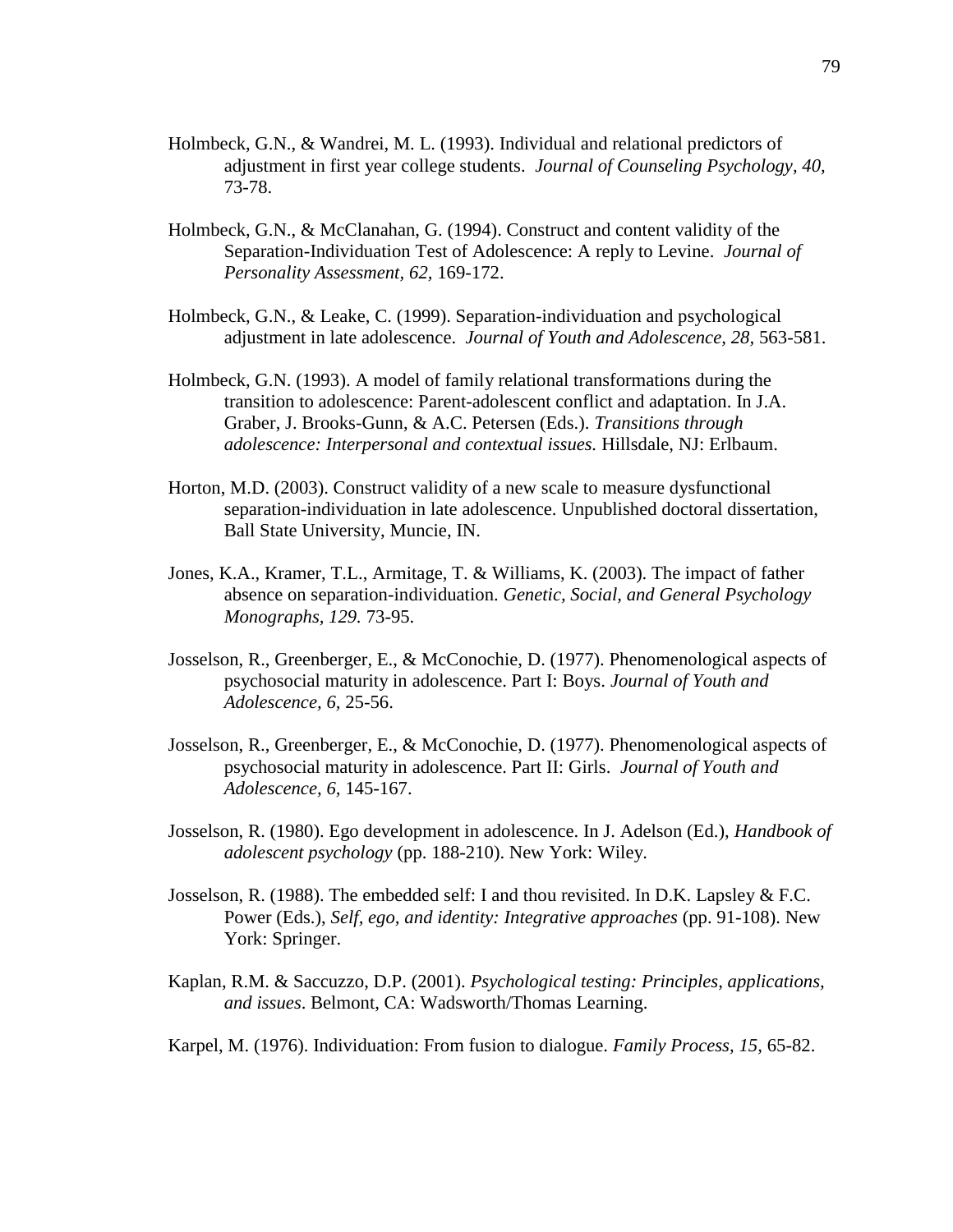- Kenny, M.E. (1987). The extent and function of parental attachment among first-year college students. *Journal of Youth and Adolescence, 16,* 17-27.
- Kenny, M.E. (1990). College senior's perceptions of parental attachments: The value and stability of family ties. *Journal of College Student Development, 31,* 39-46.
- Kenny, M.E., & Donaldson, G. (1991). Contributions of parental attachment and family structure to the social and psychological functioning of first-year college students. *Journal of Counseling Psychology, 38,* 479-486.
- Kenny, M.E., & Hart, K. (1992). Relationship between parental attachment and eating disorders in an inpatient and a college sample. *Journal of Counseling Psychology, 39,* 521-526.
- Kernberg, O. (1975). *Borderline conditions & pathological narcissism.* New York: Jason Arson.
- Kerr, M.E., & Bowen, M. (1988). *Family evaluation: An approach based on Bowen theory.* New York: W.W. Norton & Co.
- Kobak, R.R., Cole, H.E., Ferenz-Gillies, R. Fleming, W.S., & Gamble, D. (1993). Attachment and emotion regulation during mother-teen problem solving: A control theory analysis. *Child Development, 64,* 231-245.
- Kobak, R.R., & Sceery, A. (1988). Attachment in late adolescence: Working models, affect regulation, and representations of self and others. *Child Development, 59,*  135-146.
- Kroger, J. (1985). Separation-individuation and ego identity status in New Zealand university students. *Journal of Youth and Adolescence, 14,* 133-147.
- Kroger, J. (1995). The differentiation of "firm" and "developmental" foreclosure identity statuses: a longitudinal study. *Journal of Adolescent Research, 10,* 317-337.
- Kroger, J. & Green, K. (1994). Factor analytic structure and stability of the Separation-Individuation Test of Adolescence. *Journal of Clinical Psychology, 50,* 772-785.
- Kroger, J., & Haslett, S.J. (1988). Separation-individuation and ego identity status in late adolescence: A two-year longitudinal study. *Journal of Youth and Adolescence, 17,* 59-79.
- Lapsley, D.K., Aalsma, M.C., & Varchney, N.M. (2001). A factor analytic and psychometric examination of pathology and separation-individuation. *Journal of Clinical Psychology, 57,* 915-932.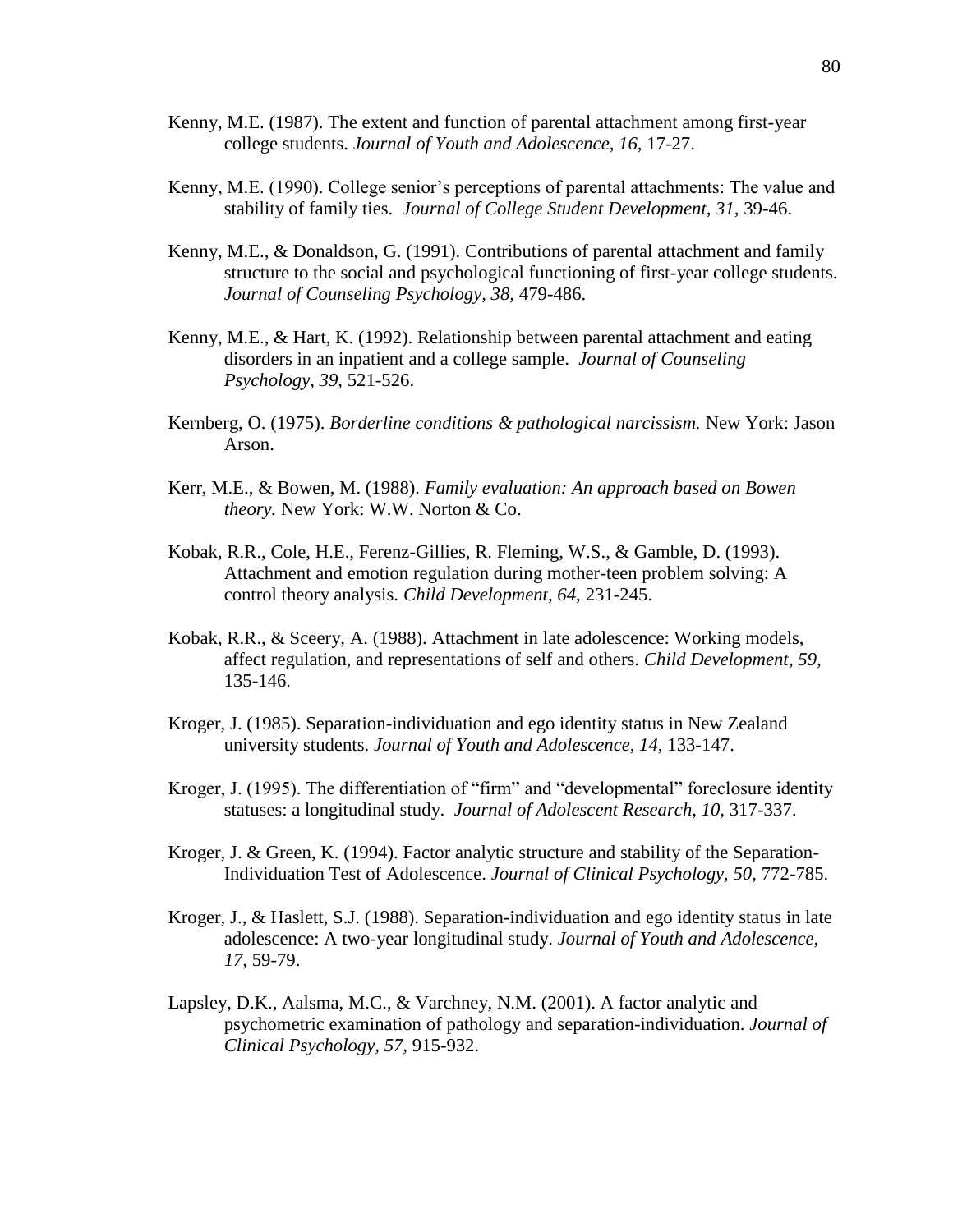- Lapsley, D.K., & Edgerton, J. (2002). Separation-individuation, adult attachment style, and college adjustment. *Journal of Counseling and Development, 80,* 484-492.
- Lapsley, D.K., FitzGerald, D.P., Rice, K.G., & Jackson, S. (1989). Separationindividuation and the "new look" at the imaginary audience and personal fable: A test of an integrative model. *Journal of Adolescent Research, 4,* 483-505.
- Lapsley, D.K. & Horton, M. (2002, April). *The Construct of Pathology of Separation-Individuation (PATHSEP)*. Paper presented at the 9<sup>th</sup> Biennial Meeting of the Society for Research on Adolescence, New Orleans, LA.
- Lapsley, D.K., Rice, K.G., & Shadid, G.E. (1989). Psychological separation and adjustment to college. *Journal of Counseling Psychology, 36,* 286-294.
- Lapsley, D.K., Rice, K.G., & FitzGerald, D. (1990). Adolescent attachment, identity, and adjustment to college: Implications for the continuity of adaptation hypothesis. *Journal of Counseling and Development, 68,* 561-565.
- Lapsley, D.K. & Stey, P. (in press). Separation-individuation. In I. Weiner & E. Craighead (Eds.), *Corsini's Encyclopedia of Psychology,* New York: Wiley.
- Levine, J.B., Green, C.J., & Millon, T. (1986). The Separation-individuation test of adolescence. *Journal of Personality Assessment, 50,* 123-137.
- Levine, J.B., & Saintonge, S. (1993). Psychometric properties of the Separation-Individuation Test of Adolescence within a clinical population. *Journal of Clinical Psychology, 49,* 492-507.
- Levitz-Jones, E.M., & Orlofsky, J.L. (1985). Separation-individuation and intimacy capacity in college women. *Journal of Personality and Social Psychology, 49,* 156-169.
- Levy-Warren, M.H. (1999). I am, you are, and so are we: A current perspective on adolescent separation-individuation theory. In L.T. Flaherty  $\& A$ . H. Esman (Eds.), Adolescent psychiatry: Developmental and clinical studies (Vol. 24). Hillsdale, NJ: Analytic Press, Inc.
- Lewis, M., Feiring, C., McGuffog, C., & Jaskir, J. (1984). Predicting psychopathology in six-year-olds from early social relations. *Child Development, 55,* 123-136.
- Liakopoulou, M. (1999). The separation-individuation process in adolescents with chronic physical illness. In M. Sugar (Ed.), Trauma and adolescence. Madison, CT: International Universities Press.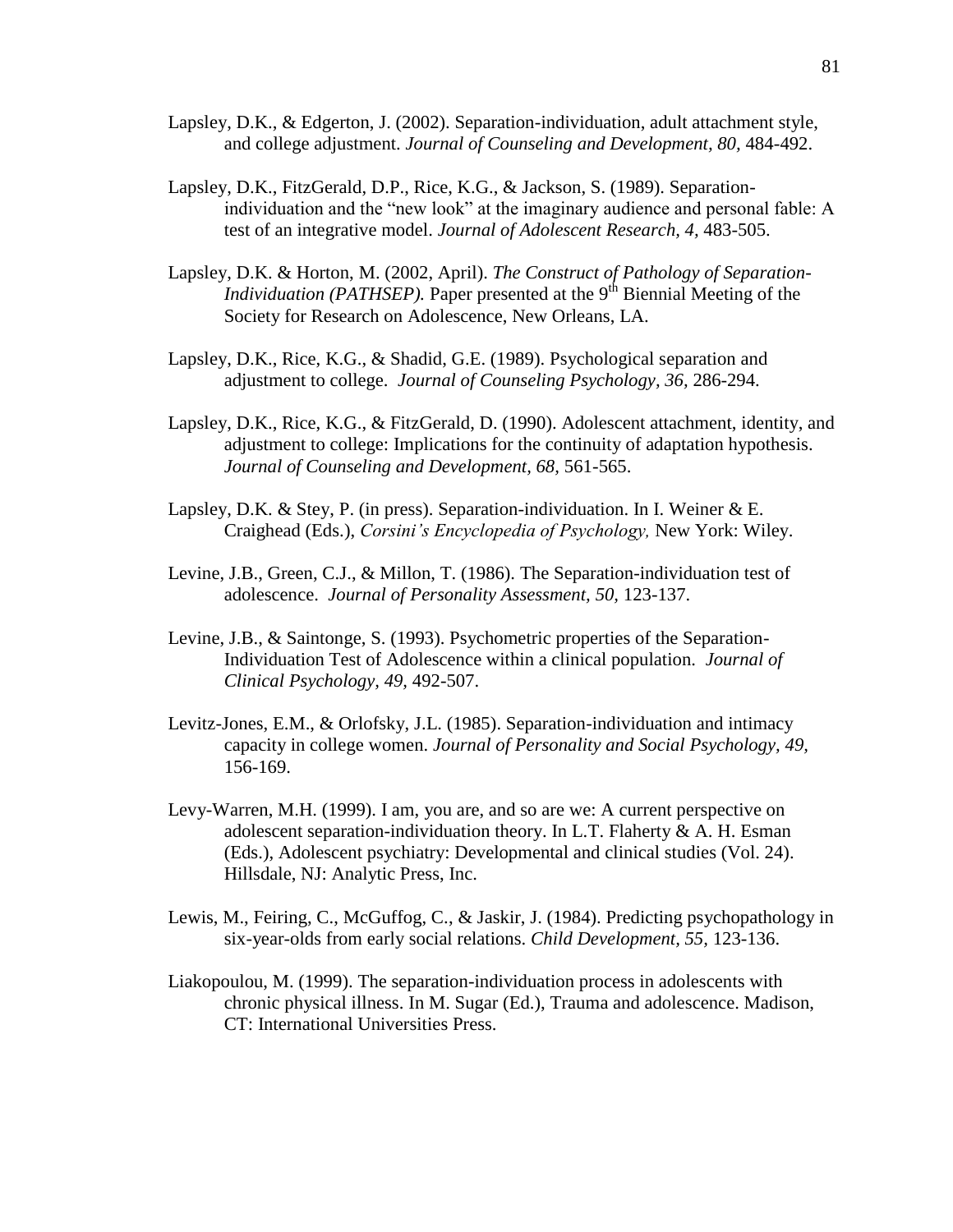- Lopez, F.G., Campbell, V.L., & Watkins, C.E., Jr. (1986). Depression, psychological separation, and college adjustment: An investigation of sex differences. *Journal of Counseling Psychology, 33,* 52-56.
- Lopez, F.G., Campbell, V.L., & Watkins, C.E., Jr. (1988). Family structure, psychological separation, and college adjustment: A canonical analysis and cross validation. *Journal of Counseling Psychology, 35,* 402-409.
- Lopez, F.G., Melendez, M.C., & Rice, K.G. (2000). Parental divorce, parent-child bonds, and adult attachment orientations among college students: A comparison of three racial/ethnic groups. *Journal of Counseling Psychology, 47,* 177-186.
- MacCallum, R.C., Widaman, K.F., Zhang, S., & Hong, S. (1999). Sample size in factor analysis. *Psychological Methods, 4,* 84-99.
- Mahler, M. (1963). Thoughts about development and individuation. *The Psychoanalytic Study of the Child, 18,* 307-324.
- Mahler, M. (1968). *On symbiosis and the vicissitudes of individuation.* New York: International Universities Press.
- Mahler, M. (1971). A study of the separation-individuation process and its possible application to borderline phenomena in the psychoanalytic situation. *The Psychoanalytic Study of the Child, 26,* 403-425.
- Mahler, M., Pine, F., & Bergman, A. (1975). *The Psychological Birth of the Human Infant.* New York: Basic Books.
- Marcia, J. (1980). Identity in adolescence. In J. Adelson (Ed.), *Handbook of adolescent psychology* (pp. 159-187). New York: Wiley. (Rice et al 1995)
- Mattanah, J.F., Hancock, G.R., & Brand, B.L. (2004). Parental attachment, separationindividuation, and college adjustment: A structural equation analysis of mediational effects. *Journal of Counseling Psychology, 51,* 213-225.
- Mayseless, O. (1996). Adults" attachment pattens: Coping, with separations. *Journal of Youth and Adolescence, 25,* 667-690.
- Mazor, A. & Enright, R.D. (1988). The development of the individuation process from a social-cognitive perspective. *Journal of Adolescence, 11,* 29-47.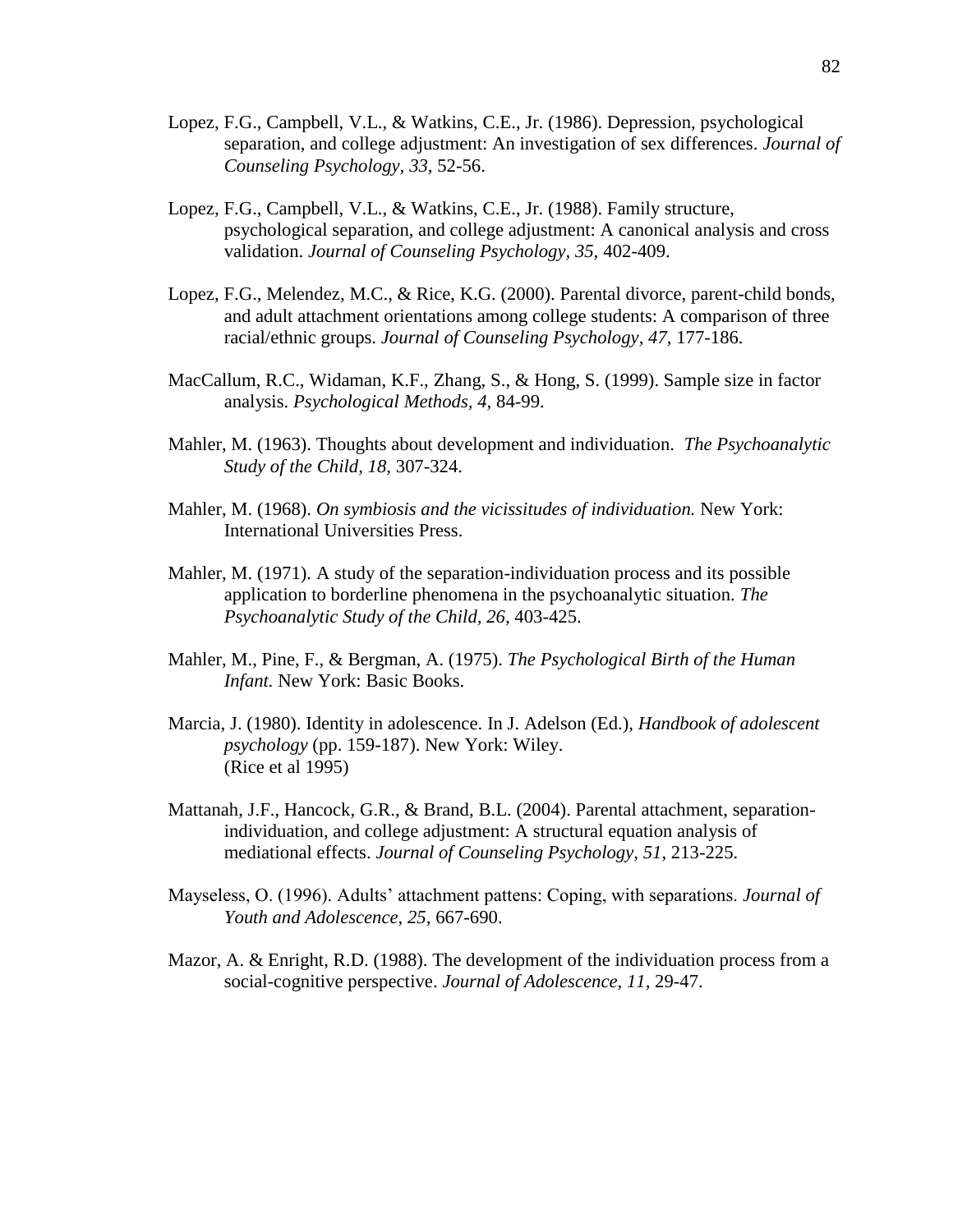- McClanahan, G., & Holmbeck, G.N. (1992). Separation-individuation, family functioning, and psychological adjustment in college students: A construct validity study of the Separation-Individuation Test of Adolescence. *Journal of Personality Assessment, 59,* 468-485).
- McChrystal, J. & Dolan, B. (1994). Sex-role identity and separation-individuation pathology. *Counseling Psychology Quarterly, 7,* 25-34.
- McCurdy, S.J. & Scherman, A. (1996). Effects of family structure on the adolescent separation-individuation process. *Adolescence, 31,* 307-319.
- Meyer, P. (1980). Between families: The unattached young adult. In E. Carter & M. McGoldrick (Eds.), *The family life cycle: A foundation for family therapy,* (pp. 71-91). New York: Gardner.
- Millon, T., Green, C.J., & Meagher, R.B. (1982). *Millon Adolescent Personality Inventory manual.* Minneapolis, MN: National Computer Systems.
- Minuchin, S. (1974). *Families and family therapy.* Cambridge, MA: Harvard University Press.
- Noam, G.G. (1988). A constructivist approach to developmental psychopathology. *New Directions for Child Development, 39,* 91-121.
- Offer, D., Ostrov, E., & Howard, H. (1977). Delinquent and normal adolescents. *Comprehensive Psychiatry, 13,* 347-355.
- Papini, D.R., Farmer, F.L., Clark, S.M., & Snell, W.E. (1988). An evaluation of adolescent patterns of sexual self-disclosure to parents and friends. *Journal of Adolescent Research, 3,* 387-401.
- Papini, D.R., Micka, J.C., & Barnett, J.K. (1989). Perceptions of intrapsychic and extrapsychic functioning as bases of adolescent ego identity statuses. *Journal of Adolescent Research, 4,* 462-482.
- Parker, J.G, & Herrera, C. (1996). Interpersonal processes in friendship: A comparison of abused and nonabused children"s experiences. *Developmental Psychology, 32,* 1025-1038.
- Petersen, A.C., Schulenberg, B., Abramowitz,, J. Offer, T. & Jarcho, J. (1984). A selfimage questionnaire for young adolescents (SIQYA): Reliability and validity studies. *Journal of Youth and Adolescence, 13,* 93-111.
- Pine, F. (1979). A working nosology of borderline syndromes in children. In K. Robson (Ed.), *The Borderline Child.* New York: McGraw-Hill.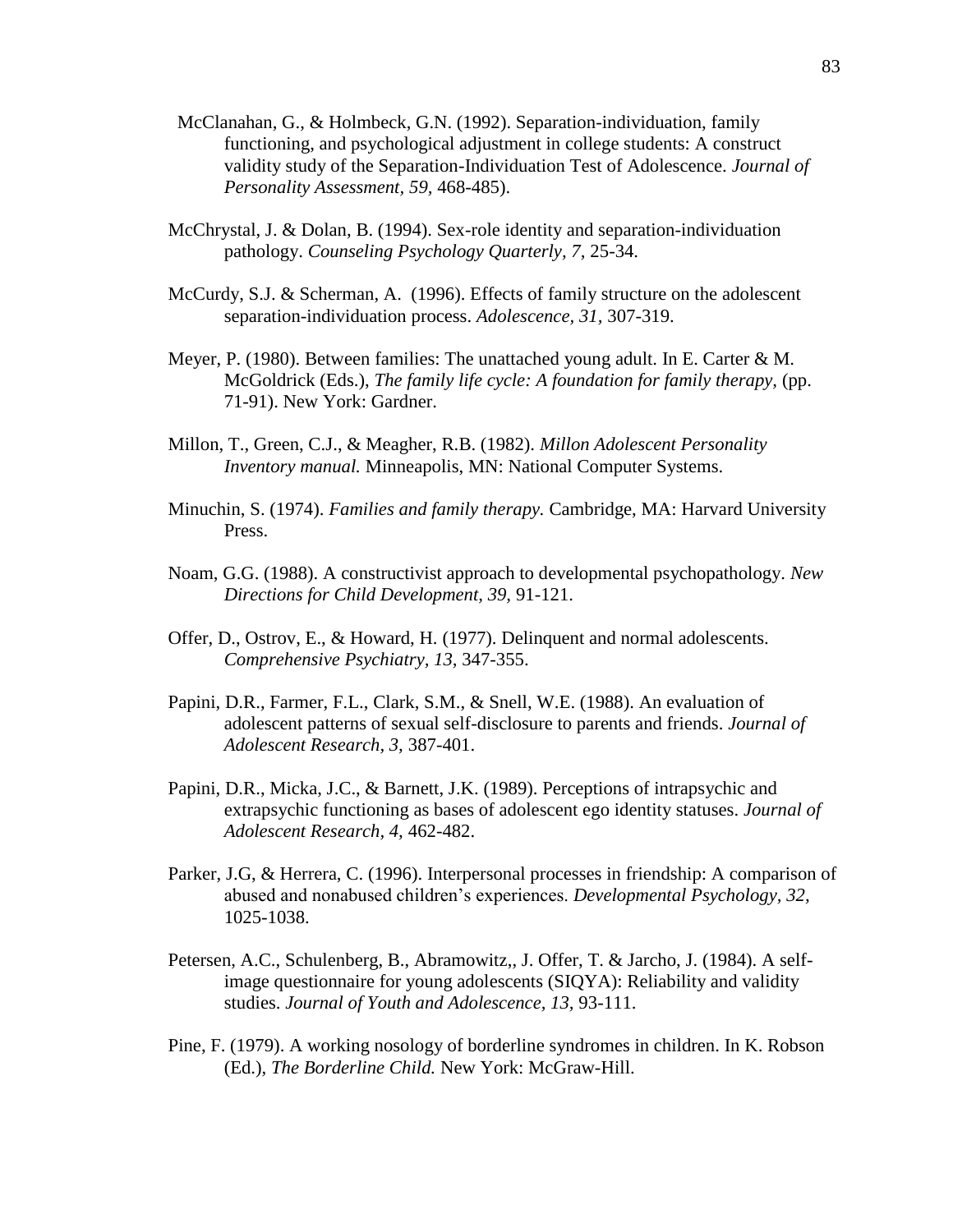- Quintana, S.M., & Lapsley, D.K. (1987). Adolescent autonomy and ego identity: A structural equations approach to the continuity of adaptation. *Journal of Adolescent Research, 2,* 393-410.
- Quintana, S.M., & Lapsley, D.K. (1990). Rapprochement in late adolescent separationindividuation: A structural equations approach. *Journal of Adolescence,13,* 371- 385.
- Quintana, S.M., & Kerr, J. (1993). Relational needs in late adolescent separationindividuation. *Journal of Counseling Development, 71,* 349-354.
- Renken, B., Egeland, B., Marvinney, D. Mangeldorf, S. (1989). Early childhood antecedents of aggression and passive withdrawal in early elementary school. *Journal of Personality, 57,* 257-281.
- Reynolds, W.M. (1987). *Reynolds Adolescent Depression Scale: Professional Manual.* Odessa, FL: Psychological Assessment Resources.
- Rhodes, B. & Kroger, J. (1992). Parental bonding and separation-individuation difficulties among late adolescent eating disordered women. *Child Psychiatry Human Development, 22,* 249-263.
- Rice, K.G., Cole, D.A., & Lapsley, D.K. (1990). Separation-individuation, family cohesion, and adjustment to college: Measurement validation and test of a theoretical model. *Journal of Counseling Psychology, 37,* 195-202.
- Rice, K.G. (1990). Attachment in adolescence: A narrative and meta-analytic review. *Journal of Youth and Adolescence, 19,* 511-538.
- Rice, K.G. (1992). Separation-individuation and adjustment to college: A longitudinal study. *Journal of Counseling Psychology, 39,* 203-213.
- Rice, K.G., FitzGerald, D.P., Whaley, T.J., & Gibbs, C.L. (1995). Cross-sectional and longitudinal examination of attachment, separation-individuation, and college student adjustment. *Journal of Counseling and Development, 73,* 463-474.
- Ryan, R.M., & Lynch, J.H. (1989). Emotional autonomy versus detachment: Revising the vicissitudes of adolescence and young adulthood. *Child Development, 60,* 340- 356.
- Sabatelli, R.M. & Anderson, S.A. (1991) The differentiation in the family scale (DIFS). *American Journal of Family Therapy, 20,* 77-89.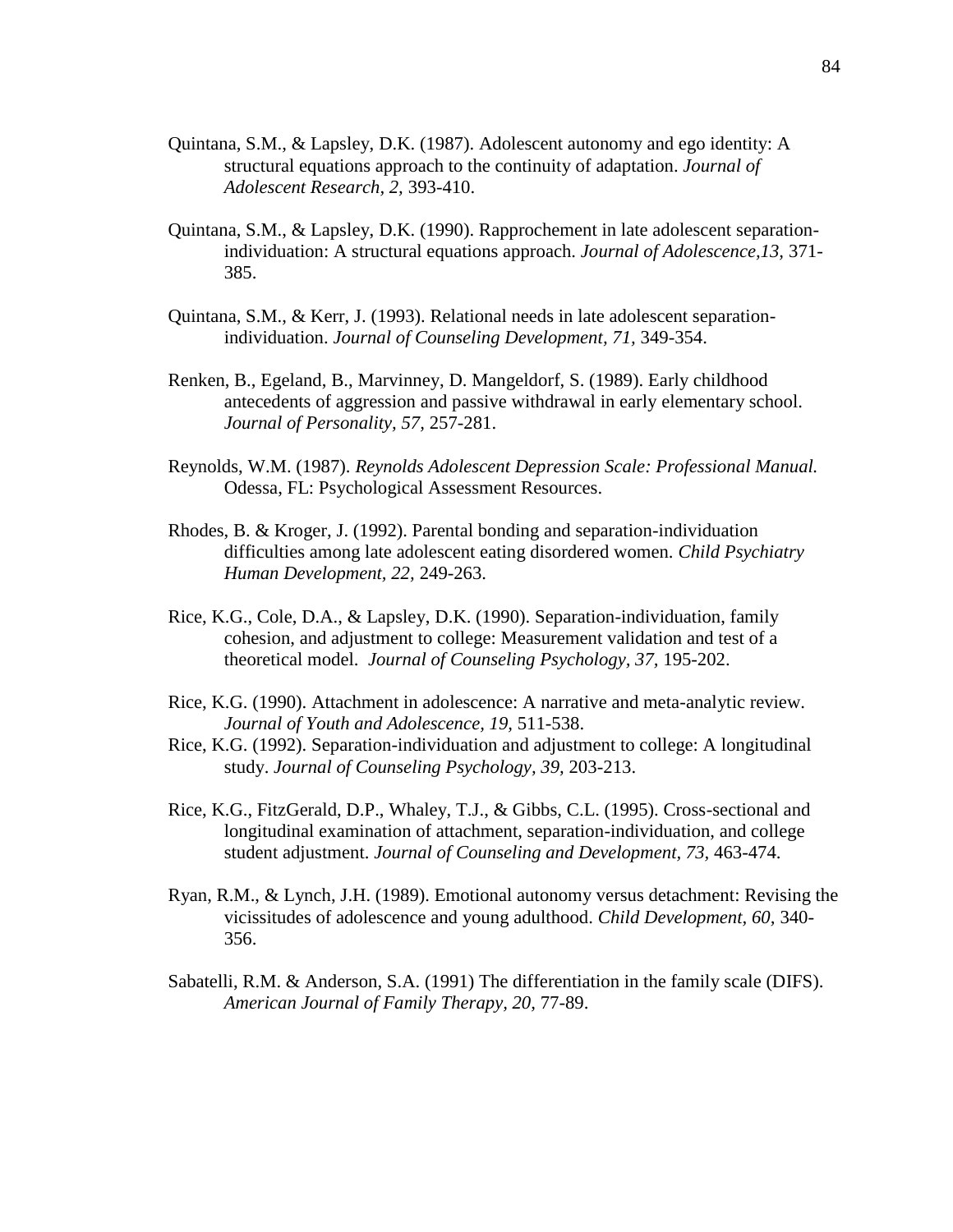- Sabatelli, R.M. & Mazor, A. (1985). Differentiation, individuation, and identity formation: The integration of family system and individual developmental perspectives. *Adolescence, 20,* 619-633.
- Saintonge, S., Achille, P.A., & Lachance, L. (1998). The influence of Big Brothers on the separation-individuation of adolescents from single-parent families. *Adolescence, 33,* 343-353.
- Sessa, F.M., & Steinberg, L. (1991). Family structure and the development of autonomy during adolescence. *Journal of Early Adolescence, 11,* 38-55.
- Shafer, R. (1973). Concepts of self and identity and the experience of separationindividuation in adolescence. *Psychoanalytic Quarterly, 42,* 42-59.
- Sherman, A.W. (1946). Emancipation of college students. *Journal of Genetic Psychology, 68,* 171-180.
- Spitzer, R.L., Endicott, J., & Robins, E. (1978). Research diagnostic criteria: Rationale and reliability. *Archives of General Psychiatry, 42,* 773-782.
- Sroufe, L.A. (1979). The coherence of individual development: Early care, attachment, and subsequent developmental issues. *American Psychologist, 34,* 834-841.
- Sroufe, L.A. & Waters, E. (1977). Attachment as an organizational construct. *Child*  Development*, 48,* 1184-1199.
- Staff (1973). The experience of separation-individuation in infancy and its reverberations through the course of life: 2. Adolescence and maturity. *Journal of American Psychoanalytic Association, 21,* 155-167.
- Stayton, D.J. & Ainsworth, M.D.S. (1973). Development of separation behavior in the first year of life: Protest, following, and greeting. *Developmental Psychology, 9,* 213-225.
- Steinberg, L. (1981). Transformations in family relations at puberty. *Developmental Psychology, 17,* 833-840.
- Steinberg, L. & Silverberg, S. (1986). The vicissitudes of autonomy in adolescence. *Child Development, 57,* 841-851.
- Steinberg, L. (1987). Impact of puberty on family relations: Effects of pubertal status and pubertal timing. *Developmental Psychology, 23,* 451-460.

Steinberg, L. (1999). *Adolescence.* New York: McGraw-Hill.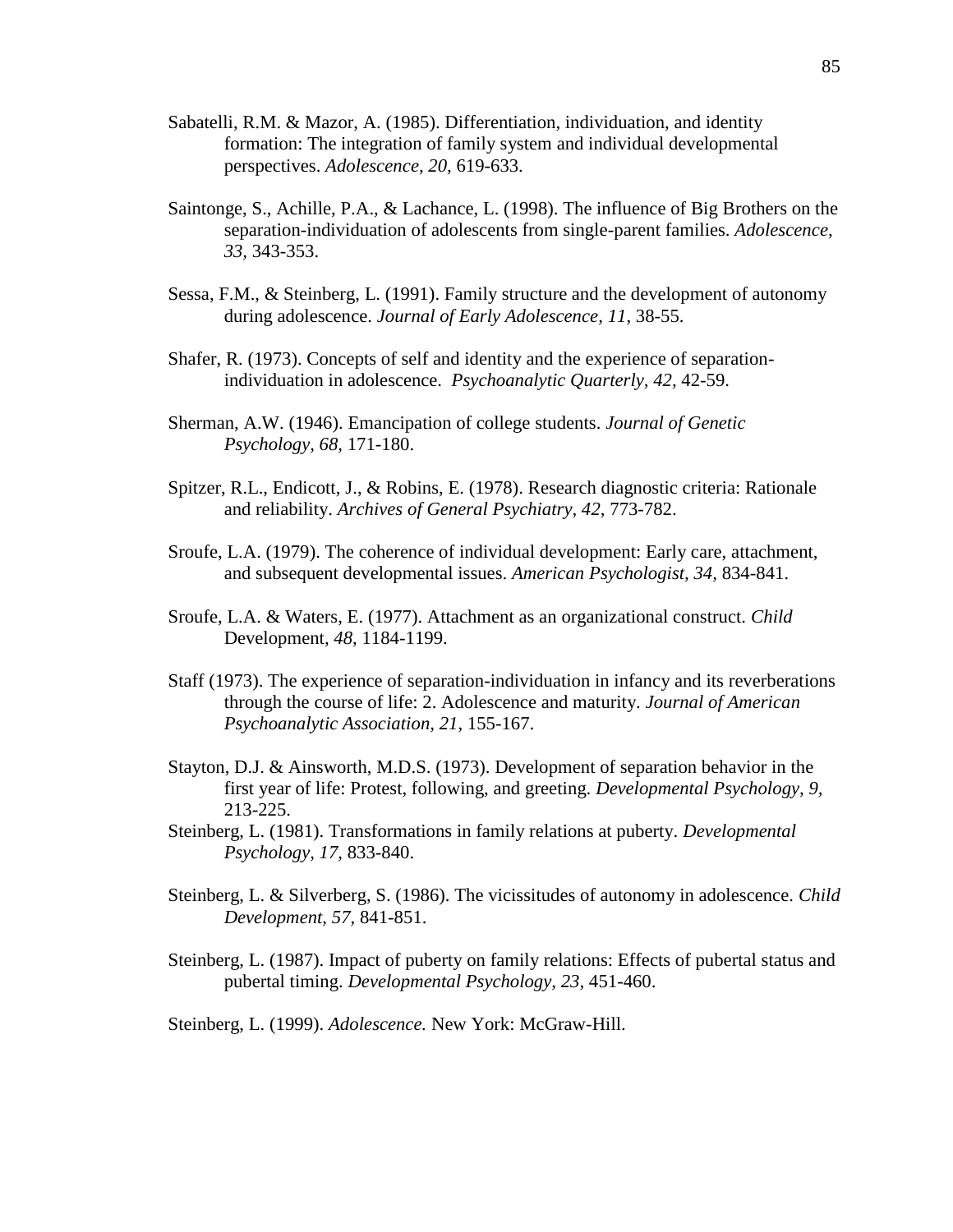- Stemmler, M. & Petersen, A.C. (2005). Gender differential influences of early adolescent risk factors for the development of depressive affect. *Journal of Youth & Adolescence, 34,* 175-183.
- Sullivan, K., & Sullivan, A. (1980). Adolescent-parent separation. *Developmental Psychology, 16,* 79-97.
- Tabachnick, B.G. & Fidell, L.S. (2001). Using multivariate statistics. Boston: Allyn and Bacon.
- Teyber, E. (1983a). Structural family relations: Primary dyadic alliances and adolescent adjustment. *Journal of Marital and Family Therapy, 9,* 89-99.
- Teyber, E. (1983b). Effects of the parental coalition on adolescent emancipation from the family. *Journal of Marital and Family Therapy, 9,* 345-310.
- Vartanian, L. R. (1997). Separation-individuation, social support, and adolescent egocentrism: An exploratory study. *Journal of Early Adolescence, 17,* 245-270.
- Wade, N.L. (1987). Suicide as a resolution of separation-individuation among adolescent girls. *Adolescence, 22,* 166-167.
- Waters, E., & Sroufe, L.A. (1983). Social competence as a developmental construct. *Developmental Review, 3,* 79-97.
- Weiner, I.B. (1970). *Psychological disturbance in adolescence*. Oxford, England: Wiley-Interscience.
- White, K.M., Speisman, J.C., & Contas, D. (1983). Young adults and their parents: Individuation and mutuality. In H. Grotevant & C. Cooper (Eds.), *New directions for child development: Adolescent development in the family.* San Francisco, CA: Jossey-Bass.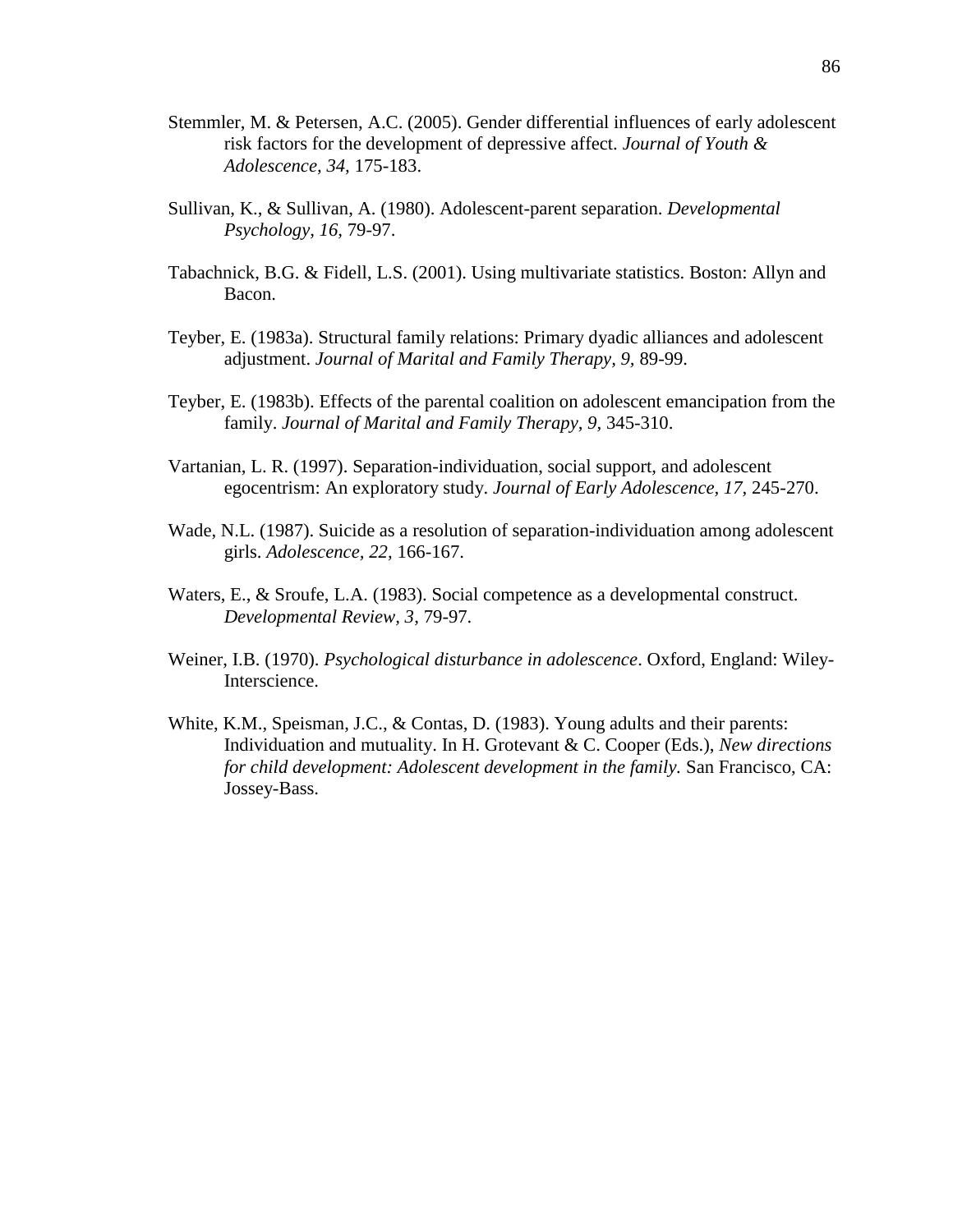#### *Dysfunctional Separation-Individuation Scale*

Please answer the following questions on a scale from 1 (not characteristic) to 10 (very characteristic).

- 1. When people really care for someone, they often feel worse about themselves.
- 2. When someone gets too emotionally close to another person, they often feel worse.
- 3. It is when people start getting close to someone that they are most likely to get hurt.
- 4. People need to maintain control over others to keep them from being harmed.

5. I find that people seem to change whenever I get to know them.

6. I find that others often treat me as if I am just there to meet their every wish.

7. I need other people around me to not feel empty.

8. I sometimes feel that part of me is lost whenever I agree with someone.

9. Like others, whenever I see someone I really respect and to whom I look up, I often feel worse about myself.

10. I find it difficult to form mental pictures of people important to me.

11. Whenever I am angry with someone, I feel worthless.

12. If I were able to tell my deepest thoughts, I would feel empty.

13. In my experiences, people always seem to hate me.

14. Often, when I am in a close relationship, I find that my sense of who I am gets lost.

15. I find that when I get emotionally too close to someone, I feel that I have lost a part of who I am.

16. Getting physical affection itself seems more important to me than who gives it to me.

17. I find it difficult to really know another person.

18. I must admit that whenever I see someone else"s faults, I feel better.

19. I am tempted to try to control other people in order to keep them close to me.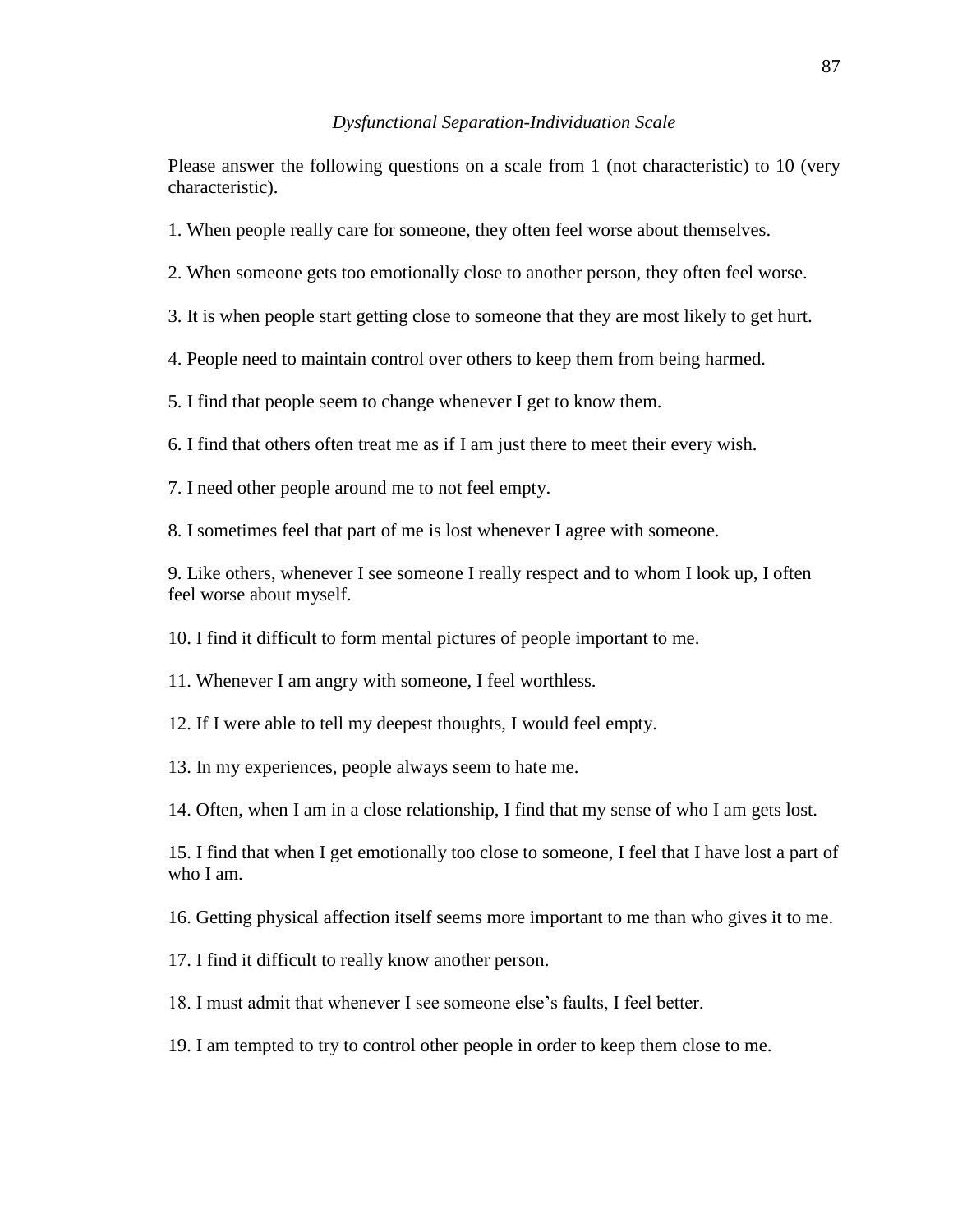# **https://www.surveymonkey.com/s.aspx?sm=qqan2k7evNF6XxuwiFTlug\_3d\_3d**

Dear Parent,

I am writing to inform you of a research project being conducted at your child"s school, and to request your permission to allow your child"s participation. The purpose of this study titled "Psychometric Integrity of a Measure of Dysfunctional Separation-Individuation in Young Adolescents" is to examine the process by which teens begin to form an identity and develop mature relationships with their families and friends. Participants will be asked questions about their attitudes toward their friends, parents, school, and the future.

Participants are asked to complete a set of surveys posted onto *SurveyMonkey* an internet site. The link is at the top of this letter. It will take about 20 minutes to answer all of the questions. The risks associated with this study are minimal. Some of the questions will ask about the subject's current mood. Should your child experience uncomfortable feelings resulting from the surveys, please contact their local school counselor or the Paulding County School District at (770) 443-8003. Please be assured that all answers will be held in the strictest confidence. Names will not be associated with answers in any way.

Your child"s participation is completely voluntary. Subjects can withdraw from the study at any time for any reason without penalty or prejudice from the investigator or your child"s school. Please note that no school funds are being used for this study. If you have questions about the project, please contact the principal investigator, Sam Sabaka, Coordinator of Psychological Services, Paulding County BOE, (770) 443-8030, ssabaka@paulding.k12.ga.us; or Dr. Dan Lapsley, Faculty Advisor, University of Notre Dame, (574) 631-8789.

For one's rights as a research participant, please contact: Coordinator of Research Compliance, Office of Academic Research and Sponsored Programs, Ball State University, Muncie, IN 47306. The phone number is: (765) 285-5070

Thanks for your help! Sam Sabaka Principal Investigator

------------------------------------------------------------------------------------------------------------ PARENT PERMISSION FORM

\_\_\_\_\_\_\_\_\_\_\_\_\_\_\_\_\_\_\_\_\_\_\_\_\_\_\_\_\_\_\_\_\_\_\_ \_\_\_\_\_\_\_\_\_\_\_\_\_\_\_\_\_\_\_\_\_\_\_\_\_\_

This study has been explained to me to my satisfaction. I understand and voluntarily agree to the conditions of my child's participation.

Parent Signature Date